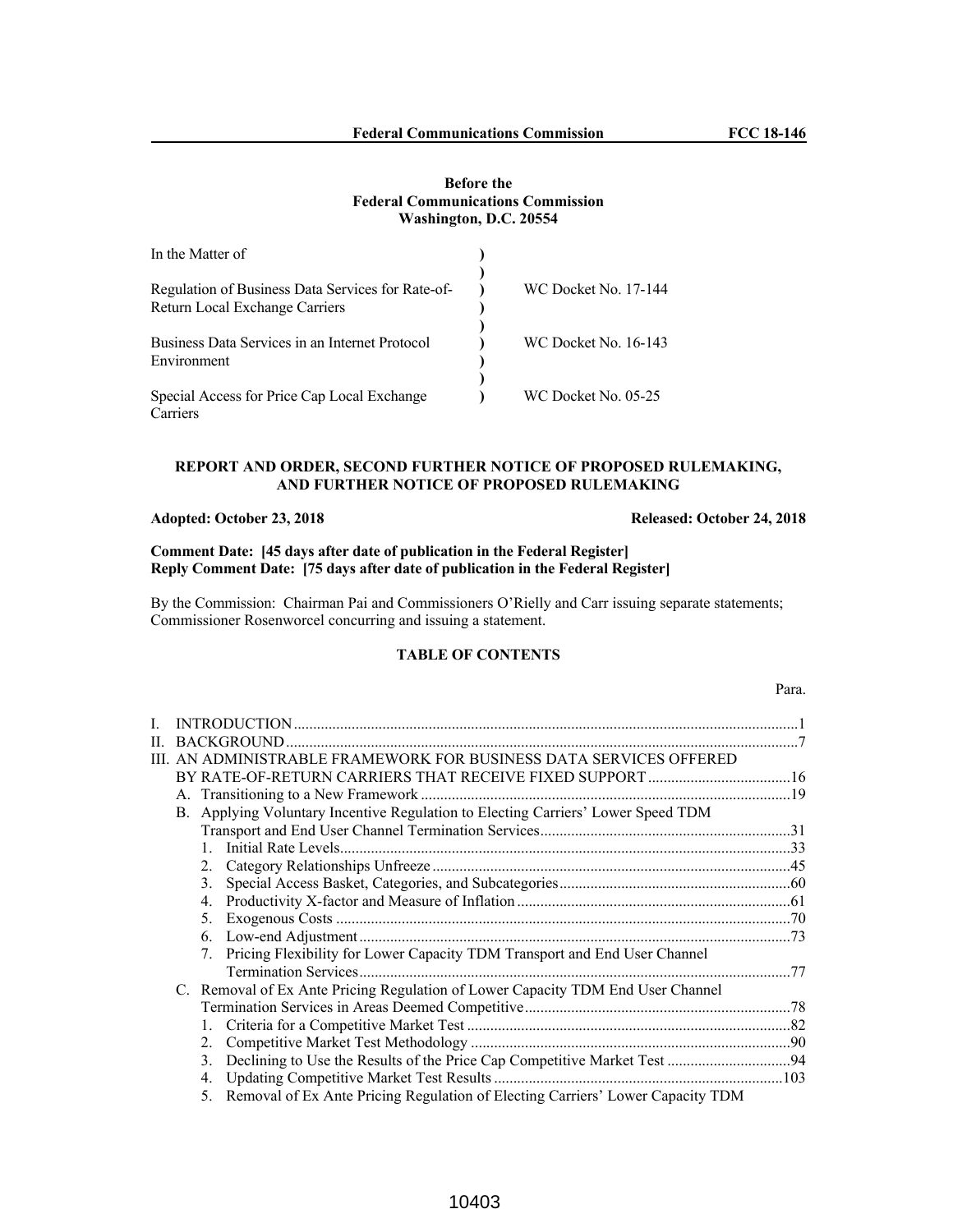| D. Ending Ex Ante Pricing Regulation for Electing Carriers' Packet-Based and Higher                                                                                               |  |
|-----------------------------------------------------------------------------------------------------------------------------------------------------------------------------------|--|
|                                                                                                                                                                                   |  |
|                                                                                                                                                                                   |  |
|                                                                                                                                                                                   |  |
| $2_{1}$                                                                                                                                                                           |  |
|                                                                                                                                                                                   |  |
| 4                                                                                                                                                                                 |  |
|                                                                                                                                                                                   |  |
| V. SECOND FURTHER NOTICE OF PROPOSED RULEMAKING AND FURTHER                                                                                                                       |  |
|                                                                                                                                                                                   |  |
| A. Eliminating Ex Ante Pricing Regulation of TDM Transport Services Provided by Price                                                                                             |  |
|                                                                                                                                                                                   |  |
| B. Eliminating Ex Ante Pricing Regulation of Lower Capacity TDM Transport Provided by<br>Carriers that Receive Fixed Universal Service Support and Elect Incentive Regulation for |  |
|                                                                                                                                                                                   |  |
|                                                                                                                                                                                   |  |
|                                                                                                                                                                                   |  |
| $APPENDIX A - Rules$                                                                                                                                                              |  |
| APPENDIX B – Proposed Rules                                                                                                                                                       |  |
| APPENDIX C – Final Regulatory Flexibility Analysis                                                                                                                                |  |
| APPENDIX D – Initial Regulatory Flexibility Analysis                                                                                                                              |  |
|                                                                                                                                                                                   |  |

#### **I. INTRODUCTION**

1. Today, we continue the process the Commission began in 1990 to allow and encourage carriers to move from inefficient, burdensome cost-based regulation to incentive regulation that promotes efficiency, reduces regulatory burdens, and encourages competition. In this next-in-a-series of steps, we focus on allowing rate-of-return carriers that currently receive model-based or other forms of fixed highcost universal service support to voluntarily elect to transition their business data services (BDS) offerings out of rate-of-return regulation.<sup>1</sup>

2. The term business data services refers to the "dedicated point-to-point transmission of data at guaranteed speeds and service levels using high-capacity connections."<sup>2</sup> BDS offerings are fundamentally important to modern communities and economies. Businesses, non-profit organizations, and government institutions use BDS to enable secure and reliable transfer of data, as a means of connecting to the Internet or the cloud, and to create private or virtual private networks. Increasing demand for bandwidth hungry applications is making lower speed circuit-based BDS offerings such as DS1s and DS3s obsolete and driving increasing demand for generally higher speed packet-based services provided over fiber. Last year, the Commission recognized the "dynamic competitive realities" of the BDS market and streamlined its regulation of price cap carriers' BDS to promote long-term innovation and investment.<sup>3</sup>

<sup>&</sup>lt;sup>1</sup> Rate-of-return carriers eligible to elect this transition include those that receive universal service support based on the Alternative Connect America Cost Model (A-CAM carriers), those that receive fixed support under the Commission's Alaska Plan (Alaska Plan carriers), those that are affiliated with price-cap carriers and those that accept future offers of A-CAM support or otherwise transition away from legacy support mechanisms in the future.

<sup>2</sup> *See* 47 CFR § 69.801(a).

<sup>3</sup> *Business Data Services in an Internet Protocol Environment*; *Technology Transitions*; *Special Access for Price Cap Local Exchange Carriers*; *AT&T Corporation Petition for Rulemaking to Reform Regulation of Incumbent Local Exchange Carrier Rates for Interstate Special Access Services*, WC Docket Nos. 16-143, 05-25, GN Docket No. 13-5, RM-10593, Report and Order, 32 FCC Rcd 3459, 3461, para. 3 (2017) (*BDS Order*), *remanded in part*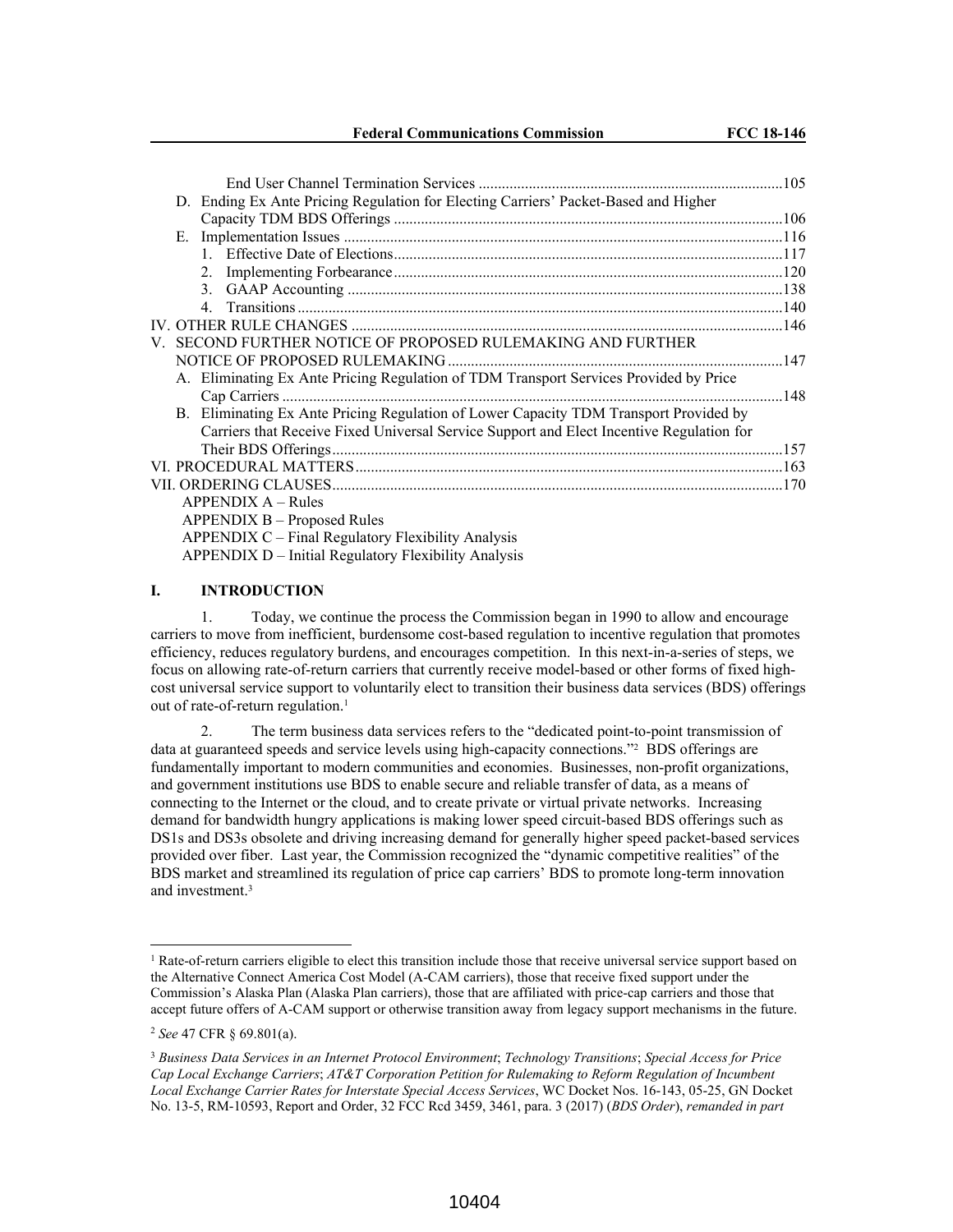3. As part of allowing rate-of-return carriers receiving fixed high-cost universal service support to elect a lighter touch regulatory framework for their BDS offerings, we permit such carriers to move their lower capacity time division multiplex (TDM) circuit-based transport<sup>4</sup> and end user channel termination offerings (at a DS3 bandwidth level or below) to incentive regulation while providing a path for those carriers that elect our new framework (electing carriers) to demonstrate that their lower capacity circuit-based end user channel termination offerings are competitive, and therefore should not be subject to ex ante pricing regulation. We also release from ex ante pricing regulation electing carriers' packetbased and higher capacity (above a DS3 bandwidth level) circuit-based BDS offerings.

4. Allowing rate-of-return carriers that receive fixed high-cost support to move their BDS offerings to a lighter touch regulatory framework will help drive competition for BDS offerings in the communities served by those carriers. It will also reduce unnecessary regulatory burdens faced by those carriers that elect the new regulatory framework. Under the framework we adopt today, electing carriers will not be required to provide cost-based justifications for their BDS rates and will therefore no longer need to conduct annual cost studies to justify those rates. They will also no longer be required to file tariffs for their packet-based and higher-capacity TDM services and for their lower capacity TDM end user channel termination offerings in areas deemed competitive by the competitive market test we adopt today. Electing carriers will be able to pass those cost savings on to their customers or use them to upgrade their networks.

5. The current record does not provide us with sufficient information to determine, at this time, whether to take additional deregulatory steps with respect to the transport element of BDS provided by electing carriers. We therefore also adopt a further notice of proposed rulemaking seeking comment on further deregulating transport services provided by electing carriers (Further Notice). We also take this opportunity to issue a second further notice of proposed rulemaking (Second Further Notice) relating to the TDM transport element of BDS services offered by price cap carriers. In the Second Further Notice we propose to eliminate ex ante pricing regulation of TDM transport services offered by price cap carriers and seek comment on that proposal.

6. We take these steps while affirming our core statutory obligations pursuant to sections 201, 202, and 208 of the Communications Act to ensure that the rates and practices of these carriers' BDS offerings remain just, reasonable and not unreasonably discriminatory.<sup>5</sup> Collectively, these actions will streamline regulation, and spur entry, investment, innovation, and competition in the affected BDS markets to the benefit of businesses and other institutional users that increasingly rely on these services.

### **II. BACKGROUND**

7. In 1990, the Commission began the process of encouraging carriers to move from rate-ofreturn to incentive regulation by adopting price cap rules governing the largest incumbent LECs' interstate access charges and allowing other incumbent LECs to elect price cap regulation voluntarily.<sup>6</sup>

<sup>5</sup> *See* 47 U.S.C. §§ 201, 202 & 208.

<sup>(</sup>Continued from previous page) *sub nom., Citizens Telecomms. Co. of Minn., LLC v. FCC*, 901 F.3d 991 (8th Cir. Aug. 28, 2018) (*Citizens Telecomms. v. FCC*).

<sup>4</sup> We use the terms "transport" and "TDM transport" to refer to interoffice facilities and channel terminations between an incumbent local exchange carrier's (LEC) serving wire center and an interexchange carrier (IXC), services covered by section 69.709(a)(4) of the Commission's rules. It excludes the elements of that rule that cover switched access services, such as entrance facilities, dedicated transport facilities between the serving wire center and the tandem switching office, and direct-trunked transport. *See* 47 CFR § 69.709(a)(4); *see also BDS Order*, 32 FCC Rcd at 3496, n.258.

<sup>6</sup> *See Policy and Rules Concerning Rates for Dominant Carriers*, CC Docket No. 87-313, Second Report and Order, 5 FCC Rcd 6786, 6818, paras. 257-59 (1990) (*Price Cap Order*) (limiting mandatory price cap regulation to "the eight largest LECs"). The Commission required the Regional Bell Operating Companies (the local exchange carrier (LEC) entities that resulted from the divestiture of AT&T in 1984) and the GTE Operating Company to comply with the new price cap regulations and permitted other LECs to elect price cap regulation voluntarily, provided that all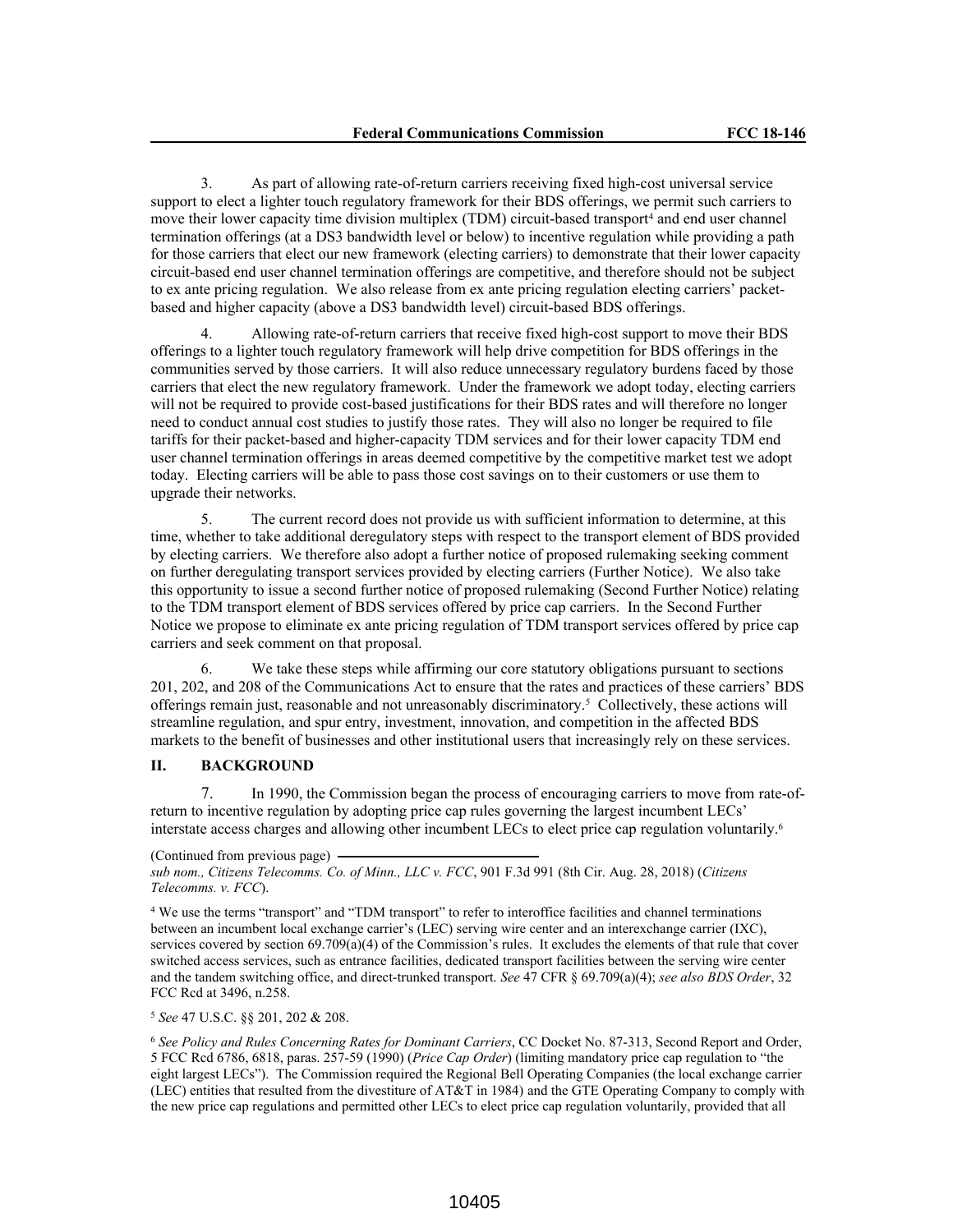Price cap regulation was designed to "reward companies that became more productive and efficient, while ensuring that productivity and efficiency gains are shared with ratepayers."7 Through a series of subsequent decisions, the Commission allowed other carriers to convert voluntarily from rate-of-return to price cap regulation.<sup>8</sup>

8. Since then, the Commission has taken additional steps to transition certain services and revenues of rate-of-return carriers from rate-of-return regulation to other more efficient forms of regulation. In 2011, as part of comprehensive universal service and intercarrier compensation reform, the Commission imposed rate caps on rate-of-return carriers' switched access services, removing those services from the obligations that accompany traditional rate-or-return regulation.<sup>9</sup> In the *USF/ICC Transformation Order*, the Commission also changed its method for calculating high-cost universal service support received by rate-of-return affiliates of price cap carriers. Specifically, the Commission began to treat rate-of-return operating companies affiliated with price-cap holding companies as price cap LECs for the purposes of the Connect America Fund (CAF) Phase I distribution mechanism.<sup>10</sup> As a result, rate-of-return carriers affiliated with price-cap companies now receive the same type of fixed universal service support that their price cap affiliates receive.

9. Two years ago, the Commission gave rate-of-return carriers the option of receiving forward looking, model-based universal service support based on the Alternative Connect America Cost Model (A-CAM), which more than 200 carriers opted to receive (A-CAM carriers).<sup>11</sup> The Commission

(Continued from previous page)

their affiliates also convert to price cap regulation and that they withdraw from the pricing pools administered by the National Exchange Carrier Association (NECA). *Id*. Most rural and smaller LECs elected to remain subject to rateof-return regulation.

<sup>7</sup> *Price Cap Order*, 5 FCC Rcd at 6787, para. 1.

<sup>8</sup> *See, e.g., Windstream Petition for Conversion to Price Cap Regulation and for Limited Waiver Relief*, WC Docket No. 07-171, Order, 23 FCC Rcd 5294 (2008) (*Windstream Price Cap Conversion Order*); *Petition of Puerto Rico Telephone Company, Inc. for Election of Price Cap Regulation and Limited Waiver of Pricing and Universal Service Rules*; *Consolidated Communications Petition for Conversion to Price Cap Regulation and for Limited Waiver Relief*; *Frontier Petition for Limited Waiver Relief upon Conversion of Global Valley Networks, Inc., to Price Cap Regulation*, WC Docket Nos. 07-292, 07-291, 08-18, Order, 23 FCC Rcd 7353 (WCB 2008) (Consolidated Price Cap Conversion Order); ACS of Alaska, Inc., ACS of Anchorage, Inc., ACS of Fairbanks, Inc. and ACS of the Northland, Inc., Petition for Conversion to Price Cap Regulation and Limited Waiver Relief, WC Docket No. 08-220, Order, 24 FCC Rcd 4664 (WCB 2009) (*ACS Price Cap Conversion Order*); *CenturyTel, Inc., Petition for Conversion to Price Cap Regulation and Limited Waiver Relief*, WC Docket No. 08-191, Order, 24 FCC Rcd 4677 (WCB 2009) (*CenturyTel Price Cap Conversion Order*).

<sup>9</sup> *Connect America Fund*; *A National Broadband Plan for Our Future*; *Establishing Just and Reasonable Rates for Local Exchange Carriers*; *High-Cost Universal Service Support*; *Developing a Unified Intercarrier Compensation Regime; Federal-State Joint Board on Universal Service*; *Lifeline and Link-Up*; *Universal Service Reform – Mobility Fund*, WC Docket Nos. 10-90, 07-135, 05-337, 03-109, CC Docket Nos. 01-92, 96-45, GN Docket No. 09- 51, WT Docket No. 10-208, Report and Order and Further Notice of Proposed Rulemaking, 26 FCC Rcd 17663, 17932, para. 798 (2011) (*USF/ICC Transformation Order and/or USF/ICC FNPRM*), *aff'd sub nom.*, *In re: FCC 11-161*, 753 F.3d 1015 (10th Cir. 2014); *see also* Petition for Rulemaking of ITTA and USTelecom, WC Docket No. 17-144 at 3 (filed May 25, 2017) (Joint Petition) ("the *USF-ICC Transformation Order* made costs irrelevant to the computation of switched access charges").

<sup>10</sup> *USF/ICC Transformation Order*, 26 FCC Rcd at 17713, para. 129; 47 CFR § 54.312(a).

<sup>11</sup> *See Connect America Fund et al*., WC Docket No. 10-90 et al., Report and Order, Order and Order on Reconsideration, and Further Notice of Proposed Rulemaking*,* 31 FCC Rcd 3087, 3094-3117, para. 17-90 (2016) (*2016 Rate-of-Return Reform Order or FNPRM*); *see also Connect America Fund*, WC Docket No. 10-90, Report and Order and Further Notice of Proposed Rulemaking, 31 FCC Rcd 13775, 13776, para. 5 (2016) (*A-CAM Revised Offer Order*); *Wireline Competition Bureau Authorizes 182 Rate-of-Return Companies to Receive \$454 Million Annually in Alternative Connect America Cost Model Support to Expand Rural Broadband*, WC Docket No. 10-90, Public Notice, 32 FCC Rcd 842 (WCB 2017) (*PN Authorizing 182 Rate-of-Return Carriers to Receive A-CAM Support*); *Wireline Competition Bureau Authorizes 35 Rate-of-Return Companies to Receive More than \$51 Million*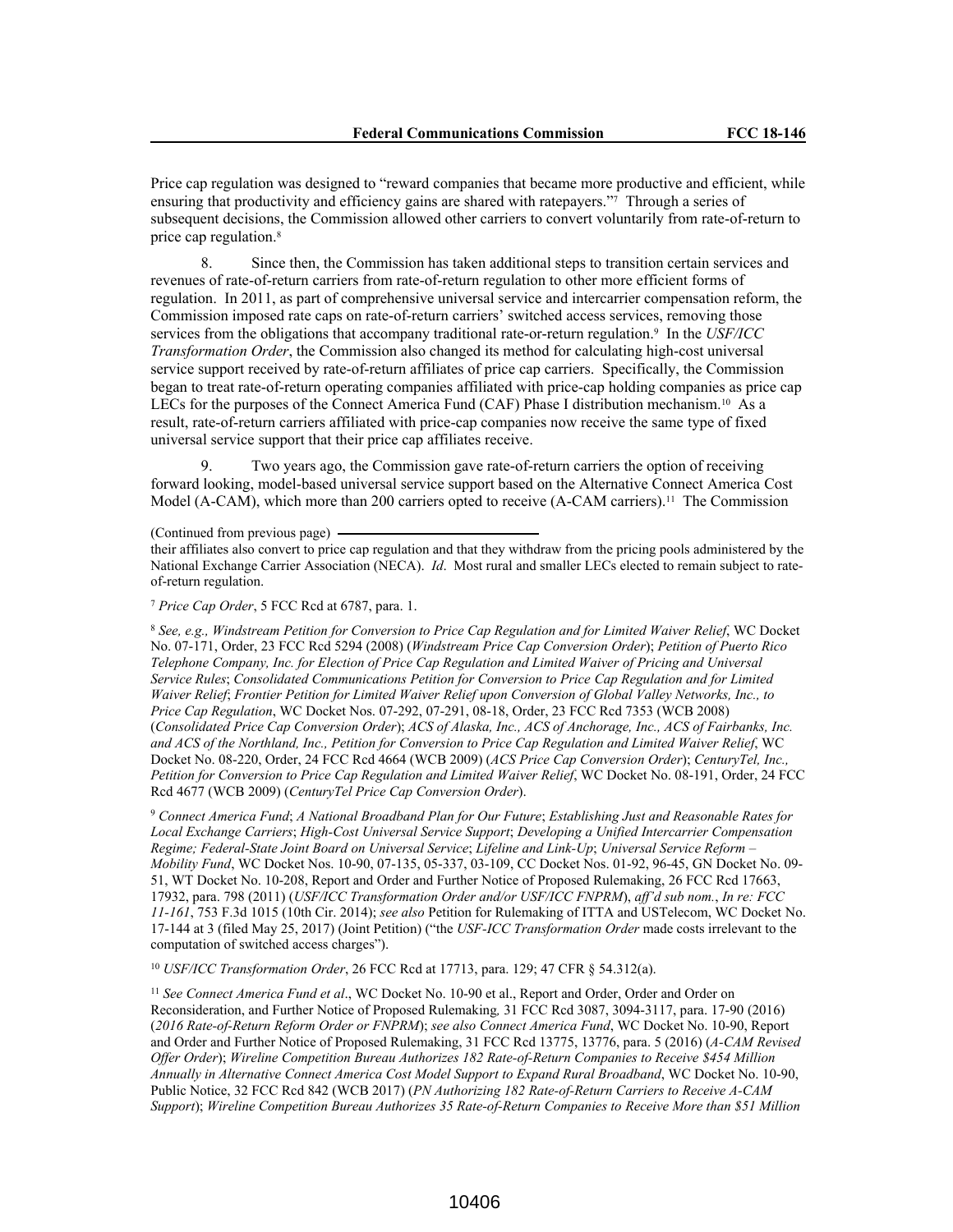observed that "the carriers that choose to take the voluntary path to the model are electing incentive regulation for common line offerings."<sup>12</sup> Consequently, for A-CAM carriers, only their BDS offerings are currently subject to rate-of-return regulation.

10. In 2016, the Commission also adopted the *Alaska Plan Order*, which allowed Alaskan rate-of-return carriers to elect fixed universal service support on a state-wide basis for a defined term in exchange for committing to deployment obligations.<sup>13</sup> Specifically, the Commission provided a one-time opportunity for Alaskan rate-of-return carriers to elect to receive universal service support frozen at adjusted 2011 levels for a 10-year term in exchange for meeting individualized performance benchmarks to offer voice and broadband services.<sup>14</sup> Subsequently, in 2016, the Wireline Competition Bureau (Bureau) authorized 13 Alaskan rate-of-return carriers to receive universal service support under the Alaska Plan (Alaska Plan carriers).<sup>15</sup> Similar to A-CAM carriers, Alaska Plan carriers receive fixed universal service support that is not based on current cost, and only file cost studies for purposes of their BDS offerings.<sup>16</sup>

11. In addition to encouraging carriers to migrate from cost-based to incentive regulation, over time the Commission has reduced ex ante pricing regulation in favor of relying on competition to the extent possible.<sup>17</sup> In 1999, the Commission granted pricing flexibility to price cap carriers that provided service in areas where carriers could demonstrate threshold levels of deployment by competitive providers.<sup>18</sup> Pricing flexibility allowed eligible carriers to offer BDS using contract tariffs, volume and term discounts and, in markets that demonstrated higher levels of competition, at unregulated rates.<sup>19</sup> Beginning in 2007, the Commission granted forbearance from dominant carrier regulation, including tariffing and pricing regulation, to a number of price cap incumbent LECs for their newer packet-based broadband services.<sup>20</sup> These forbearance orders concluded that forbearance from dominant carrier

*Annually in Alternative Connect America Cost Model Support and Announces Offers of Revised A-CAM Support Amounts to 191 Rate-of-Return Companies to Expand Rural Broadband*, WC Docket No. 10-90, Public Notice, 31 FCC Rcd 13328, 13328, para. 1 (WCB 2016) (*A-CAM Revised Offer Public Notice*).

<sup>12</sup> *2016 Rate-of-Return Reform Order*, 31 FCC Rcd at 3097, para. 21.

<sup>13</sup> 47 CFR § 54.306; Connect *America Fund*; *Universal Service Reform – Mobility Fund*; *Connect America Fund – Alaska Plan*, WC Docket Nos. 10-90, 16-271, WT Docket No. 10-208, Report and Order and Further Notice of Proposed Rulemaking, 31 FCC Rcd 10139, 10142, para. 6 (2016) (*Alaska Plan Order*)

<sup>14</sup> *See id.* at 10142, para. 6.

<sup>15</sup> *Wireline Competition Bureau Authorizes Alaska Plan Support for 13 Alaskan Rate-of-Return Companie*s, WC Docket Nos. 10-90 and 16-271, Public Notice, 31 FCC Rcd 13347, 13350, Appx. A (WCB 2016) (*Alaska Plan Carriers Authorization Public Notice*).

<sup>16</sup> *See Alaska Plan Order*, 31 FCC Rcd at 10154, para. 46.

<sup>17</sup> *See*, *e.g.*, *BDS Order*, 32 FCC Rcd at 3499, para. 8.

<sup>18</sup> *See Access Charge Reform et al.*, CC Docket No. 96-262 et al., Fifth Report and Order and Further Notice of Proposed Rulemaking, 14 FCC Rcd 14221 (1999) (*Pricing Flexibility Order*), *aff'd*, *WorldCom v. FCC*, 238 F.3d 449 (D.C. Cir. 2001).

<sup>19</sup> *See id.* at 14261-302, paras. 77-158.

<sup>20</sup> See, e.g., Petition of AT&T Inc. for Forbearance Under 47 U.S.C. § 160(c) from Title II and Computer Inquiry Rules with Respect to Its Broadband Services; Petition of BellSouth Corp. for Forbearance Under Section 47 U.S.C. *§ 160(c) from Title II and Computer Inquiry Rules with Respect to Its Broadband Services*, WC Docket No. 06-125, Memorandum Opinion and Order, 22 FCC Rcd 18705, 18707, para. 3 (2007) (*AT&T Forbearance Order*); *Petition of the Embarq Local Operating Companies for Forbearance Under 47 U.S.C. § 160(c) from Application of Computer Inquiry and Certain Title II Common-Carriage Requirements*; *Petition of the Frontier and Citizens ILECs* for Forbearance under Section 47 U.S.C. § 160(c) from Title II and Computer Inquiry Rules with Respect to Their *Broadband Services*, WC Docket No. 06-147, Memorandum Opinion and Order, 22 FCC Rcd 19478 (2007) (*Embarq/Frontier Forbearance Order*), *aff'd sub nom. Ad Hoc v. FCC*¸ 572 F.3d 903 (2009); *Qwest Petition for*

<sup>(</sup>Continued from previous page)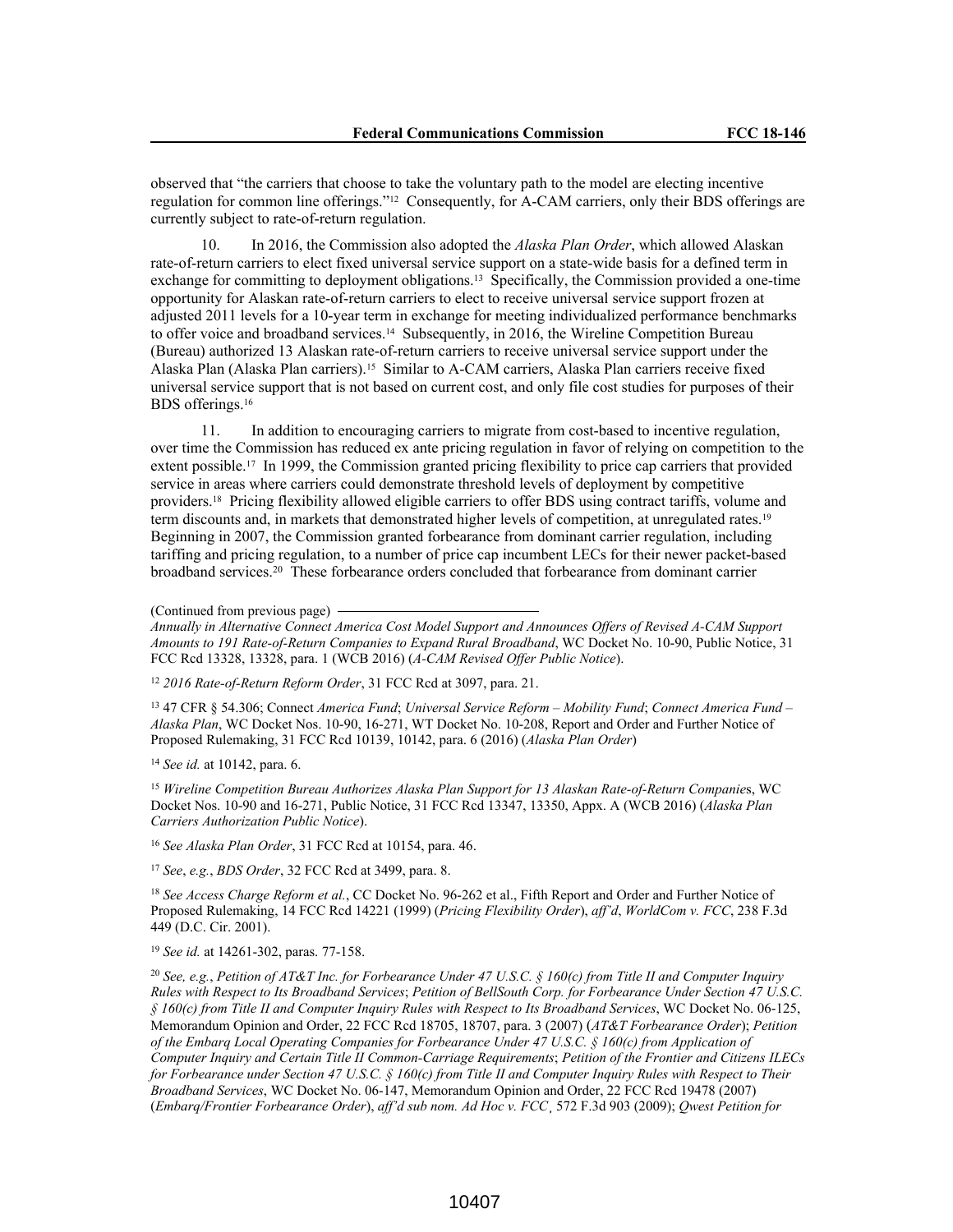regulation was warranted given the existence of competition for these newer services, which ensured that rates and practices for these services remained just and reasonable, adequately protected consumers, and was in the public interest.<sup>21</sup>

12. In 2017, the Commission adjusted BDS pricing regulation to the reality of a dynamically competitive BDS market in areas where incumbent LECs were subject to price cap regulation.<sup>22</sup> The Commission premised its reductions in ex ante pricing regulation in part on a substantial data collection and in part on its predictive judgment that dynamic and growing competition in the BDS market, driven increasingly by the emergence of cable competition, would allow reliance on competition rather than regulation to ensure rates remain just and reasonable.<sup>23</sup> The *BDS Order* represented yet another step in the process of reducing dominant carrier regulation in response to the growth of competition. In that order, the Commission found that reducing government intervention and allowing market forces to continue working would further spur entry, innovation, and competition in BDS markets served by price cap carriers.<sup>24</sup> The Commission applied ex ante pricing regulation "only where competition is expected to materially fail to ensure just and reasonable rates" and stated its preference to rely "on competition rather than regulation, wherever purchasers can realistically turn to a supplier beyond the incumbent LEC."<sup>25</sup> Based on the record before it,<sup>26</sup> the Commission found that, on balance, competition was sufficient to ensure just and reasonable rates for packet-based business data services, TDM transport services, and higher bandwidth (i.e., above a DS3-level) TDM services (including OCn services) in the absence of ex ante pricing regulation in areas served by price cap carriers.<sup>27</sup> It also adopted a competitive market test for lower bandwidth TDM end user channel terminations (i.e., DS3-level and lower) in price cap areas and refrained from ex ante pricing regulation of those services in areas deemed competitive by that test.<sup>28</sup>

13. Recently, the Eighth Circuit Court of Appeals upheld all aspects of the *BDS Order* save the portions of the order affecting price cap carriers' TDM transport service, which it vacated and remanded on notice grounds—namely that the Commission had not provided sufficient notice that it

<sup>21</sup> *AT&T Forbearance Order*, 22 FCC Rcd at 18726, para. 35.

<sup>23</sup> *BDS Order,* 32 FCC Rcd at 3462*,* paras. 3-4.

<sup>24</sup> *Id.* at 3462, para. 5.

<sup>27</sup> *BDS Order*, 32 FCC Rcd at 3499-500, paras. 86-87; s*ee generally* Graeme Guthrie, *Regulating Infrastructure: The Impact on Risk and Investment*, 44 J. Econ. Literature 925 (2006).

<sup>28</sup> *BDS Order*, 32 FCC Rcd at 3499-500, paras. 86-87.

<sup>(</sup>Continued from previous page)

*Forbearance Under 47 U.S.C. § 160(c) from Title II and Computer Inquiry Rules with Respect to Broadband Services*, WC Docket No. 06-125, Memorandum Opinion and Order, 23 FCC Rcd 12260 (2008) (*Qwest* Forbearance Order); Petition of ACS of Anchorage, Inc. Pursuant to Section 10 of the Communications Act of *1934, as Amended (47 U.S.C. §160(c)), for Forbearance from Certain Dominant Carrier Regulation of Its Interstate* Access Services, and for Forbearance from Title II Regulation of Its Broadband Services, in the Anchorage, Alaska, *Incumbent Local Exchange Carrier Study Area*, WC Docket No. 06-109, Memorandum Opinion and Order, 22 FCC Rcd 16304 (2007) (*ACS Forbearance Order*).

<sup>22</sup> *See generally BDS Order*.

<sup>25</sup> *Id.* at 3499, para. 86.

<sup>&</sup>lt;sup>26</sup> The record included the Commission's collection of data from providers and purchasers of special access services (herein referred to as *2015 Collection*) as part of the Commission's business data services (formerly special access) rulemaking. *See id.* at 3466, para. 10; *Business Data Services et al.*, WC Docket No. 16-143 et al., Tariff Investigation Order and Further Notice of Proposed Rulemaking, 31 FCC Rcd 4723, 4737-43, paras. 29-37, 39-43 (2016) (*BDS FNPRM*), *agency's request for voluntary remand granted sub nom.*, *AT&T, Inc., et al. v. FCC*, Nos. 16-1145, 16-1166, 16-1177 (D.C. Cir. Aug. 29, 2017) (in-depth discussion on the *2015 Collection*); *see also* FCC, *Special Access Data Collection Overview*, www.fcc.gov/general/special-access-data-collection-overview-0 (last visited Oct. 23, 2018).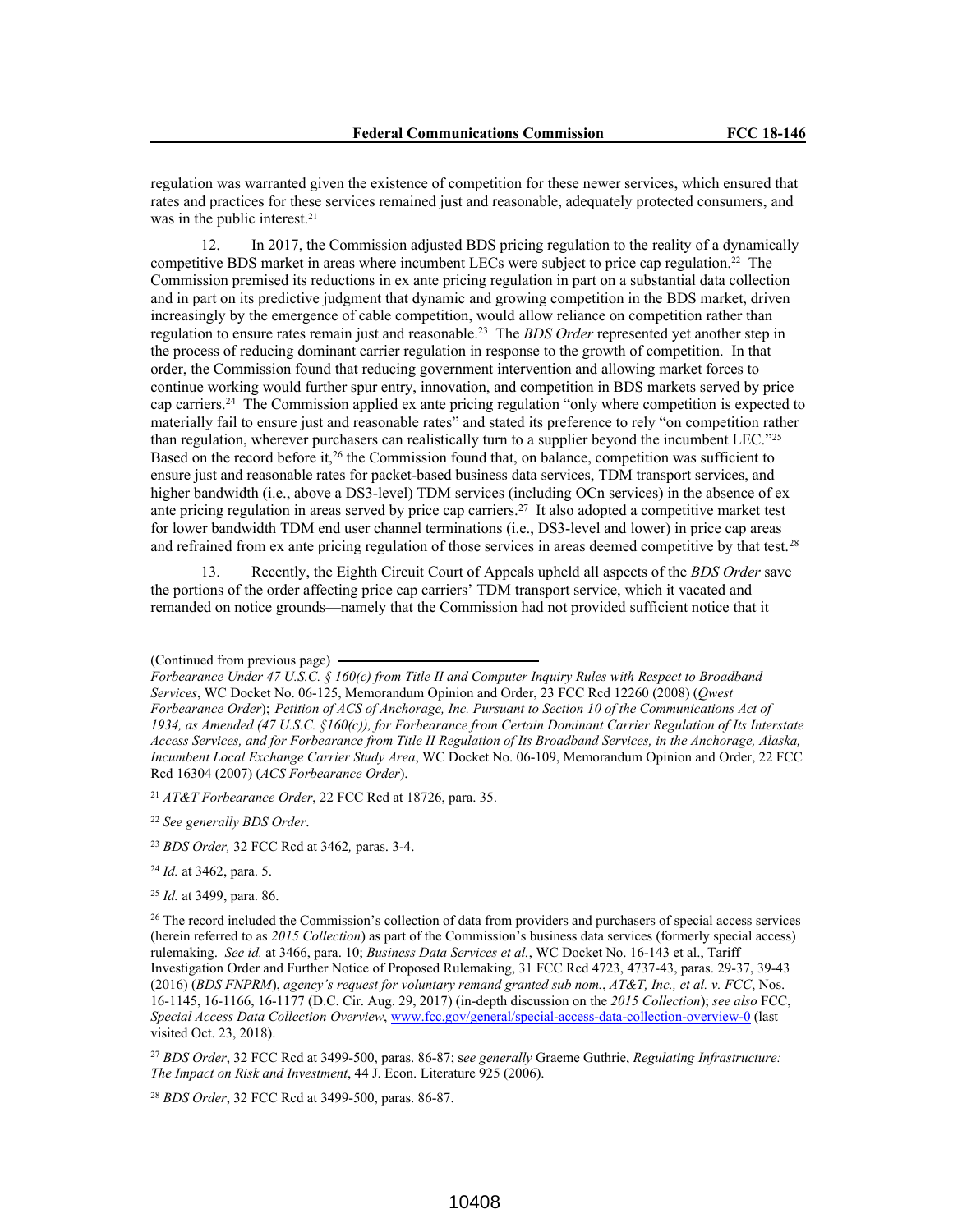might relieve those services of ex ante pricing regulation.<sup>29</sup>

14. After the Commission adopted changes to its rules governing price cap carriers' BDS offerings, ITTA and USTelecom (together, Petitioners) filed a petition seeking the same regulatory treatment of BDS offerings for rate-of-return carriers receiving fixed support as that the Commission had recently adopted for price cap carriers (Joint Petition).<sup>30</sup> According to Petitioners, rate-of-return regulation deters investment in networks and harms competition.<sup>31</sup> Petitioners argue that the inflexibility of rate-of-return regulation makes it difficult to justify and fund upgrades to their rural networks.<sup>32</sup> They point out that for rate-of-return carriers, "the need to perform annual cost studies now applies only with respect to BDS."<sup>33</sup> As a result, they argue that the expense associated with conducting cost studies and complying with other rate-of-return expenses are difficult to recover and burden rate-of-return carriers receiving fixed support but not their competitors.<sup>34</sup> The Bureau sought and received comment on the Joint Petition.<sup>35</sup>

15. Upon review of the record received in response to the Joint Petition, earlier this year, the Commission released a notice of proposed rulemaking (*Notice*) proposing to allow A-CAM and other rate-of-return carriers that receive fixed universal service support to voluntarily migrate their lower speed TDM-based BDS offerings to incentive regulation.<sup>36</sup> The Commission also sought comment on adopting a competitive market test to determine when the market for lower speed TDM-based BDS offerings offered by rate-of-return carriers that receive fixed support are sufficiently competitive to justify eliminating ex ante pricing regulation of such offerings. Additionally, the *Notice* sought comment on eliminating ex ante pricing regulation for such carriers' packet-based and higher speed TDM-based BDS offerings nationwide, while maintaining oversight authority through sections 201, 202 and 208 of the Communications Act of 1934, as amended (the Communications Act or the Act) to ensure BDS rates and practices remain just and reasonable.<sup>37</sup>

# **III. AN ADMINISTRABLE FRAMEWORK FOR BUSINESS DATA SERVICES OFFERED BY RATE-OF-RETURN CARRIERS THAT RECEIVE FIXED SUPPORT**

16. Upon review of the record, we allow rate-of-return carriers receiving fixed universal service support to choose to migrate their BDS offerings to a new, comprehensive, lighter-touch regulatory framework that is better aligned to the competitive realities of the BDS markets they serve. The framework we adopt includes voluntary incentive regulation with pricing flexibility for electing carriers' lower capacity (DS3 and below) TDM transport and end user channel termination services. We also adopt a competitive market test for such carriers' lower capacity TDM end user channel termination services to identify competition by study area. In electing carriers' study areas that the competitive market test deems competitive, we eliminate ex ante pricing regulation for lower capacity TDM end user channel termination services. We also remove ex ante pricing regulation from electing carriers' packet-

<sup>31</sup> *Id.* at 4.

<sup>32</sup> *Id.*

<sup>33</sup> *Id*. at 2-4*.*

<sup>34</sup> *Id*. at 3*.*

<sup>36</sup> *Regulation of Business Data Services for Rate-of-Return Local Exchange Carriers*, WC Docket No. 17-144, Notice of Proposed Rulemaking, FCC 18-46, at 2, para. 1 (rel. April 18, 2018) (*Notice*).

<sup>37</sup> *Id.* 

<sup>29</sup> *See Citizens Telecomms. v. FCC*, 901 F.3d at 1004-06.

<sup>30</sup> *See generally* Joint Petition.

<sup>35</sup> *Wireline Competition Bureau Seeks Comment on Petition for Rulemaking Regarding Regulation of Business Data Services for Model-Based Rate-of-Return Carriers*, WC Docket No. 17-144, Public Notice, 32 FCC Rcd 4701 (2017) (*2017 Public Notice*).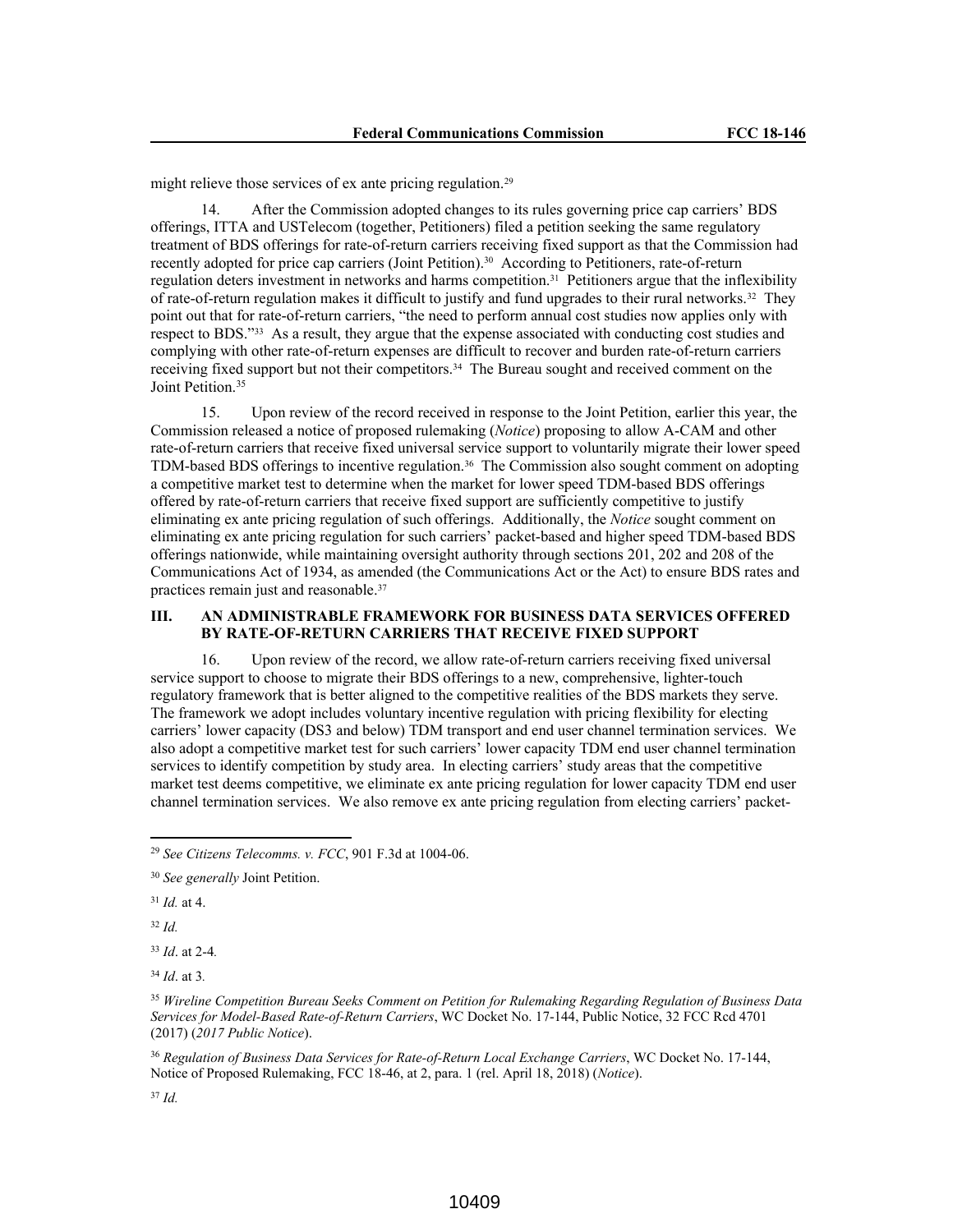based and higher capacity (above a DS3 bandwidth level) TDM services and grant forbearance from tariffing requirements for those services. To reduce the burden of legacy rate-of-return regulation on electing carriers, we also grant forbearance from cost assignment and separations rules and related reporting requirements, because we determine that such action is warranted by the non-cost-based regulation that will apply to electing carriers and the competitive circumstances of their BDS markets.

17. We find that adopting the lighter-touch incentive regulatory framework proposed by the Commission for electing carriers will remove unnecessary regulatory burdens and encourage competition. <sup>38</sup> Based on the record before us, we decline at this time to relieve electing carriers' lower capacity TDM transport (at or below a DS3-level) of ex ante pricing regulation nationwide, as Petitioners sought. Instead we allow electing carriers to move their lower speed TDM transport services to incentive regulation and seek further comment on a path to further deregulation of those services in the accompanying Further Notice. Additionally, we adopt a competitive market test tailored to rate-of-return carriers' study areas, which will allow us to properly evaluate competition in the areas served by electing carriers and remove ex ante pricing regulation for end user channel terminations in areas deemed competitive, instead of basing our decision on the competitive characteristics of areas served by price cap carriers.

18. We decline to adopt Petitioners' proposal to apply to electing carriers' BDS offerings the regulatory framework and the results of the price cap competitive market test adopted in the *BDS Order* for price cap carriers' BDS offerings.<sup>39</sup> Petitioners argue that applying the price cap BDS rules to electing rate-of-return carriers would result in regulatory parity that "would promote competition and make the rules less complex."<sup>40</sup> TDS Telecom asserts that adopting a separate incentive regulatory framework is unnecessary.<sup>41</sup> The price cap BDS rules, however, were based on an analysis of BDS competition in areas served by price cap carriers, consistent with our obligation to ensure that the rates charged by common carriers are just and reasonable.<sup>42</sup> The Commission found sufficient evidence of competition in these areas to discipline pricing and therefore adopt a lighter touch regulatory framework for these carriers.<sup>43</sup> That same history and record of competition for BDS services does not exist in the study areas served by rate-of-return carriers that Petitioners seek to have covered by price cap BDS regulation. Thus, we find that adopting a separate, albeit largely parallel, regulatory framework for rate-of-return carriers receiving fixed support will be better suited to their circumstances.

#### **A. Transitioning to a New Framework**

19. Consistent with the Commission's proposal and the Joint Petition, we allow all rate-ofreturn carriers receiving fixed universal service support to voluntarily elect to move their BDS offerings out of rate-of-return regulation to the new lighter touch framework we adopt today.<sup>44</sup> Carriers eligible to make this election include A-CAM carriers,<sup>45</sup> rate-of-return carriers receiving fixed support by virtue of

<sup>&</sup>lt;sup>38</sup> The Commission has long found that incentive regulation is superior to rate-of-return regulation because incentive regulation encourages competition and innovation while reducing carriers' administrative burdens. *See, e.g.*, *Price Cap Order,* 5 FCC Rcd at 6789-91, paras. 21-37.

<sup>39</sup> *See* Petitioners' Comments at ii, 2.

<sup>40</sup> *Id.* at 2.

<sup>41</sup> TDS Telecom Comments at 2.

<sup>42</sup> *BDS Order*, 32 FCC Rcd at 3466-99, paras. 10-85.

<sup>43</sup> *Id.* at 3498-99, paras. 83-84.

<sup>44</sup> *Notice* at 9-10, 23-24, paras. 17, 19, 60-61; Joint Petition at 2.

<sup>45</sup> *See Notice* at 2, 9, paras. 1, 17; *PN Authorizing 182 Rate-of-Return Carriers to Receive A-CAM Support*, 32 FCC Rcd at 842, para. 1 (authorizing 182 rate-of-return carriers that elected 217 revised offers of A-CAM support to receive support, bringing the nationwide total to 207 rate-of-return carriers in 43 states that have been authorized to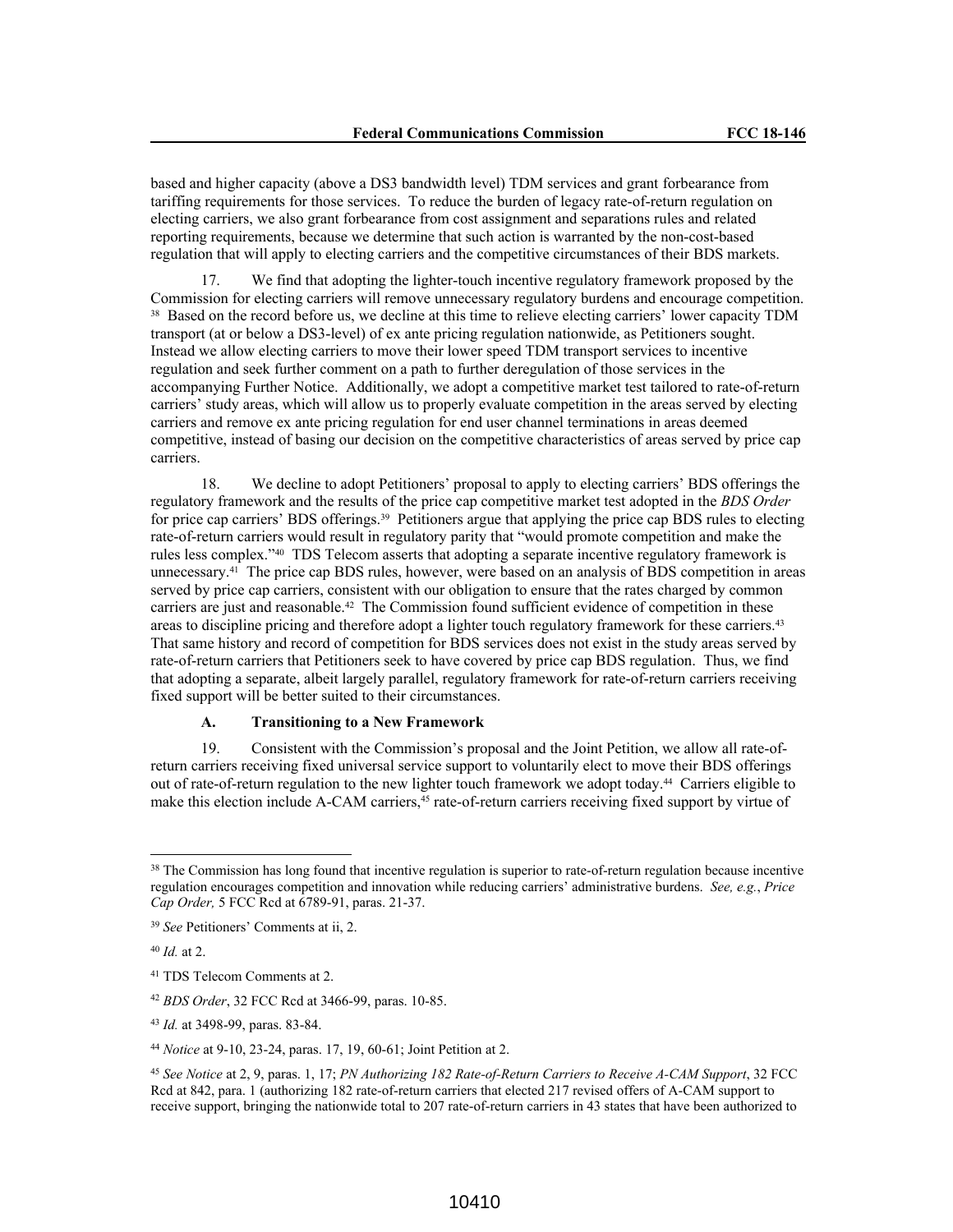being affiliated with price cap carriers,<sup>46</sup> Alaska Plan carriers,<sup>47</sup> and rate-of-return carriers that accept future offers of A-CAM support or otherwise transition away from legacy support mechanisms.<sup>48</sup> The first three types of carriers receive fixed or model-based universal service support, rather than receiving high-cost support based on their costs, and therefore are currently required to prepare cost studies only for their BDS offerings. Relieving these carriers of rate-of-return regulation for their BDS will save them the expense of preparing burdensome cost studies only for those offerings.

20. Similarly, to the extent the Commission provides future offers of A-CAM support or otherwise transitions carriers away from legacy support mechanisms, carriers that receive such support will only have to prepare cost studies for purposes of their BDS offerings.<sup>49</sup> Therefore, if the Commission announces future offers of A-CAM support or otherwise transitions carriers away from legacy support mechanisms, the actions we take in this Order will allow carriers eligible for or subject to such transitions to elect the same lighter touch regulatory framework we provide for other rate-of-return carriers that receive fixed support, and may provide further incentives for rate-of-return carriers to elect to receive non-legacy, fixed or model-based support.<sup>50</sup> This will further the Commission's longstanding objective of providing universal service support based on forward-looking efficient costs as opposed to actual costs that may be less efficient.<sup>51</sup>

21. Consistent with Commission precedent, we do not require all rate-of-return carriers receiving fixed support to migrate their BDS offerings away from rate-of-return regulation to the new framework, but instead allow each carrier to voluntarily make that determination based on its

(Continued from previous page)

receive A-CAM support); *A-CAM Revised Offer Public Notice*, 31 FCC Rcd at 13328, para. 1; *see also A-CAM Revised Offer Order*, 31 FCC Rcd at 13776, para. 5.

<sup>46</sup> *See Notice* at 23-24, paras. 60-61. Such carriers include price cap affiliated rate-of-return carriers that receive frozen Connect America Fund (CAF) Phase I support or CAF Phase II support that is not based on current costs. *See* 47 CFR §§ 54.310 & 54.312; Petitioners' Comments at 24 n.85 ("[since] a few of Consolidated's rate-of-return study areas, declined the right of first refusal and continue to receive Frozen CAF I support" and "do not receive cost-based high-cost universal service support, they should also qualify for the price cap BDS election."). In the *USF/ICC Transformation Order*, the Commission froze universal service support for price cap carriers and price cap affiliated rate-of-return carriers, which are treated as price cap carriers for the purpose of calculating their frozen support (CAF Phase I). *USF/ICC Transformation Order*, 26 FCC Rcd at 17712, para. 133; 47 CFR § 54.312(a). Price cap affiliated rate-of-return carriers receiving frozen CAF Phase I support may elect CAF Phase II modelbased support or, in states where they declined model-based support, apply for CAF Phase II auction support. 47 CFR §§ 54.312 & 54.310; *USF/ICC Transformation Order*, 26 FCC Rcd at 17712, para. 133; *id.* at 17725, para. 156, *see Connect America Fund et al*., Report and Order and Further Notice of Proposed Rulemaking, 31 FCC Rcd 5949, 5953, para. 7 (2016). The CAF Phase II auction closed on August 24, 2018, and no price cap affiliated rateof-return carriers were assigned winning bids. *See Connect America Fund Phase II Auction (Auction 903) Closes Winning Bidders Announced FCC Form 683 Due October 15, 2018*, AU Docket No. 17-182, WC Docket No. 10-90, DA 18-887 (rel. Aug. 28, 2018).

<sup>47</sup> 47 CFR § 54.306; *Alaska Plan Order,* 31 FCC Rcd at 10142, para. 6; *Alaska Plan Carriers Authorization Public Notice*, 31 FCC Rcd at 13350, Appx. A (authorizing 13 rate-of-return holding companies to receive Alaska Plan support); *see Notice*, para. 60 n.129.

<sup>48</sup> *Notice* at 10, para. 19. For example, in the recent notice of proposed rulemaking, the Commission proposed to extend a new model offer to carriers willing to accept lower support amounts in exchange for increased certainty of funding. *Connect America Fund et al*., WC Docket No. 10-90 et al., Report and Order, Third Order on Reconsideration, and Notice of Proposed Rulemaking, FCC 18-29, at 47, para. 117 (rel. Mar. 23, 2018) (*2018 Rateof-Return Reform NPRM*).

<sup>49</sup> The Commission recently proposed making a second offer of A-CAM support. *See 2018 Rate-of-Return Reform NPRM* at 47, para. 117.

<sup>50</sup> *See 2016 Rate-of-Return Reform Order*, 30 FCC Rcd at 3090-91, para. 4; *Notice* at 10, para. 19.

<sup>51</sup> *See 2016 Rate-of-Return Reform Order*, 30 FCC Rcd at 3096, para. 20; *Federal-State Joint Board on Universal Service*, CC Docket No. 96-45, Report and Order, 12 FCC Rcd 8776, 8888-89, paras. 199, 203 (1997).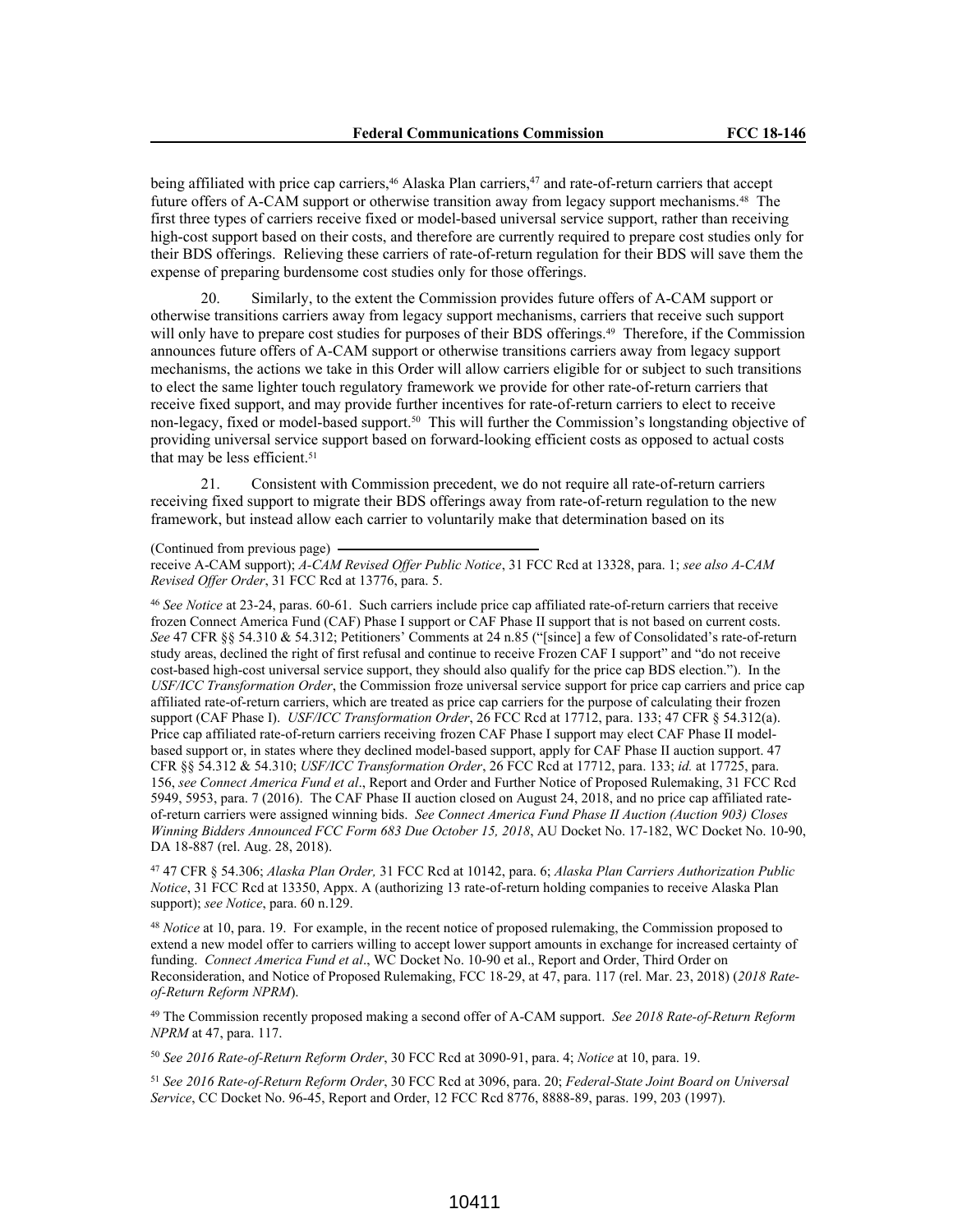circumstances. When the Commission adopted price cap regulation in 1990, it made price cap regulation voluntary for all but the largest incumbent  $LECs$ .<sup>52</sup> At that time, the Commission expressed concern that assigning one productivity factor on a mandatory basis to all LECs, regardless of size, could prove unduly burdensome for smaller and mid-sized carriers that may have fewer opportunities than larger companies to achieve cost savings and efficiencies.<sup>53</sup> Commenters echoed those concerns in this proceeding.<sup>54</sup> By making the election voluntary, we ensure that only carriers that can achieve sufficient efficiencies are likely to elect incentive regulation; our new framework will not, therefore, impose additional burdens on smaller carriers that cannot achieve such efficiencies.

22. We also adopt the Commission's proposal to require electing carriers to elect incentive regulation at the holding company-level for study areas in all states where that carrier receives fixed support.<sup>55</sup> Commenters do not oppose requiring holding company-level election.<sup>56</sup> AT&T requests that the Commission "require that any A-CAM carrier that elects incentive regulation have that election apply across all its study areas" because this prevents "internal cost shifting among study areas."<sup>57</sup> Holding company-level election will maximize the regulatory efficiencies achieved by incentive regulation, including maximizing cost savings from the elimination of cost studies for all electing carriers. It is also consistent with the Commission's past practices. For example, the Commission gave rate-of-return carriers the opportunity to elect between A-CAM and legacy cost-based support at a state-wide level.<sup>58</sup> Likewise, the Commission required Alaska Plan carriers to elect fixed, frozen support on a state-wide basis.<sup>59</sup> Requiring rate-of-return carriers receiving fixed support to elect regulatory treatment at the holding company-level is also consistent with the underlying premise of price cap regulation, which assumed a broad representation of carrier operations to provide a basis for establishing an industry-wide productivity factor.<sup>60</sup>

23. We provide eligible carriers with two opportunities to elect to move their BDS offerings out of rate-of-return regulation—one to be effective as of July 1, 2019 and a second effective as of July 1, 2020—to encourage them to take advantage without undue delay of the benefits that will be realized by electing carriers under the new framework<sup>61</sup> and to discourage potential gaming opportunities. We provide two opportunities to elect this new regulatory framework, in recognition of the fact that some carriers may not have sufficient time to assess their options in time for the July 1, 2019 effective date.<sup>62</sup>

<sup>55</sup> *See Notice* at 9, para. 17; Petitioners' Comments at 24; *see also* Joint Petition at 16-17. We note that some holding companies elected A-CAM support for their rate-of-return affiliates in some states but left their rate-ofreturn affiliates under legacy high-cost universal service support in other states. For example, Beehive Telephone Companies elected A-CAM support for their study areas in Nevada whereas their study areas in Utah remain on legacy universal service support. Similarly, Interstate Telecommunications Cooperative, Inc. elected A-CAM support for their study areas in Minnesota whereas their study areas in South Dakota remain on legacy universal service support. Holding companies that elected to receive A-CAM support in some states and to remain on costbased support in other states will only be eligible to elect incentive regulation in the states where they elected A-CAM support.

<sup>58</sup> *See* 47 CFR § 54.311(a); *2016 Rate-of-Return Reform Order*, 31 FCC Rcd at 3113, para. 65.

<sup>59</sup> *See* 47 CFR § 54.306(a).

<sup>62</sup> Letter from Michael J. Jacobs, Vice President, Regulatory Affairs, ITTA, to Marlene H. Dortch, Secretary, FCC, WC Docket No. 17-144 et al., at 2 (filed Oct. 16, 2018) ("there could be insufficient time for carriers to evaluate

<sup>52</sup> *Price Cap Order*, 5 FCC Rcd at 6799, paras. 103-106.

<sup>53</sup> *Id.* at 6799, para. 106.

<sup>54</sup> *See* WTA Comments at 5.

<sup>56</sup> *See* Petitioners' Comments at 24; WTA Comments at 5.

<sup>57</sup> AT&T Reply at 5-7; AT&T Comments at 11.

<sup>60</sup> *Price Cap Order*, 5 FCC Rcd at 6796, paras. 74-75.

<sup>61</sup> *See Notice* at 10, para. 18.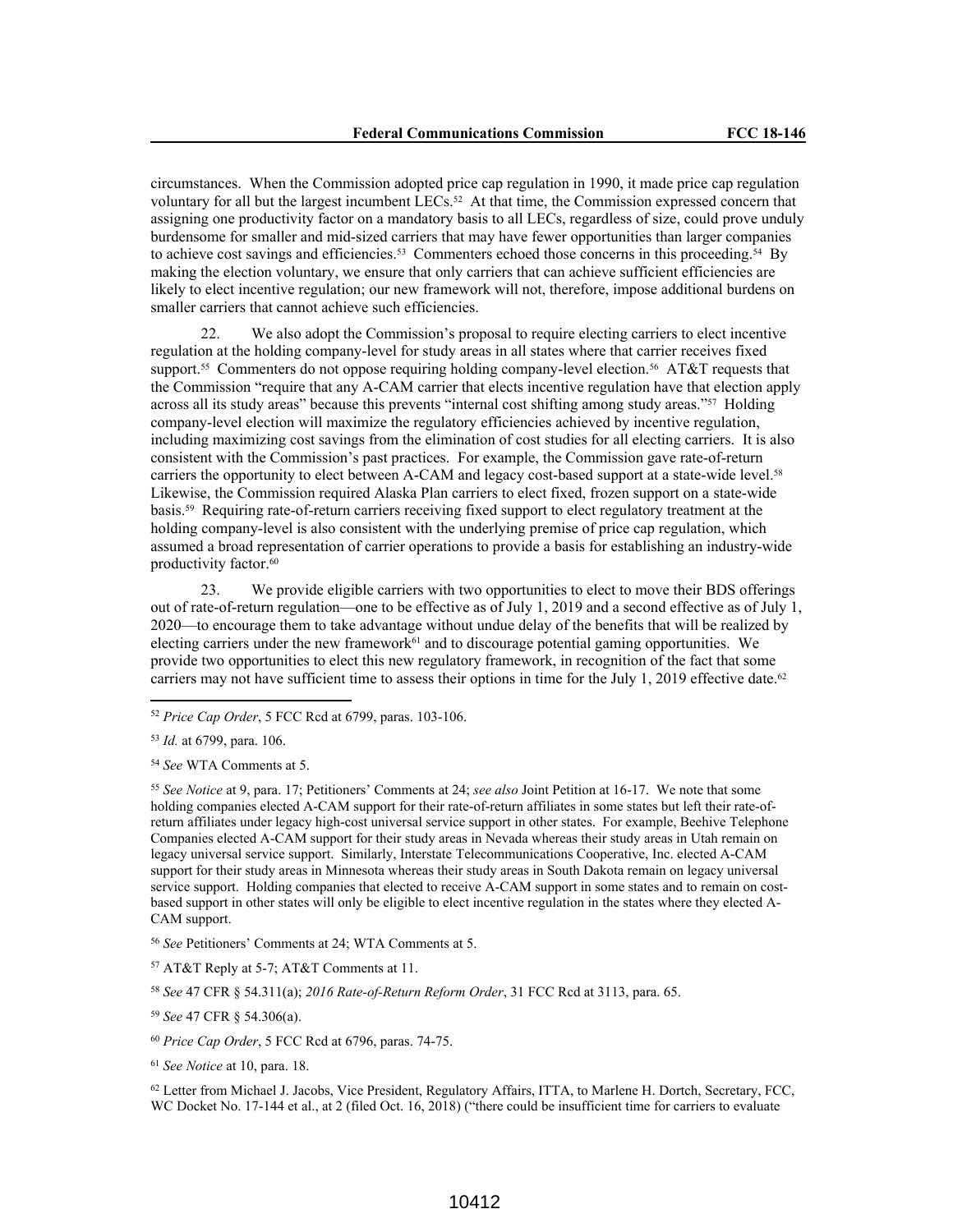Providing a second opportunity to elect incentive regulation will facilitate carriers' ability to assess incentive regulation for their BDS and ultimately enhance participation in the new regulatory framework, which will further reduce unnecessary regulatory burdens and positively impact competition in electing carriers' BDS markets.

24. Some commenters recommend that we provide an "annual opportunity to elect the new regime" based on "business strategy and compliance measures."<sup>63</sup> Giving eligible carriers an annual opportunity to elect incentive regulation, however, would also give them an incentive to increase their operating costs and rate base under rate-of-return regulation in order to raise rates prior to electing incentive regulation, then realize additional profits by cutting costs under incentive regulation at the expense of ratepayers. By providing only two opportunities to elect to move to the new framework, we discourage such gaming opportunities.

25. We prohibit electing carriers from returning their study areas to rate-of-return regulation. One of the rationales for the Commission's "all-or-nothing" rules for price cap carriers is to prevent carriers from potentially switching back and forth between rate-of-return and price cap regulation to take advantage of uneven cycles of investment.<sup>64</sup> We are likewise concerned with potential gaming opportunities for electing carriers if they are allowed to switch back and forth between rate-of-return and incentive regulation.<sup>65</sup> Electing carriers could inflate their revenues by opting-out of incentive regulation, building a larger rate base under rate-of-return regulation in order to raise rates, and then, returning to incentive regulation or opting into price cap regulation, thus reducing costs back to an efficient level. These gaming opportunities would distort carriers' decisions to invest and frustrate the public interest because ratepayers would not see the benefit of capped and decreased rates in the manner intended under incentive regulation.<sup>66</sup> Further, in the 1990 *Price Cap Order*, the Commission determined that for price cap regulation to work effectively and for incentives to develop and influence carrier behavior and earnings, an electing carrier must make a permanent commitment.<sup>67</sup> We similarly find, that for incentive regulation to work properly, the election must be permanent. Accordingly, a carrier's voluntary election of incentive regulation will be irrevocable.

(Continued from previous page)

whether to remain in the NECA pool for their business data service offerings . . . .") (ITTA Oct. 16 *Ex Parte*); *but see* Letter from Caroline Van Wie, AT&T, to Marlene H. Dortch, Secretary, FCC, WC Docket 17-144 et al., at 1 (filed Oct. 17, 2018) (asserting that a one-time opportunity for eligible carriers to elect incentive regulation is reasonable).

<sup>63</sup> TDS Telecom Comments at 3-4.

<sup>64</sup> 47 CFR § 61.41(d); *Multi-Association Group (MAG) Plan for Regulation of Interstate Services of Non-Price Cap Incumbent Local Exchange Carriers and Interexchange Carriers*; *Federal-State Joint Board on Universal Service*, CC Docket Nos. 00-256, 96-45, Report and Order and Second Further Notice of Proposed Rulemaking, 19 FCC Rcd 4122, 4126-7, paras. 6-7 (2004) (*2004 MAG Order*); *see also* 47 CFR § 61.41(e) (a rate-of-return carrier may return lines acquired from a price cap carrier to rate-of-return regulation, provided that the lines will not be subject to average schedule settlements and that the rate-of-return carrier may not for five years elect price cap regulation for itself or the acquired lines); *2004 MAG Order*, 19 FCC Rcd at 4130, para. 13 (despite allowing rate-of-return carriers to return lines acquired from a price cap carrier to rate-of-return regulation, the Commission recognized the possibility of the rate-of-return carrier later seeking to return to price cap regulation, potentially gaming the system, concluding that once a rate-of-return carrier brings acquired price cap lines into rate-of-return regulation, it may not for five years elect price cap regulation).

<sup>65</sup> *See Policy and Rules Concerning Rates for Dominant Carriers*, CC Docket No. 87-313, Order on Reconsideration, 6 FCC Rcd 2637, 2706, para. 148 (1991) (*Price Cap Reconsideration Order*); *see also* 47 CFR § 61.41; *2004 MAG Order*, 19 FCC Rcd at 4126-7, paras. 6-7.

<sup>66</sup> *See 2004 MAG Order*, 19 FCC Rcd at 4126-7, paras. 6-7; *see Price Cap Reconsideration Order,* 6 FCC Rcd at 2706, para. 148.

<sup>67</sup> *Price Cap Order*, 5 FCC Rcd at 6819, para. 269; *see Regulatory Reform for Local Exchange Carriers Subject to Rate of Return Regulation*, CC Docket No. 92-135, Order on Reconsideration, 12 FCC Rcd 2259, 2266-67, para. 14 (1997).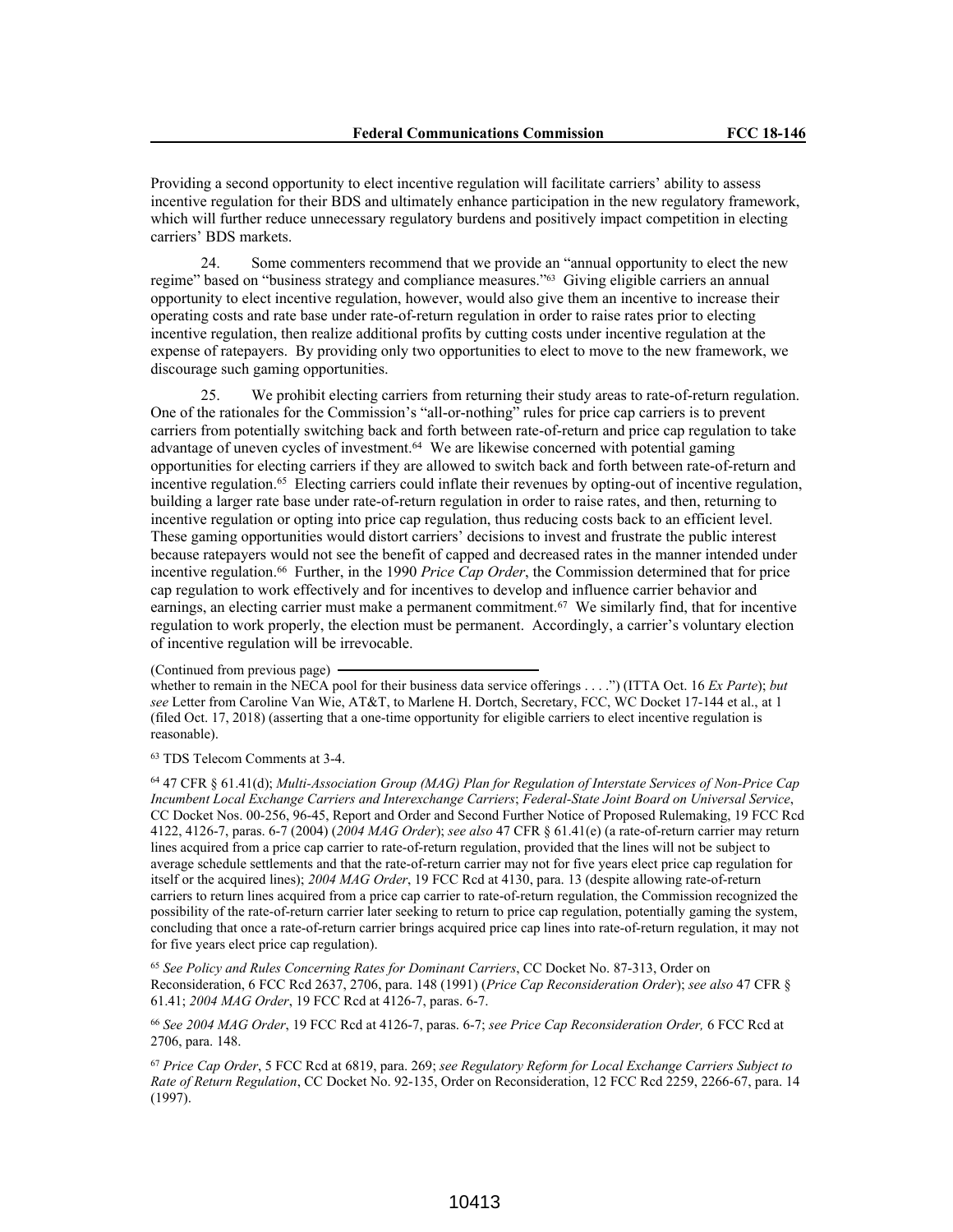26. AT&T requests that the "Commission decline to waive the 'all-or-nothing' rule for these carriers and require that any A-CAM carrier that elects incentive regulation have that election apply across all its study areas and, even more critically, across all of its interstate services within a study area." 68 The all-or-nothing rule AT&T cites, however, applies to price cap carriers, not to rate-of-return carriers that elect incentive regulation.<sup>69</sup> While the incentive regulation rules we adopt for electing carriers impose price caps on some of the BDS services offered by electing carriers, electing carriers do not become price cap carriers by virtue of their election; therefore the all-or-nothing rule is simply not applicable here.

27. We allow electing carriers' switched access services to remain subject to the multi-year transition provided for rate-of-return carriers in the *USF/ICC Transformation Order*. 70 We therefore decline to adopt AT&T's recommendation that electing carriers be required to convert all their services to price cap regulation, including their switched access services, $7<sup>1</sup>$  which—compared to price-cap carriers' switched access services—benefit from a longer transition to bill-and-keep and no phase-out of Connect America Fund Intercarrier Compensation replacement support.<sup>72</sup>

28. According to AT&T "[w]hile different transitions for price cap carriers and rate-of-return carriers may have made sense in 2011, those distinctions should not unfairly benefit carriers" electing incentive regulation and could lead to cost-shifting between types of services.<sup>73</sup> We disagree with AT&T's assertion that electing carriers will "unfairly benefit" from our decision not to convert all of their offerings to incentive regulation. The Commission adopted different intercarrier compensation transitions in the context of a complex rulemaking that were the result of a careful analysis of a variety of factors and policy considerations, including the differential impact of universal service and intercarrier compensation reform on price cap as compared to rate-of-return carriers.<sup>74</sup> As TDS Telecom explains, in the intervening seven years, carriers have relied on those transitions to plan their businesses and make investments.<sup>75</sup> Changing those transitions at this point would disrupt these settled expectations and potentially undermine, rather than encourage, investment and innovation in electing carriers' BDS markets.<sup>76</sup> We also find AT&T's concerns about cost-shifting unfounded because switched access rates were capped and therefore removed from cost-based regulation in 2011 by the *USF/ICC Transformation Order*, eliminating the incentive for inappropriate cost shifting.<sup>77</sup>

29. Following the same logic, we decline to adopt  $AT&T$ 's proposal that we require electing

<sup>71</sup> AT&T Comments at 10.

<sup>72</sup> *See USF/ICC Transformation Order*, 26 FCC Rcd at 17994-96, paras. 917-920. In the *USF/ICC Transformation Order*, as part of reforming the intercarrier compensation system, the Commission adopted a recovery mechanism called Connect America Fund Intercarrier Compensation replacement support which allows incumbent LECs to recover from the universal service fund a portion of intercarrier compensation switched access revenues. *Id.*

<sup>73</sup> *Id.* at 10.

<sup>74</sup> *USF/ICC Transformation Order*, 26 FCC Rcd at 17994-96, paras. 917-920; *see also* Petitioners' Reply at 8; WTA Comments at 4.

<sup>75</sup> *See* TDS Telecom Comments at 7 (A-CAM carriers "have made critical investment strategies based on the existing schedule for phasing down terminating switched access charges").

<sup>76</sup> *See* Petitioners' Comments at 22 ("Upsetting these carefully crafted regulations for model-based rate-of-return carriers would undoubtedly raise complex questions that would take time to evaluate and resolve and entail a real risk of unintended harm to rural rate-of-return carrier businesses, networks, and customers.").

<sup>77</sup> *USF/ICC Transformation Order*, 26 FCC Rcd at 17934-36, para. 801, Fig. 9; *see* NTCA Reply at 4 ("these rate elements are reformed and capped . . . there is no material risk of 'gaming'").

<sup>68</sup> AT&T Comments at 11.

<sup>69</sup> *See* 47 CFR § 61.41.

<sup>70</sup> *USF/ICC Transformation Order*, 26 FCC Rcd at 17934-35, para. 801.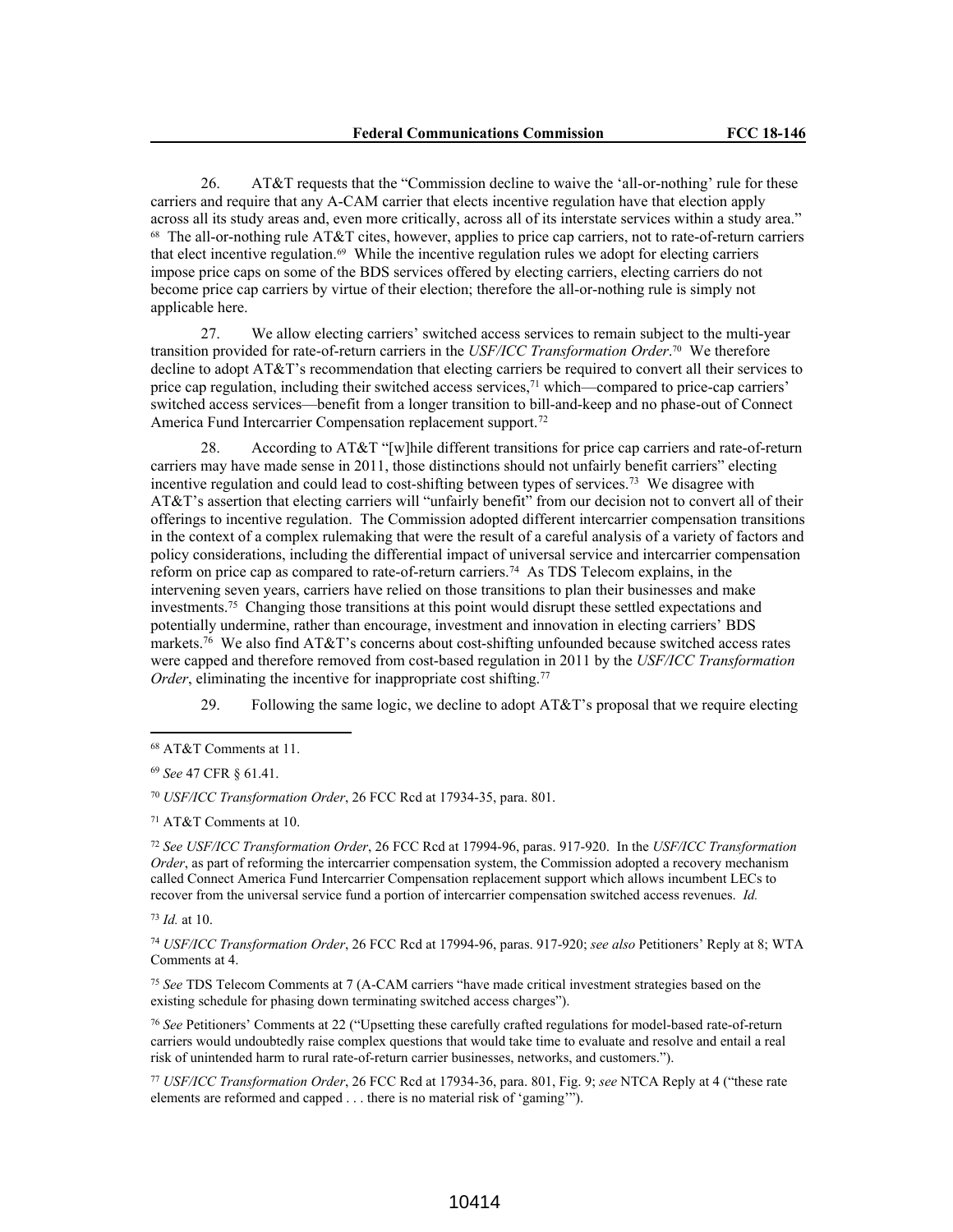carriers to exit the National Exchange Carrier Association (NECA) tariff pool for their "switched and special access services to avoid additional complexities in the annual tariff review process and to avoid potential gaming."<sup>78</sup> As Petitioners argue, AT&T "fails to explain how any cost shifting would be useful given the switched access rules [that cap rates]."<sup>79</sup> Moreover, the scrutiny inherent in the Part 61 tariff review process helps reduce the risk of cost-shifting or other gaming by pool participants.<sup>80</sup> We do, however, require electing carriers currently participating in the NECA traffic-sensitive tariff pool for their BDS or special access service offerings to remove their BDS and special access offerings from the pool since those services will be subject to incentive regulation.<sup>81</sup>

30. We find that the lighter touch regulatory framework we adopt provides electing carriers the right balance of relief from the burdensome aspects of rate-of-return regulation and pricing discipline. The efficiencies gained from reducing regulatory burdens on electing carriers, including the increased flexibility to compete in the market, will foster network investment and impose downward pressure on prices. We also find here, as we did in the *BDS Order*, that "minimiz[ing] unnecessary government intervention . . . allows market forces to continue working to spur entry, innovation, and competition."<sup>82</sup>

### **B. Applying Voluntary Incentive Regulation to Electing Carriers' Lower Speed TDM Transport and End User Channel Termination Services**

31. In this section, we provide direction on implementing the voluntary incentive regulation we adopt today for electing carriers' lower capacity (i.e., at or below a DS3-level) TDM transport and end user channel termination services as part of our comprehensive lighter touch regulatory framework for electing carriers' BDS. We treat electing carriers' lower capacity TDM transport and end user channel terminations differently from packet-based and higher speed TDM-based BDS offerings because the record shows that packet-based offerings are subject to competition that will ensure just and reasonable rates for those services.<sup>83</sup> By contrast, the record shows that demand for lower speed TDM-based transport and end user channel terminations services is shrinking as purchasers increasingly prefer higher speed and packet-based services.<sup>84</sup> Recognizing that the market is transitioning to new technologies, we provide protections for lower speed TDM-based transport and end user channel termination services. Based on the current record, we preserve ex ante pricing regulation for lower speed TDM-based transport services and adopt a competitive market test that will preserve ex ante pricing regulation in those study areas where we predict there is a substantial likelihood that competition will fail to ensure just and reasonable rates for the lower capacity TDM-based end user channel termination services. While the record is currently not sufficient to justify removal of ex ante pricing regulation from lower speed TDMbased transport services, in the accompanying Further Notice we provide a further opportunity for stakeholders to comment on the appropriate treatment of lower speed TDM-based transport services.

32. Rate-of-return carriers that make this election will convert to incentive regulation for their lower capacity TDM transport and end user channel termination services as well as other generally

<sup>78</sup> AT&T Comments at 11 n.33; *see* AT&T Reply at 5 n.18.

<sup>79</sup> Petitioners' Reply at 8-9 n.34 ("[W]hether or not [A-CAM companies] participate in the NECA Switched Access pooling process . . . [t]here is . . . simply no benefit to be gained in shifting interstate costs.").

<sup>80</sup> *See* 47 CFR Part 61.

<sup>81</sup> *See* AT&T Comments at 5.

<sup>82</sup> *BDS Order*, 32 FCC Rcd at 3462, para. 5.

<sup>83</sup> *Id.* at 3482-83, paras. 46-47; Petitioners' Comments at 14 ("Ethernet services are rapidly becoming the end user customer's service of choice."); TDS Telecom Comments at 8 (claiming that carriers' "TDM services have been on the decline, while they have seen increases in their Ethernet connections"); AT&T Comments at 15-16.

<sup>84</sup> Petitioners' Comments at iv, 14 (arguing that customers in areas served by rate-of-return carriers increasingly demand IP-based services such as Ethernet, and model-based carriers have experienced the rapid decline in demand for DS1 and DS3 services as have price cap carriers).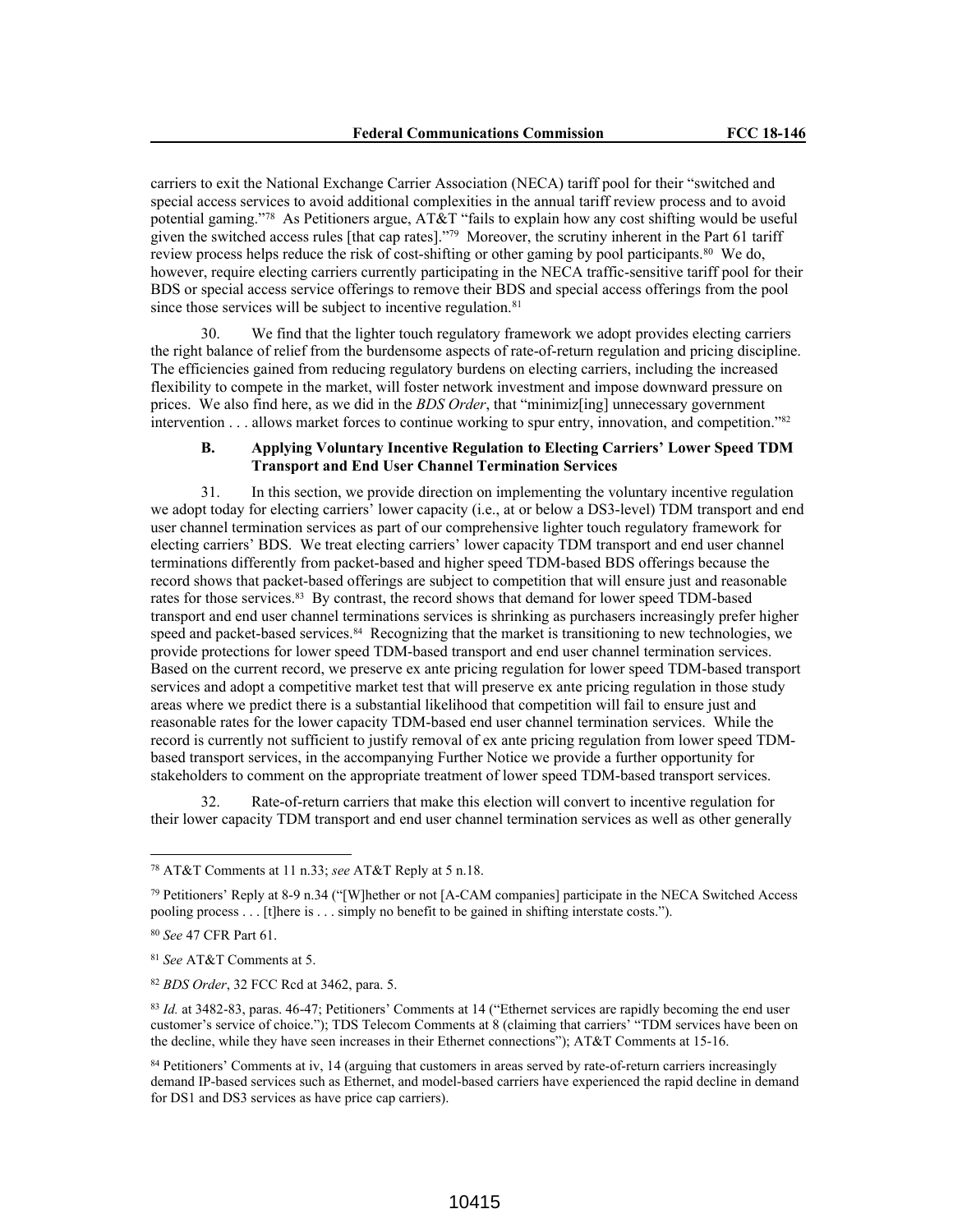lower capacity non-packet-based services that are commonly considered special access services.<sup>85</sup> Specifically, among other matters, we adopt a methodology for electing carriers to set their initial rates, allow an unfreeze of separations category relationships for carriers that elected to freeze them in 2001, adopt a productivity factor and measure of inflation to adjust rates, and grant pricing flexibility to electing carriers for their lower capacity TDM services.

# **1. Initial Rate Levels**

33. First, we adopt the methodology electing carriers must use to establish rates for their lower capacity TDM transport and end user channel termination services pursuant to incentive regulation. 86 For rate-of-return carriers that file their own tariffed rates, we adopt the approach proposed in the *Notice* to set initial BDS rate levels based on rates in effect on January 1, 2019 for carriers converting to incentive regulation as of July 1, 2019 and on rates in effect on January 1, 2020 for carriers that elect incentive regulation effective as of July 1, 2020.<sup>87</sup> For rate-of-return carriers participating in the NECA traffic-sensitive tariff pool that elect incentive regulation effective July 1, 2019, we adopt the approach proposed in the *Notice* for members exiting the pool to set their initial BDS rate levels by adjusting NECA pool rates in effect on January 1, 2019 by a net contribution or net recipient factor.<sup>88</sup> Carriers electing incentive regulation as of July 1, 2020 must set their initial BDS rate levels by adjusting NECA pool rates in effect on January 1, 2020. Electing carriers will then adjust their rates using a methodology that is consistent with the price cap formulas in sections 61.45 to 61.47 of our rules, by applying the productivity factor (X-factor), inflation factor (Gross Domestic Product-Price Index (GDP-PI)), and any required exogenous cost changes. Carriers may adjust these rates to reflect the pricing flexibility permitted by the pricing bands in the Special Access category.

34. Under rate-of-return regulation, incumbent LECs are permitted to recover through tariffed rates their revenue requirement, which is equal to their regulated operating costs plus a prescribed rate of return on their regulated rate base.<sup>89</sup> Rate-of-return carriers set rates at levels that when multiplied by demand will yield revenues equal to their revenue requirement, and are targeted to earn the Commission's prescribed rate of return.<sup>90</sup> Rate-of-return carriers establish rates for BDS offerings either by filing their own interstate access tariffs and cost support pursuant to sections 61.38 or 61.39 of our rules or, for most rate-of-return carriers, by participating in the NECA traffic-sensitive tariff and trafficsensitive pool.<sup>91</sup> NECA sets the BDS rates in the traffic-sensitive tariff based on projected aggregate

<sup>85</sup> In the *BDS Order,* the Commission included these other, generally lower capacity (i.e. below a DS3-level), special access services in the regulatory relief it provided for price cap carriers' DS1 and DS3 end user channel termination services. *See BDS Order*, 32 FCC Rcd at 3499, para. 86 & n.281 (citing 47 CFR § 61.42(e)(3)). These other services are generally provided at speeds at or below a DS3 and were part of the price cap special access basket. They included services such as metallic services, voice grade services, audio services, and video services which are typically referenced in the special access services section of A-CAM carriers' interstate tariffs. *See*, *e.g.*, National Exchange Carrier Association, Inc. Tariff F.C.C. No. 5 § 7.

<sup>86</sup> *See Notice* at 10-11, paras. 20-22.

<sup>87</sup> *Id.* at 10, para. 20.

<sup>88</sup> *Id.* at 10-11, para. 21.

<sup>89</sup> *See Windstream Price Cap Conversion Order*, 23 FCC Rcd at 5295, para. 3; *Represcribing the Authorized Rate of Return for Interstate Services of Local Exchange Carriers*, CC Docket No. 89-624, Order, 5 FCC Rcd 7507, 7507, para. 1 (1990).

<sup>90</sup> *See Establishing Just and Reasonable Rates for Local Exchange Carriers*, WC Docket No. 07-135, Notice of Proposed Rulemaking, 22 FCC Rcd 17989, 17990-94, paras. 2-10 (2007) (*Access Charge Tariff NPRM*); *2016 Rateof-Return Reform Order*, 30 FCC Rcd at 3172, para. 229.

<sup>91</sup> 47 CFR §§ 61.38-61.39; *Access Charge Tariff NPRM*, 22 FCC Rcd at 17992-93, paras. 6-8; National Exchange Carrier Association, Inc., Tariff F.C.C. No. 5. Although electing carriers must remove their BDS from the NECA pool, they may include their non-pool rates in the NECA tariff filing.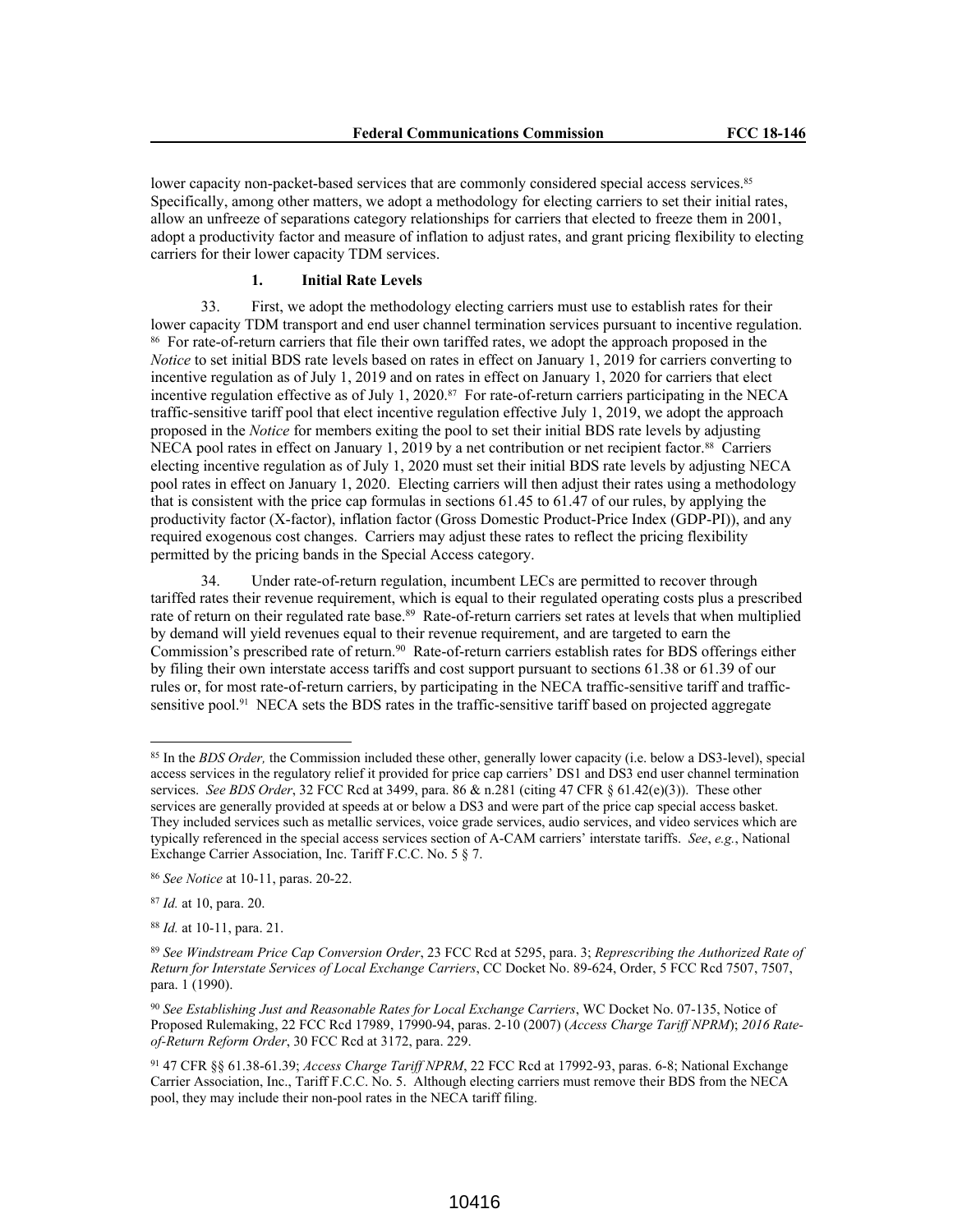costs (or average schedule settlements) and demand of all pool members, which are targeted to earn the authorized rate of return for NECA pool members.<sup>92</sup>

35. When the Commission launched price cap regulation in 1990, it found that interstate access rates as they existed on July 1, 1990, six months prior to the date price caps went into effect on January 1, 1991, were the most reasonable basis from which to set initial rate levels under price cap regulation.<sup>93</sup> In other words, those rates created the starting point for the indexing of rates under price cap regulation—setting their price cap index, actual price index and service band index at a value of 100. The price cap index is adjusted by the productivity offset (X-factor) and inflation (GDP-PI) for the first year, and each year thereafter.<sup>94</sup> The Commission reasoned that interstate rates that existed on July 1, 1990 "while perhaps not perfect, in general represent the best that rate of return regulation can produce."<sup>95</sup>

36. Beginning with the *Windstream Order*, the Commission granted several waivers allowing price cap carriers to convert their rate-of-return study areas to price cap regulation.<sup>96</sup> Carriers were, among other things, required to establish initial price cap indexes using the rates in effect on January 1 of the conversion year, six months prior to the July 1 effective date of conversion, the demand from the preceding year, and required to target their rates using the X-factor in effect at that time.<sup>97</sup> In the *2012 Average Schedule Conversion Order*, the Commission permitted several rate-of-return carriers to, among other things, withdraw their average schedule study areas from the NECA pool and convert them to price cap regulation.<sup>98</sup> In that order, the Commission approved a methodology for establishing initial price cap

<sup>94</sup> *Price Cap Order*, 5 FCC Rcd at 6814, para. 231; *BDS Order*, 32 FCC Rcd at 3544, para. 198. We use the term "price cap indexes" to capture the three price cap indexes used in price cap regulation: price cap index, actual price index and service band index. *See* 47 CFR §§ 61.45-61.47.

<sup>95</sup> *Price Cap Order*, 5 FCC Rcd at 6814, para. 232.

<sup>96</sup> *See Windstream Price Cap Order*, 23 FCC Rcd at 5302, para. 18; *see also Joint Petition of Price Cap Holding Companies for Conversion of Average Schedule Affiliates to Price Cap Regulation and for Limited Waiver Relief*, WC Docket No. 12-63; *Consolidated Communications Companies Tariff F.C.C. No. 2*, Transmittal No. 41; *Frontier Telephone Companies Tariff F.C.C. No. 10*, Transmittal No. 28; *Windstream Telephone System Tariff F.C.C. No. 7,* Transmittal No. 57, Order, 27 FCC Rcd 15753 (2012) (*2012 Average Schedule Conversion Order*); *CenturyLink Petition for Conversion of Average Schedule Affiliates to Price Cap Regulation and for Limited Waiver Relief*, WC Docket No. 14-23, Order, 29 FCC Rcd 5140, 5141-42, para. 2 (WCB 2014) (*CenturyLink Average Schedule Conversion Order*); *Petition of Virgin Islands Telephone Corporation for Election of Price Cap Regulation and for Limited Waiver of Pricing and Universal Service Rules*, WC Docket No. 10-39; *China Telephone Company, FairPoint Vermont, Inc., Maine Telephone Company, Northland Telephone Company of Maine, Inc., Sidney Telephone Company, and Standish Telephone Company Petition for Conversion to Price Cap Regulation and for Limited Waiver Relief*, WC Docket No. 10-47; *Petition of Windstream for Limited Waiver Relief*, WC Docket No. 10-55, Order, 25 FCC Rcd 4824 (WCB 2010); *ACS Price Cap Conversion Order*, 24 FCC Rcd 4664; *Combined Price Cap Conversion Order*, 23 FCC Rcd 7353 (WCB 2010); *CenturyTel Price Cap Conversion Order*, 24 FCC Rcd 4677 (WCB 2009).

97 *See, e.g., Windstream Price Cap Conversion Order*, 23 FCC Rcd at 5299-5301, paras. 11-14; *CenturyLink Average Schedule Conversion Order*, 29 FCC Rcd at 5141-42, para. 2; *SureWest Telephone Petition for Conversion from Rate-of-Return to Price Cap Regulation and for Limited Waiver Relief*, WC Docket No. 13-71, 28 FCC Rcd 8016, 8023, para. 20 (WCB 2013) (*SureWest Price Cap Conversion Order*).

<sup>98</sup> *2012 Average Schedule Conversion Order*, 27 FCC Rcd at 15753, para. 1. A cost company is a rate-of-return carrier that determines its rates based on its own costs, as opposed to determining its costs based on average schedule formulas. *See, e.g.*, *id.* at 5142, para. 2 n.4; *Windstream Price Cap Conversion Order*, 23 FCC Rcd at 5298, para. 5 n.16. By contrast, an average schedule company is a rate-of-return company that determines its costs

<sup>92</sup> *Access Charge Tariff NPRM*, 22 FCC Rcd at 17992-93, paras. 6-8. In lieu of cost studies, average schedule carriers are compensated by formulas that establish settlements for average schedule carriers that are comparable to the settlements received by comparable cost companies. The average schedule settlements are added to the costs of the cost companies to form the revenue requirement for the pool. *Id.* at 17992, para. 6 n.23.

<sup>93</sup> *Price Cap Order*, 5 FCC Rcd at 6814, para. 230; *see CenturyLink Average Schedule Conversion Order*, 29 FCC Rcd at 5144, para. 10.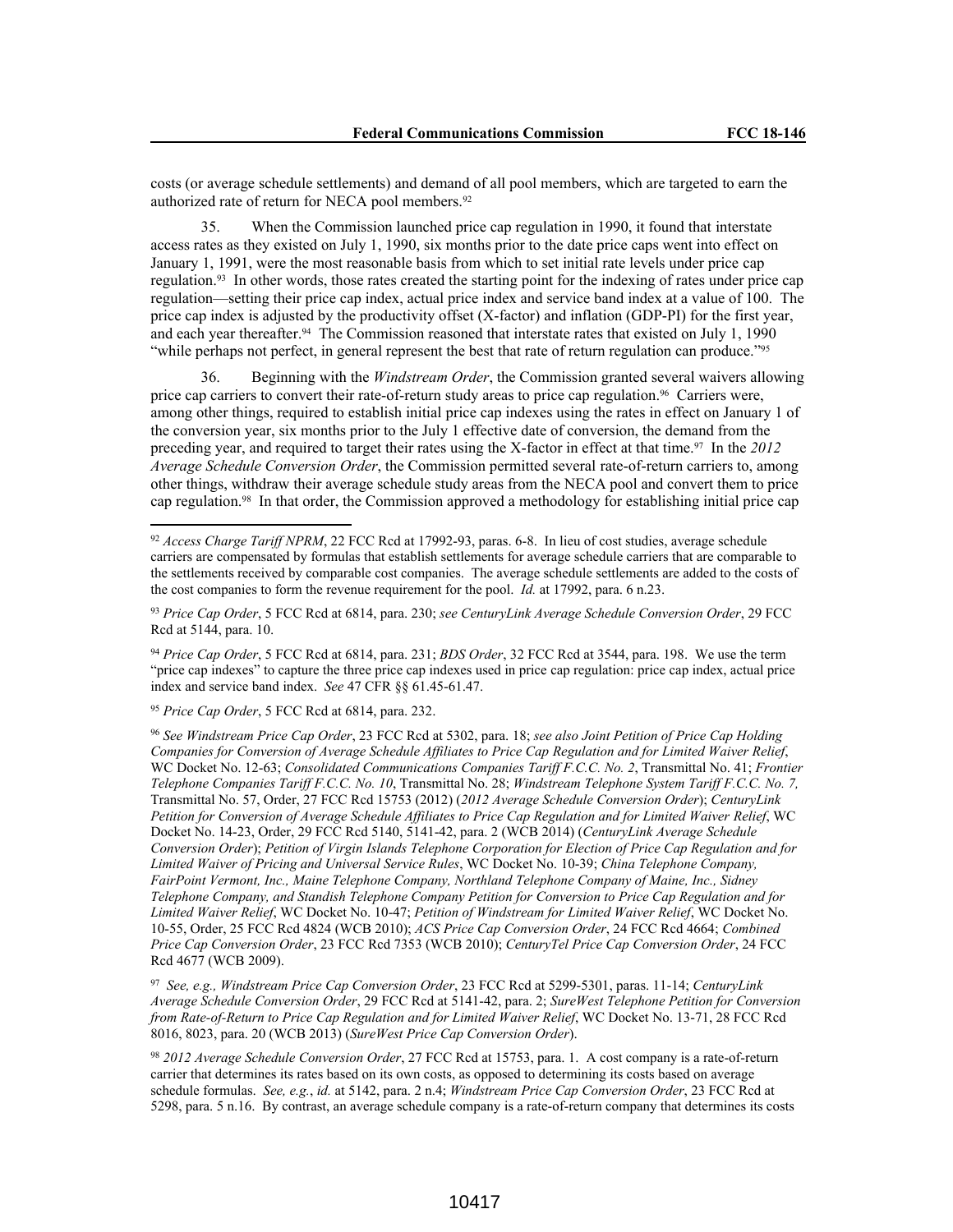rates using existing NECA pool tariffed rates adjusted to reflect the extent to which the exiting study areas were either a net contributor to, or a net recipient from, the NECA pool.<sup>99</sup>

37. *Carriers Currently Filing Their Own Tariffs*. Consistent with past practice, we adopt the proposal in the *Notice* for carriers that currently file their own tariffs to use existing tariffed rates to set their initial BDS rates under incentive regulation.<sup>100</sup> Carriers first will set their price cap indexes based on their tariffed interstate special access rates in effect on January 1, 2019, or based on those rates in effect on January 1, 2020 for carriers electing to convert to incentive regulation effective July 1, 2020.<sup>101</sup> The price cap indexes (i.e., the price cap index, actual price index, and service band index) will be assigned values of 100 as starting points, which correspond to rate levels in effect on January 1, 2019 or on January 1, 2020, as applicable. Carriers then will adjust the price cap index and the pricing band limits for each service category or subcategory consistent with sections 61.45 through 61.47 of our rules, by applying the X-factor (2.0%), inflation factor (GDP-PI), and any required exogenous cost changes. Carriers, next, will set rates so that the actual price index, calculated pursuant to section 61.46, does not exceed the price cap index, and the service band indexes for each service category or subcategory, calculated pursuant to section 61.47, do not exceed the pricing band limits for each category or subcategory, for the first year of incentive regulation and each year thereafter.<sup>102</sup>

38. *Carriers Participating in NECA Pool*. We also adopt the approach proposed in the *Notice* for electing carrier study areas exiting the NECA traffic-sensitive tariff pool to establish their initial BDS rates under incentive regulation by multiplying the NECA pool rate in effect on January 1, 2019 by a net contribution or net recipient factor or by doing so using the NECA pool rate in effect on January 1, 2020 for carriers electing conversion in 2020.<sup>103</sup> No commenters opposed this proposal.<sup>104</sup> Electing carriers exiting the NECA pool will adjust the NECA pool rate to reflect the extent they are either a net contributor or net recipient in order to ensure their rates are just and reasonable. Each NECA pool member receives a settlement from the pool based on its costs plus a pro rata share of the earnings,

<sup>100</sup> *Notice* at 10, para. 20.

<sup>102</sup> 47 CFR §§ 61.45-61.47; *Notice* at 10-11, para. 21.

<sup>103</sup> *Notice* at 10-11, para. 21.

<sup>104</sup> *See* Petitioners' Comments at 9; *see* Letter from Mike Jacobs, Vice President, ITTA, to Marlene H. Dortch, Secretary, FCC, WC Docket No. 17-144 (dated Aug. 27, 2018) (ITTA Aug. 27, 2018 *Ex Parte*).

<sup>(</sup>Continued from previous page)

based on formulas approved by the Commission that are designed to produce disbursements that would be received based on the costs of a company that is representative of average schedule companies. *See* 47 CFR § 69.606; *CenturyLink Average Schedule Conversion Order*, 29 FCC Rcd at 5142, para. 2 n.4; *Windstream Price Cap Conversion Order*, 23 FCC Rcd at 5295, para. 3 n.4; *Access Charge Tariff NPRM*, 22 FCC Rcd at 17990-94, paras. 2-10.

<sup>99</sup> *2012 Average Schedule Conversion Order*, 27 FCC Rcd at 15758-64, paras. 11-31; *see CenturyLink Average Schedule Conversion Order*, 29 FCC Rcd at 5145, para 13. Under that approach, carriers exiting the NECA pool use the revenue requirement calculated using pool settlement data for the most recent tariff year and the authorized rate of return, and revenues derived from the NECA rates during the same tariff year, to calculate a net contribution or net recipient factor, to develop initial price cap rate levels. *2012 Average Schedule Conversion Order*, 27 FCC Rcd at 15761-62, para. 19*.*

<sup>&</sup>lt;sup>101</sup> If electing carriers are allowed to unfreeze their category relationships for separations purposes, or we forbear from applying the separations procedures to electing A-CAM carriers, some further rate adjustments may be necessary. *See infra* section II.B.2; *Jurisdictional Separations and Referral to the Federal-State Joint Board*, CC Docket No. 80-286, Further Notice of Proposed Rulemaking, FCC 18-99, para. 2 (rel. Jul. 18, 2018) (*Separations Freeze Extension FNPRM*) (proposing to extend the jurisdictional separations freeze, set to expire on December 31, 2018, for 15 years, and proposing allowing rate-of-return carriers that elected to freeze their separations category relationships in 2001 to opt out of that freeze).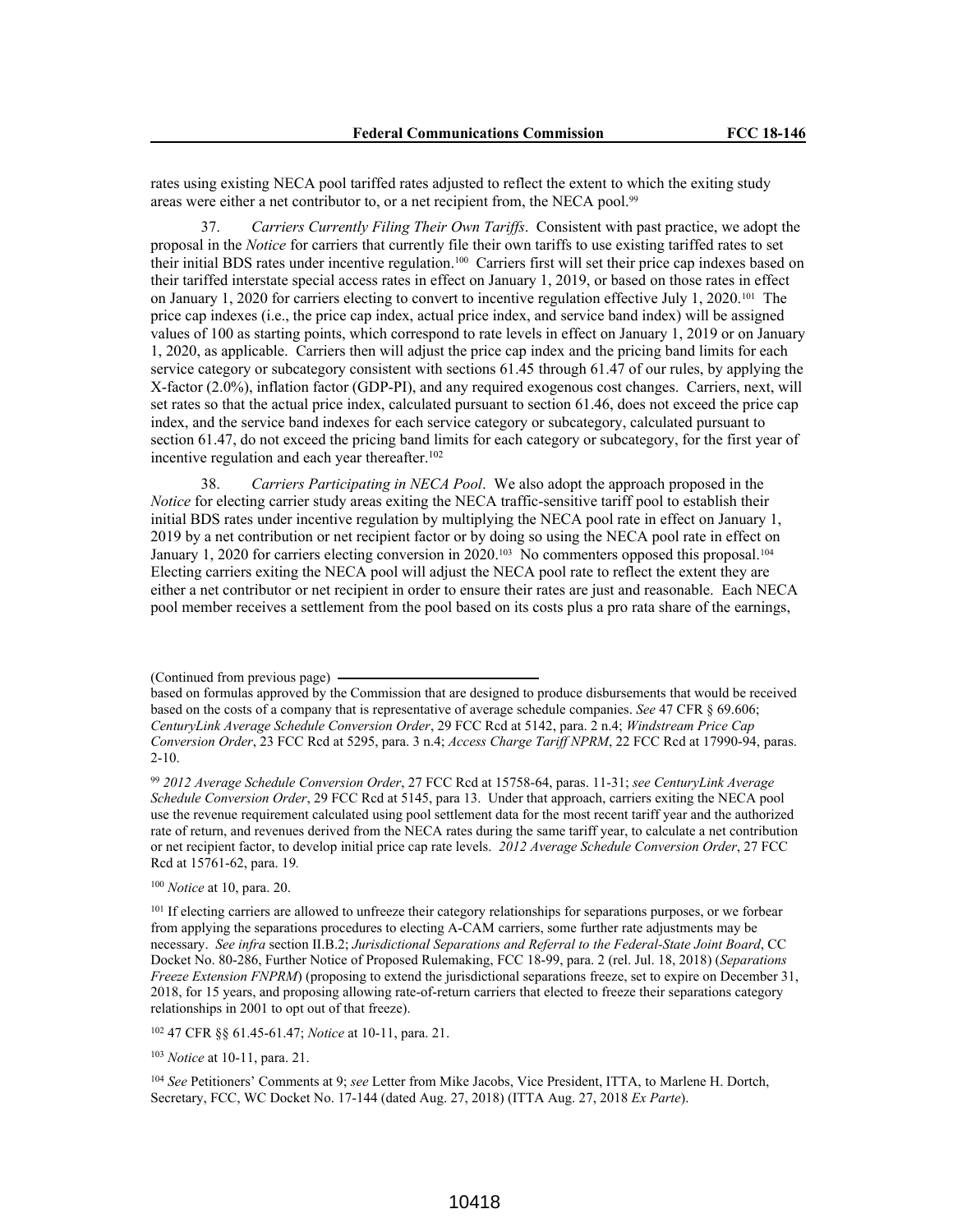or based on its settlement pursuant to the average schedule formulas.<sup>105</sup> NECA pool rates are lower than necessary for a net recipient to recover its revenue requirement, or higher than necessary for a net contributor to recover its revenue requirement, and must be adjusted by the extent to which the existing study area is a net contributor to, or net recipient from, the NECA pool in order to satisfy the just and reasonable standard.<sup>106</sup> Without an adjustment, electing carriers' BDS rates would be either artificially high or low going forward.<sup>107</sup>

39. First, to determine the appropriate net contributor or net recipient factor, electing carriers exiting the pool effective July 1, 2019 will determine their interstate special access revenue for the period July 1 to December 31, 2018. An electing carrier exiting the NECA tariff shall determine its pool settlements to be used in developing the factor based on costs for the period July 1 through December 31, 2018, which reflects the first six months of tariff year 2018-19, the 12-month period for which the costs underlying the January 1, 2019 rates were projected.<sup>108</sup> The pool settlements shall be adjusted to reflect the 10.5% rate of return which was used to establish the revenue requirement for the January 1, 2019 rates. Second, carriers will calculate the difference between the exiting pool member's interstate special access revenues for July 1 to December 31, 2018 and special access pool settlements reflecting the authorized rate of return for this same period.<sup>109</sup> Third, this net contribution or net recipient amount will then be divided by interstate special access revenues for the same period to produce a percent net contribution or net recipient factor. Fourth, carriers shall proportionately adjust their special access NECA pool rates in effect on January 1, 2019 downward by the net contribution factor or upward by the net recipient factor.<sup>110</sup> Finally, carriers will adjust these rates further consistent with sections 61.45 through 61.47 of our rules, in the manner described above for carriers that file their own tariffs, to set their initial BDS rates for the first year of incentive regulation.<sup>111</sup> Carriers electing to exit the NECA pool effective July 1, 2020 will use the same methodology to adjust their rates but using the corresponding dates that are one year later.

40. We agree with Petitioners that recommend that initial rates be based on the existing tariffed rates at the time of a carrier's election of incentive regulation.<sup>112</sup> AT&T and Sprint disagree and argue that the Commission should adjust initial BDS rates to account for the rate of return transition that is currently underway.<sup>113</sup> The Commission adopted a six-year transition in 2016 to reduce the then-

<sup>105</sup> *See Notice* at 10-11, para. 21. In lieu of cost studies, average schedule carriers are compensated by formulas that establish settlements for average schedule carriers that are comparable to the settlements received by comparable cost companies. The average schedule settlements are added to the costs of the cost companies to form the revenue requirement for the pool.

<sup>106</sup> *See* 47 U.S.C. § 205(a).

<sup>107</sup> *See 2012 Average Schedule Conversion Order*, 27 FCC Rcd at 15760-61, para. 17; *Connect America Fund et al*., WC Docket No. 10-90 et al., Notice of Proposed Rulemaking and Further Notice of Proposed Rulemaking, 26 FCC Rcd 4554, 4760, paras. 644-45 (2011); *Regulation of Small Telephone Companies*, CC Docket No. 86-467, Report and Order, 2 FCC Rcd 3811, 3811-12, paras. 5-7 (1987); *CenturyLink Average Schedule Conversion Order*, 29 FCC Rcd at 5145, para. 13; *See Connect America Fund et al*., WC Docket No. 10-90, Order, 28 FCC Rcd 3319, 3325, para. 12 n.47 (WCB 2013); *id.* at 3326, para. 14.

<sup>108</sup> *See* ITTA Aug. 27, 2018 *Ex Parte* at 1.

<sup>&</sup>lt;sup>109</sup> The settlements for these six months shall be based on a cost study for calendar year 2018 that has been incorporated into the NECA settlements process that spreads the costs throughout the year.

<sup>110</sup> *See Notice* at 10-11, para. 21 & n.50.

<sup>111</sup> *See* 47 CFR §§ 61.45-47.

<sup>112</sup> Petitioners' Comments at 9-10.

<sup>113</sup> *See* Sprint Comments at 2-4; AT&T Comments at 11-13.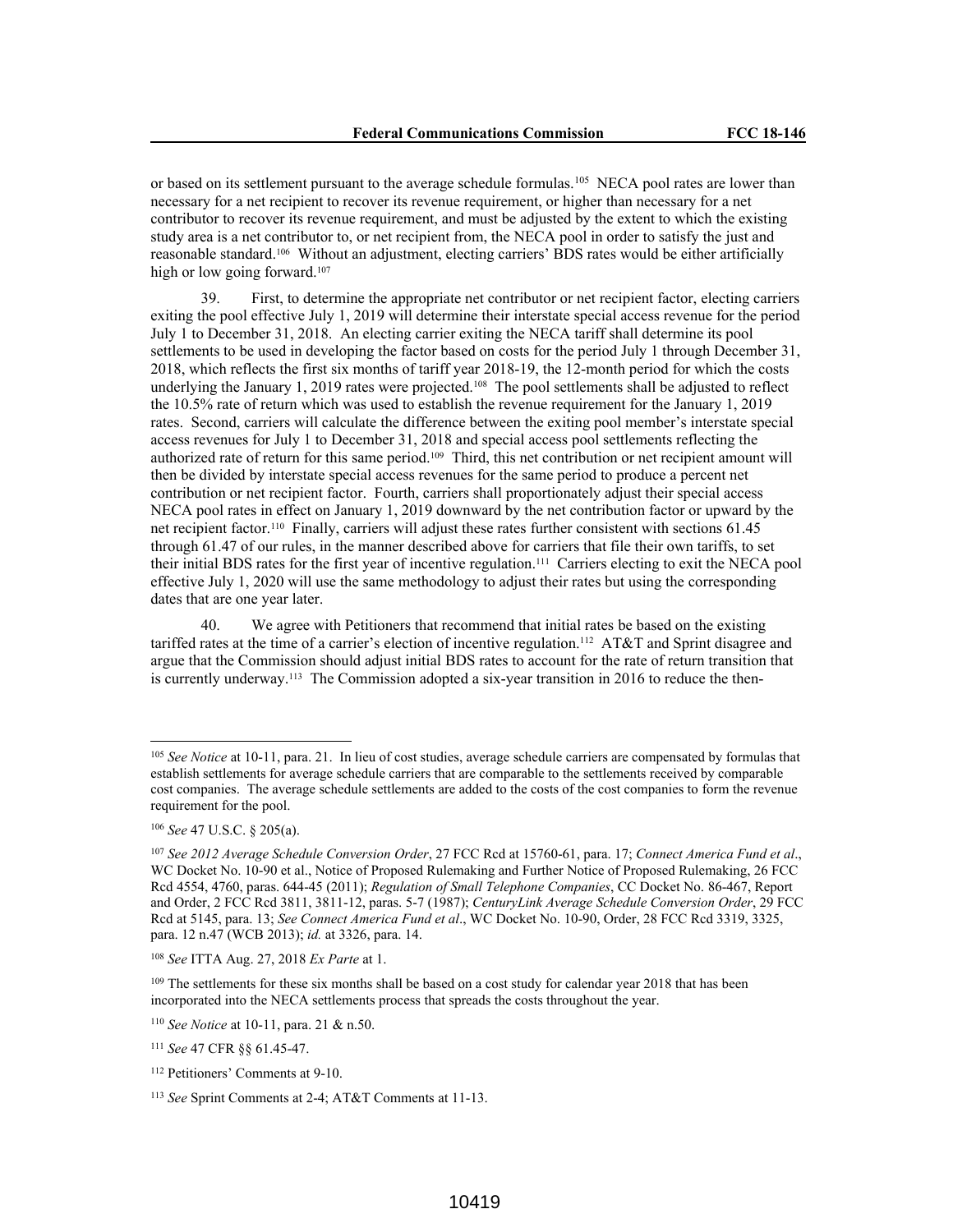11.25% rate of return by 25 basis points per year until the rate of return reaches 9.75% in 2021.<sup>114</sup> AT&T and Sprint argue that the Commission should adjust electing carriers' initial BDS rates to reflect the fullytransitioned 9.75% rate of return<sup>115</sup> or, at a minimum, Sprint argues that the Commission should adjust the price capped rates each year during the rate-of-return transition until it ends in 2021.<sup>116</sup> AT&T claims that "[s]etting electing A-CAM carriers' initial rate-of-return at the 9.75% level immediately upon converting to price cap, while not completely correcting, would help alleviate any rate disparities and aligns with the Commission's finding that a 9.75% rate of return is more than reasonable."<sup>117</sup>

41. We find that existing tariffed rates targeting the transitional 10.5% rate of return in effect is the more appropriate rate from which to launch incentive regulation for carriers electing to convert to incentive regulation effective July 1, 2019.<sup>118</sup> AT&T and Sprint fail to accord any significance to the Commission's decision to implement changes in the prescribed rate of return over six years and the reasons for such a measured and lengthy transition. In granting a six-year transition, the Commission acknowledged that "for almost 25 years, rate-of-return carriers have made significant infrastructure investments . . . and that represcribing the rate of return will have a financial impact on these carriers."<sup>119</sup> Rate-of-return carriers' business plans and long-term capital investments are typically based on an expected multi-year revenue stream. The Commission determined that an immediate transition to a 9.75% rate of return would disrupt these carriers' reasonable reliance on these expected revenues. The Commission also recognized that "rate-of-return incumbent LECs have been subject to significant regulatory changes in recent years, and that such changes are occurring at a time when these carriers are attempting to transition their networks and service offerings to a broadband world."<sup>120</sup> Reflecting the balance of the six-year transition whether through a one-time adjustment, or through a series of three adjustments, would abandon this careful transition and would likely disrupt electing carriers' ability to invest in upgrading and transitioning their networks to provide broadband in the rural communities they serve.<sup>121</sup>

42. We also find that once a carrier elects incentive regulation, its rates should be based on that form of regulation and not effectively a hybrid or combination of rate-of-return and incentive

<sup>116</sup> *See* Sprint Comments at 2 ("Service rates subject to incentive regulation should reflect the full transition to the last authorized [rate of return] of 9.75%, or, at a minimum, the initial rates should be adjusted each year to reflect the transition to the 9.75% that ends in 2021."); *id.* at 4-5 (Sprint argues that the "first option would be administratively easier" but if the second option is adopted, it "would be reasonable to utilize the same investment base from the year rates are initiated . . . in all years thereafter so the [incumbent LECs] do not have to recalculate the investment base each year.").

<sup>117</sup> AT&T Comments at 13.

<sup>119</sup> *2016 Rate of Return Reform Order*, 31 FCC Rcd at 3211, para. 325.

<sup>120</sup> *Id.*

<sup>114</sup> *2016 Rate-of-Return Reform Order*, 31 FCC Rcd at 3211-12, para. 326.

<sup>115</sup> *See* Sprint Comments at 2 ("Service rates subject to incentive regulation should reflect the full transition to the last authorized [rate of return] of 9.75% . . . ."); AT&T Comments at 11 ("AT&T requests that, should the Commission grant its *per se* waiver of the all-or-nothing rule, it require that any electing carrier's initial price cap BDS rates reflect the appropriate [rate of return] that that carrier would have transitioned to under the Commission's rate-of-return framework."); *id.* at 12-13 ("Therefore, at a minimum, any electing A-CAM carrier's initial [rate of return] should be adjusted downward by 75 basis points to reflect the [rate of return] that would have been reached at the end of the transition."); *see also id.* at 13 n.42 (arguing that a 75 basis point downward adjustment of the rate of return "could be taken as an exogenous cost adjustment").

<sup>&</sup>lt;sup>118</sup> Carriers electing to convert to incentive regulation as of July 1, 2020 will use tariffed rates applicable to them as of January 1, 2020, i.e., rates based on the 10.25% rate of return applicable at that time.

<sup>121</sup> AT&T further suggests that adjusting the rate of return could be taken as an exogenous cost adjustment. AT&T Comments at 13 n.42. Simply changing the mode of implementing such an adjustment, however, fails to address the underlying policy concerns raised by abandoning the remainder of the six-year transition.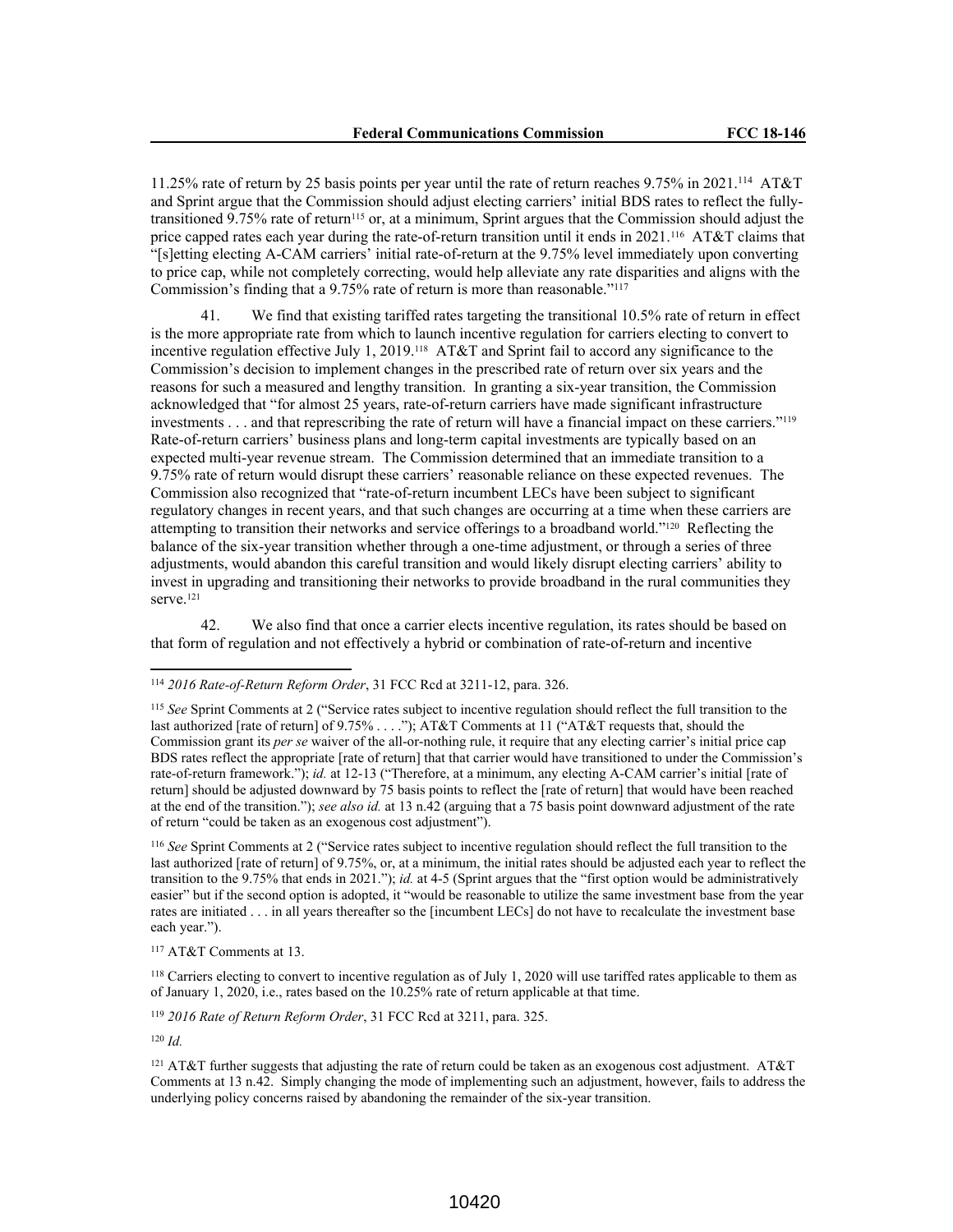regulation, which would be the result were we to adopt the annual adjustment the Commission has applied to carriers that are subject to cost-based rate-of-return regulation as proposed by Sprint.<sup>122</sup> Capping BDS rates of an electing carrier that will be subject to incentive regulation and reducing them annually by the X-factor going forward will be sufficient to ensure these rates are just and reasonable while at the same time creating the right incentives to operate efficiently—a goal we cannot expect to achieve by continuing to overlay rate-of-return obligations on top of an incentive regulation scheme. An annual 25 basis point adjustment would also be more administratively burdensome to implement.<sup>123</sup> Rather than perpetuating policies associated with an inefficient rate-of-return system, we look to the ongoing operation of incentive regulation to spur carriers to be more efficient and productive than they were under rate-of-return regulation using X-factor-based rate reductions.

43. Finally, as some commenters explain, reducing initial BDS rate levels to account for the rate of return transition would "reduce the motivation of a carrier to opt into incentive regulation" contrary to the goals of this Order and the Commission's preference for incentive-based regulation.<sup>124</sup> If initial BDS rates were adjusted to the fully-transitioned rate of return of 9.75%, carriers would be able to earn a higher return and revenue during the rate-of-return regulation transition that ends in 2021 than by moving to incentive regulation. This outcome is contrary to the Commission's long-standing policy preferring incentive-based regulation over rate-of-return regulation and encouraging conversions to incentive-based regulation.<sup>125</sup> Incentive regulation will encourage electing carriers to be more efficient than they were under rate-of-return regulation, and pass some of these efficiencies on to consumers through rate reductions (or rates that are lower than otherwise) through the application of a price cap formula that reflects a properly calculated X-factor.<sup>126</sup> Accordingly, we seek to encourage carriers to adopt incentive regulation by allowing electing carriers to set their initial rates under incentive regulation based on rates reflecting the transitional rate of return currently in effect.

44. We agree with Petitioners that initial rates for lower capacity TDM transport and end user channel termination services should be based on existing tariffed deemed lawful rates—rates that target the effective transitional rate of return.<sup>127</sup> We therefore set initial rates for carriers electing to convert to incentive regulation as of July 1, 2019 for lower capacity TDM transport and end user channel termination services based on electing carriers' tariffed rates in effect on January 1, 2019, six months prior to when incentive regulation goes into effect on July 1, 2019.<sup>128</sup> Similarly, initial rates for carriers electing to convert to incentive regulation as of July 1, 2020 will be based on the tariffed rates in effect on January 1, 2020. Existing tariffed rates filed pursuant to section 204(a)(3) of the Act that take effect, without prior suspension and investigation, are deemed lawful and conclusively presumed to be just and

<sup>122</sup> *See* Sprint Comments at 4-5.

<sup>&</sup>lt;sup>123</sup> *See id.* (acknowledging that setting initial rates to "reflect the full transition" would be "administratively easier to implement" compared to an annual adjustment).

<sup>124</sup> *See* Petitioners' Reply at 9-10.

<sup>125</sup> *See Price Cap Order*, 5 FCC Rcd at 6790, para. 31; *CenturyLink Average Schedule Conversion Order*, 29 FCC Rcd. at 5114, para. 10; *USF/ICC Transformation Order,* 26 FCC Rcd at 17940, para. 814.

<sup>126</sup> *See Price Cap Order*, 5 FCC Rcd at 6815, para. 242.

<sup>127</sup> Petitioners' Comments at 9-10.

<sup>128</sup> Setting initial rates based on tariffed rates in effect six months prior to when incentive regulation goes into effect is consistent with how the Commission launched price cap regulation and price cap conversions. *See Price Cap Order*, 5 FCC Rcd at 6814, para. 230; *Windstream Price Cap Conversion Order*, 23 FCC Rcd at 5299-301, paras. 11-14; *CenturyLink Average Schedule Conversion Order*, 29 FCC Rcd at 5140-41, 5144, paras. 2, 10; *SureWest Price Cap Conversion Order,* 28 FCC Rcd at 8023, para. 20.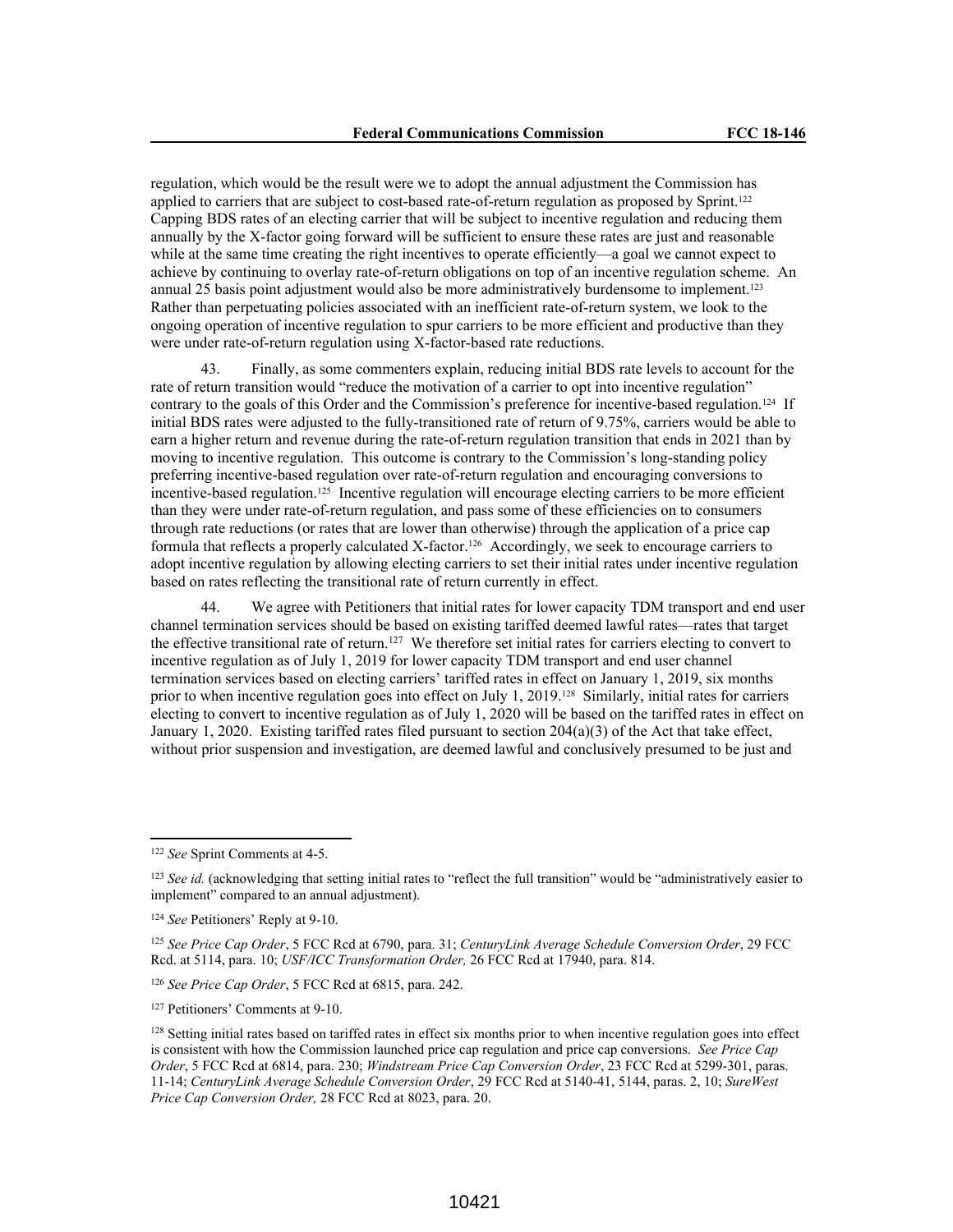reasonable.<sup>129</sup> Setting initial rates based on existing tariffed rates, as noted by commenters, is "consistent with the methodologies used in the past when rate-of-return carriers have converted to price cap regulation."<sup>130</sup> Further, the selection of tariffed rates in effect on a date that precedes the effective date of incentive regulation helps prevent rapid aggregate price increases in the period leading up to the incentive regulation that would inflate price cap baseline rates.<sup>131</sup> Accordingly, price cap indexes under incentive regulation will be initially set at a value of 100 based on rates in effect on January 1, 2019 for carriers electing incentive regulation as of July 1, 2019, and on rates in effect on January 1, 2020 for carriers electing incentive regulation as of July 1, 2020.<sup>132</sup> Business data services rates for carriers accepting future offers of A-CAM support or otherwise transition away from legacy support mechanisms will be effective on July 1 in the year following their election.

# **2. Category Relationships Unfreeze**

45. We give electing carriers subject to the category relationships freeze of our separations rules, including any such carriers that accept future offers of A-CAM support or otherwise transition away from legacy support mechanisms, the opportunity to opt out of that freeze.<sup>133</sup> We agree with Petitioners and WTA that the category relationships freeze creates a cost recovery hardship for certain carriers and a distortion in rates that should not be incorporated into rates that electing carriers set for lower capacity circuit-based business data services under incentive regulation.<sup>134</sup>

46. *Background.* Rate-of-return incumbent LECs use their networks and other resources to provide both interstate and intrastate services. The Commission's Part 36 jurisdictional separations rules are designed to help prevent the recovery of the same costs from both the interstate and intrastate jurisdictions and require that rate-of-return incumbent LECs divide their costs and revenues between the respective jurisdictions.<sup>135</sup> The jurisdictional separations analysis begins with categorizing the incumbent LEC's regulated costs and revenues, a process requiring that the incumbent LEC assign the regulated investments, expenses, and revenues recorded in its Part 32 accounts to various Part 36 categories.<sup>136</sup> The incumbent LEC then directly assigns to the interstate or intrastate jurisdiction, or allocates between those jurisdictions, the costs or revenues in each Part 36 category.

47. In 1997, the Commission initiated a proceeding to comprehensively reform its jurisdictional separations rules and referred that matter to the Federal-State Joint Board on Jurisdictional Separations (Joint Board) for preparation of a recommended decision.<sup>137</sup> In the *2001 Separations Freeze Order*, the Commission froze the jurisdictional separations rules to allow time for the Joint Board to

<sup>129</sup> 47 U.S.C. § 204(a)(3); *see Implementation of Section 402(b)(1)(A) of the Telecommunications Act of 1996*, CC Docket No. 97-23, Report and Order, 12 FCC Rcd 2170, 2182, 2202-03, paras. 18, 67-68 (1997) (*Streamlined Tariff Order*).

<sup>130</sup> *See* Petitioners' Comments at 9-10; Petitioners' Reply at 9-10; *Windstream Price Cap Conversion Order*, 23 FCC Rcd at 5299-5301, paras. 11-14 (requiring carriers to establish initial price cap indexes for their price cap baskets using the rates in effect on January 1 of the conversion year, six months prior to when those initial price cap rates went into effect, July 1, and the demand from the preceding year); *CenturyTel Price Cap Conversion Order*, 24 FCC Rcd at 4677, para. 14; *Price Cap Order*, 5 FCC Rcd at 6786, paras. 230-31; *see also id.* at 6816, para. 245.

<sup>131</sup> *See Price Cap Order*, 5 FCC Rcd at 6814, 6187, paras. 231, 245.

<sup>132</sup> *See id.* at 6814, paras. 230-31.

<sup>133</sup> *Notice* at 24, para. 62.

<sup>134</sup> Petitioners' Comments at 12; WTA Comments at 5; Joint Petition at 15-16.

<sup>135</sup> *See* 47 CFR Part 36.

<sup>&</sup>lt;sup>136</sup> In some instances, the incumbent LEC further disaggregates costs and revenues among subcategories. For convenience, "categories" here refers to both categories and subcategories.

<sup>137</sup> *Jurisdictional Separations Reform and Referral to the Federal-State Joint Board*, CC Docket No. 80-286, Notice of Proposed Rulemaking, 12 FCC Rcd 22120, 22122-24, paras. 2-5 (1997) (*1997 Separations Reform NPRM*).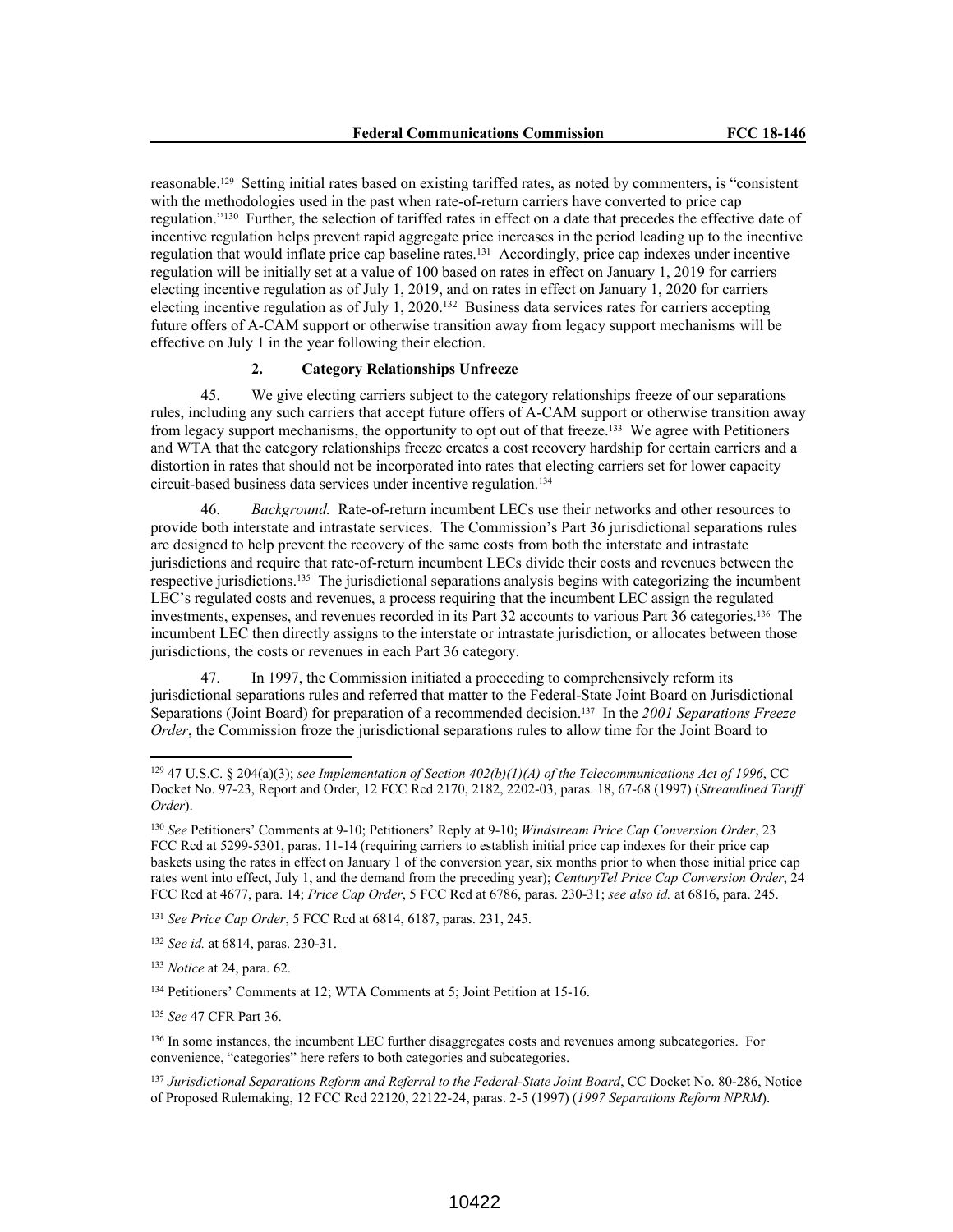develop recommendations on comprehensive separations reform.<sup>138</sup> Also in that Order, the Commission granted rate-of-return carriers a one-time option to freeze their category relationships, enabling each carrier to determine whether such a freeze would be beneficial "based on its own circumstances and investment plans."<sup>139</sup> Carriers that elected this freeze assign regulated costs to separations categories based on separations category relationships from 2001, rather than on current data.<sup>140</sup> Presently, approximately 28 rate-of-return carriers that receive fixed high-cost universal service support operate under this category relationships freeze.<sup>141</sup>

48. The Commission has repeatedly extended the separations freeze.<sup>142</sup> The most recent extension is set to expire on December 31, 2018.<sup>143</sup> In the 2018 Separations Freeze Extension proceeding, the Commission proposed to extend the separations freeze for 15 years, while providing a one-time opportunity for carriers that had elected to freeze their category relationships to opt out of that freeze and categorize their costs based on current data rather than separations category results from 2001.<sup>144</sup> The Commission has not yet acted on that proposal.

49. *Category Relationships Unfreeze.* The category relationships freeze has now been in place for more than 17 years, and our rules prohibit carriers that elected that freeze from withdrawing from it.<sup>145</sup> Rate-of-return carriers that chose to freeze their category relationships in 2001 assign costs within Part 32 accounts to categories using their separations category relationships from 2000. This means that these companies are still separating their costs based on the technologies and services that were in place in 2000, instead of being able to adjust the amounts assigned to separations categories to reflect the current network costs and services that would allow these carriers to properly recover their costs. Investment by carriers is becoming more weighted toward BDS and away from switched access and common line categories.<sup>146</sup> Thus, we agree with Petitioners that the result is that some, if not all, carriers with frozen category relationships are unable to recover their BDS costs from BDS customers or from NECA traffic sensitive pool settlements.<sup>147</sup>

50. We therefore allow electing carriers to unfreeze and update their category relationships in conjunction with setting their initial rates, which will enable such carriers to more closely align their BDS rates with their underlying costs as they set initial incentive regulation rates.<sup>148</sup> Once an electing carrier

<sup>145</sup> *See* 47 CFR § 36.3.

<sup>146</sup> *See 2018 Separations Freeze FNPRM* at 10, para. 25 (citations omitted).

<sup>138</sup> *Jurisdictional Separations and Referral to the Federal-State Joint Board*, CC Docket No. 80-286, Report and Order, 16 FCC Rcd 11382 (2001) (*2001 Separations Freeze Order*).

<sup>139</sup> *2001 Separations Freeze Order*, 16 FCC Rcd at 11394, para. 21.

<sup>140</sup> *Jurisdictional Separations and Referral to the Federal-State Joint Board*, CC Docket No. 80-286, Further Notice of Proposed Rulemaking, FCC 18-99, at 4, para. 9 (2018) (*2018 Separations Freeze FNPRM*).

<sup>141</sup> USTelecom Comments at 4, CC Docket No. 80-286 (filed Aug. 27, 2018). The number is approximate because the Commission has not required rate-of-return carriers to report their category relationships freeze elections.

<sup>142</sup> *See 2018 Separations Freeze FNPRM* at 5-6, para. 13.

<sup>143</sup> *Jurisdictional Separations and Referral to the Federal-State Joint Board*, CC Docket No. 80-286, Report and Order, 32 FCC Rcd 4219, 4222-23, para. 9 (2017) (*2017 Separations Freeze Extension Order*).

<sup>144</sup> *See 2018 Separations Freeze Extension FNPRM* at 1-2, 9, paras. 2, 23.

<sup>&</sup>lt;sup>147</sup> *See* Joint Petition at 16 (arguing the unfreeze "would contribute to establishing valid and reasonably compensatory rates from the beginning of price cap regulation" and that without this modification, carriers will not "have the opportunity to align their BDS rates with their costs").

<sup>&</sup>lt;sup>148</sup> This assumes that the Commission decides to extend the current separations freeze past December 2018 in the *2018 Separations Freeze Extension FNPRM* proceeding. If it does not, then presumably carriers electing future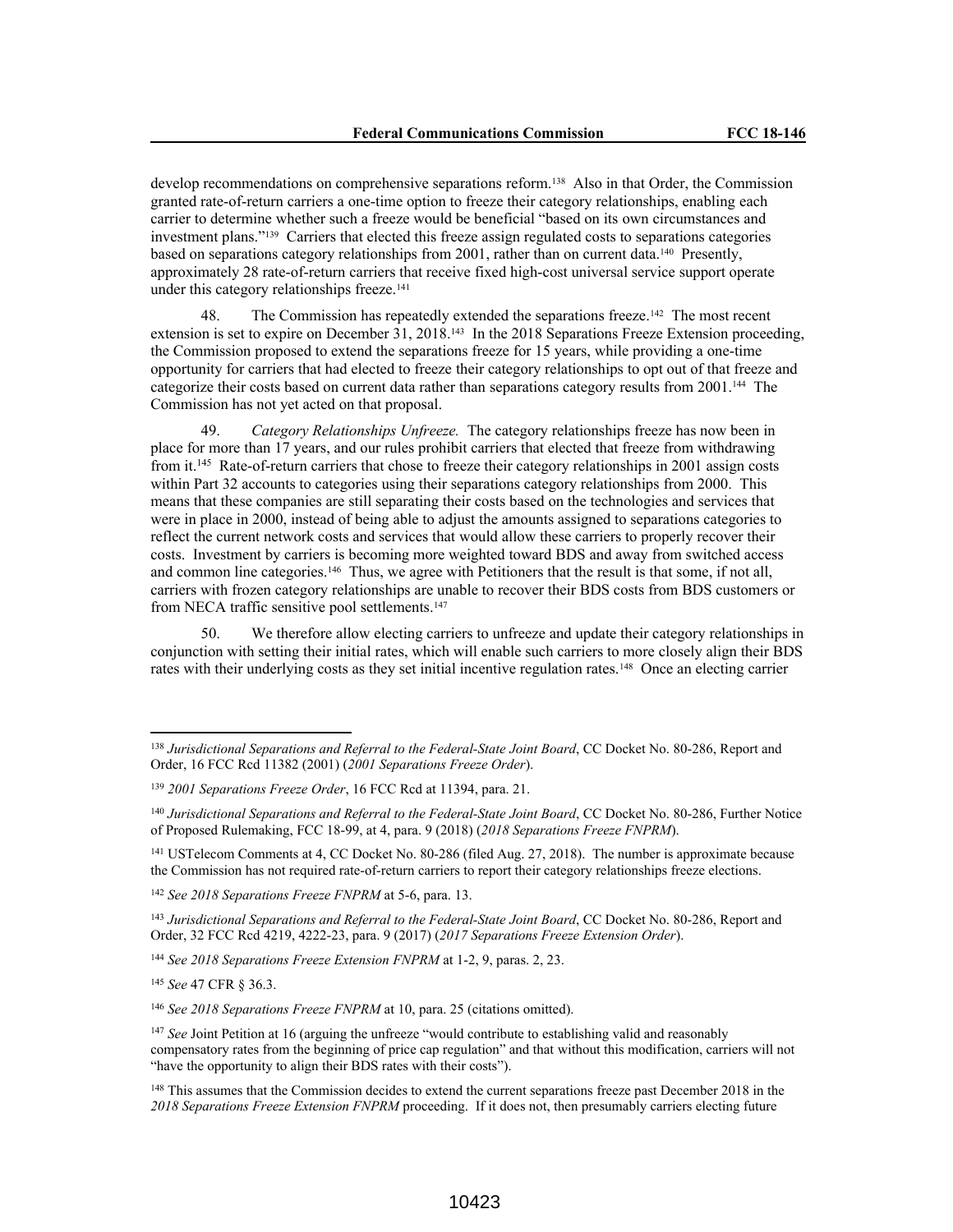implements incentive regulation rates for its BDS, it will no longer need to comply with the separations rules by virtue of our action below forbearing from application of the separations and other cost assignment rules to electing carriers. This, in turn, will allow the carriers and their customers to benefit from the efficiencies of incentive regulation.

51. The Commission originally allowed rate-of-return carriers the flexibility to choose whether to freeze their category relationships because those carriers' size, cost structures, and investment patterns vary widely.<sup>149</sup> For similar reasons, we conclude that the burden on electing carriers, were we to require all impacted carriers to unfreeze and update their category relationships, would outweigh any benefits, and thus grant these carriers the flexibility to choose. For example, some carriers may have based their current business plans and investment on a continuation of the freeze since it has been in effect for such a long period and compelling these carriers to unfreeze their categories now could be disruptive. Further, it would impose a disproportionate burden on companies with cost structures that have not changed significantly enough to warrant the administrative costs that these carriers would incur in updating their relationships. Moreover, the process of unfreezing and updating category relationships is resource-intensive, requiring carriers to develop detailed analyses for new categorization cost studies. As a result, we recognize that some electing carriers may choose not to unfreeze their category relationships in conjunction with setting initial incentive regulation rates for lower capacity circuit-based business data services because of the administrative costs they would incur in updating these relationships. We see no need to require that electing carriers incur these costs, particularly since one of the principal goals of this proceeding is to reduce unnecessary regulatory burdens.

52. In adopting this option, we reject NARUC's contention that we are violating section 410(c) of the Communications Act by failing to meaningfully consult with, and receive a recommendation from the Joint Board.<sup>150</sup> Section 410(c) applies only to the extent the Commission engages in "the jurisdictional separation of common carrier property and expenses between interstate and intrastate operations."<sup>151</sup> Here, we are not engaged in that process. Instead, we are determining which costs electing carriers should use to calculate their incentive regulation rates for lower capacity circuitbased BDS. In allowing electing carriers to set those rates using data from 2018, rather than 2000, we make no change to the jurisdictional separations rules.

53. As set forth more fully below, we direct each electing carrier that chooses to update its separations category relationships to conduct two cost studies for 2018 and to use those cost studies in determining its initial incentive regulation rates. In so doing, we are exercising our authority over interstate rates and are not in any way requiring state commissions to make similar intrastate adjustments.<sup>152</sup> On the contrary, our forbearance from application of the separations rules to electing

<sup>150</sup> 47 U.S.C. § 410(c); NARUC Reply, CC Docket No. 80-286, at 5, 9 (filed Sept. 10, 2018) (citing 47 U.S.C. § 410(c)); *see* Letter from Colorado Dept. of Regulatory Agencies to Ajit Pai, Chairman, FCC, et al., WC Docket No. 17-144, CC Docket 80-286 (Sept. 5, 2018) (stating that Section 410(c) unambiguously requires that the Commission shall refer changes in the separations rules to the Joint Board for a recommended decision and the Commission "should not act . . . absent a Joint Board recommendation"); NARUC Comments at 9-10, CC Docket No. 80-286 (filed Aug. 27, 2018) (asserting that "the proposal" in CC Docket No. 80-286 "to allow carriers to adjust their category relationships [is] exactly the type[] of Jurisdictional cost-shifting issue[] Congress specified must be referred to the Separations Joint Board" (internal footnote omitted)).

<sup>151</sup> 47 U.S.C. § 410(c).

<sup>152</sup> These adjustments are similar to those the Bureau required in connection with a waiver permitting Eastex Telephone Cooperative, Inc. to update its separations category relationships to more accurately reflect its network investments. *See Petition by Eastex Telephone Cooperative, Inc. Pursuant to 47 C.F.R. Sections 36.3, 36.123-126,*

<sup>(</sup>Continued from previous page)

offers of A-CAM support or otherwise transitioning away from legacy support mechanisms will already have unfrozen their category relationships.

<sup>149</sup> *2001 Separations Freeze Order,* 16 FCC Rcd at 11393-94, paras. 18, 21.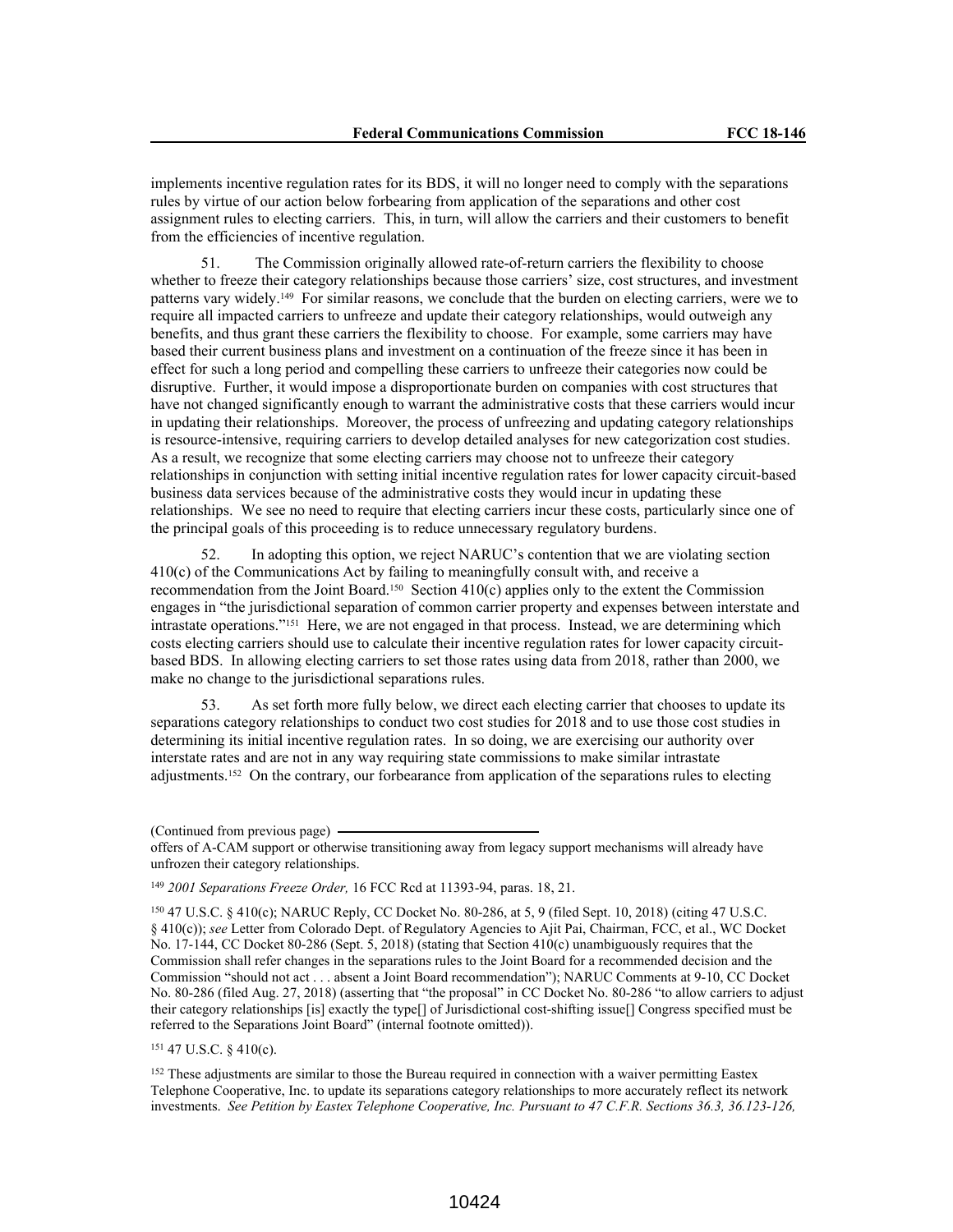carriers will allow the states to adopt their own rules for determining the costs carriers incur in providing intrastate services to the extent they have authority under state law.<sup>153</sup>

Moreover, even if we were to interpret  $410(c)$  so broadly as to be applicable to the opportunity we provide electing carriers to unfreeze their category relationships, our actions are not in conflict with our obligations under section 410(c). In 2009, the Commission asked the Joint Board to consider whether the Commission should allow carriers a one-time opportunity to unfreeze their separations category relationships and requested that the Joint Board prepare a recommended decision on that matter.<sup>154</sup> No recommendation has been forthcoming. Section 410(c) directs that, after a referral, the Joint Board "shall prepare a recommended decision for prompt review and action by the Commission."<sup>155</sup> Nothing in section 410(c) obligates the Commission to wait indefinitely for a recommended decision before acting. We conclude that the only reasonable interpretation of this statutory language allows the Commission to act unilaterally where, as here, an issue has been pending before the Joint Board for more than nine years without a recommended decision. Any contrary interpretation would allow the Joint Board to indefinitely delay Commission action. Congress could not have intended that result while requiring that that the Commission act promptly once the Joint Board issues a recommended decision.

55. Section 410(c) also requires that the Commission "afford the State members of the Joint Board an opportunity to participate in its deliberations" on "decisional action[s]" regarding matters that have been referred to the Joint Board.<sup>156</sup> To the extent this provision can be read as applying to this proceeding, the notice and comment periods and permit-but-disclose rules governing this proceeding have provided plenty of opportunity for the state members of the Joint Board to voice their opinions on allowing electing carriers to opt out of the category relationships freeze.

56. *Implementation.* To ensure that updated category relationships are properly reflected in incentive regulation rates, we require each electing carrier that chooses to update its frozen category relationships to conduct two 2018 cost studies—one based on frozen category relationships and one based on unfrozen relationships. To determine its incentive regulation rates for BDS, the carrier shall divide the BDS costs under the revised 2018 cost study by the BDS costs determined in the original 2018 cost study using frozen category relationships to develop a rate adjustment factor.<sup>157</sup> The carrier shall apply this factor to the initial (prior to adjustments for the X-factor, inflation factor, and any exogenous cost

(Continued from previous page)

*36.152-157, and 36.372-382 for Commission Approval to Unfreeze Part 36 Category Relationships*, CC Docket No. 80-286, Order, 27 FCC Rcd 6357 (WCB 2012) (*Eastex Waiver Order*).

<sup>153</sup> *See infra* III.E.2. (Implementing Forbearance).

<sup>154</sup> *Jurisdictional Separations and Referral to the Federal-State Joint Board*, CC Docket No. 80-286, Report and Order, 24 FCC Rcd 6162, 6166, 6168, 6171, paras. 14, 19, 29 (2009); *see* Letter from James B. Ramsay, General Counsel, NARUC, to Marlene H. Dortch, Secretary, FCC, CC Docket No. 80-286 et al., at 6 (filed Sept. 19, 2018) (acknowledging that the issue whether to allow carriers to opt out of the category relationships freeze is "squarely within the scope of the existing referral").

<sup>155</sup> 47 U.S.C. § 410(c). *See also In re FCC 11-161*, 753 F.3d 1015, 1086 (10th Cir. 2014) (finding the Commission has "the authority and discretion" to make the determination that a particular proceeding concerns substantive jurisdictional separations reform); *Crocket Telephone Co. v. FCC*, 963 F.2d 1564, 1571 (D.C. Cir. 1992) (concluding the procedures outlined in sections 221(c) and 410 (c) "are mandatory when the Commission chooses to adopt a formal separations methodology"); *see also State Corp. Comm'n of the State of Kansas v. FCC*, 787 F.2d 1421, 1426 (10th Cir. 1986) (noting that the limits placed on State members in section 410(c) "confirm[] the purely advisory role of the states").

<sup>156</sup> 47 U.S.C. § 410(c).

<sup>157</sup> The following equation sets forth this calculation:

 $BDS^R \div BDS^O = RAF^{BDS}$ 

where BDS<sup>R</sup> equals the BDS costs under the revised cost study, BDS<sup>O</sup> equals the BDS costs under the original cost study, and RAF<sup>BDS</sup> is the rate adjustment factor for BDS.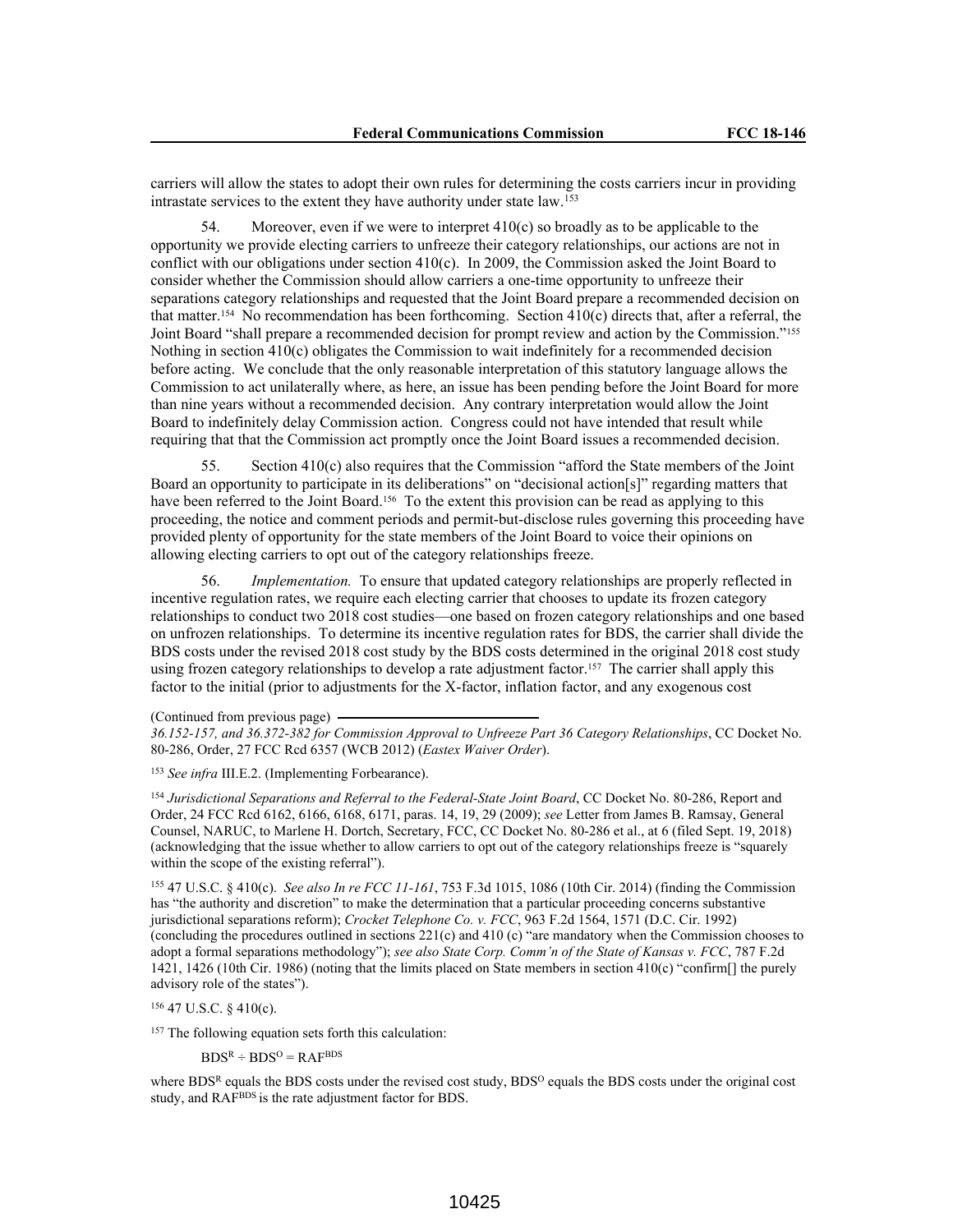changes) rates established in accordance with the procedures explained elsewhere in this Order to set the carrier's initial rates for lower capacity circuit-based BDS under incentive regulation. The carrier shall adjust these rates for the X-factor, inflation factor, and any exogenous cost changes and may adjust these rates to reflect any pricing flexibility allowed among services within the special access basket. Carriers that elect incentive regulation effective as of July 1, 2020 will follow these directions, except that if an electing carrier chooses to update its frozen category relationships it will conduct two 2019 cost studies and use the results of these cost studies to complete the steps described in this paragraph.

57. Unfreezing separations category relationships could result in a carrier recovering the same costs through higher BDS rates and unchanged switched access recovery. Incorporating updated category relationships into the 2018 cost study, or 2019 cost study for carriers electing the January 1, 2020 effective date, will change the costs assigned to the switched access category just as it will for BDS. The *USF/ICC Transformation Order* capped all interstate switched access rates at 2011 levels, subject to specified reductions over time. We do not permit electing carriers to increase their switched access rate caps. Unless cost reductions to interstate switched access are reflected in a carrier's revised base period revenue amount, a carrier will double-recover costs through its interstate switched access rates.<sup>158</sup> To account for this effect, an electing carrier that unfreezes its separations category relationships must calculate the difference between the interstate switched access costs in the two 2018 cost studies. Each electing carrier must adjust its base period revenue by an amount equal to the interstate switched access cost difference between the two 2018 cost studies before applying the annual 5% reduction to the base period revenue. This is the process that the Commission employed in the Eastex proceeding.<sup>159</sup> Carriers electing a January 1, 2020 effective date will do the same with 2019 cost studies.

58. An electing carrier that participates in the NECA interstate switched access tariff must report to NECA the interstate switched access cost difference between the two 2018, or, 2019, studies and its revised base period revenue amount. These procedures protect both carriers and customers from any unintended consequences of moving BDS from rate-of-return regulation to incentive regulation. Any electing carrier that opts out of the category relationships freeze shall include, in its 2019 or 2020, respectively, annual filing, workpapers showing how it implemented the measures set forth above. This does not eliminate the need for an electing carrier to adjust its Eligible Recovery for any other instances of double recovery.<sup>160</sup> Finally, we require NECA to reflect these base period revenue changes in its settlement procedures.

59. We find that these measures provide a reasonable and not unduly burdensome method for ensuring that costs shifted from an electing carrier's unfreezing of its category relationships are carried forward into its incentive regulation rates for BDS without any double-recovery. Each electing carrier that chooses to update its category relationships will necessarily need to perform detailed calculations to implement that choice. We minimize the associated burdens by specifying that the electing carrier adjust its business data service rates to account for the changes in the category relationships using the 2018 cost study, or the 2019 cost study for carriers electing to convert effective July 1, 2020, that this Order requires of all electing carriers and therefore will impose only a minimal incremental burden on electing carriers.

#### **3. Special Access Basket, Categories, and Subcategories**

We retain the special access basket, categories and subcategories,<sup>161</sup> and the attendant rules governing the allowed annual rate adjustments for price cap regulation for incentive regulation.<sup>162</sup>

<sup>158</sup> *See generally Eastex Waiver Order*.

<sup>159</sup> *Id.*

<sup>160</sup> 47 CFR § 51.917(d)(viii).

<sup>161</sup> *See Notice* at 11, para. 23.

<sup>162</sup> *See* 47 CFR § 61.46.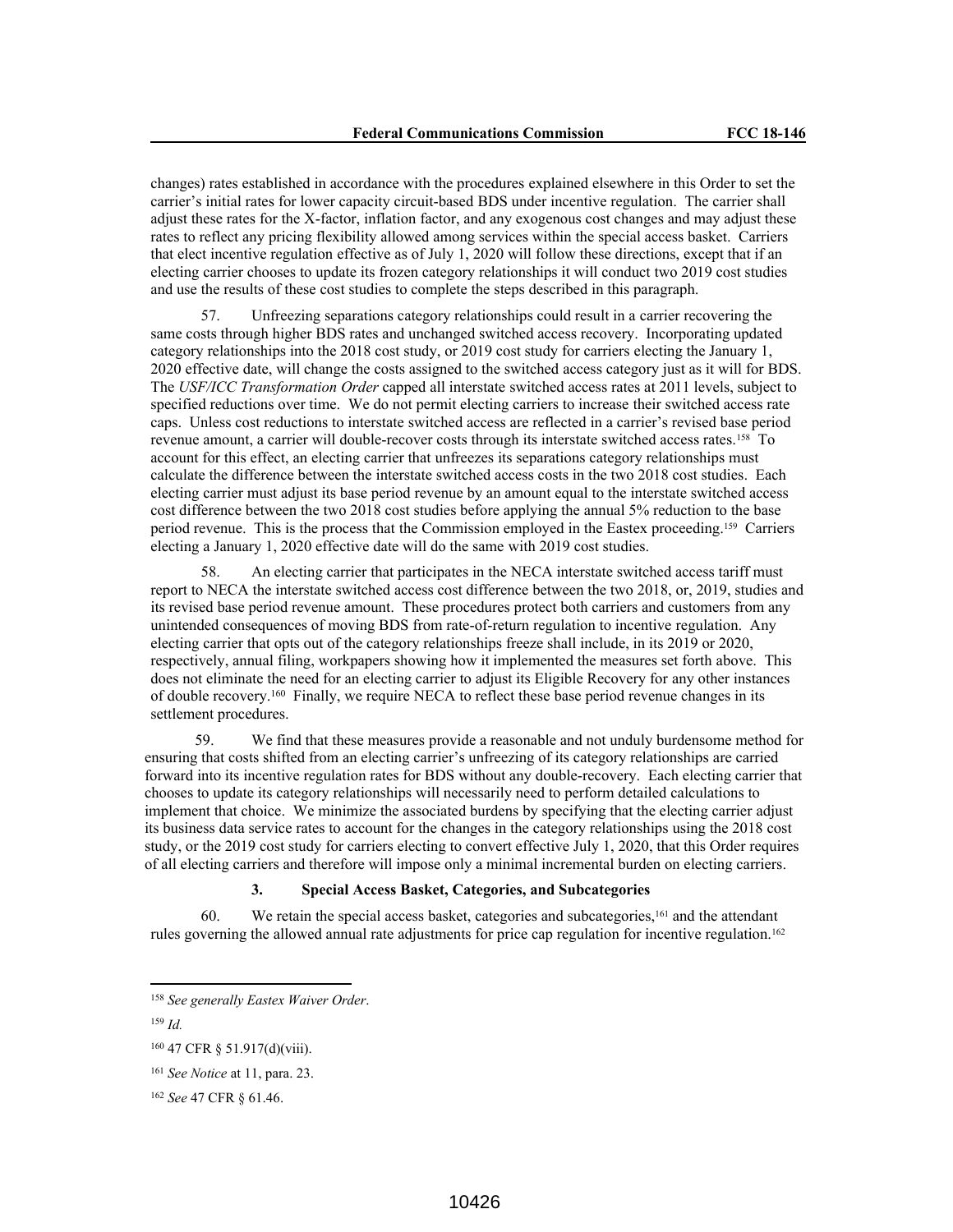Commenting parties support this approach.<sup>163</sup> The category and sub-category requirements limit the degree to which a carrier can raise rates for particular groups of services in any given year. Each electing carrier that elects incentive regulation must set its initial price cap indexes for the special access basket and associated service band indices at 100 and use the rate adjustment rules for price cap carriers contained in sections 61.45 to 61.48 of our rules, as appropriate, to reflect the prescribed productivity factor, the inflation factor, and any required exogenous cost adjustment in the price cap index. These steps will ensure that the carrier's actual price index does not exceed its price cap index, and that its service band indexes for each category or subcategory do not exceed their upper limits.<sup>164</sup>

# **4. Productivity X-factor and Measure of Inflation**

61. Consistent with the price cap *BDS Order*, <sup>165</sup> we adopt 2.0% as the productivity factor (X-factor) and the Gross Domestic Product-Price Index (GDP-PI) as the inflation factor used to adjust price cap indexes in the first year of incentive regulation, and each year thereafter.<sup>166</sup> As proposed in the *Notice*, we decline to incorporate a consumer productivity dividend adjustment into the X-factor.<sup>167</sup>

62. *Background*. Under price cap regulation, the price cap index seeks to replicate the beneficial cost-reducing incentives of a competitive market by limiting the prices that a price cap LEC may charge for services.<sup>168</sup> After price cap carriers set initial price cap indexes based on going-in rate levels, these indexes are adjusted annually based primarily on the productivity factor (X-factor) and inflation factor (GDP-PI) as well as any exogenous cost adjustments. The X-factor adjustment is intended to capture the amount by which incumbent LECs could be expected to outperform economy-wide productivity gains and to pass those gains on to consumers in the form of lower prices. In the past, the Commission has also applied a consumer productivity dividend adjustment to the X-factor to capture for ratepayers a portion of the benefits from expected productivity gains exceeding those incumbent LECs had historically achieved under rate-of-return regulation.<sup>169</sup> The inflation factor is intended to adjust prices to capture economy-wide rates of inflation.<sup>170</sup> Historically, the Commission has used the U.S. Department of Commerce's Bureau of Economic Analysis's GDP-PI, a chain-weighted index of overall national prices, as the inflation factor.<sup>171</sup>

63. In the *BDS Order*, the Commission adopted for price cap carriers a 2.0% productivitybased X-factor and retained GDP-PI as the inflation factor but declined to apply a consumer productivity dividend adjustment.<sup>172</sup> The Commission found that 2.0% reflects its best estimate of the productivity growth that incumbent LECs will experience in the provision of BDS services relative to productivity

<sup>163</sup> Petitioners' Comments at 9; Sprint Comments at 5.

<sup>164</sup> *See* 47 CFR § 61.45-48.

<sup>165</sup> *See Notice* at 12, paras. 24-26; *BDS Order*, 32 FCC Rcd at 3543-57, paras. 197-236.

<sup>166</sup> *See Notice* at 12, para. 24; *BDS Order*, 32 FCC Rcd at 3557, para. 237. Here, "productivity" refers to total factor productivity (TFP), heuristically the ratio of outputs to inputs. *See id.* at 3600-01, Appx. B, para. 7 n.11 (citing Robert M. Solow, *Technical Change and the Aggregate Production Function*, 39 Rev. Econ. & Stat. 312-320 (1957); Dale W. Jorgenson and Zvi Griliches, *The Explanation of Productivity Change*, 34 Rev. Econ. Stud. 249- 283 (1967)).

<sup>167</sup> *Notice* at 12, para. 24; *see BDS Order*, 32 FCC Rcd at 3562, para. 253.

<sup>168</sup> *BDS Order*, 32 FCC Rcd at 3545, para. 202.

<sup>169</sup> *See BDS Order*, 32 FCC Rcd at 3562, para. 253; *Price Cap Order*, 5 FCC Rcd at 6799, para. 124; *id.* at 6799, para. 100.

<sup>170</sup> *BDS Order*, 32 FCC Rcd at 3562, para. 253. In the Commission's price cap formula, the X-factor is subtracted from GDP-PI. *Id.* at 3544, para. 198.

<sup>171</sup> *Id.* at 3557, para. 237.

<sup>172</sup> *Id.* at 3543-44, para. 197.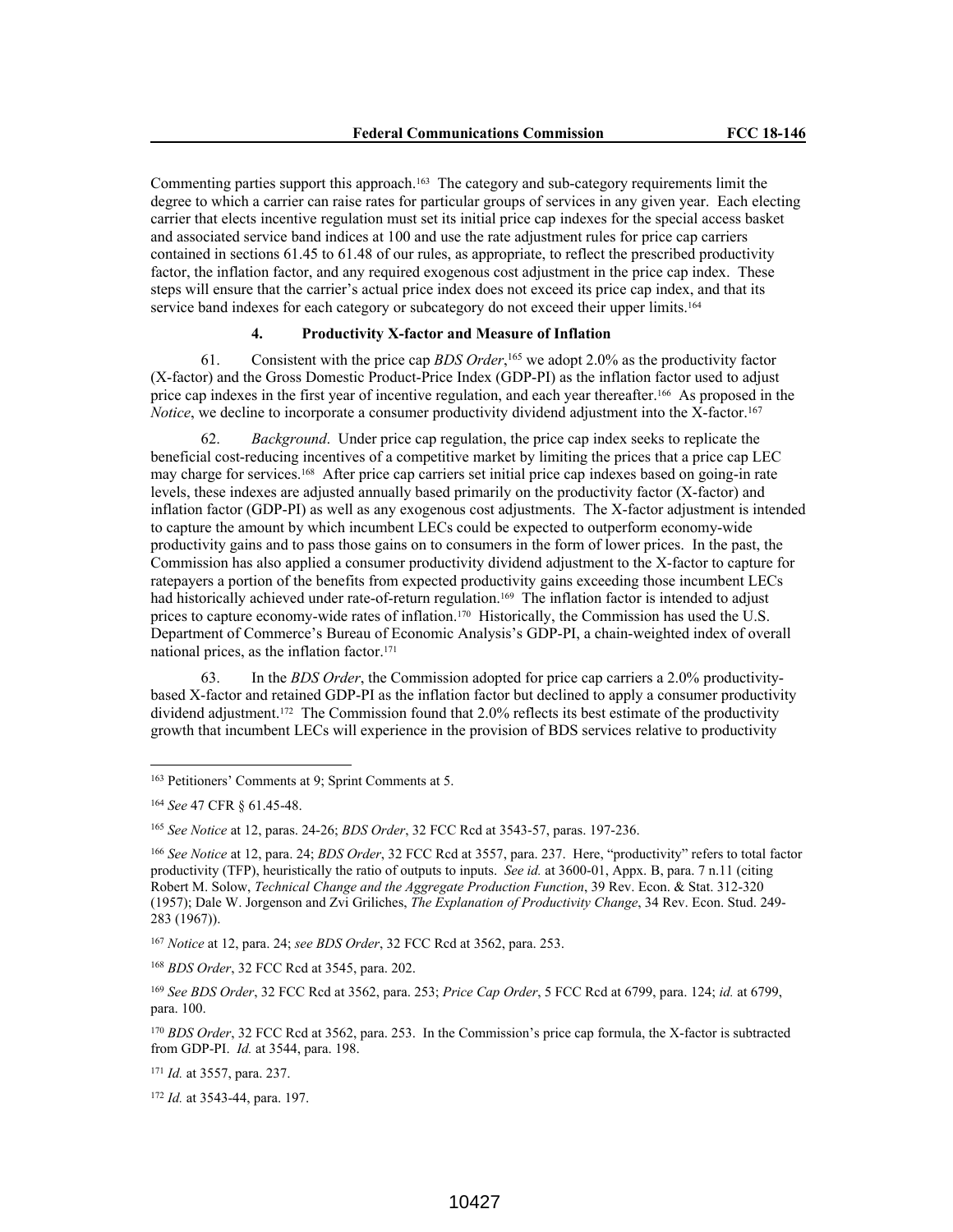growth in the overall economy.<sup>173</sup> To determine the X-factor, the Commission applied a total factor productivity methodology, which measures the relationship between the output of goods and services to inputs.<sup>174</sup> The Commission applied this methodology to the U.S. Bureau of Labor Statistics' Capital, Labor, Energy, Materials, and Services (KLEMS) dataset for the broadcasting and telecommunications industries for estimating incumbent LEC productivity and input prices.<sup>175</sup> The Commission used these data to establish a zone of reasonable X-factor estimates based on four relevant time periods, and from this zone selected an X-factor of 2.0%.<sup>176</sup> The Commission also retained GDP-PI as the measure of inflation.<sup>177</sup> Accordingly, price cap LECs adjust their price cap indexes annually by the 2.0% X-factor and GDP-PI to ensure just and reasonable rates for these BDS services.<sup>178</sup>

64. *Discussion*. Consistent with the *BDS Order*, we adopt 2.0% as the productivity factor electing carriers will use to adjust their price cap indexes.<sup>179</sup> In so doing, we reaffirm the Commission's finding in the *BDS Order* that the 2.0% X-factor represents our best estimate of BDS productivity gains or losses relative to the general economy and is a reasonable productivity factor with which to adjust price cap indexes for purposes of incentive regulation.<sup>180</sup>

65. WTA opposes adoption of the 2.0% productivity X-factor for incentive regulation, contending that "given increasing broadband-related labor costs and the fact that the typical WTA member has only 10-to-20 employees, it does not appear possible for many small A-CAM and Alaska Plan companies to achieve productivity gains of two percent each year."<sup>181</sup> We believe, however, that the 2.0% X-factor is the most reliable estimate of BDS productivity growth for carriers generally, including smaller carriers. The 2.0% X-factor was the product of an economically-sound total factor productivity methodology, consistent with past Commission practice,<sup>182</sup> using the only reliable and internally consistent dataset in the record in the BDS proceeding, KLEMS, for measuring incumbent LEC productivity and input prices.<sup>183</sup> WTA focuses on one type of input price—labor costs—for which KLEMS captures telecommunications industry trends, including broadband-related trends, for carriers of all sizes.<sup>184</sup> WTA implicitly assumes that its members' labor costs will rise more quickly (or fall more

<sup>176</sup> *BDS Order*, 32 FCC Rcd at 3551, para. 217.

<sup>177</sup> *Id.* at 3557, para. 237.

<sup>179</sup> *See Notice* at 12, paras. 24-26; *BDS Order*, 32 FCC Rcd at 3543-57, paras. 197-236.

<sup>181</sup> WTA Comments at 5.

<sup>183</sup> *Id.* at 3547-51, 3603-8, paras. 207-16; *id*. at Appx. B, paras. 15-24.

<sup>184</sup> *Id.* at 3468, para. 15 & n.28. As noted in the *BDS Order*, industries in the telecommunications subsector (NAICS 517) "provide telecommunications and the services related to that activity (e.g., telephony, including Voice over Internet Protocol (VoIP); cable and satellite television distribution services; Internet access; telecommunications reselling services)" and are "primarily engaged in operating, and/or providing access to facilities for the transmission of voice, data, text, sound, and video," which "may be based on a single technology or a combination of technologies." BLS, *Industries at a Glance, Telecommunications: NAICS 517*, http://www.bls.gov/iag/tgs/ iag517.htm (last visited Oct. 23, 2018).

<sup>173</sup> *Id.*

<sup>174</sup> *Id*. at 3545-47, paras. 202-06.

<sup>175</sup> *Id.* at 3544-45, 3547-51, 3603-8, paras. 201, 207-16 & Appx. B at paras. 15-24; s*ee* U.S. Dept. of Labor, Bur. of Labor Statistics (BLS), *Multifactor Productivity, Nonmanufacturing Sectors and NIPA-level Nonmanufacturing Industries KLEMS Multifactor Productivity Tables by Industry*, http://www.bls.gov/mfp/mprdload.htm.

<sup>178</sup> *Id.* at 3543-44, para. 197.

<sup>180</sup> *BDS Order*, 32 FCC Rcd at 3547-51, paras. 207-16.

<sup>182</sup> *BDS Order*, 32 FCC Rcd at 3545-46, paras. 202-06.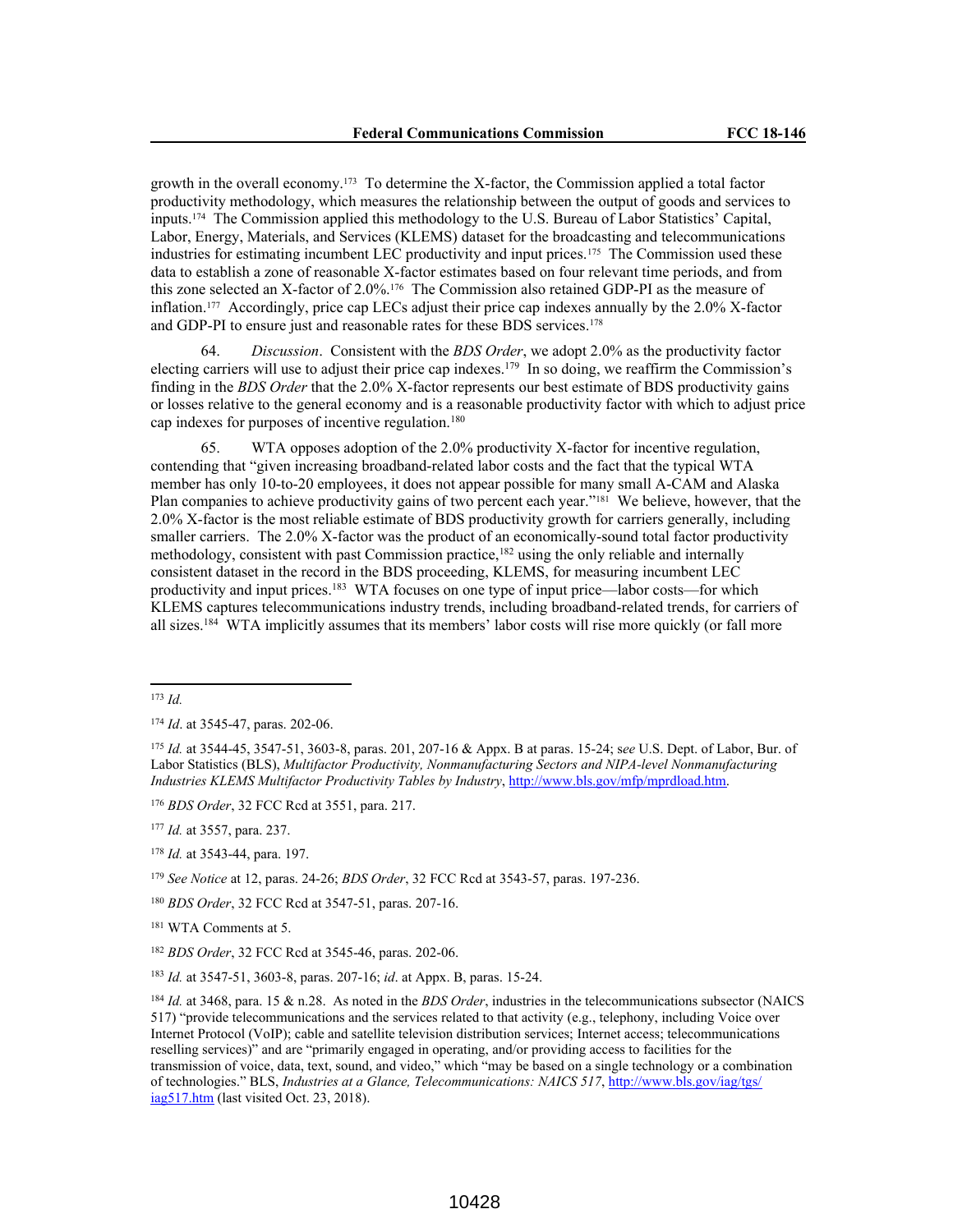slowly) than price cap carriers' labor costs.<sup>185</sup> Even if we were to accept this assumption, WTA does not address whether other factors affecting BDS productivity growth, such as changes in BDS demand, offset any disparity in the rate of change in labor costs.

66. The Commission sought comment on alternative X-factors for electing carriers but received no data or other information that would allow us to calculate an alternative X-factor.<sup>186</sup> And while WTA provides anecdotal data on a selected portion of its members' costs, it has "not submitted the company-specific input price and output data that we would need to quantify" the extent to which its members' productivity growth and ability to recover costs deviate from the industry average.<sup>187</sup> In the *BDS Order*, the Commission declined to adjust the X-factor to account for conflicting and unquantifiable evidence in the record that the KLEMS dataset overstated or understated productivity growth.<sup>188</sup> And the Eighth Circuit Court of Appeals upheld the Commission's decision not to adjust the KLEMS dataset "in light of the conflicting evidence on what sort of adjustment was appropriate."<sup>189</sup> In these circumstances, we see no valid basis on which to adopt an alternative X-factor.

67. Notwithstanding WTA's concerns, we believe that most electing carriers will be able to achieve the 2.0% X-factor. Petitioners support our use of a 2.0% X-factor, even though they state that rate-of-return carriers may generally achieve lower productivity growth than price cap carriers, and TDS Telecom endorses the regulatory framework adopted in the *BDS Order* that includes a 2.0% X-factor.<sup>190</sup> Given that rate-of-return carriers receiving fixed support are not required to move to incentive regulation, carriers unable to achieve the 2.0% X-factor will avoid any harm by simply not electing incentive regulation. The voluntary nature of incentive regulation therefore renders moot any risk involved in attempting today to determine what an appropriate productivity factor would be for this group of carriers. <sup>191</sup> Carriers themselves are in the best position to determine whether they will benefit from incentive regulation and we have afforded them that flexibility.

68. *Inflation Factor*. We adopt GDP-PI as the inflation factor as proposed in the *Notice*. 192 No commenter opposed this proposal.<sup>193</sup> As we found in the *BDS Order*, there is no alternative measure of inflation presented in the record that is as accurate as GDP-PI in the medium- and long-term and that is not susceptible to carrier influence or manipulation.<sup>194</sup> Accordingly, electing carriers will adjust their price cap indexes by GDP-PI during the first year of incentive regulation, and each year thereafter.

69. *Consumer Productivity Dividend*. We decline to incorporate a consumer productivity dividend adjustment into the X-factor adopted in this Order.<sup>195</sup> No commenter opposed this proposal in the *Notice*. In the *BDS Order*, the Commission found that the 2.0% X-factor reflected all anticipated future BDS productivity growth and declined to include a consumer productivity dividend adjustment in

<sup>185</sup> *See* WTA Comments at 5.

<sup>186</sup> *See Notice* at 12, para. 25 (seeking comment on using a different productivity factor for electing A-CAM carriers than we use for price cap carriers and requesting specificity on how their proposed X-factor is derived).

<sup>187</sup> *BDS Order*, 32 FCC Rcd at 3555, para 231.

<sup>188</sup> *Id.* at 3553-55, paras. 225-31.

<sup>189</sup> *Citizens Telecomms. v. FCC*, 901 F.3d at 1013-14.

<sup>190</sup> Petitioners' Comments at 9; TDS Telecom Comments at 2.

<sup>191</sup> *See Price Cap Order*, 5 FCC Rcd at 6799, para. 106.

<sup>192</sup> *Notice* at 12, para. 24.

<sup>193</sup> *See* Petitioners' Comments at 9.

<sup>194</sup> *BDS Order*, 32 FCC Rcd at 3557, para. 237.

<sup>195</sup> *Notice* at 12, para. 24.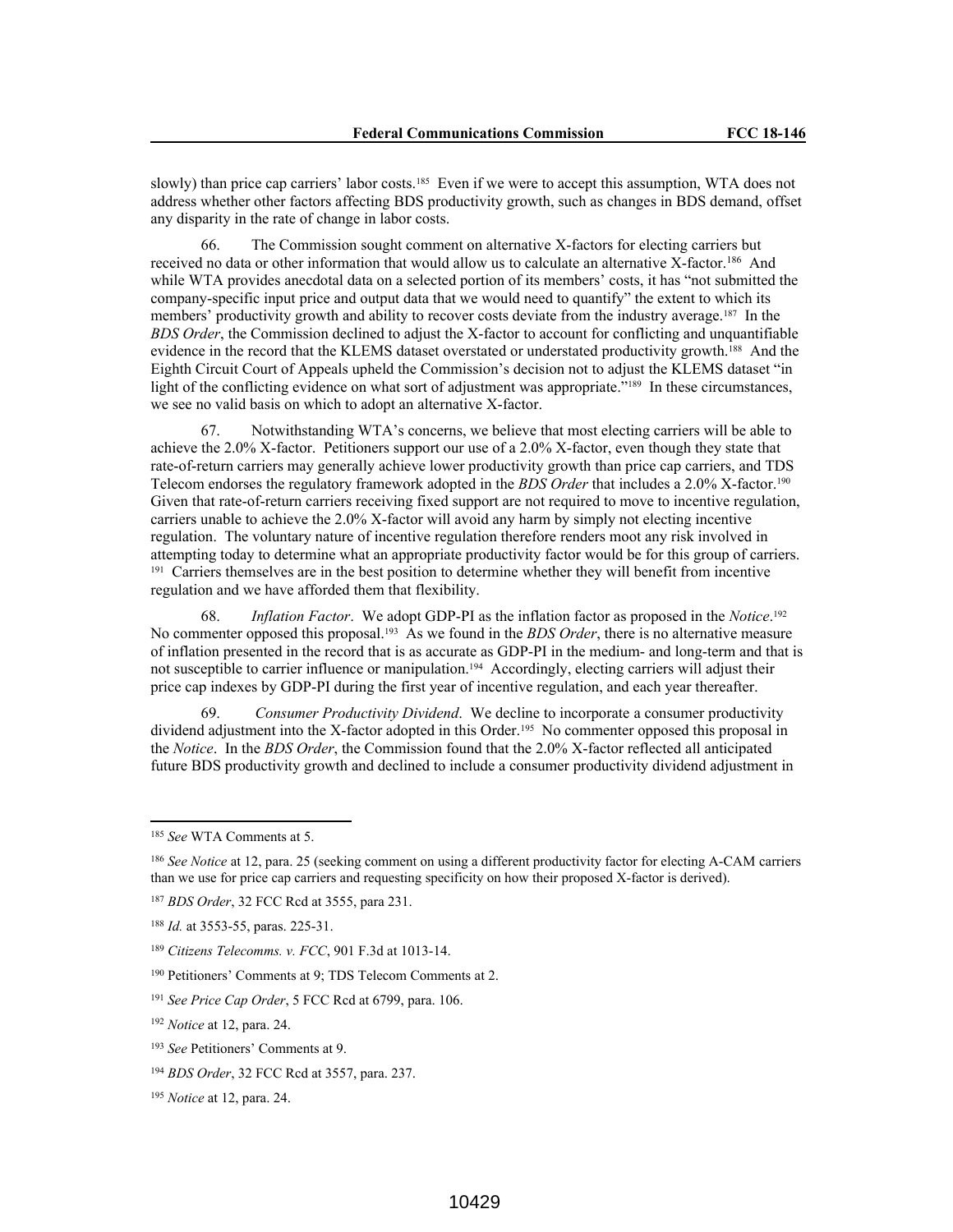the X-factor.<sup>196</sup> For similar reasons, and to avoid regulatory disparity with price cap regulation, we decline to include a consumer productivity dividend in the X-factor for incentive regulation.<sup>197</sup>

# **5. Exogenous Costs**

70. After reviewing the record, we adopt the proposal in the *Notice* that exogenous costs be allocated based on a ratio of BDS revenues to total revenues from all regulated services and an electing carrier's universal service support payments.<sup>198</sup> Exogenous costs are those costs that are beyond the control of the carrier, as determined by the Commission.<sup>199</sup> We agree with Petitioners that allowing exogenous cost adjustments is appropriate.<sup>200</sup> When costs are beyond the carrier's control, they are often of a nature that is not reflected in the measurement of productivity.<sup>201</sup> It is therefore appropriate to allow adjustments to reflect exogenous events upon Commission approval.

71. We reject Sprint's proposal that any exogenous cost changes should be limited by applying the ratio of BDS revenues to total enterprise revenues.<sup>202</sup> Sprint does not define "total enterprise revenues" or explain why it would result in a more relevant comparison to BDS revenues than using total regulated revenues, and we find it too expansive for use here. The exogenous costs being allocated are those associated with regulated services as determined by the Part 64 allocation rules for assigning costs associated with non-regulated activities. Thus, we find that regulated BDS revenues compared to all regulated revenues and related support receipts is the most relevant relationship to allocate a portion of exogenous costs related to regulated services to BDS.

72. Finally, we will not require electing carriers to incur the costs of filing a short form tariff review plan as price cap carriers are required to  $d\rho$ ,  $203$  In recent years, the Bureau has waived the requirement that price cap LECs file the short form, finding that it would provide little value to the Commission, industry, and consumers.<sup>204</sup> We find that the short form tariff review plan would also provide little value to the Commission, industry, and consumers in conjunction with incentive regulation for electing carriers. We accordingly do not require its filing.

# **6. Low-end Adjustment**

73. We adopt the low-end adjustment mechanism proposed in the *Notice* to provide an appropriate backstop to ensure that electing carriers are not subject to protracted periods of low earnings.<sup>205</sup> A below-normal rate of return over a prolonged period could threaten a carrier's ability to raise the capital necessary to provide modern, efficient services to customers.<sup>206</sup> The low-end adjustment mechanism will permit a one-time adjustment to a single year's BDS rates to avoid back-to-back annual

<sup>196</sup> *BDS Order*, 32 FCC Rcd at 3562, para. 253.

<sup>197</sup> *See id*.

<sup>198</sup> *Notice* at 12-13, para. 27.

<sup>199</sup> *See Price Cap Order*, 5 FCC Rcd at 6792, 6807-10, paras. 48, 166-90. Exogenous costs adjustments allow a carrier to modify its rates to reflect changes outside its control. *Id*.

<sup>200</sup> *See* Petitioners' Comments at 9.

<sup>201</sup> *Price Cap Order*, 5 FCC Rcd at 6807-08, paras. 166-79.

<sup>202</sup> Sprint Comments at 5.

<sup>203</sup> 47 CFR § 61.49(k).

<sup>204</sup> *See July 1, 2018 Annual Access Charge Tariff Filings*, WC Docket No. 18-100, Order, DA 18-335, at 3-4, paras. 6-7 (WCB 2018); *Materials to be Filed in Support of 2017 Annual Access Tariff Filings*, WC Docket No. 17-65, Order, 32 FCC Rcd 3878, 3879, para. 3 (WCB 2017).

<sup>205</sup> *Notice* at 13, para. 28.

<sup>206</sup> *Price Cap Order*, 5 FCC Rcd at 6804, para. 147.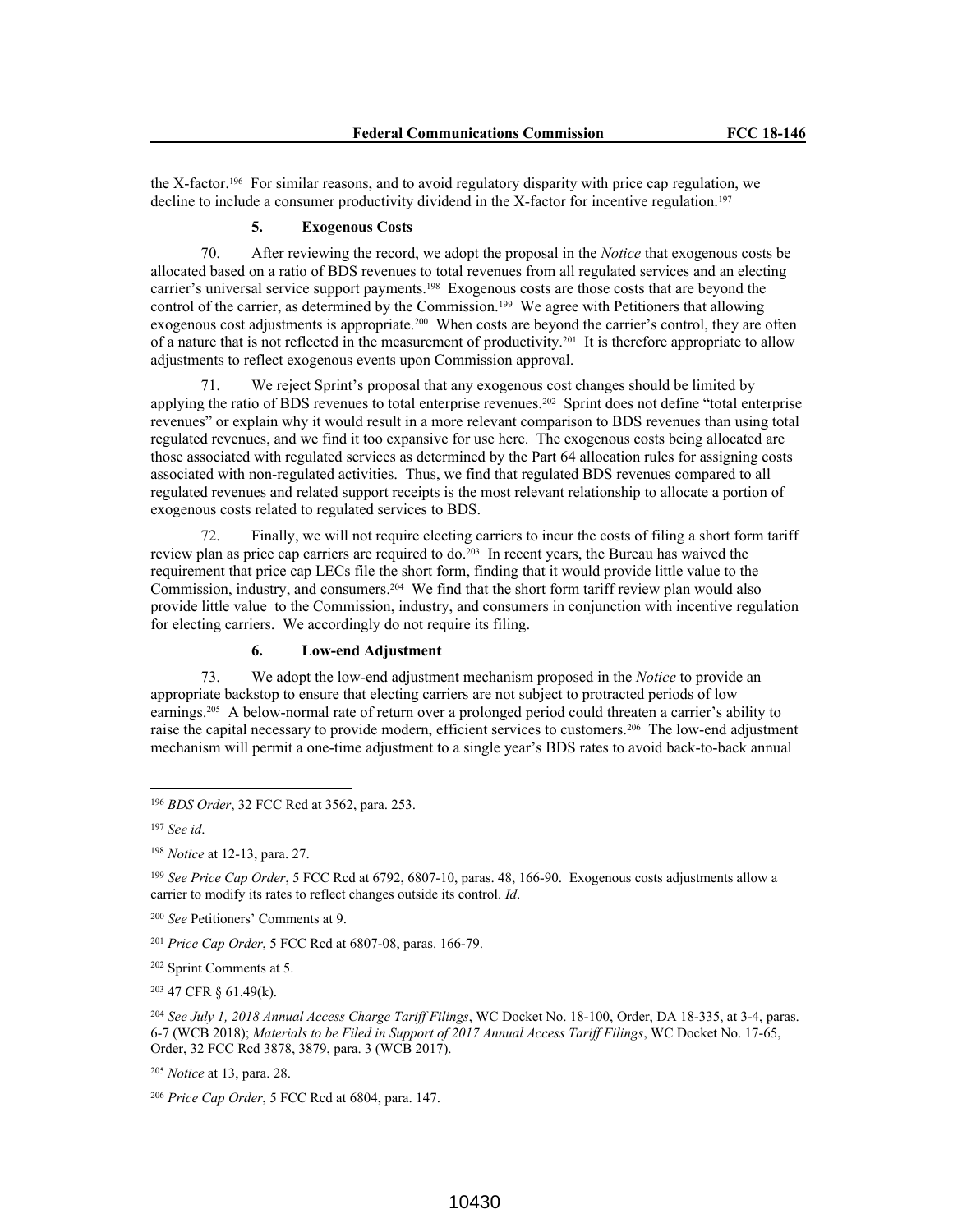earnings below a set benchmark.<sup>207</sup> This course should allow electing carriers to meet their existing obligations to debtholders and attract sufficient capital while continuing to provide BDS.

We reject Sprint's argument that any low-end adjustment should be allowed only if a sharing mechanism is adopted for a carrier's earnings. A sharing mechanism is a process that allocates a portion of a carrier's excess earnings under price cap regulation to the consumer through a one-time reduction in a carrier's price cap index. The Commission eliminated the sharing mechanism for price cap carriers in 1997.<sup>208</sup> There is no causal link between the low-end adjustment mechanism and earnings sharing, and the two have not previously been tied together in other incentive regulation programs. The *BDS Order* allowed a low-end adjustment without a sharing mechanism and Sprint provides no convincing basis for diverging from that approach.<sup>209</sup>

75. We use 100 basis points below the authorized rate of return for rate-of-return carriers as the benchmark for establishing the low-end adjustment as we did in the *BDS* Order. This approach will approximate the transition to the authorized rate of return of 9.75%. A carrier asserting a claim for a lowend adjustment bears the burden of showing that its return is below the prescribed benchmark and that the revised rate(s) are consistent with the benchmark.

76. Finally, as the Commission proposed in the *Notice*, electing carriers that exercise downward pricing flexibility (for example, by entering into a contract tariff with a customer), or use generally accepted accounting principles (GAAP) rather than the Part 32 Uniform System of Accounts, will be ineligible for a low-end adjustment. No party has opposed this limitation to the availability of the low-end adjustment mechanism. This limitation is consistent with that imposed in the *BDS Order,* and we see no reason to diverge from that approach here.<sup>210</sup>

### **7. Pricing Flexibility for Lower Capacity TDM Transport and End User Channel Termination Services**

77. We adopt the proposal in the *Notice* to grant pricing flexibility to electing carriers for their lower capacity TDM transport and end user channel termination services under incentive regulation similar to the pricing flexibility the Commission granted to price cap carriers' lower capacity TDM end user channel terminations in areas deemed non-competitive.<sup>211</sup> We agree with commenters that permitting electing carriers to offer contract tariff pricing and volume and term discounts will benefit both carriers and customers and will promote competition in electing carriers' BDS markets.<sup>212</sup> Requiring that electing carriers also maintain generally available tariff rates for their lower capacity TDM transport and end user channel termination services will ensure that the rates of customers that do not negotiate contract-based or term and volume discounted rates for such services will continue to be just and reasonable. Additionally, we condition this grant of pricing flexibility on the requirement that electing carriers remove contract tariff demand from the relevant incentive regulation basket for purposes of determining their price cap indexes and actual price indexes, which will ensure that those customers that do not negotiate contract tariffs will not cross-subsidize customers that do.

<sup>207</sup> *Pricing Flexibility Order*, 14 FCC Rcd at 14307, para. 168.

<sup>208</sup> *See Price Cap Performance Review for Local Exchange Carriers*, CC Docket No. 94-1, Fourth Report and Order, CC Docket No. 96-262, Second Report and Order, 12 FCC Rcd 16642, 16700-03, paras. 148-55 (1997), *aff'd in part & rev'd in part sub nom. USTA v. FCC*, 188 F.3d 521 (D.C. Cir. 1999).

<sup>209</sup> *BDS Order*, 32 FCC Rcd at 3560-62, paras. 248-53; *see* Sprint Comments at 5.

<sup>210</sup> *BDS Order*, 32 FCC Rcd at 3560-62, paras. 249-52.

<sup>211</sup> *Notice* at 8, para. 12.

<sup>212</sup> *See* Sprint Comments at 5 ("[i]n most cases, volume and term discount plans have proven to be beneficial to both purchaser and vendor"); Petitioners' Comments at 10 ("[s]uch offerings are necessary in rural counties in order to provide economical services to schools and libraries, to retain business customers, as well as to meet the needs of wireless backhaul services.").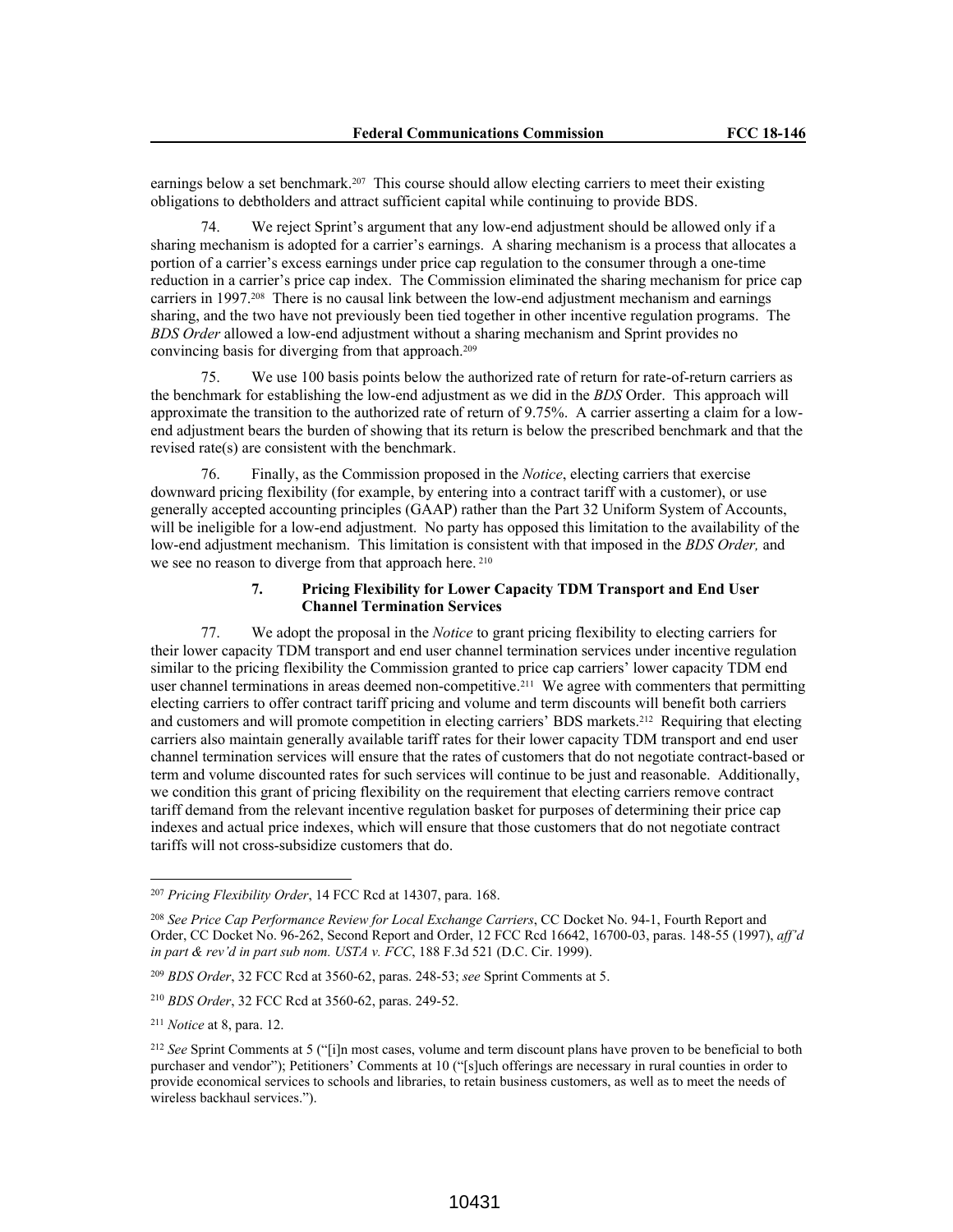#### **C. Removal of Ex Ante Pricing Regulation of Lower Capacity TDM End User Channel Termination Services in Areas Deemed Competitive**

78. As part of our framework for moving electing carriers to less intrusive pricing regulation of their BDS offerings, we adopt a competitive market test to identify those areas served by electing carriers where competition or potential competition for lower speed (DS3 or less) TDM end user channel termination services justifies removing ex ante pricing regulation for those services. In adopting a competitive market test for electing carriers, we are guided by the Commission's previous work in developing a competitive market test for price cap carriers' BDS offerings. At the same time, we are persuaded by commenters that argue that the competitive market test should rely on evidence of competition in the study areas served by electing carriers.<sup>213</sup>

We adopt a competitive market test for electing carriers that is based on a modified version of the second prong of the *BDS Order* competitive market test, which uses publicly available Form 477 data to measure whether a cable operator offers a minimum of 10/1 Mbps in 75% of census blocks in a study area served by a price cap provider. We will apply this test in electing carriers' study areas, and in those study areas deemed competitive by the competitive market test, we remove ex ante pricing regulation of lower capacity TDM end user channel terminations.

80. We are also constrained in the development of a competitive market test by the limited availability of data in the record regarding competition for BDS services in the study areas served by eligible rate-of-return carriers.<sup>214</sup> We decline, however, to adopt any of the options we proposed in the *Notice* for a competitive market test that would require a new data collection. Commenters strongly oppose a new information collection, arguing it would be burdensome and unnecessary.<sup>215</sup> We agree. A new information collection for electing carriers would be especially burdensome given their relatively smaller size. The Commission similarly declined to require a new data collection even for larger price cap carriers in the *BDS Order*, as part of deciding to update the price cap competitive market test results, finding that the burdens would outweigh the benefits, and the burden of collecting the information would be considerable.<sup>216</sup> Additionally, the burdens associated with an information collection could reduce incentives for eligible carriers to elect incentive regulation, counter to our goals. A simple, administrable test will ensure more resources are available for competition and deployment in electing carriers' study areas.

81. In the *Notice*, we sought comment on whether to include lower capacity TDM transport services in the competitive market test.<sup>217</sup> Given the lack of data in our record, we find that including such transport services would be unworkable at this time. We therefore decline to adopt a competitive market test for lower capacity TDM transport in electing carriers' study areas but seek comment on adopting such a test in the accompanying Further Notice.

#### **1. Criteria for a Competitive Market Test**

82. In this section, we address appropriate criteria for a competitive market test for electing carriers' lower speed TDM end user channel termination services, including the appropriate product market, number of competitors in a market, and geographic market.

<sup>213</sup> AT&T Comments at 14.

<sup>214</sup> *See*; Sprint Comments at 2 ("Commission currently does not have the information necessary to accurately evaluate the level of competition in [rate-of-return] ILEC service areas . . . .").

<sup>215</sup> *BDS Order*, 32 FCC Rcd at 3527-28, paras. 147-48 (declining to require a new data collection in updating price cap competitive market test results); *see also* AT&T Comments at 15 ("initiating a new data collection would be a time-consuming and burdensome exercise"); AT&T Reply at 7-8; Petitioners' Reply at 7.

<sup>216</sup> *BDS Order*, 32 FCC Rcd at 3527, para. 147.

<sup>217</sup> *Notice* at 15, para. 35.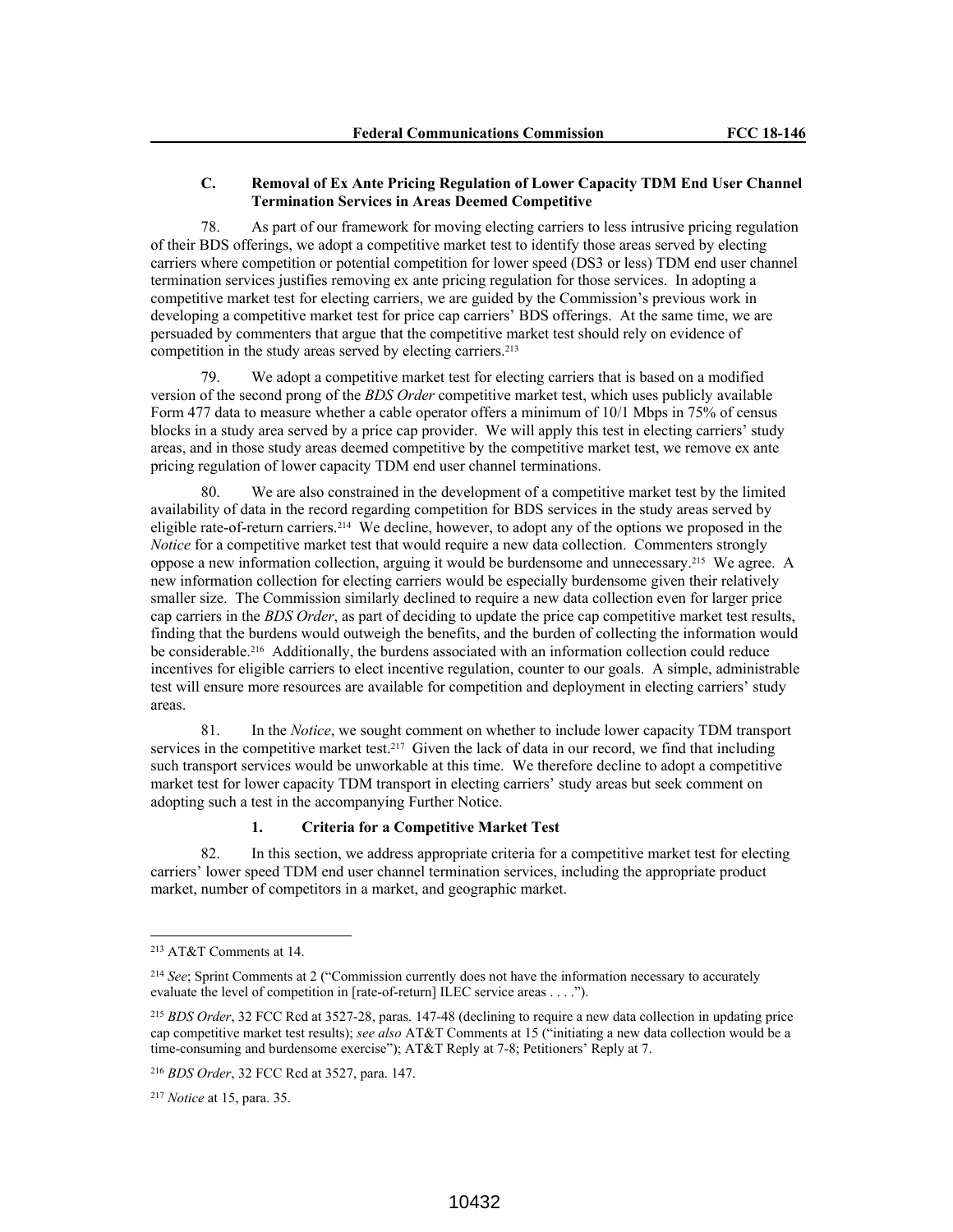83. *Product market*. When defining a product market, to ensure our action affects an appropriate group of services, we look to which services are sufficiently similar to reasonably be considered substitutes.<sup>218</sup> We find the Commission's analysis of the relevant market in the *BDS Order<sup>219</sup>* to be applicable to the current situation, and, therefore find the relevant product market includes circuitand packet-based business data services, legacy hybrid-fiber-coaxial, and copper.<sup>220</sup> For the same reason, we find that the product market also includes unbundled network elements, dark fiber, and fixed wireless services and facilities used to provision BDS.<sup>221</sup> These services play competitive roles in BDS markets. While the Commission did not find best-efforts services to be close substitutes for all types of BDS in the *BDS Order*, we acknowledge here as the Commission did there that they nonetheless place a degree of competitive pressure on BDS suppliers, particularly for lower capacity services.<sup>222</sup> Further, we believe a best-efforts supplier with its own ubiquitous wireline network has strong incentives to supply BDS to locations where it currently does not, and all the more so to the extent that an existing supplier is charging supra-competitive prices.<sup>223</sup> We also continue to expect that suppliers exercising any short-term market power generally will be constrained by supply-side substitution over the medium term (3-5 years) in locations where other providers, such as cable companies, offer best-efforts or other telecommunications services over their own facilities.<sup>224</sup> We therefore find that the product market analysis that the Commission conducted for price cap areas in the *BDS Order* applies equally to electing carrier areas.<sup>225</sup>

84. *Competition Within a Study Area*. We must also determine the appropriate level of competition for any competitive market test. The Commission, in the *BDS Order* determined that a "combination of either one competitive provider with a network within a half mile from a location served by an incumbent LEC or a cable operator's facilities in the same census block as a location with demand will provide competitive restraint" more effectively than legacy regulation.<sup>226</sup> The Commission decided that a "nearby" BDS competitor provides sufficient competition after analyzing three findings: (1) the geographic scope within which a likely BDS provider can realistically compete with an incumbent LEC; (2) a finding that one competitor in addition to the incumbent LEC provides a reasonable degree of competition; and,  $(3)$  the benefits of competition outweigh the potential unintended costs of regulation.<sup>227</sup>

85. We do not have data showing where there is a competitive provider with a network half a mile from a location served by carriers eligible to elect the lighter touch regulatory framework we adopt today. We do, however, have Form 477 data which is organized on a census block-level. We can

<sup>219</sup> AT&T Comments at 15, n.49 (arguing that after the long BDS proceeding, "there is no need for the Commission now to reinvent the wheel on the building blocks of the CMT such as the relevant product market . . . .").

<sup>223</sup> *Id.* at 3521, para. 135.

<sup>224</sup> *Id.* at 3467-68, paras. 13-15.

<sup>226</sup> *BDS Order*, 32 FCC Rcd at 3512-13, paras. 117-118.

<sup>218</sup> *Brown Shoe Co. v. United States*, 370 U.S. 294, 325 (1962); *R.R. Donnelley & Sons Co.*, 120 F.T.C. 36, 153 (1995) (describing the relevant product market as "the smallest grouping of products whose sellers, if unified by a hypothetical cartel or merger, could profitably increase prices significantly above the competitive level").

<sup>220</sup> *BDS Order*, 32 FCC Rcd at 3469-70, paras. 21-27.

<sup>221</sup> *Id*. at 3476-79, paras. 32-38.

<sup>222</sup> *Id.* at 3474-75, paras. 30-31.

<sup>225</sup> *Id.* at 3470-71, paras. 22-24; *see also* AT&T Comments at 15 n.49 (claiming that there is "there is no need for the Commission now to reinvent the wheel on the building blocks of the CMT such as the relevant product market . . . .").

<sup>227</sup> The *BDS Order* relied upon data from the *2015 Collection* to show that "providers actively compete for customers located within about a half mile from their networks," and that providers are commonly willing to extend existing network out approximately a half mile to meet demand. *Id.* at 3512, para. 118. Although the data in the *2015 Collection* was limited to price cap study areas, we adopt the same findings to support the competitive market test for rate-of-return study areas. There is no evidence in the record to contradict these findings.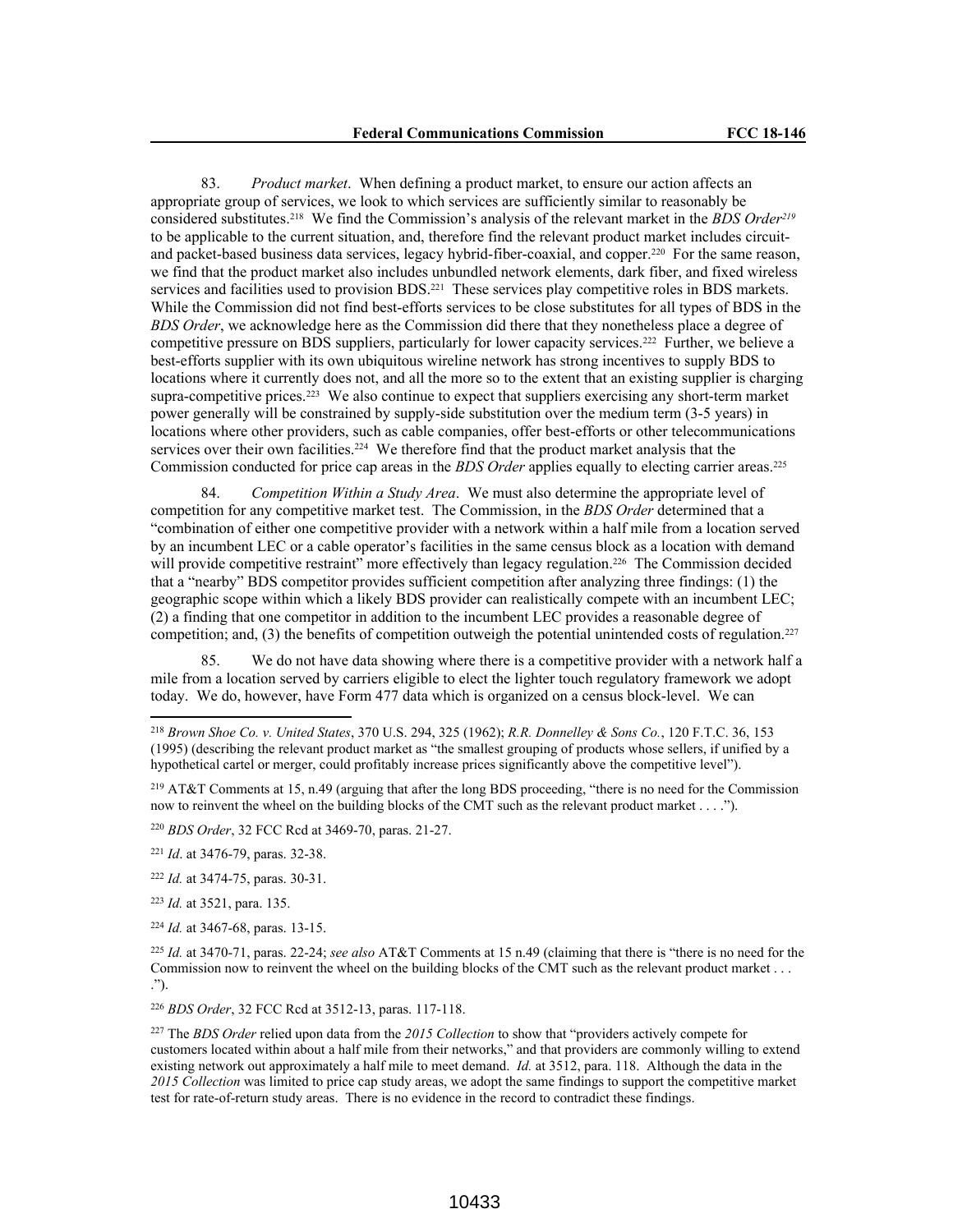therefore identify the census blocks served by an electing carrier where cable broadband services are also deployed. We find it appropriate to use cable broadband in the census blocks that comprise the electing carrier's study area as a proxy for competition because, as the Commission previously determined, "cable companies have focused investment on building fiber networks for higher-bandwidth Ethernet services, which is enabling them to overcome limitations of traditional coaxial-based cable systems that cannot meet higher bandwidth demand."<sup>228</sup> Cable providers have shifted to offering "higher (and more competitive) bandwidths.<sup>229</sup> At the same time, cable operators' best efforts (and Ethernet over Hybrid Fiber-coaxial (EoHFC)) services continue to compete effectively against incumbent LECs' lower speed TDM services.<sup>230</sup> The Commission also found that because cable operators have "aggressive[ly] deploy[ed]" it was "highly likely the cable-only measure found in the Form 477 data will capture the vast bulk of additional deployments; it is likely that most non-cable competitive extension of business data services networks will occur where cable is also deploying or has already deployed."<sup>231</sup> This rationale is equally applicable to electing carriers' provision of BDS in their study areas.

86. As the Commission found in the *BDS Order*, and as the Eighth Circuit Court affirmed,<sup>232</sup> a single wireline competitor provides a substantial competitive effect by disciplining rates, terms, and conditions to just and reasonable levels.<sup>233</sup> In industries with large sunk costs, such as wireline providers, the largest impact occurs with the entry of a second provider, with added benefits from additional competitors declining thereafter.<sup>234</sup> This is because the presence of a nearby provider is likely to prevent or mitigate substantial abuse of market power, either through lack of innovation or high prices.<sup>235</sup> This finding is not challenged in the record. Consistent with the analysis in the *BDS Order*, we find that the effect of a single BDS competitor is sufficient to limit anticompetitive behavior, and that the presence of a cable network offering a minimum of 10/1 Mbps broadband service in 75% of the census blocks in a study area is sufficient to deem a study area competitive for the purposes of the competitive market test for electing carriers.

87. *Geographic Market*. We find that an electing carrier's individual study area is the appropriate geographic market measure for the competitive market test because it is administratively feasible but is granular enough to capture reasonably similar competitive conditions.<sup>236</sup> A study area is a geographic segment of a rate-of-return incumbent LEC's telephone operations that generally corresponds to the carrier's entire service territory within a state.<sup>237</sup> Incumbent LECs determine eligibility for highcost universal service support at the study area level, perform jurisdictional separations at the study area

<sup>234</sup> *Id*.

<sup>235</sup> *Id*.

<sup>228</sup> *Id.* at 3485, para. 57.

<sup>229</sup> *Id.* at 3488, para. 62.

<sup>230</sup> Matt Davis, Independence Research LLC, *SMB & National Enterprise Market Trends Report: U.S. Telecom Market Sizing and Revenues Share – YE 2017* (abridged) (May 2018), https://independenceresearch.com/research ("from 2016 to 2017, cable increased . . . its small to medium size business (or SMB) market share from 40 to 44 percent").

<sup>231</sup> *BDS Order*, 32 FCC Rcd at 3507, para. 106.

<sup>232</sup> *Citizens Telecomms v. FCC*, 901 F.3d at 1010 (upholding the Commission's cost-benefit analysis regarding the competitive nature of duopolies).

<sup>233</sup> *BDS Order*, 32 FCC Rcd at 3514, para. 120.

<sup>236</sup> *See BDS Order*, 32 FCC Rcd at 3508-09, para. 108; *Pricing Flexibility Order*, 14 FCC Rcd at 14259, para. 71.

<sup>237</sup> *Federal State Joint Board on Universal Service*, CC Docket No. 96-45, Order, 19 FCC Rcd 11538, 11543-44, para. 12 (2004).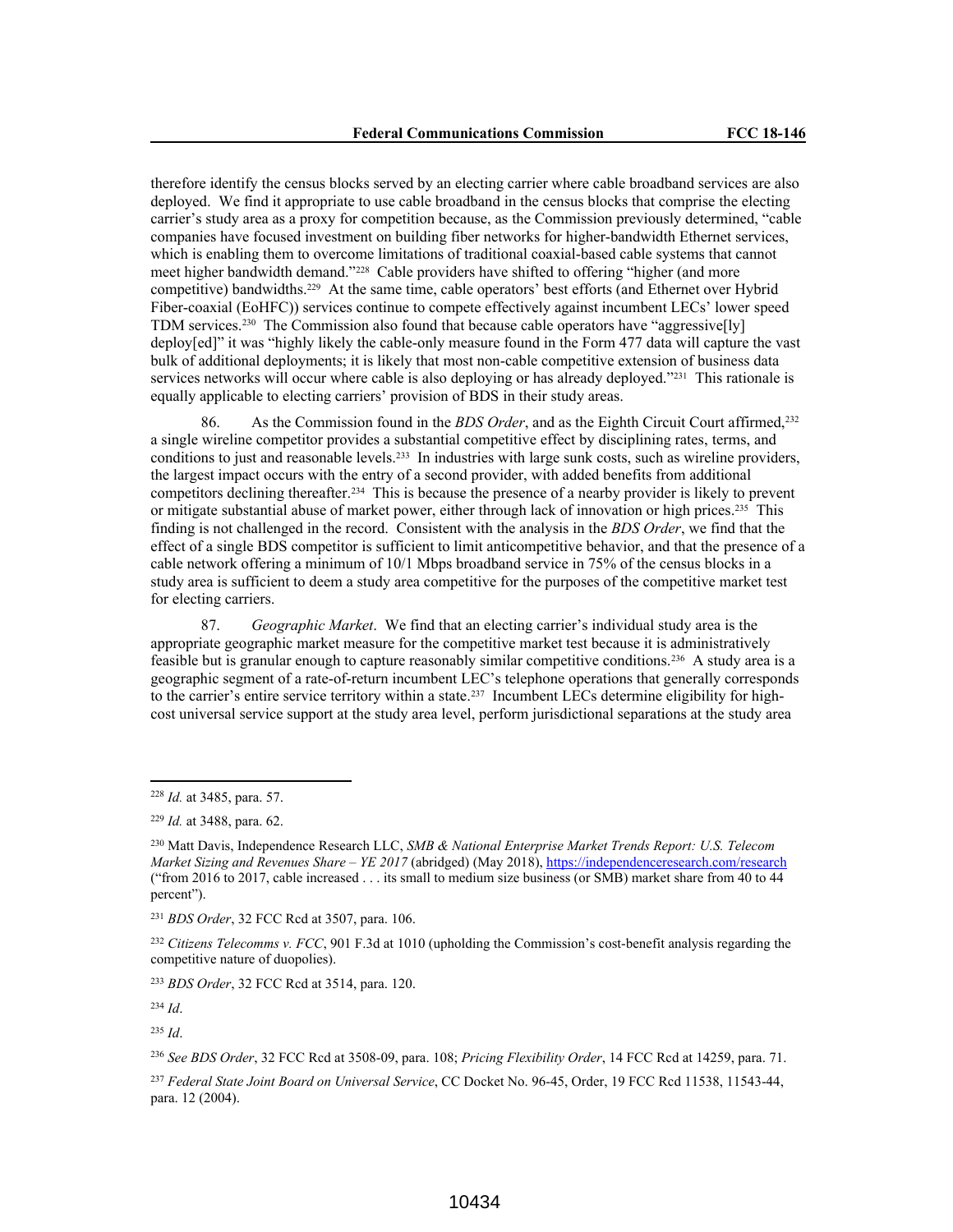level and generally tariff their rates at the study area level.<sup>238</sup> As a result, the Commission and the industry have substantial experience administering rules on a study area basis. What's more, a study area is granular enough to capture reasonably similar competitive conditions.<sup>239</sup> Rate-of-return study areas vary in size but are significantly smaller than metropolitan statistical areas and generally smaller than counties and are therefore sufficiently granular to assess competitive conditions. Given their mostly rural nature, the average size of a rate-of-return study area is 992.82 square miles, compared to the average county, 1,180.40 square miles, and the average metropolitan statistical area, 2,720.95 square miles.<sup>240</sup> Adopting study areas as the geographic market also avoids risk of competitive overlap by, for example, a rate-of-return study area crossing county lines that are deemed competitive and noncompetitive.<sup>241</sup>

We also reject other proposals in the record, including suggestions to build a competitive market test for electing carriers that uses counties or census blocks as the relevant geographic market.<sup>242</sup> We agree with Smithville that the selection of counties for use in the price cap competitive market test was "a well-documented effective approach for competitive area evaluation for larger price cap carriers that operate service areas dimensioned at statewide levels but does not work well for carriers that have sub-county service areas."<sup>243</sup> To the extent such proposals seek to assess competition in electing carriers' study areas based on competition elsewhere within the county, we reject that proposition—any competitive market test must be based on the competitive conditions each carrier faces, not those another carrier faces somewhere else in a county. Additionally, some study areas cross county lines. Using counties would potentially require us to subdivide study areas along county boundaries, which would involve unreasonable administrative burdens and could lead to varying treatment of a single study area depending on the counties in which it is located.

89. In response to the *2017 Public Notice*, <sup>244</sup> Smithville argues that using census blocks to assess competition in electing carriers' study areas would be a better approach.<sup>245</sup> We decline to adopt census blocks as a geographic measure for our competitive market test. The Commission previously found that census blocks or census tracts are too numerous to efficiently administer.<sup>246</sup> Additionally, they can be impacted by changes in demand as small as a single building and could lead to a patchwork of

<sup>240</sup> *See* U.S. Census Bureau; 2010 Census Summary File 1; Population, Housing Units, Area, and Density: 2010 - United States -- County by State; and for Puerto Rico

<sup>241</sup> This eliminates the potentially challenging issue of a study area that crosses two counties, one of which is deemed competitive and one that is not deemed competitive.

<sup>242</sup> *See* Smithville Comments, WC Docket No. 17-144, at 2-3 (July 5, 2017) (Smithville Comments); *see also* Petitioners' Comments at 19-20 (arguing generally that the "same marketplace analyses the Commission undertook for price cap carriers apply equally to BDS provided by model-based rate-of-return carriers").

<sup>243</sup> Smithville Comments at 2.

<sup>244</sup> *Wireline Competition Bureau Seeks Comment on Petition for Rulemaking Regarding Regulation of Business Data Services for Model-Based Rate-of-Return Carriers*, WC Docket No. 17-144, Public Notice, 32 FCC Rcd 4701 (2017) (*2017 Public Notice*).

<sup>245</sup> Smithville Comments at 3.

<sup>246</sup> *BDS Order*, 32 FCC Rcd at 3511-12, paras. 115-16.

<sup>238</sup> *Id*. at 11544, para, 12 n.30.

<sup>239</sup> *See BDS Order*, 32 FCC Rcd at 3508-09, para. 108; *Pricing Flexibility Order*, 14 FCC Rcd at 14259, para. 71.

https://factfinder.census.gov/faces/tableservices/jsf/pages/productview.xhtml?src=bkmk. In addition to the geographic area of study areas, data on average number of lines per study area underscore the granularity of using study areas as the geographic market. According to universal service loop data filed by NECA in October 2017, the average number of loops in a rate-of-return study area is 3,288. The median is only 1,590. *See* U.S. Census Bureau; Delineation Files; Core based statistical areas (CBSAs), metropolitan divisions, and combined statistical areas (CSAs); August 2017 https://www.census.gov/geographies/reference-files/time-series/demo/metromicro/delineation-files.html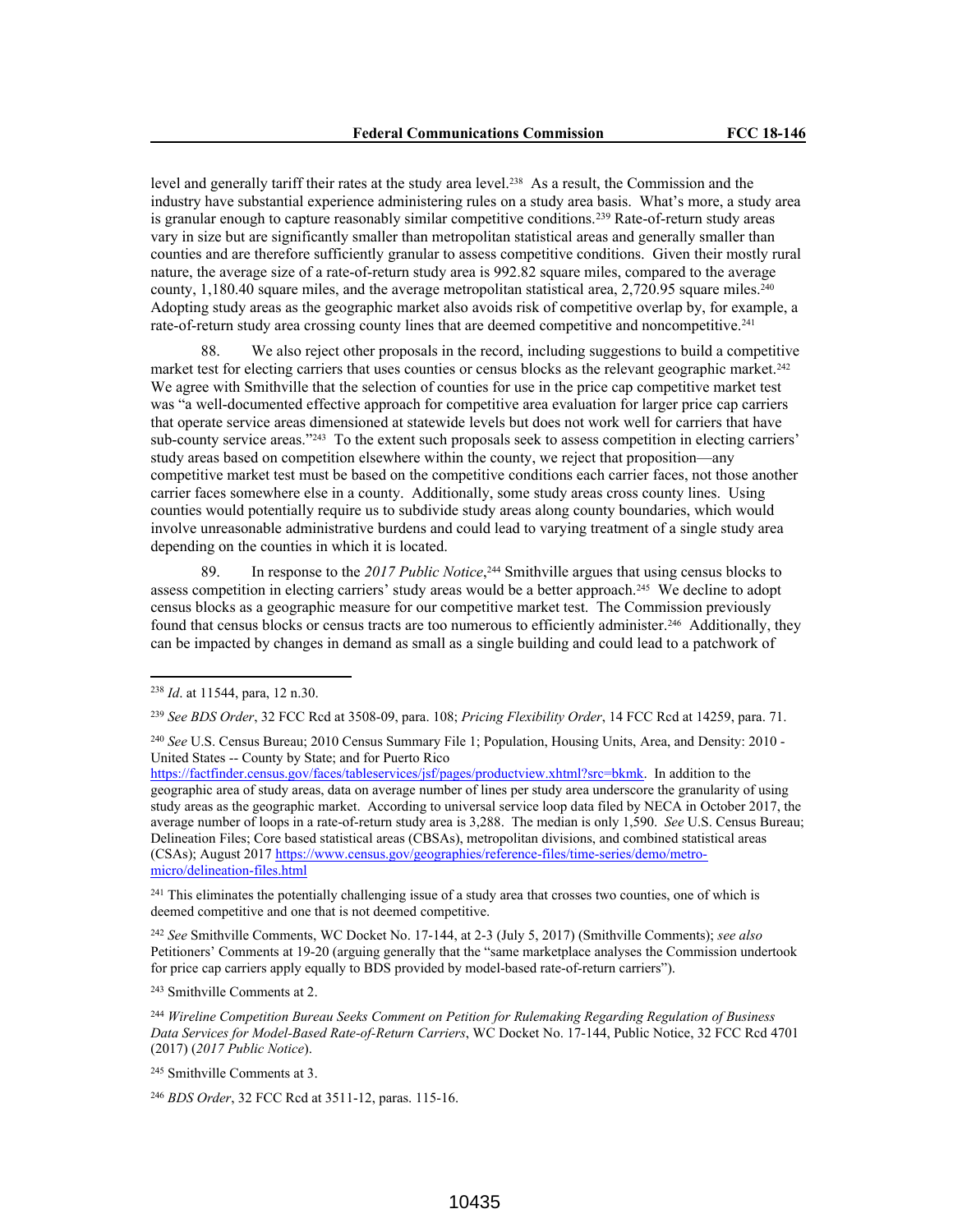different regulations that vary from census block-to-census block, or even building-to-building. Study areas, on the other hand, are more administratively feasible because there are a limited number of study areas eligible to elect our BDS regulatory framework.<sup>247</sup>

#### **2. Competitive Market Test Methodology**

90. In this section, we describe the specific structure of the electing carriers' competitive market test we adopt for electing carriers' lower capacity TDM end user channel termination services. In determining whether electing carriers with lower capacity TDM-based end user channel termination services (at a DS3 or below), face sufficient competition to allow competition, rather than ex ante pricing regulation, to ensure rates are just and reasonable, we adopt a competitive market test modeled on a modified version of the second prong of the existing price cap competitive market test using data from census blocks served by electing carriers. The second prong of the price cap competitive market test uses Form 477 data to measure whether a cable operator offers a minimum of 10/1 Mbps broadband service in 75% of the census blocks in the price-cap service areas within a county.<sup>248</sup> Having decided that we will use only existing data to gauge competition in the study areas served by an electing carrier, for purposes of the electing carriers' competitive market test, if a cable operator or other competitive provider offers a minimum of 10/1 Mbps broadband service in 75% of the census blocks in an electing carrier's study area, we will deem the study area competitive.<sup>249</sup>

91. We set 10 Mbps downstream and 1 Mbps upstream as minimum thresholds for a cable operator's service to be included in the competitive market test. Setting a minimum threshold ensures that the networks that supply these services are reasonable proxies for the type of network facilities needed to deliver BDS. As we observed in the *BDS Order*, "when a cable provider is capable of providing Internet broadband service within any census block, then generally they have the incentive to make the incremental investment necessary to serve locations with BDS demand in that census block, especially over the medium term."<sup>250</sup> Cable operators are continuing to invest in and upgrade the capacities of their networks, which give us reasonable assurance that these networks will be capable of providing BDS competition over the short- to medium-term.<sup>251</sup> Additionally, the 10/1 Mbps threshold is also the threshold that rate-of-return carriers accepting fixed A-CAM support are required to offer to funded locations.<sup>252</sup>

92. Using Form 477 data for electing carriers' study areas is administratively simple for both the Commission and electing carriers. We already regularly require providers to update their Form 477 submissions, so we do not need to undertake a new data collection. Another benefit of the new electing carriers' competitive market test is the incorporation of the 78 rate-of-return-only counties that cannot be analyzed using the price cap competitive market test.<sup>253</sup> Had we decided to allow electing carriers to optin to the price cap competitive market test, the competitive status of electing carriers serving any of those 78 rate-of-return-only counties would have been unresolved because they were not included in the original analysis.

93. We recognize that under the electing carriers' competitive market test, a relatively small percentage of electing carriers' study areas will be deemed competitive at this time. The current result of the competitive market test we adopt today for rate-of-return carriers receiving fixed support is consistent

<sup>247</sup> *See, e.g.*, *A-CAM Revised Offer Order*, 31 FCC Rcd at 13776, para. 4.

<sup>248</sup> *Id.* at 3520, 3526, paras. 132, 142.

<sup>249</sup> *Notice* at 16, para. 37.

<sup>250</sup> *BDS Order*, 32 FCC Rcd at 3521, para. 133.

<sup>251</sup> *See id*. at 3485-86, paras. 55-57.

<sup>252</sup> 47 CFR § 54.308(a)(1).

<sup>&</sup>lt;sup>253</sup> 25 of the 78 rate-of-return-only counties include a study area for a rate-of-return carrier receiving fixed support.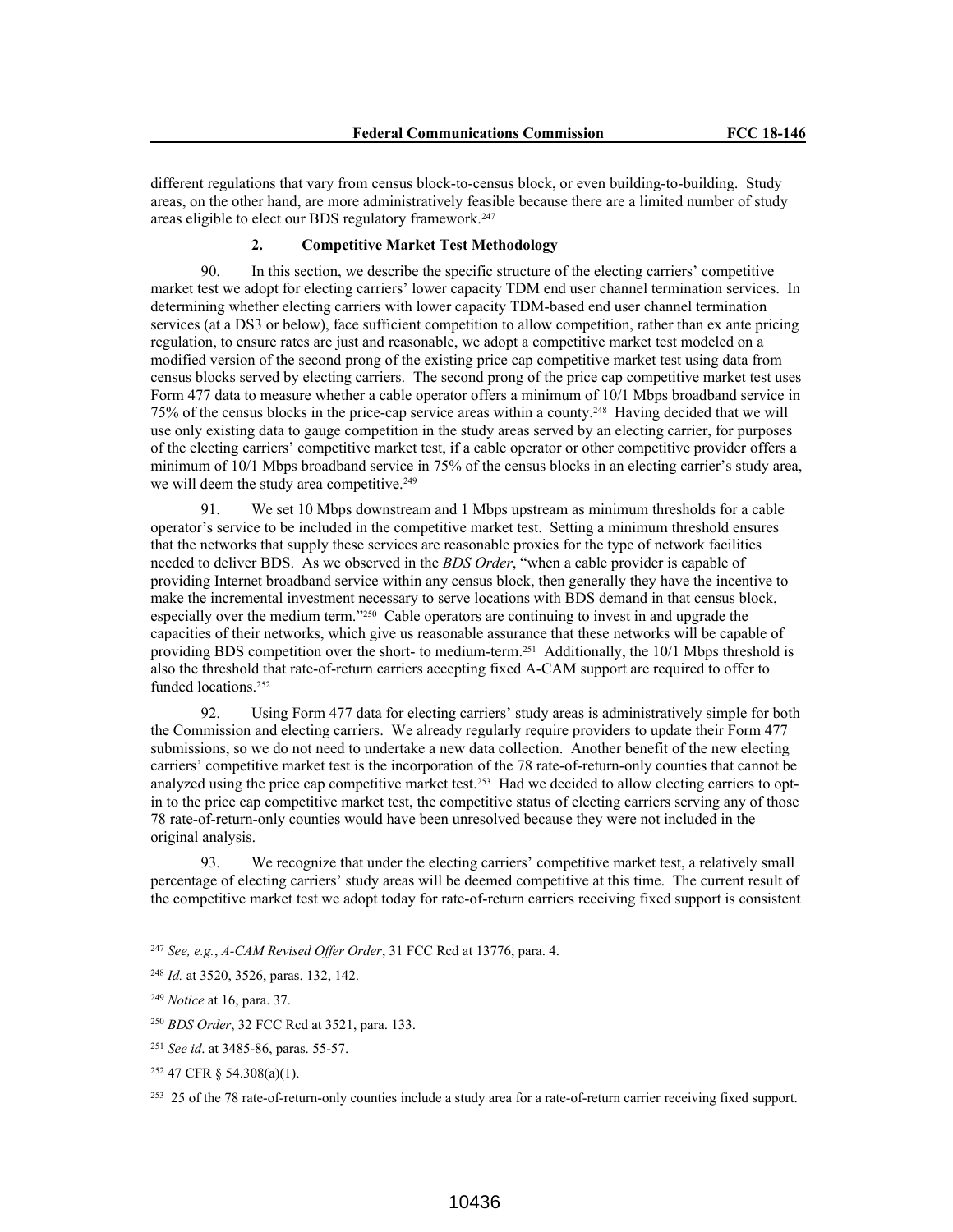with the rural nature and the nascent deployment of cable in many eligible carriers' study areas.<sup>254</sup> We expect the number of electing carriers' study areas deemed competitive by the competitive market test will increase as competition grows and cable companies expand their reach. This administratively simple competitive market test ensures that all carriers are included in the electing carriers' competitive market test and will have an opportunity to be deregulated as competition develops.

### **3. Declining to Use the Results of the Price Cap Competitive Market Test**

94. Notwithstanding Petitioners' and some other commenters' request that we use the results of the price cap competitive market test adopted by the Commission in the *BDS Order* to determine where ex ante pricing regulation should be removed from electing carriers' lower capacity TDM end user channel termination services, we decline to do so.<sup>255</sup> In arguing that the Commission should use the *BDS Order* price cap competitive market test for electing rate-of-return carriers, some commenters claim "the same marketplace analyses the Commission undertook for price cap carriers apply equally to BDS provided by model-based rate-of-return carriers."<sup>256</sup> While using the results of the existing competitive market test to determine whether an area served by an electing carrier is competitive would be fast, no data in the record support that approach. In fact, the result of the competitive market test we adopt for electing carriers, which results in very few study areas being deemed competitive, underscores our finding that application of the price cap competitive market test results to electing carriers—which would result in far more electing carriers' study areas being deemed competitive—would not accurately measure competition in the geographic areas served by rate-of-return carriers receiving fixed support.<sup>257</sup>

95. The *BDS Order* relied upon the largest information collection in the history of the Commission to analyze and determine the competitive nature of price cap carrier study areas.<sup>258</sup> Even if a county contained both price cap and rate-of-return study areas, the Commission's analysis only included the price cap study area.<sup>259</sup> The Commission created the price cap competitive market test after a thorough review of the *2015 Collection*, Form 477 data, and established the specific test metrics based upon an informed knowledge of the level of competition that existed and was necessary to protect consumers in the absence of regulation.<sup>260</sup> Petitioners, however, offer no data showing the extent of BDS competition in areas served by rate-of-return carriers that receive fixed support. Instead, they argue that the level of competition on a county-by-county basis for price cap carriers' lower capacity TDM-based BDS offerings is comparable to the level of competition for lower capacity TDM-based BDS offerings of rate-of-return carriers that receive fixed support. The principal support Petitioners offer for this assertion is a study that purports to demonstrate that price cap rural areas immediately proximate to certain A-CAM study areas exhibit sufficiently similar characteristics that we should include A-CAM study areas in the

<sup>258</sup> *BDS Order*, 32 FCC Rcd at 3527, para. 147.

<sup>254</sup> *See, e.g.,* Petitioners' Study (showing various A-CAM study areas with small percent of census blocks with business cable service offered).

<sup>255</sup> Petitioners' Comments at 18; NTCA Comments at 2; TDS Comments at 4.

<sup>256</sup> Petitioners' Comments at 19.

<sup>&</sup>lt;sup>257</sup> The dramatic difference between applying the results of the competitive market test the Commission adopted for price cap areas as compared to using the Form 477 data for rate-of-return carriers receiving fixed support, also highlights the error of those commenters that assert that we should use our "predictive judgment to make the inference that rate-of-return markets reasonably resembled the rural territories of price cap carriers," and "therefore, the existence of competition" in rural areas served by electing carriers warrants the same rules. *See* Petitioners' Comments at 21; *id*. at 19-21.

<sup>259</sup> *Id.* at 3520, 3527, paras. 133 ("Accordingly, we treat as competitive census blocks in *price cap incumbent LEC study areas* that the Form 477 data show have a cable presence—whether serving business or residential clients") (emphasis added); *id*. at 3527, para. 145.

<sup>260</sup> *Id.* at 3522, para. 137.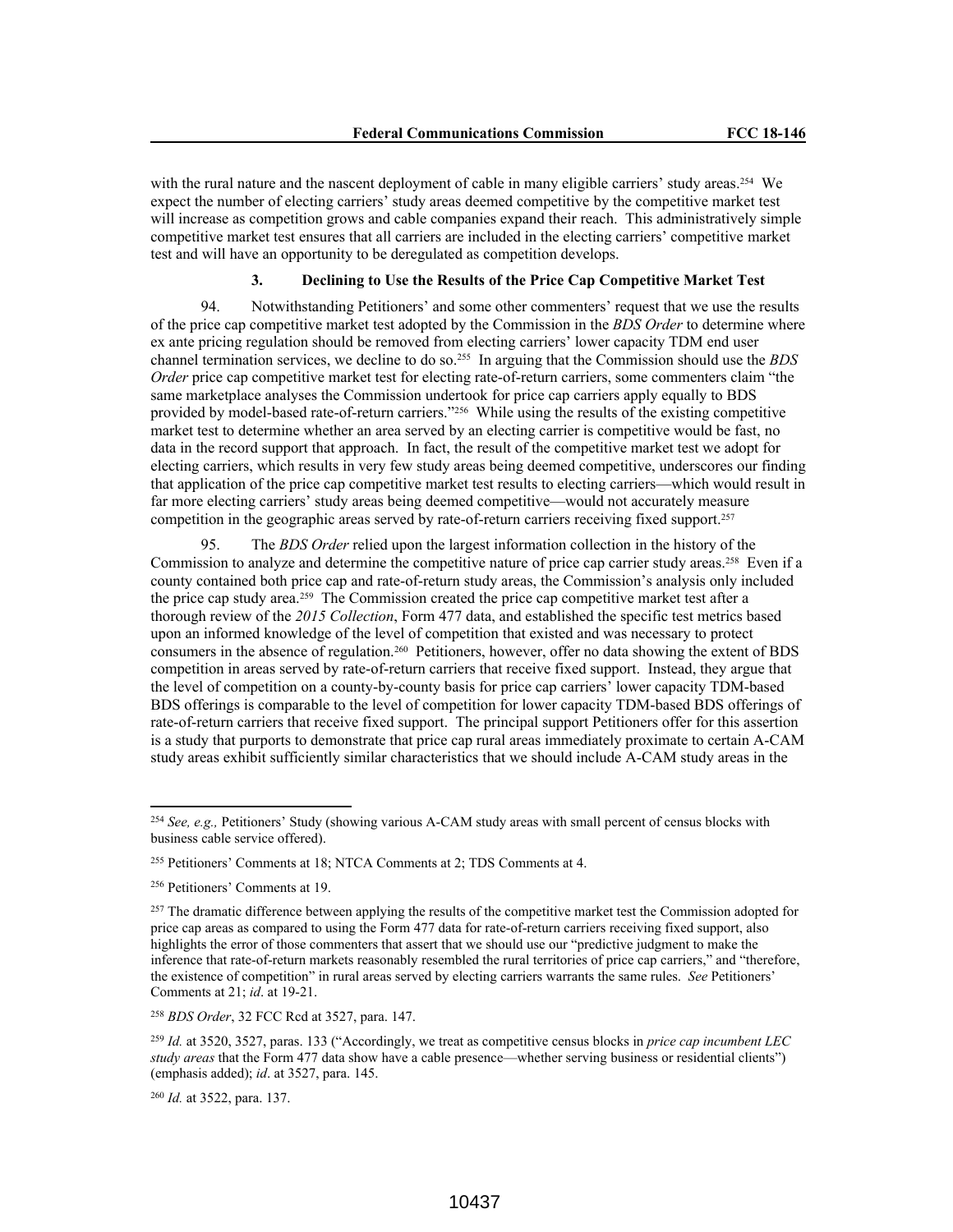same competitive market test that we used for price cap carriers.<sup>261</sup> We find the Petitioners' study unpersuasive.

96. The study suffers from several methodological defects. First, the study is not based on a representative sample of electing carriers' study areas. Instead, it relies solely on Consolidated Communications' rate-of-return study areas.<sup>262</sup> We are doubtful, for example, that the Consolidated study areas are a good proxy for the Alaska rate-of-return carriers that are eligible to elect our new regulatory framework. Second, two of the study's principal metrics (population and housing density) are unlikely to be the critical drivers of competitive BDS deployment.<sup>263</sup>

97. Additionally, in some instances the study compares non-urbanized price cap areas with areas served by rate-of-return carriers that receive fixed support that include urbanized areas.<sup>264</sup> These areas are not comparable. At least some of the counties included in the study's comparison were deemed non-competitive by the price cap competitive market test.<sup>265</sup> Inclusion in the price cap competitive market test of A-CAM areas in these instances would have no effect on the regulatory status of these study areas. The study does not directly compare study areas with high cable presence with competitive counties and study areas with low cable presence with non-competitive counties, as would be expected if the study was trying to show similarities.

98. The study also compares the percentage of census blocks with cable broadband availability between price cap and nearby A-CAM areas and claims that, on average, "the percentage of Census blocks in Consolidated tracts with cable service (21%) is similar to the surrounding rural price cap tracts (28%)."<sup>266</sup> But the study's use of average percentages obscures wide variations in percentage cable broadband deployment. For price cap study areas, cable broadband deployment was found to be 3.88% to 68.68%. For A-CAM study areas, broadband deployment in areas varied from 0.00% to 89.60%.<sup>267</sup> The study further attempts to compare price cap areas with nearby A-CAM areas by claiming that the differences in the percentage of cable broadband deployment between the two sets of areas are small, "only 15 percentage points."<sup>268</sup> This is not small.

99. The study also does not state whether it limited its analysis of cable deployment in rateof-return study areas to those deployments offering a minimum of 10/1 Mbps. The study may have included residential cable deployments at speeds lower than the threshold the Commission established for

<sup>263</sup> AT&T Reply at 7 ("the fact that the study areas . . . may be similar on their residential profile provides little confidence that their business profiles are similar").

<sup>264</sup> This is evident from an examination of the maps included in the study. Portions of urbanized areas are included in the following three examples: Maine-Community Service, Southwest Ohio-Germantown, and Pennsylvania. *See* Petitioners' Study at 27, 41, 45. We also note that in these examples cable broadband deployment percentages were significantly higher than in the other examples included in the study.

<sup>265</sup> For example, the Pennsylvania comparison included Fayette County and Greene County. The Southwest Ohio - Germantown comparison included Preble County. Neither of these counties were deemed competitive by the price cap competitive market test, but the Petitioners' Study relies upon these locations to show that A-CAM counties have higher levels of cable deployment than price cap areas.

<sup>266</sup> Petitioners Study at 11.

<sup>267</sup> Petitioners' Study at 11. The study concedes that "there are some inconsistencies in the broadband cable availability" but asserts "there is nothing to indicate a major difference in availability between rural price cap tracts and Consolidated ROR study areas as a whole." *Id*.

<sup>268</sup> *Id.* at 11.

<sup>261</sup> Petitioners' Comments, Exh. D, Connie Wightman, Hal Stringer, and Don Gale, Inteserra Consulting Group prepared for Consolidated Communications, *Comparison of Characteristics of Consolidated Communications Rate of Return Study Areas to Adjacent and Surrounding Price Cap Study Areas* (dated June 15, 2018) (Petitioners' Study).

<sup>262</sup> *Id*.; *see* AT&T Reply at 7.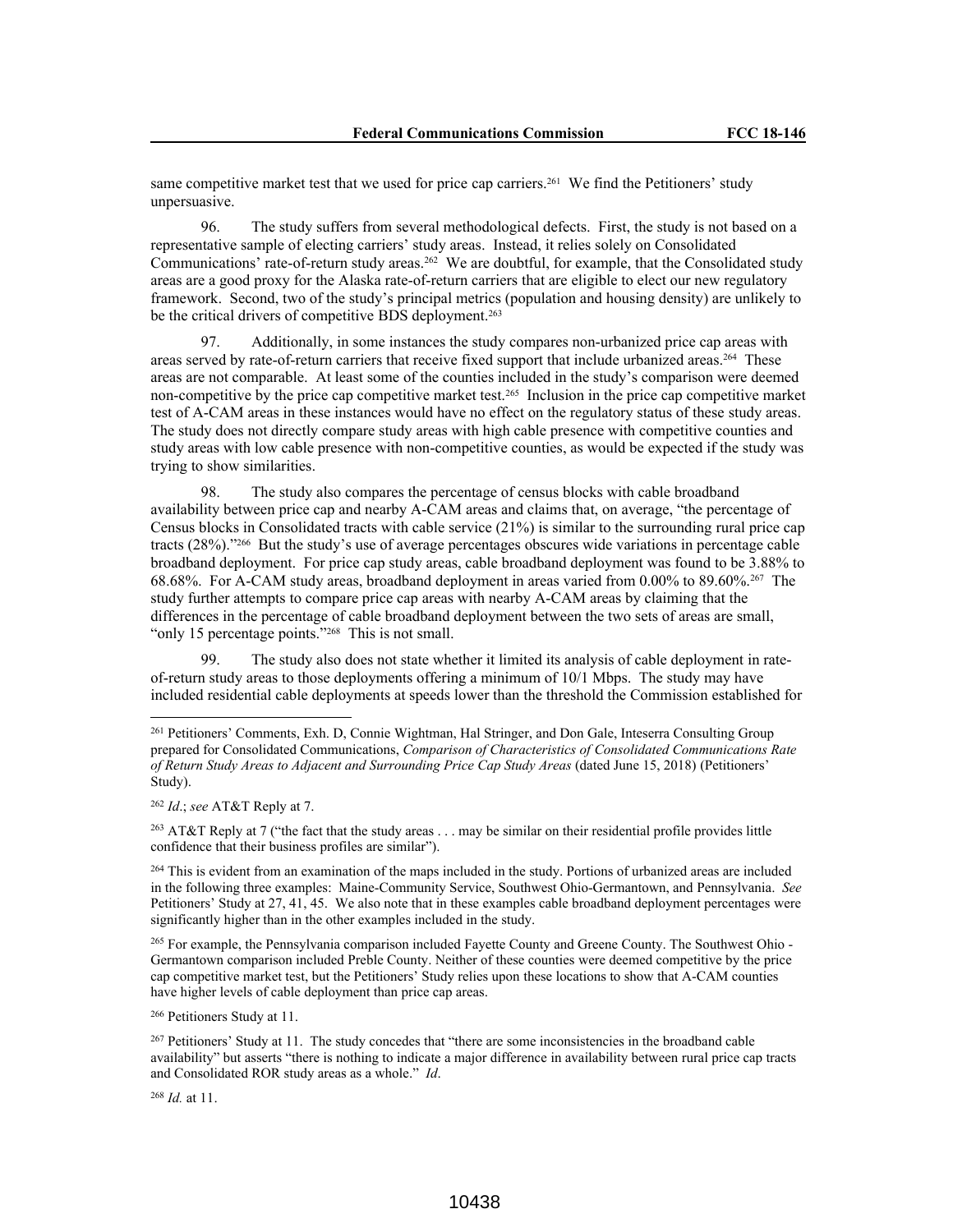the price cap competitive market test. Any such deployments should not be included in a comparison of price cap and nearby A-CAM areas.

100. We are also unable to rely on the conclusions in the Petitioners' study since it is based on a misplaced reliance on inaccuracies inherent in the structure of the price cap competitive market test inaccuracies the Commission acknowledged when it adopted the competitive market test in the *BDS Order*. In the *BDS Order*, the Commission conceded that its county-based competitive market test unavoidably included a relatively small number of areas that would be inappropriately regulated or inappropriately deregulated.<sup>269</sup> It explained that the only competitive market test that would be free of such inaccuracies would be one that would be run at a building level—with over a million buildings with BDS demand, an administratively unworkable option. It adopted percentage thresholds for both prongs of the competitive market test and employed certain statistical tools to ensure those thresholds were set at levels that would minimize inaccuracies.<sup>270</sup> It further reasoned that competitive options would become available for many of these areas in the short- to medium-term given the dynamic nature of the BDS marketplace.<sup>271</sup>

101. The Petitioners' study attempts to compare A-CAM areas to some of the very price cap areas most likely to contain these inaccuracies and to argue that these inaccuracies justify inclusion of rural A-CAM areas in the price cap competitive market test. Extrapolating from the characterization of peripheral parts of price cap study areas to A-CAM areas is likely to exacerbate these inaccuracies. And unnecessarily so, since the competitive market test we adopt offers a simple way of estimating competition in A-CAM study areas. Further, these are areas the study concedes typically lack even the most basic evidence of BDS competition. Areas where there is little evidence of competition are also likely areas where there is little to no demand for BDS.

102. Given these methodological and conceptual flaws, we conclude that the Petitioners' study fails to establish the comparability of price cap and nearby A-CAM areas or provide a reasonable basis on which to include A-CAM areas in the price cap competitive market test. We therefore decline to apply the results of the price cap competitive market test to electing carriers' serving areas.

#### **4. Updating Competitive Market Test Results**

103. Consistent with the *BDS Order* competitive market test, we eliminate ex ante pricing regulation of circuit-based end user channel terminations at or below a DS3 level in study areas deemed competitive by the electing carriers' competitive market test. We direct the Bureau to release a Public Notice that lists the results of the competitive market test, and to provide the information on the Commission's website. We will re-run the electing carriers' competitive market test every three years to assess whether any additional electing carriers' study areas meet the 75% threshold. This will identify any additional electing carriers' study areas that should be deemed competitive. We believe a three-year timeframe balances the need to ensure the electing carriers' competitive market test remains accurate and the Commission's desire to avoid disrupting contracts and burdening carriers with overly frequent updates.<sup>272</sup> The sunk and irreversible cost of providing business data services and deploying a network represents the biggest barrier to entry for providers. Once the barrier is overcome, the marginal cost of operating is low, so it is unlikely that competition will exit. Thus, electing carriers' study areas deemed competitive will not be reassessed.<sup>273</sup>

104. To avoid confusion from both carriers and businesses stemming from updates from the price cap competitive market test and the electing carriers competitive market test, we direct the Wireline

<sup>269</sup> *BDS Order*, 32 FCC Rcd at 3526, para. 143.

<sup>270</sup> *Id.* at 3522-25, paras. 137-42.

<sup>271</sup> *Id*. at 3481, para. 43.

<sup>272</sup> *BDS Order*, 32 FCC Rcd at 3528, para. 149.

<sup>273</sup> *Id.* at 3528, para. 152.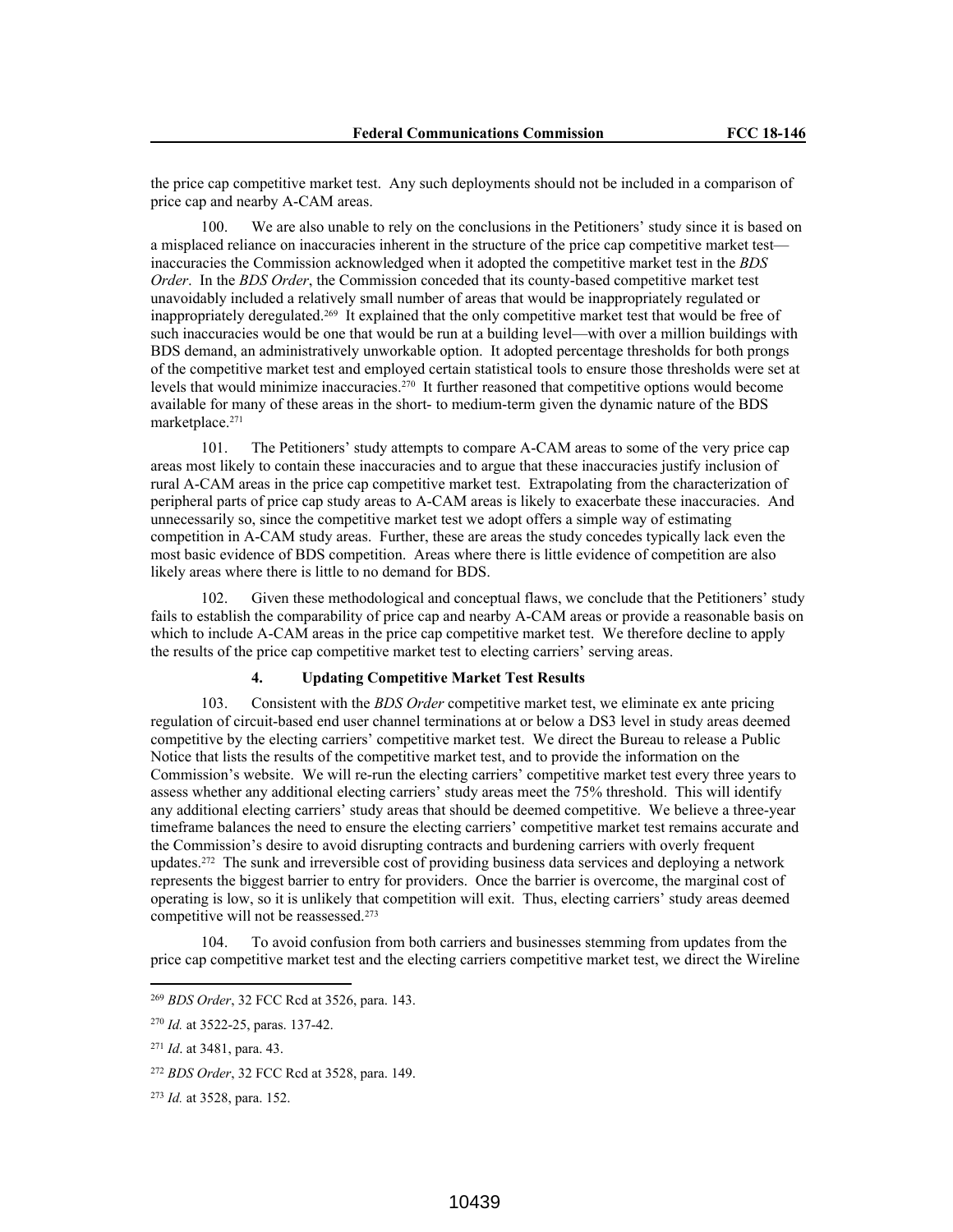Competition Bureau to re-run the three-year updates for both the *BDS Order* price cap competitive market test, and the electing carriers competitive market test concurrently. Thus, the electing carriers' competitive market test will initially be re-run in 2020, at the same time as the *BDS Order* price cap competitive market test, to align the tests' timing. The re-running of these tests will coincide with the initial running of the test for carriers electing to convert to incentive regulation as of July 1, 2020. After that, both tests will be re-run every three years. This approach will make it easier for stakeholders to determine the regulatory status of price cap and rate-of-return BDS providers since the results will be published all at once and ease the burden on Commission resources. The Bureau shall release a Public Notice that lists newly competitive counties (for price cap areas) and study areas (for electing carriers' study areas) and shall also provide this information on the Commission's website. As with the *BDS Order* competitive market test, parties may challenge the results of the electing carriers' competitive market test by filing petitions for reconsideration or by seeking full Commission review through an application for review.

### **5. Removal of Ex Ante Pricing Regulation of Electing Carriers' Lower Capacity TDM End User Channel Termination Services**

105. We remove ex ante pricing regulation from electing carriers' lower capacity TDM end user channel termination services offered in study areas that are deemed competitive by the electing carriers' competitive market test. Such services are presumed to be subject to sufficient competitive pressure that removing this layer of regulation will not result in excessive rates. Removing this layer of regulation will reduce unnecessary regulatory burdens and will enable these carriers to contribute to BDS competition in their markets. Such services in such areas will be relieved of ex ante pricing regulation and detariffed in the same manner and with the same transition provisions as we adopt today for electing carriers' packet-based and higher capacity TDM BDS.<sup>274</sup> As with packet-based and higher capacity TDM BDS, we continue to maintain our oversight over these TDM services pursuant to sections 201, 202 and 208 of the Act to ensure rates for these services remain just and reasonable. Lower capacity TDM transport and end user channel termination services in areas deemed noncompetitive by the competitive market test will continue to be subject to the incentive regulation and pricing flexibility we adopt today.<sup>275</sup>

## **D. Ending Ex Ante Pricing Regulation for Electing Carriers' Packet-Based and Higher Capacity TDM BDS Offerings**

106. We conclude that electing carriers' packet-based and higher capacity TDM-based BDS offerings above a DS3 bandwidth level (which includes both higher capacity TDM end user channel terminations and higher capacity TDM transport) should not be subject to ex ante pricing regulation and direct electing carriers to detariff these services following a transition period. Our decision to end ex ante pricing regulation for electing carriers' packet-based and higher capacity TDM BDS offerings will facilitate competition for and deployment of these packet-based and higher capacity TDM services $276$  and is consistent with the Commission's statutory obligation to ensure that rates are just and reasonable.<sup>277</sup>

107. In the *BDS Order*, after reviewing an extensive record, the Commission found that in price cap markets nationwide there was no compelling evidence of incumbent LEC market power for

<sup>274</sup> *See infra* III.D.

<sup>275</sup> *See supra* III.C.

<sup>276</sup> Comments of AT&T at 15-16 (asserting that removal of ex ante regulation will encourage competitive entry and network investment, also provide incentive to transition to packet-based technologies, and introduce competition and drive down prices); Comments of Sprint at 5 (arguing that reduced regulation will promote competition and lower prices for wireless backhaul services); TDS Telecom Comments at 8 (asserting that eliminating ex ante pricing regulation will spur competition and further attract competitive entry).

<sup>277</sup> 47 U.S.C. § 201(b).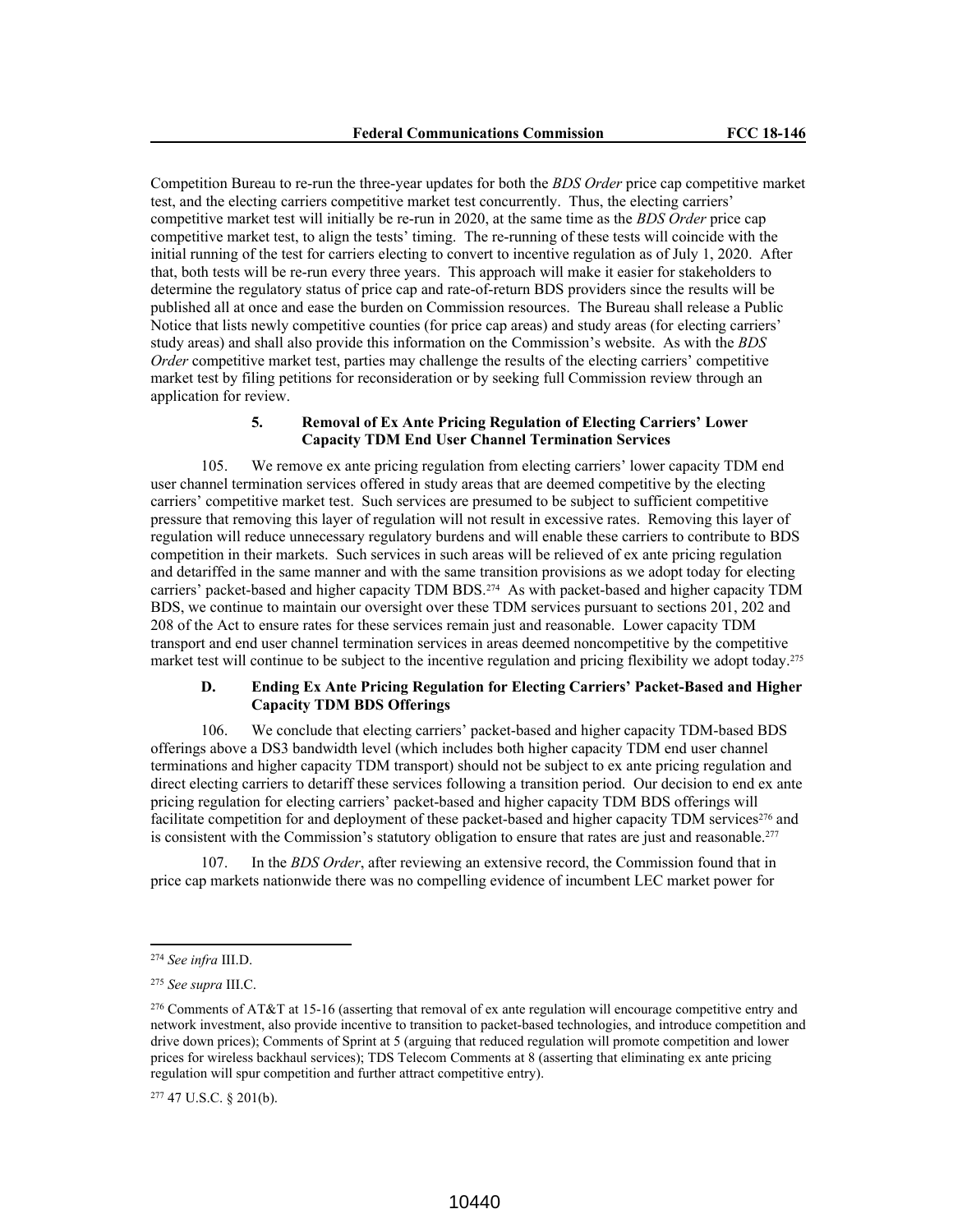packet-based and higher capacity circuit-based BDS.<sup>278</sup> Specifically, the record demonstrated that demand for these services was increasing, prices were declining, and competitive investment was growing significantly.<sup>279</sup> The Commission also determined that the price cap BDS market for packet-based and higher capacity TDM-based offerings had the characteristics of a bidding market such that even competitors that did not have pre-existing facilities to serve a potential customer were nonetheless capable and willing to bid on requests for proposals by customers, particularly those with higher bandwidth needs. 280

108. The record in this proceeding lacks the comprehensive and voluminous data collection available to the Commission in the price cap BDS proceeding.<sup>281</sup> But, we recognize that re-creating such a similarly detailed data collection would have been more difficult for rate-of-return carriers that receive fixed support, because they have vastly fewer resources to produce such information and the benefits of such a data collection would likely be far outweighed by its costs.<sup>282</sup> Instead, we draw parallels where we can from our conclusions in the *BDS Order* to inform our analysis of the record in this proceeding.

109. In the *BDS Order*, the fact that the Commission could not find compelling evidence to suggest market power in packet-based and higher capacity TDM BDS in price cap markets suggests that the same circumstances could exist in electing carriers' BDS markets. A variety of companies are investing in next generation networks, not legacy networks, to compete via different technologies, which is consistent with a lack of market power. Additionally, demand for high speed BDS exists nationwide. Customer requests for proposals (RFPs) are not restricted to price cap areas but seek proposals for service wherever they have demand.<sup>283</sup> Thus, the characteristics of a bidding market that exist in price cap areas are also likely to be present in areas served by rate-of-return carriers that receive fixed support.<sup>284</sup>

110. Relatedly, there is evidence that the deployment of fiber and sales of packet-based BDS such as Ethernet continue to grow substantially and pervasively. Analysts report that, for the first time, fiber-connected commercial building penetration exceeded 50% in 2017—the availability of optical fiber connectivity to large and medium size commercial buildings in the U.S. increased from 49.6% in 2016 to 54.8% in 2017.<sup>285</sup> In 2018, 98% of our nation's elementary and secondary school districts are served by

<sup>281</sup> *BDS Order,* 32 FCC Rcd at 3528, para. 147 ("The 2015 Collection was the most comprehensive data collection the Commission has conducted  $\dots$ .").

<sup>278</sup> *BDS Order*, 32 FCC Rcd at 3499-3500, para. 87.

<sup>279</sup> *Id.* at 3482-83, paras. 46-47; Petitioners' Comments at 14 ("Ethernet services are rapidly becoming the end user customer's service of choice."); TDS Telecom Comments at 8 (claiming that carriers' "TDM services have been on the decline, while they have seen increases in their Ethernet connections"); AT&T Comments at 15-16.

<sup>280</sup> *BDS Order*, 32 FCC Rcd at 3482-83, paras. 46-47. If the carrier won, the bid then it would build out the network to the site. *See* AT&T Comments at 15 (arguing that rate-of-return carriers bid for backhaul contracts).

<sup>&</sup>lt;sup>282</sup> *Id.* (declining to conduct additional information collections because the burden would be "considerable"); AT&T Comments at 15 (acknowledging that "initiating a new data collection would be a time-consuming and burdensome exercise"); Petitioners' Reply at 7 (asserting that a new data collection "would be even more burdensome on the smaller rate-of-return carriers providing BDS subject to this proceeding"); NTCA Comments at 3 (claiming establishing a competitive market test would be burdensome for service providers).

<sup>&</sup>lt;sup>283</sup> A wireless carrier or bank needing business data services is unlikely to limit its footprint to price cap areas.

<sup>284</sup> AT&T Comments at 15 (arguing that rate-of-return carriers bid for backhaul contracts).

<sup>285</sup> *Compare* Vertical Systems Group, *STATFlash: U.S. Business Fiber Availability Reaches 54.8%* (Apr. 5, 2018), https://www.verticalsystems.com/2018/04/05/u-s-business-fiber-availability-reaches-fifty/, *with* Vertical Systems Group, *STATFlash: U.S. Business Fiber Gap Drops to Half* (Apr. 19, 2017), https://www.verticalsystems.com/ 2017/04/18/u-s-business-fiber-gap-drops-to-half/; *see also* Patrick Brogan, USTelecom, *Business Fiber Deployment Accelerates with New Competition and Investment-Friendly Policies* (May 30, 2018), https://www.ustelecom.org/ blog/business-fiber-deployment-accelerates-new-competition-and-investment-friendly-policies.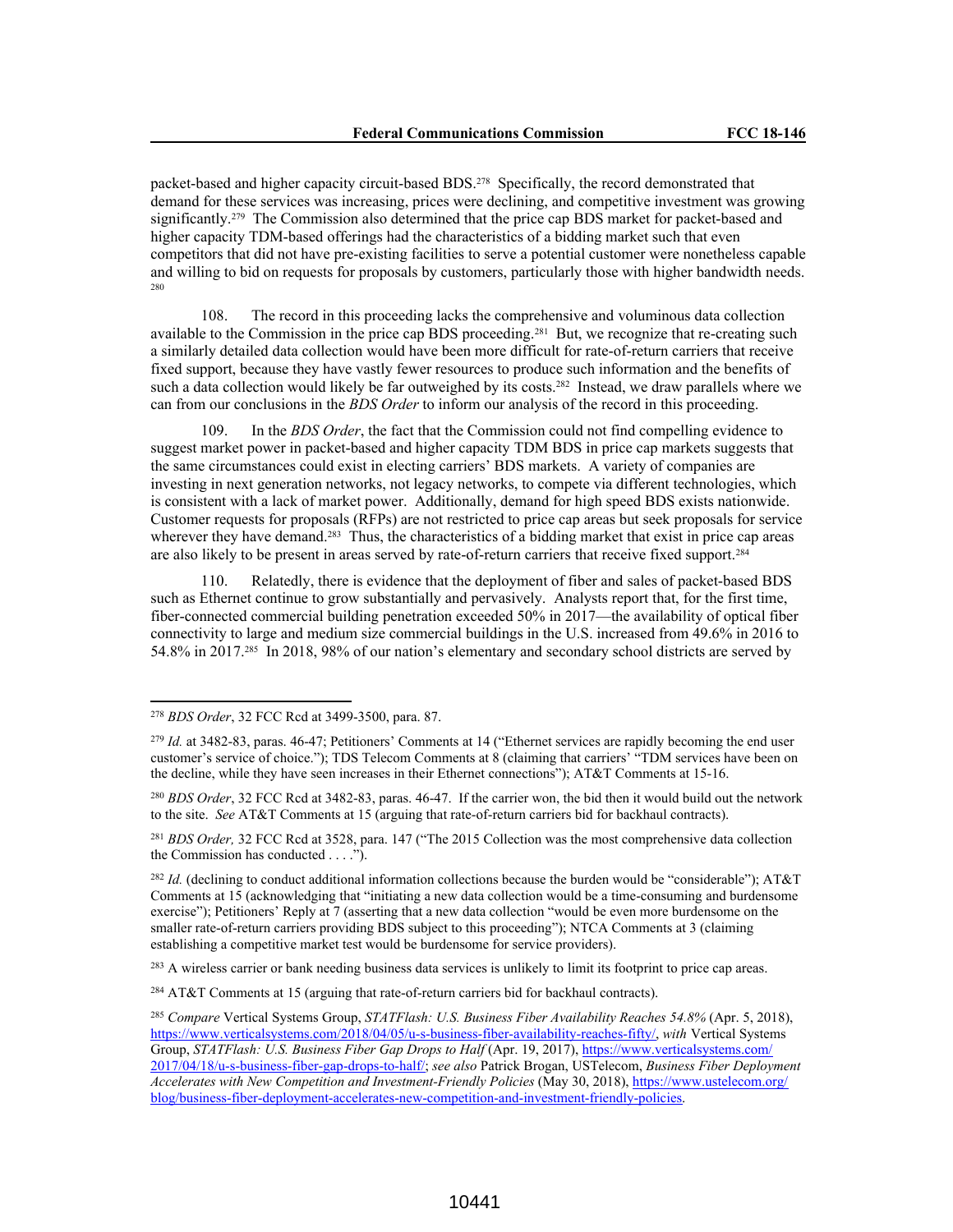fiber optic or other high speed connections.<sup>286</sup> An analyst's equipment revenue forecast for 2017 to 2022 projects that Ethernet access and aggregation will grow 9% annually.<sup>287</sup> The record in this proceeding shows that these growth trends are also apparent in A-CAM carriers' served areas. For example, TDS Telecom, Great Plains, and Consolidated report a four-year average annual growth rate in Ethernet sales from December 2014 to 2017 of 10.7%, 15.4%, and 38.3%, respectively.<sup>288</sup> Over the same periods, these carriers report declines in legacy BDS in study areas that were similar to declines in legacy BDS in price cap areas.<sup>289</sup> At the same time, consistent with the Commission's findings in the *BDS Order*, <sup>290</sup> analysts report actual and forecasted growth in cable revenues, deployment and market share for small to national enterprise customers that are significantly contributing to overall growth and competition in the BDS market.<sup>291</sup>

111. There are other reasons to believe market power for packet-based and higher capacity TDM business data services is not present in areas served by rate-of-return carriers that receive fixed support. The record shows that large customers have significant bargaining leverage over relatively smaller rate-of-return carriers that receive fixed support, limiting what the carriers may negotiate when bidding on contracts.<sup>292</sup> For example, ex ante pricing regulation is unnecessary to protect large and powerful entities, such as wireless carriers, that purchase large quantities of BDS.<sup>293</sup>

112. The Commission has repeatedly emphasized its preference for relying on competition instead of regulation.<sup>294</sup> We seek to minimize the burdens of regulation while ensuring that rates and practices remain just and reasonable. The Commission previously identified packet-based services as the "future of business data services" that are also "readily scalable."<sup>295</sup> While legacy TDM BDS is declining,<sup>296</sup> carriers, including rate-of-return carriers that receive fixed support, are generally investing

<sup>288</sup> Petitioners' Comments, Exhs. A-C.

<sup>289</sup> *Id*.

<sup>290</sup> *BDS Order*, 32 FCC Rcd at 3485-88, paras. 57-62.

<sup>291</sup> *See* Carol Wilson, LightReading, *Analyst: Cable Gaining in Enterprise, but CenturyLink, Windstream Also Strong* (June 18, 2018), https://www.lightreading.com/services/broadband-services/analyst-cable-gaining-inenterprise-but-centurylink-windstream-also-strong/d/d-id/744034?; Davis, *supra* note 230; *see also* Jeff Baumgartner, LightReading, *Cox Business Bulks Up With RapidScale Buy* (Aug. 9, 2018), http://www.lightreading. com/cable/cable-business-services/cox-business-bulks-up-with-rapidscale-buy-/d/d-id/745314.

<sup>292</sup> *See, e.g.,* WTA Comments at 6 (arguing that rate-of-return carriers "lack the ability to impose prices and terms upon BDS customers that are much larger and that have the financial resources" to act as price-setters in negotiations).

<sup>293</sup> *Id*.

<sup>294</sup> *BDS Order*, 32 FCC Rcd at 3499, para. 86 ("[a]s a matter of policy we prefer reliance on competition rather than regulation").

<sup>295</sup> *Id*. at 3500, para. 88.

<sup>&</sup>lt;sup>286</sup> EducationSuperHighway, 2018 State of the States Report at 8 (2018), https://s3-us-west-1.amazonaws.com/eshsots-pdfs/2018%20State%20of%20the%20States.pdf.

<sup>287</sup> Don Frey, Ovum, *Carrier Ethernet Equipment Forecast: 2017-22 – Highlights* (Nov. 29, 2017), https://ovum.informa.com/resources/product-content/spt002-000012 ("Ethernet access and aggregation will grow 9%, driven by [passive optical network (PON) fiber] and access Ethernet products").

<sup>296</sup> Petitioners' Comments at 14-15 (noting significant increases in demand for Ethernet services and declines in demand for TDM services); *see also id*., Exhs. A-C; TDS Telecom Comments at 1; *Accelerating Wireline Broadband Deployment by Removing Barriers to Infrastructure Investment*, WC Docket No. 17-84, Report and Order, Declaratory Ruling, and Further Notice of Proposed Rulemaking, 32 FCC Rcd 11128, 11160, para. 81 (2018).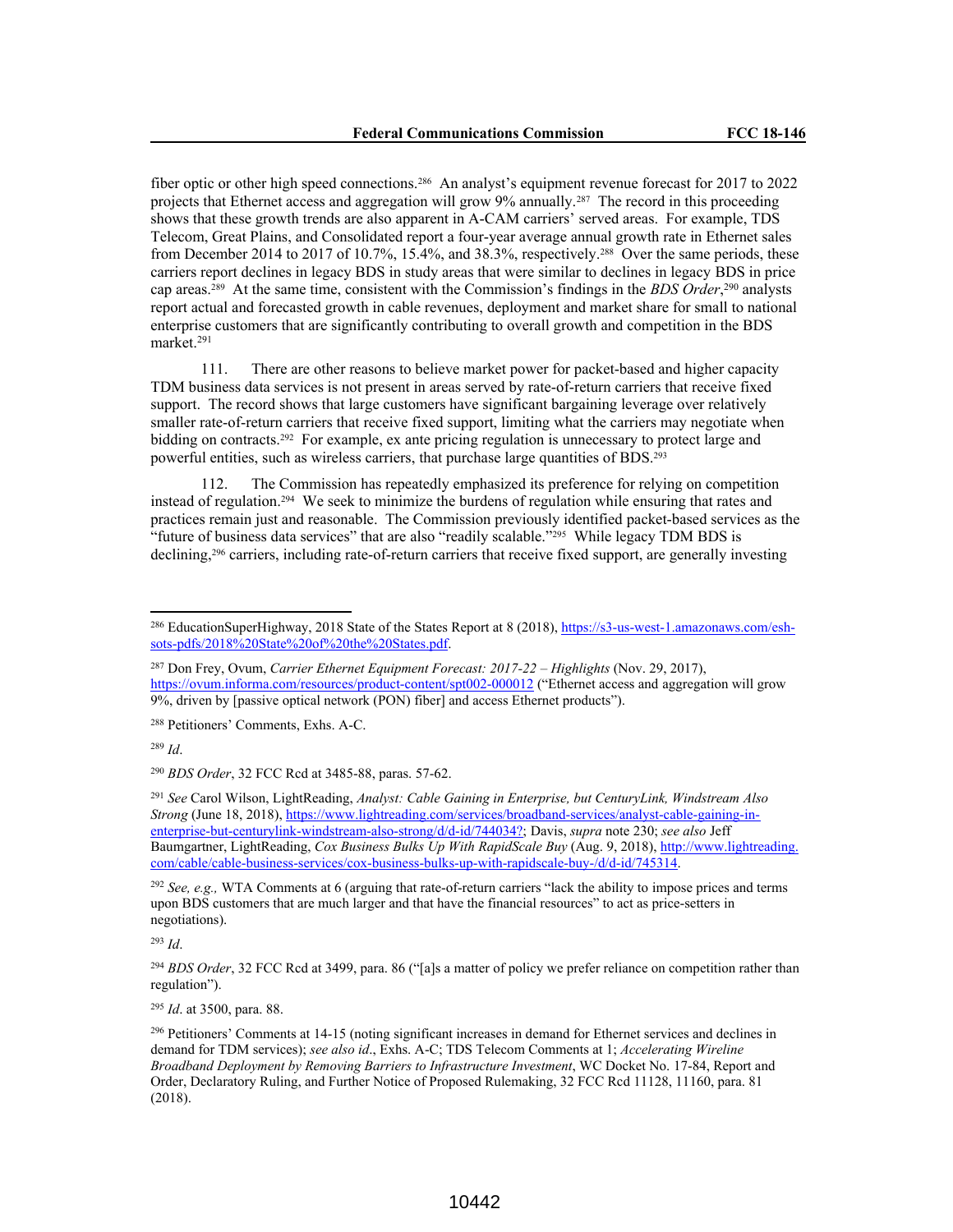aggressively to deploy high speed networks in their study areas.<sup>297</sup> The record shows growing demand for packet-based and higher capacity TDM BDS consistent with the Commission's findings in the *BDS Order*, <sup>298</sup> and we find the record persuasive.

113. Removing ex ante pricing regulation for packet-based and higher capacity TDM services, will also encourage innovation. As the Commission has previously found, the potential unintended costs of regulation are far greater for new services.<sup>299</sup> The Commission has concluded that ex ante pricing regulation for these services should not be imposed even with "insufficiently robust competition" because it would be difficult to administer such complex regulations.<sup>300</sup> We are keenly aware of the risk that heavy-handed regulation could discourage competitive investment which would have long-term negative consequences on competitive deployment over time.<sup>301</sup>

114. These considerations also apply to the study areas of rate-of-return carriers that receive fixed support. Innovation does not stop at the borders of a price cap carrier's study areas. The record shows that all providers are accelerating their deployment of next generation packet-based services in response to customer demand.<sup>302</sup> We find that the sensitivity of new and growing services to imprecise regulation, particularly rate regulation, is a factor in areas served by rate-of-return carriers receiving fixed support as well as areas served by price cap carriers. For that reason, consistent with our decision in the *BDS Order*, we find that the costs and potential risks of ex ante pricing regulation for packet-based and higher capacity TDM business data services exceed the benefits and we therefore eliminate such regulation. This result provides regulatory parity between electing carriers and price cap carriers in their provision of packet-based and higher capacity TDM business data services which will benefit consumers. 303

115. We eliminate ex ante pricing regulation on the provision of these services by electing carriers to hasten deployment of advanced services and because competition and the size of purchasers of these services is sufficient to protect consumers. We affirm, however, that the Commission retains authority under sections 201, 202, and 208 of the Act to ensure that packet-based and higher capacity TDM BDS rates and practices are just, reasonable, and not unreasonably discriminatory.<sup>304</sup> The availability of the protections of sections 201 and 202, and the importance of the formal fast-track complaint process of section 208, will provide sufficient protection against unreasonable rates and practices in this increasingly competitive market.

<sup>304</sup> 47 U.S.C. §§ 201, 202, 208.

<sup>&</sup>lt;sup>297</sup> Petitioners' Comments at 14-15 (noting significant increases in demand for Ethernet services and declines in demand for TDM services); Sprint Comments at 5-6 ("[p]roviders are changing out TDM electronics for packetbased electronics").

<sup>298</sup> *See* Petitioners' Comments at 14-15; Sprint Comments at 5-6; Petitioners' Comments, Exhs. A-C; TDS Telecom Comments at 8. Sprint proposes a complex proposal for packet-based and high speed services that would be difficult to administer and require A-CAM carriers to file with the Commission "the location of the offer, the customer that purchased it, and the price and unique terms and conditions of the offer." Sprint Comments at 6-7. Such a proposal would be difficult for the Commission to administer, and complex and burdensome on A-CAM carriers, counter to the goals of this Order.

<sup>299</sup> *BDS Order*, 32 FCC Rcd at 3517-19, paras. 125-29.

<sup>300</sup> *Id.* at 3499-3500, para. 87.

<sup>301</sup> *Id.* at 3499-3500, paras. 87-88; Petitioners' Comments at 16.

<sup>302</sup> TDS Telecom Comments at 8 (arguing that TDM services are declining while packet-based/Ethernet services are increasing); Sprint Comments at 5 ("The industry is rapidly transforming from utilizing TDM BDS services to packet-based BDS services . . . ."); Petitioners' Comments at 14.

<sup>&</sup>lt;sup>303</sup> Rural counties are served by both price cap carriers and A-CAM carriers and neighboring carriers should have regulatory parity when the record supports it. *See* TDS Telecom Comments at 8.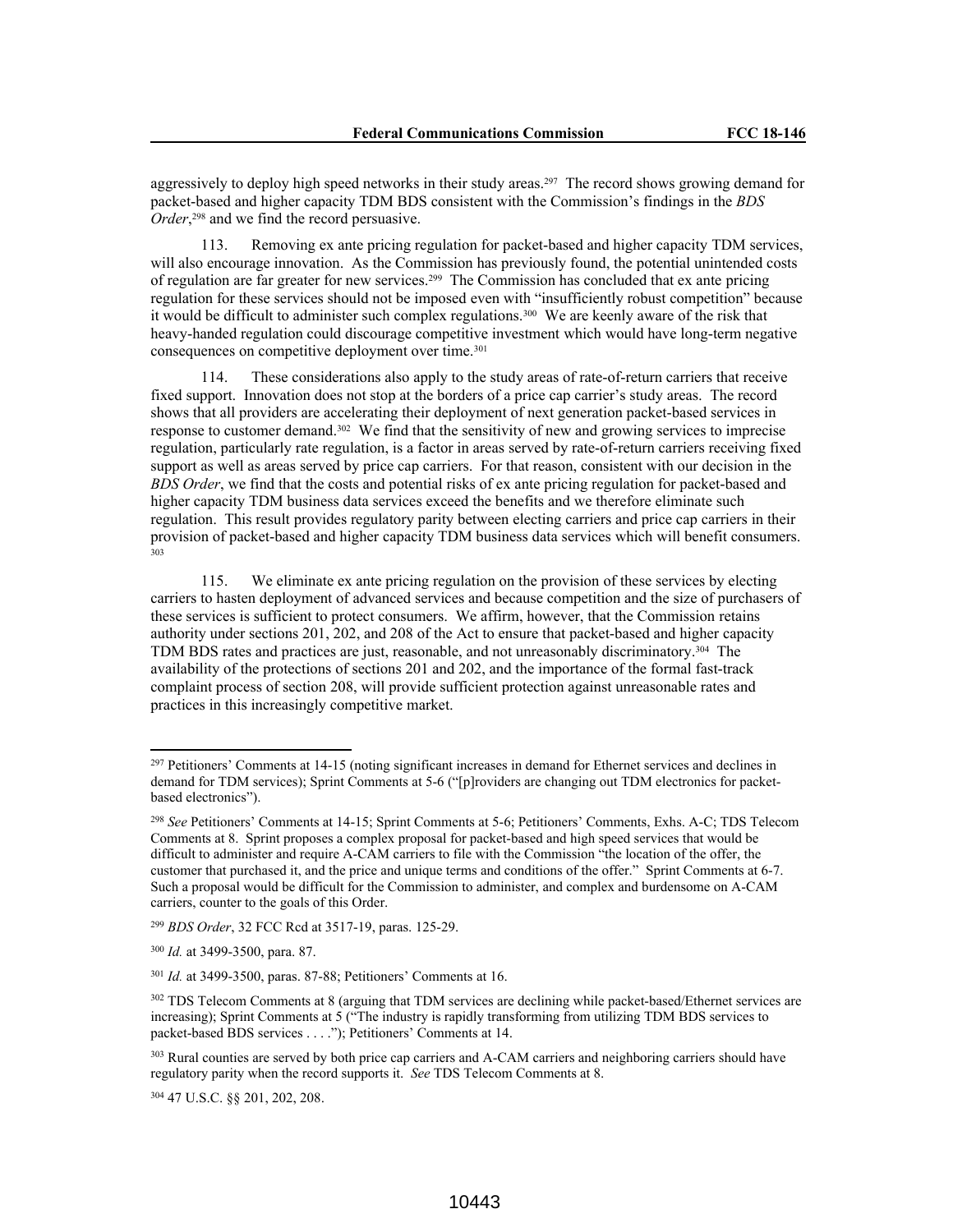### **E. Implementation Issues**

116. We take a series of additional steps to ensure electing carriers will be able fully to implement the BDS regulatory framework we adopt today, including adopting deadlines for implementing incentive regulation, forbearing from cost assignment and jurisdictional separations rules, forbearing from section 54.1305 reporting requirements, forbearing from section 203 tariffing requirements, allowing electing carriers to elect to use GAAP accounting instead of Part 32 accounting, and adopting certain transitional timeframes to facilitate the detariffing of electing carriers' packet-based and higher capacity TDM offerings.

## **1. Effective Date of Elections**

117. We adopt the following requirements to implement voluntary incentive regulation for electing carriers. We adopt the proposal in the *Notice* to make incentive regulation for electing carriers effective as of July 1, 2019 and add a second election date option for carriers that will be effective July 1, 2020. We agree with Petitioners that a January 1, 2019 effective date would be the least burdensome for carriers because cost studies are performed on a calendar year basis and "would benefit customers and competition alike."<sup>305</sup> However, a January 1, 2019 effective date is not practicable because the rules adopted in this Order contain new or modified information collection requirements triggering Paperwork Reduction Act review by the Office of Management and Budget (OMB), a process which takes approximately five months to complete.<sup>306</sup> A January 1, 2019 effective date would also provide insufficient time for electing carriers in the traffic-sensitive NECA pool to remove their BDS offerings from the pool.<sup>307</sup> Our rules require that annual access charge tariff filings be filed with a scheduled effective date of July  $1.^{308}$  As such, a July 1 effective date is consistent with current tariffing procedures and will simplify the implementation of the changes adopted in this Order.<sup>309</sup>

118. Similarly, we adopt July 1 as the effective date for any future election. July 1 is the most efficient effective date because allowing carriers accepting future offers of A-CAM support to set their initial rates on another date would add cost and complexity to the process. Petitioners suggest using a January 1 effective date<sup>310</sup> but doing so would require an electing carrier to make an additional tariff filing beyond the required July 1 annual filing. NECA, and the Commission, would have to undertake their associated review of the tariff, and NECA would be required to conduct its mid-year cost studies for the remaining pool members, calculate support for existing members, reband, and undertake other steps it would not do otherwise. Additionally, a January 1 effective date would be based on the previous year's cost study. Relying on year-old data would undermine the validity of the tariff filings. It is possible that an electing carrier could prepare a cost study for only a portion of the current year and multiply the results

<sup>307</sup> *See* 47 CFR § 69.3. *See also* NECA Oct. 17 Ex Parte at 1.

<sup>305</sup> Petitioners' Comments at 24; Letter from Michael J. Jacobs, Vice President, ITTA, to Marlene H. Dortch, Secretary, FCC, WC Docket No. 17-144 (Jan. 9, 2018) (ITTA Jan. 9 *Ex Parte*) ("stressing the importance of the rules to be adopted in this proceeding becoming effective by the end of 2018, so as to avoid model-based rate-ofreturn carriers having to perform highly resource-intensive cost studies for 2019") (citing Joint Petition at 3).

<sup>306</sup> *See Notice* at 26, para. 67. The Commission invited the general public and OMB to comment on the information collection requirements contained in the *Notice* pursuant to the PRA. *Notice* at 26, para. 67. This Order modifies the collection contained in the *Notice*. OMB has until 60 days after Federal Register publication, to approve, instruct the agency to make a substantive or material change to, or disapprove, the collection of information contained in the final rule. *See* 44 U.S.C. § 3507(d)(4)(D); 5 CFR § 1320.11(h). Thus, the information collection may not become effective until 60 days after publication of this Order in the Federal Register. *See* 44 U.S.C. § 3507(d)(4)(D); 5 CFR § 1320.11(h).

<sup>308</sup> *See* 47 CFR §§ 69.3(a), 51.705, 51.907, 51.909.

<sup>309</sup> *Notice* at 26, para. 18.

<sup>310</sup> *See* Petitioners' Comments at 24 ("The Commission should permit model-based carriers to elect the new BDS regulatory paradigm as of January 1, 2019, or any July 1 thereafter.").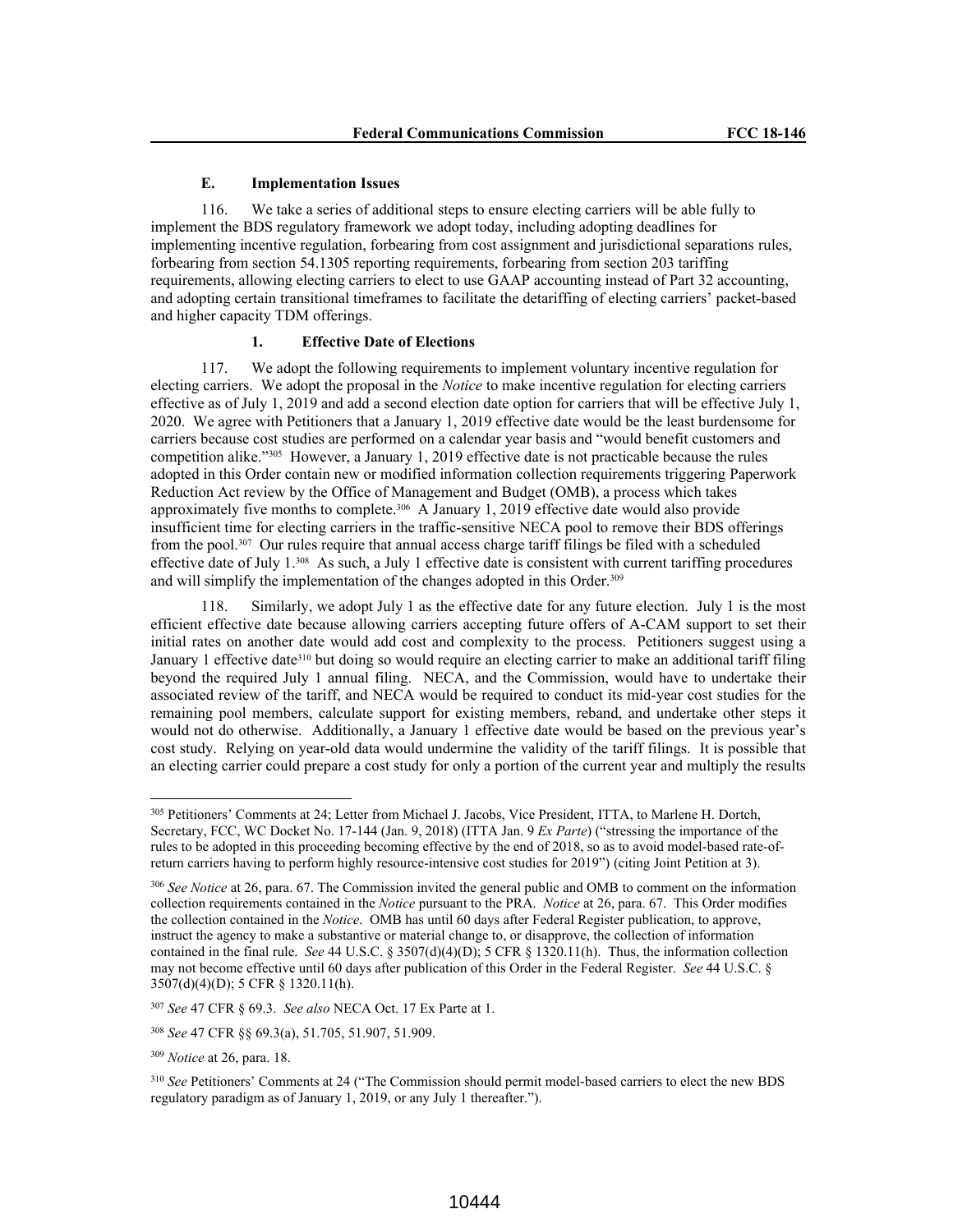of the study to estimate a year's data, but that approach creates additional burdens for carriers, complicates NECA's implementation, and would still not represent a fully accurate picture of the carrier's costs and demand. When considered together, we find that using July 1 as a deadline for setting initial rates in any future A-CAM offer is the most efficient and feasible approach.

119. Electing carriers currently in the NECA pool are required to notify NECA by March 1, 2019 that they will not participate in the upcoming NECA traffic-sensitive tariff for their BDS offerings consistent with section 69.3 of our rules.<sup>311</sup> Similarly, NECA pool carriers that elect to convert to incentive regulation effective July 1, 2020, must notify NECA that they will not participate in the NECA traffic-sensitive pool for BDS offerings by March 1, 2020.<sup>312</sup> NECA pool carriers that accept future offers of A-CAM support and elect the incentive regulation framework we adopt today or otherwise transition away from legacy support mechanisms must notify NECA by March 1 of their election year consistent with section 69.3. The Commission proposed requiring electing carriers to provide the Bureau with 120 days' notice of their election to facilitate implementation of the revised tariffs but we now agree with Petitioners that opposed granting so much advanced notice.<sup>313</sup> Accordingly, we require electing carriers electing to convert to incentive regulation effective July 1, 2019 to provide the Bureau with notice of their election by May 1, 2019.<sup>314</sup> Carriers that elect our second incentive regulation option date, effective July 1, 2020, must notify the Bureau by May 1, 2020. Carriers that accept future offers of A-CAM support and carriers that otherwise transition away from legacy support mechanisms must provide notice of their election or transition to the Bureau by May 1 of the year of election or transition.<sup>315</sup> Electing carriers that choose to update their separations category relationships pursuant to this Order shall include information to that effect in these notices to NECA and the Bureau.

# **2. Implementing Forbearance**

120. As part of implementing our new regulatory framework for electing carriers' BDS, we grant forbearance from certain existing Commission rules and statutory requirements, including our tariffing obligations for electing carriers' packet-based and higher capacity (i.e., above a DS3 bandwidth level) TDM business data services and lower capacity TDM end user channel termination services in study areas deemed competitive; our Cost Assignment Rules; and our section 54.1305 reporting requirements, for electing carriers' lower capacity (i.e., at or below a DS3 bandwidth level) TDM transport and end user channel termination services. Forbearance will be effective July 1, 2019 for carriers electing incentive regulation of their business data services as of July 1, 2019, and July 1, 2020 for carrier's electing incentive regulation as of July 1, 2020.<sup>316</sup> Section 10 of the Act requires that the Commission forbear from applying any provision of the Act, or any of the Commission's regulations, if the Commission determines that: (1) enforcement of the provision or regulation is not necessary to ensure that a telecommunications carrier's "charges, practices, classifications or regulations" are "just and reasonable and are not unjustly or unreasonably discriminatory,"<sup>317</sup> (2) enforcement of the provision or regulation is "not necessary for the protection of consumers,"<sup>318</sup> and (3) forbearance is consistent with the

<sup>311</sup> *See* 47 CFR § 69.3(e)(6); *see also id*. § 69.3(i)(1); Letter from Jeffrey E. Dupree, NECA, to Marlene H. Dortch, Secretary, FCC, WC Docket No. 17-144 et al., at 1 (filed October 17, 2018) (NECA Oct. 17 *Ex Parte*).

<sup>312</sup> *Id. See also* ITTA Oct. 16 *Ex Parte* at 2.

<sup>313</sup> *See Notice*, Appx. A § 61.50(b); Petitioners' Comments at 24.

<sup>314</sup> *See* Petitioners' Comments at 24.

<sup>315</sup> *See id*.

<sup>&</sup>lt;sup>316</sup> Such forbearance will likewise be effective as of the effective date of other carriers' election of incentive regulation for their business data services.

<sup>317</sup> 47 U.S.C. § 160(a)(1).

<sup>318</sup> *Id.* § 160(a)(2).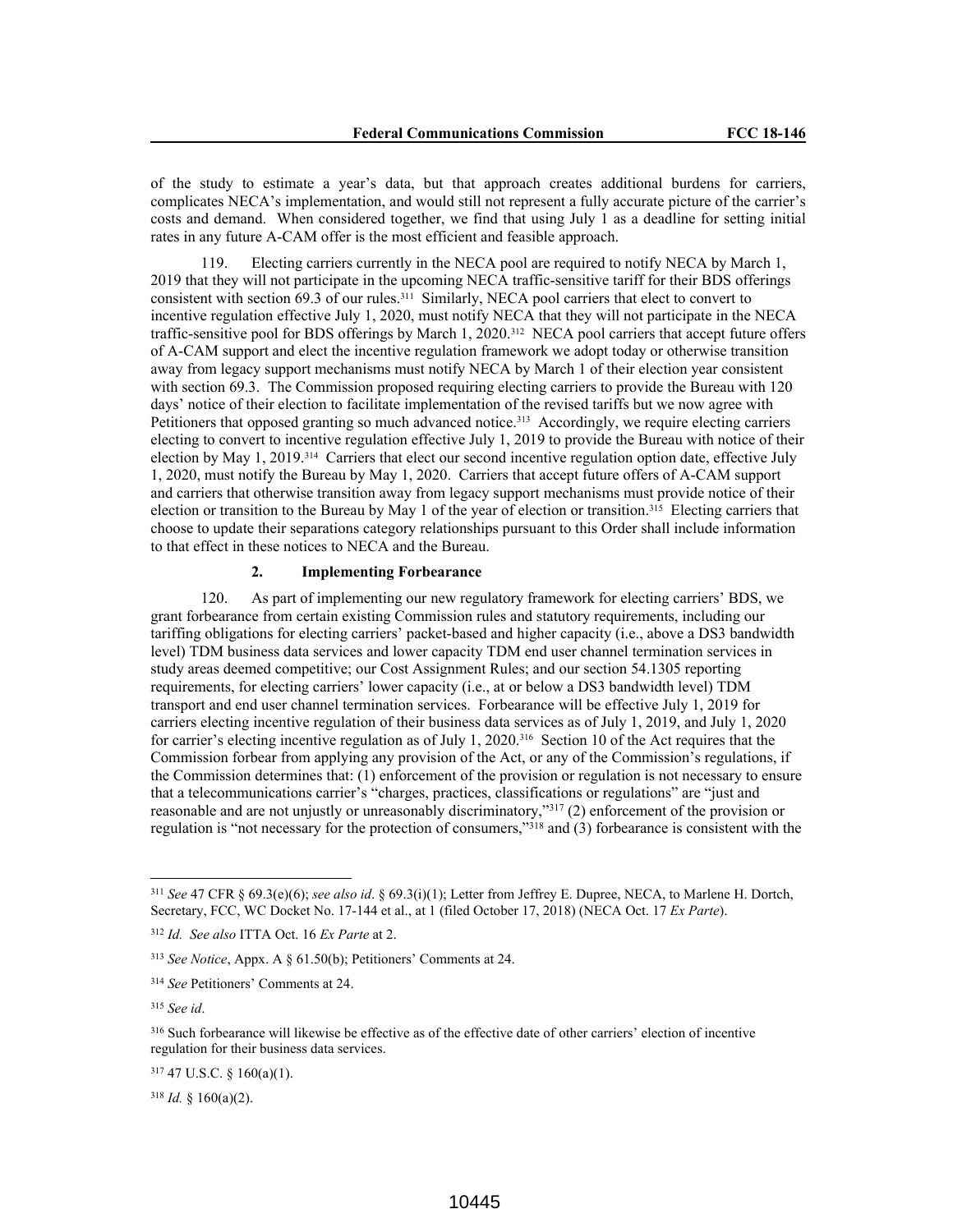public interest.<sup>319</sup> In making the public interest determination, the Commission must also consider, pursuant to section 10(b), "whether forbearance from enforcing the provision or regulation will promote competitive market conditions."<sup>320</sup> We find that granting forbearance in these instances will meet the statutory forbearance requirements and will facilitate electing carriers' transition to incentive regulation, putting them on a footing similar to that of price cap carriers in their provision of BDS.

## **a. Forbearance from Tariffing Requirements for Packet-Based and Higher Capacity TDM Services and Lower Capacity TDM End User Channel Terminations in Study Areas Deemed Competitive**

121. In order to effectuate our light-touch regulatory framework for packet-based and higher capacity TDM business data services above the DS3 bandwidth level, we grant forbearance, pursuant to section 10 of the Act, from section 203 tariffing requirements for these services offered by electing carriers. In addition, we grant forbearance for lower capacity TDM end user channel terminations offered in electing carriers' study areas deemed competitive by the competitive market test. Forbearance from section 203 tariffing obligations is warranted under section 10 of the Act, is consistent with our finding that electing carriers lack market power in packet-based and higher capacity TDM business data services, and end user channel terminations in study areas deemed competitive by the competitive market test, and will enhance competition and deployment of these next generation services.

122. Forbearance from section 203 tariffing requirements for packet-based and higher capacity TDM BDS offerings above the DS3 bandwidth level, and for lower capacity TDM end user channel terminations in study areas deemed competitive by the competitive market test, satisfies all three prongs of the forbearance analysis. First, pursuant to section  $10(a)(1)$ , we conclude in the context of growing demand for high speed services detariffing these services will promote competitive market conditions, which will result in lower prices and better services, thus ensuring that electing carriers' relevant charges, practices, classifications, and regulations are just and reasonable and not unreasonably discriminatory.<sup>321</sup> Similarly, the existence of demonstrated competition for end user channel terminations in markets deemed competitive will restrain anticompetitive behavior, lower prices, increase innovation, and protect consumers from charges, practices, classifications, and regulations that are not just and reasonable and unreasonably discriminatory. Competition will serve to limit electing carriers' behavior. Absent forbearance, as commenters argue, Commission regulation could have the inverse effect and harm competition and network deployment.

123. We also conclude that, pursuant to section  $10(a)(2)$ , enforcement of our tariffing requirements for these services is "not necessary for the protection of consumers."<sup>322</sup> Indeed by encouraging competition, granting forbearance from tariffing of these services will benefit consumers by increasing deployment and lowering cost. Competition among carriers and the roll-out of next generation packet-based and higher capacity TDM circuit-based BDS will lower prices and provide new services. In study areas deemed competitive, competition will also protect consumers. The Commission has previously found that tariffs were originally required to protect consumers but they are unnecessary if a provider faces competitive pressures.<sup>323</sup> If an electing carrier harms a consumer the consumer can switch to other competitors present in the study area. This threat protects consumers. Of course, in the event that there is risk of consumer harm, sections 201, 202, and 208 remain applicable to enforce the Commission's rules and protect consumers' welfare. Based on competition in the market and our statutory mandate as a backstop, we find that section 203 is not necessary to protect consumers in electing carriers' packet-based and higher capacity TDM markets, and for lower capacity TDM end user channel

 $319$  *Id.* § 160(a)(3).

 $320$  *Id.* § 160(b).

 $321$  *Id.* § 160(a)(1).

 $322$  *Id.* § 160(a)(2).

<sup>323</sup> *AT&T Forbearance Order*, 22 FCC Rcd at 18721, para. 30 n.124.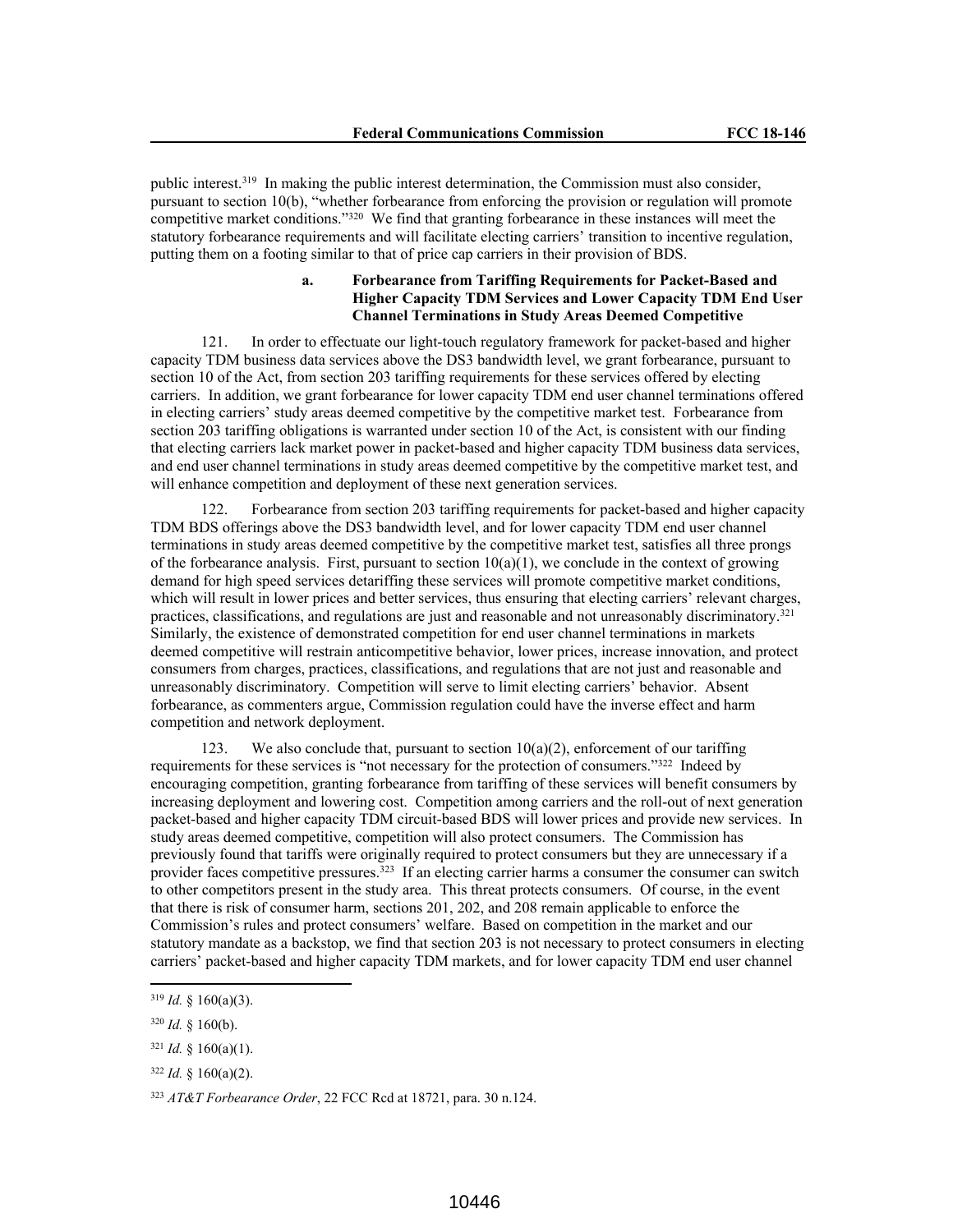termination in study areas deemed competitive by the electing carriers' competitive market test.

124. Third, we conclude that forbearance from these statutory and regulatory requirements is in the public interest.<sup>324</sup> Forbearance from the tariffing requirement for these packet-based and higher capacity TDM services and for lower capacity TDM end user channel terminations in markets deemed competitive will promote competition, reduce compliance costs, increase investment and innovation, and facilitate the technology transitions. We therefore find that application of section 203 is not necessary under sections  $10(a)(1)$  and  $10(a)(2)$ , and is in the public interest, consistent with sections  $10(a)(3)$  and  $10(b)$ .

# **b. Cost Assignment Rules Forbearance**

125. In light of our decision to relieve electing carriers of the obligation to conduct cost studies, we grant electing carriers forbearance, pursuant to section 10 of the Act, from the Commission's Cost Assignment Rules for their BDS services, although we grant forbearance for their lower capacity (i.e., at or below a DS3 bandwidth level) TDM transport and end user channel termination services after they have set initial rates for those offerings. Additionally, electing carriers that participate in the NECA pool must conduct cost studies for the calendar year prior to their election and the first half of the year of their election to comply with their pool settlement requirements.

126. *Background*. The Cost Assignment Rules generally require carriers to assign costs to build and maintain the network and revenues from services provided to specific categories.<sup>325</sup> Categories include nonregulated or regulated service, the intrastate or interstate jurisdiction, and specific access services, such as local switching or common line.<sup>326</sup> The Cost Assignment Rules also govern the accounting treatment of transactions between a carrier and its affiliate, such as the sale or transfer of assets between regulated and nonregulated affiliates.<sup>327</sup> In addition, the rules include certain reporting requirements, which depend on the availability of data produced by the Cost Assignment Rules.<sup>328</sup>

127. As part of the regulatory accounting process, carriers first record their costs, including investments and expenses, into various accounts in accordance with the Uniform System of Accounts (USOA) prescribed by Part 32 of the Commission's rules.<sup>329</sup> Next, using the Cost Assignment Rules in Part 64, carriers directly assign, or allocate if direct assignment is not possible, the costs and revenues associated with their regulated and nonregulated activities.<sup>330</sup> After costs and revenues are divided between those that are regulated and nonregulated, interstate and intrastate costs and revenues are

<sup>327</sup> *See* 47 CFR § 32.27.

<sup>324</sup> 47 U.S.C. § 160(a)(3).

<sup>&</sup>lt;sup>325</sup> The Commission defined the term "Cost Assignment Rules" to include various rules from Parts 32, 63, 64, 65, and 69 of the Commission's rules and section  $220(a)(2)$  of the Act that "generally require carriers to assign costs to build and maintain the network and revenues from services provided to specific categories." *Petition of USTelecom for Forbearance Pursuant to 47 U.S.C. § 160(c) from Enforcement of Certain Legacy Telecommunications Regulations et al.*, WC Docket No. 12-61 et al., Memorandum Opinion and Order and Report and Order and Further Notice of Proposed Rulemaking and Second Further Notice of Proposed Rulemaking, 28 FCC Rcd 7628, 7646, para. 31 (2013) (*USTelecom Forbearance Order*), *aff'd sub nom Verizon v. FCC*, 770 F.3d 961 (D.C. Cir. 2013). The rules included in this term are listed in Appendix A of the *USTelecom Forbearance Order*. *See id*. at 7747-48, Appx. A.

<sup>326</sup> *See* 47 CFR Parts 36, 64, 69.

<sup>&</sup>lt;sup>328</sup> These reports include the ARMIS 43-04, the Rate-of-Return Monitoring Report (FCC Form 492), the Reg/Non-Reg Forecast Report (FCC Form 495A) and the Reg/Non-Reg Actual Usage Report (FCC Form 495B). *See AT&T Cost Assignment Forbearance Order*, 23 FCC Rcd at 7307-08, para. 12.

<sup>329</sup> *See* 47 CFR Part 32.

<sup>330</sup> *See* 47 CFR §§ 64.901-905.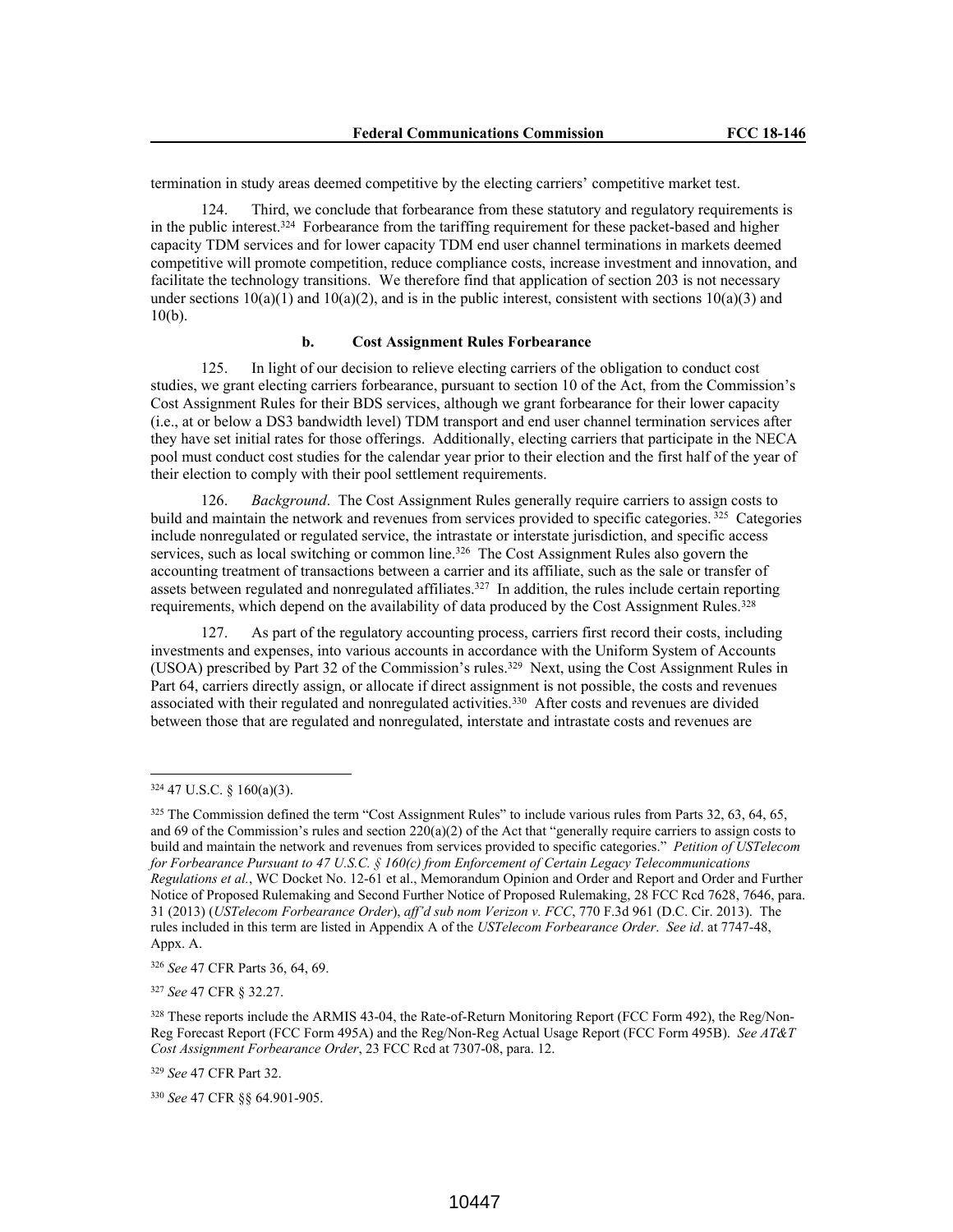separated as provided in Part 36.<sup>331</sup> Federal and state regulatory jurisdictions apply their own ratemaking processes to the amounts assigned to each jurisdiction.<sup>332</sup> Finally, the access charge rules in Part 69 require carriers to separate regulated interstate costs into interexchange costs and access costs, and then apportion the latter among access categories or elements.<sup>333</sup>

128. The Commission adopted the Cost Assignment Rules to help ensure that carriers charge just and reasonable rates for the services they provide. The Commission adopted the Cost Assignment Rules prior to 1991 when all incumbent LECs were subject to rate-of-return regulation, so that it could set rates that allowed carriers to recover their costs and earn a specific return on their regulated investment. Subsequently, the Commission moved away from rate-of-return regulation for the larger incumbent LECs.<sup>334</sup> In its place, it adopted price cap regulation, a form of incentive regulation that seeks to "harness the profit-making incentives common to all businesses to produce a set of outcomes that advance the public interest goals of just, reasonable, and nondiscriminatory rates, as well as a communications system that offers innovative, high quality services."<sup>335</sup>

129. In 2008, the Commission granted AT&T conditional forbearance from the Cost Assignment Rules.<sup>336</sup> The Commission conditioned the forbearance on, among other things, requiring AT&T to retain Part 32 Uniform System of Accounts data and submit a compliance plan describing in detail how it would fulfill its statutory and regulatory requirements.<sup>337</sup> The Commission granted similar conditional forbearance from the Cost Assignment Rules to Verizon and Qwest.<sup>338</sup> Subsequently, Qwest, Verizon, and AT&T obtained conditional forbearance from certain financial reporting requirements that relied on the Cost Assignment Rules.<sup>339</sup> In 2013, the Commission extended the conditional forbearance

<sup>334</sup> *Price Cap Order,* 5 FCC Rcd at 6787, para. 2.

<sup>335</sup> *Id*.

<sup>336</sup> *See generally AT&T Cost Assignment Forbearance Order*.

<sup>337</sup> *See id.* at 7314, para. 21; *id*. at 7319-20, para. 31.

<sup>331</sup> *See* 47 CFR Part 36.

<sup>332</sup> *See Appropriate Framework for Broadband Access to the Internet over Wireline Facilities*, WC Docket Nos. 05- 271 et al., CC Docket Nos. 02-33 et al., Report and Order and Notice of Proposed Rulemaking, 20 FCC Rcd 14853, 14925, para. 129 (2005) (*Wireline Broadband Order*), *aff'd*, *Time Warner Telecom v. FCC*, 507 F.3d 205 (3rd Cir. 2007).

<sup>333</sup> *See* 47 CFR § 69.4(b) (including the following elements: common line, local switching, information, tandemswitched transport, direct-trunked transport, special access, line information database, entrance facilities, and recovery of contributions to universal service support mechanisms by incumbent LECs).

<sup>338</sup> *Service Quality Customer Satisfaction, Infrastructure and Operating Data Gathering, Petition of AT&T Inc. for Forbearance Under 47 U.S.C. § 160(c) from Enforcement of Certain of the Commission's ARMIS Reporting Requirements et. al.,* WC Docket Nos. 08-190, 07-139, 07-204, 07-273, 07-21, Memorandum Opinion and Order and Notice of Proposed Rulemaking, 23 FCC Rcd 13647 (*ARMIS Forbearance Order*) *pet. for recon. pending, pet. for review pending*, *NASUCA v. FCC*, Case No. 08-1353 (D.C. Cir. filed Nov. 4, 2008). In this Order, the Commission granted Qwest and Verizon the same conditional forbearance from the Cost Assignment Rules it granted to AT&T. However, in addition, the Commission conditioned relief on requiring the carriers to describe in their compliance plans how they will maintain and provide accounting data in study areas where the carriers receive rural high-cost universal service support. *See id.* at 13663, para. 30. The Order also granted conditional forbearance from ARMIS Reports 43-05, 43-06, 43-07 and 43-08 for all carriers (not just Verizon and Qwest). *See id.* at 13652, para. 7.

<sup>339</sup> *See, e.g.*, *Petition of Qwest Corporation for Forbearance from Enforcement of the Commission's ARMIS and 492A Reporting Requirements Pursuant to 47 U.S.C. § 160(c), et al.,* WC Docket Nos. 07-204, 07-273, Memorandum Opinion and Order, 23 FCC Rcd 18483, 18484, para 1, 18487, para. 8 (2008) (*Qwest ARMIS Forbearance Order*). The reports, for which conditional forbearance was granted, are ARMIS Reports 43-01, 43-02, and 43-03 (collectively, the ARMIS Financial Reports). We discuss the importance of the pole attachment data in Section III.E.3 *infra*.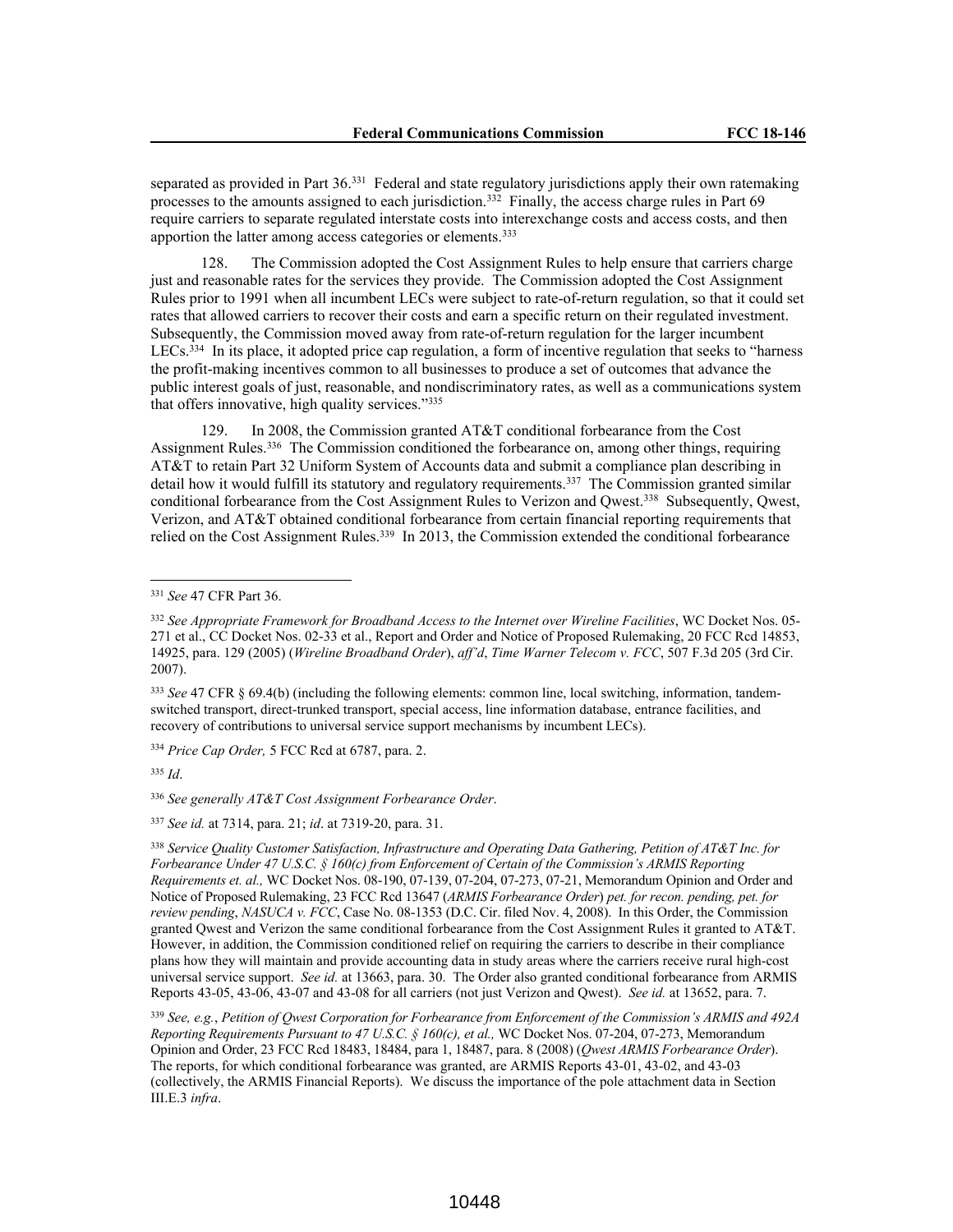granted the three carriers to all price cap carriers.<sup>340</sup>

130. In the *Part 32 Order*, the Commission terminated the conditions that the Commission placed on a variety of carriers granted forbearance from our Cost Assignment Rules.<sup>341</sup> The Commission noted that forbearance was expressly premised on the continued availability of Part 32 accounting data and the filing of compliance plans consistent with that condition.<sup>342</sup> The Commission determined that continuing to maintain these costly requirements on the speculation that at some point the Commission might do something with them failed any cost-benefit analysis.<sup>343</sup>

*Discussion.* We find that applying the Cost Assignment Rules to electing carriers is no longer necessary to ensure that charges and practices are just, reasonable, and not unjustly or unreasonably discriminatory; to protect consumers; or to protect the public interest.<sup>344</sup> Much of the reasoning in the Commission's earlier decisions to grant price cap LECs forbearance from the Cost Assignment Rules applies equally to rate-of-return carriers receiving fixed support that elect incentive regulation.<sup>345</sup> With respect to ensuring charges, practices, classifications, and regulations are just and reasonable and not unjustly or unreasonably discriminatory, as discussed above, the Cost Assignment Rules were developed when the incumbent LECs' interstate rates and many of their intrastate rates were set under rate-based, cost-of-service regulation.<sup>346</sup> Because the incentive regulation we adopt severs for BDS the direct link between regulated costs and prices just as price cap regulation did, a carrier is not able automatically to recoup misallocated nonregulated costs by raising BDS rates, thus reducing incentives to shift nonregulated costs to regulated services.<sup>347</sup> To the extent incentives remain, we find our positive experience with the waivers of the all-or-nothing rule provides confidence that the additional costs of

<sup>345</sup> Joint Petition at 33; *see generally AT&T Cost Assignment Forbearance Order*, 23 FCC Rcd at 7302.

<sup>346</sup> *AT&T Cost Assignment Forbearance Order*, 23 FCC Rcd at 7311, para. 17.

<sup>340</sup> *Petition of USTelecom for Forbearance, et al.*, Memorandum Opinion and Order and Report and Order and Further Notice of Proposed Rulemaking and Second Further Notice of Proposed Rulemaking, WC Dockets Nos. 12- 61 et al., CC Docket Nos. 02-39 et al., 28 FCC Rcd 7627 (2013) (*US Telecom Forbearance Order*).

<sup>341</sup> *Comprehensive Review of the Part 32 Uniform System of Accounts; Jurisdictional Separations and Referral to the Federal-State Joint Board*, Report and Order, WC Docket No. 14-130; CC Docket No. 80-286, 32 FCC Rcd 1735, 1748, para. 44 (2017) (*Part 32 Report and Order*).

<sup>342</sup> *See, e.g., AT&T Cost Assignment Forbearance Order,* 23 FCC Rcd at 7314, para. 21 ("USOA account data will continue to be maintained and available to the Commission on request").

<sup>343</sup> *Part 32 Report and Order*, 32 FCC Rcd at 1749, para. 44.

<sup>344</sup> Section 220(i) of the Communication Act of 1934, as amended, provides that "(t)he Commission, before prescribing any requirements as to accounts, records and memoranda, shall notify each State commission having jurisdiction with respect to any carrier involved and shall give reasonable opportunity to each such commission to present its views, and receive and consider such views and recommendations." 47 U.S.C. § 220(i). On August 15, 2018, the Bureau provided each State commission with additional notice of the *Notice* and invited them to present their views and recommendations. Letter from Pamela Arluk, Chief, Pricing Policy Division, Wireline Competition Bureau, FCC to State Commissions, WC Docket No. 17-144 (dated Aug. 15, 2018).

<sup>347</sup> *See Wireline Broadband Order*, 20 FCC Rcd at 14925-26, para. 133. We note that the fact that price cap rates cannot be raised automatically does not mean that the relationship between costs and prices is eliminated. While the direct link between costs and price cap carriers' access rates no longer exists, costs still have an impact on other rates price cap carriers charge. *See also Special Access Rates for Price Cap Local Exchange Carriers; AT&T Petition for Rulemaking to Reform Regulation of Incumbent Local Exchange Carrier Rates for Interstate Special Access Services*, WC Docket No. 05-25, RM-10593, Order and Notice of Proposed Rulemaking, 20 FCC Rcd 1994, 1999, para. 12 (2005) (*2005 Special Access NPRM*) ("Although price cap regulation diminished the direct link between changes in allocated accounting costs and change in prices, it did not sever the connection between accounting costs and prices entirely.").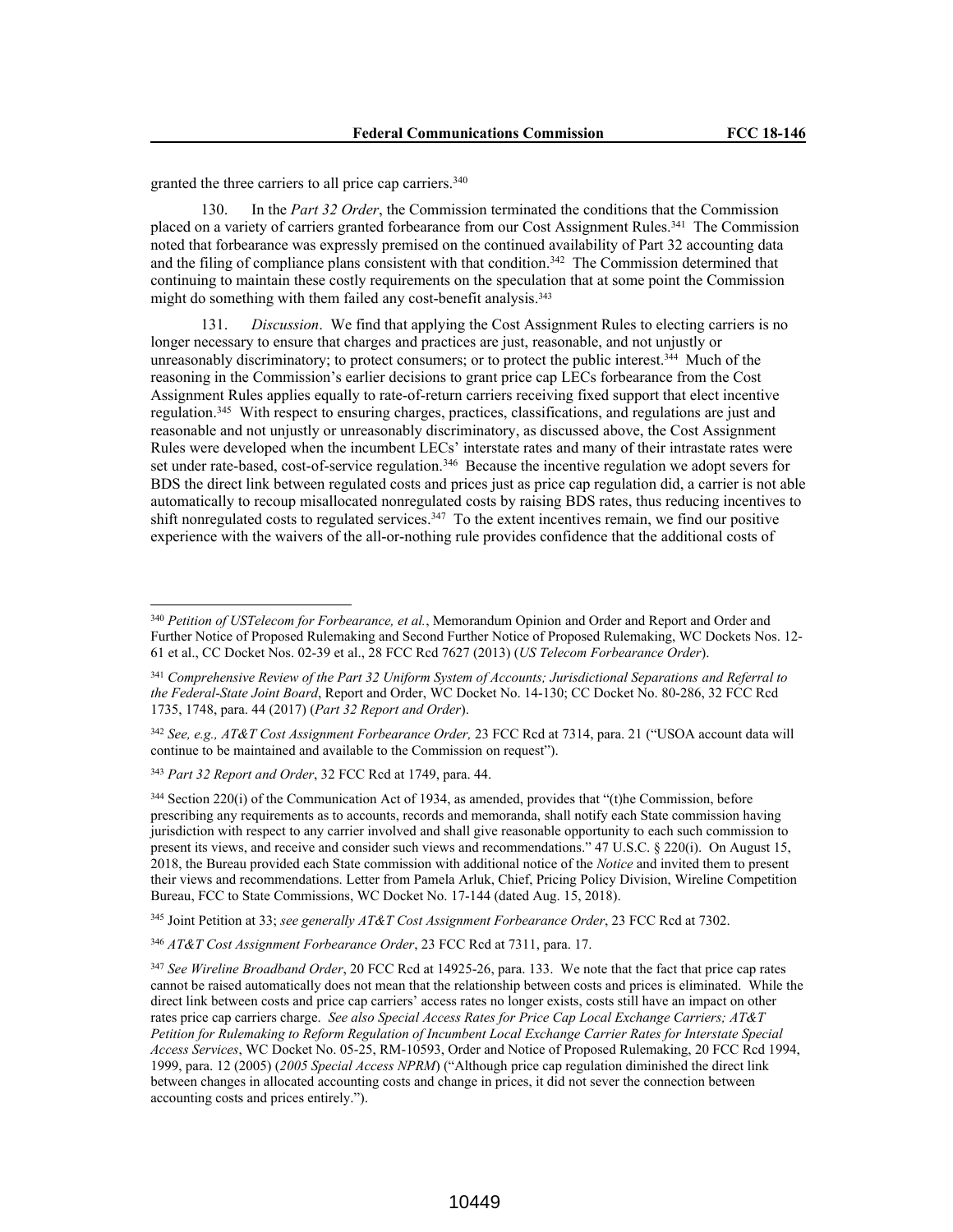maintaining the Cost Assignment Rules outweighs any possible benefit of maintaining them.<sup>348</sup> There is no reason to impose on electing carriers cost assignment requirements that were "designed to parallel the level of detail in the cost-of-service calculations that LECs performed to develop their rates for interstate access services."<sup>349</sup> Moreover, if the need arises for cost data from electing carriers, we find there are less costly ways to meet that need.

132. With respect to the second prong of the forbearance test, protecting consumers, the Commission adopted the Cost Assignment Rules in part to help protect consumers from improper crosssubsidization of competitive services provided on an integrated basis with noncompetitive services by dominant providers with individual market power.<sup>350</sup> Because the rates for regulated services and the determination of the level of universal service support are no longer tied to accounting costs, electing carriers will have no incentive to shift costs between regulated and nonregulated services, or to services receiving universal service support, thus the consumer protection issues that animate the Cost Assignment Rules are not relevant for electing carriers.

133. We also find that forbearing from the Cost Assignment Rules for electing carriers is in the public interest. Because neither rates nor universal service support will be cost-based for electing carriers, relieving electing carriers of the expense of compliance with the Cost Assignment Rules will allow electing carriers to offer more competitive rates and more innovative service, thus furthering the public interest.

134. Finally, section 10(b) requires us to consider, as part of our analysis of the public interest prong, whether forbearance will promote competitive market conditions. We agree with Petitioners, TDS Telecom and other commenters that contend that forbearance will enhance competition.<sup>351</sup> Eliminating unnecessary regulation will generally reduce electing carriers' costs and, in turn, benefit consumers through lower rates and/or more vibrant competitive offerings. Because other providers of similar services are not subject to the rules, it also promotes competition by providing a more level playing field. Moreover, as noted above, we find that sufficient protections remain in place to prevent anti-competitive cross-subsidization.

135. We note that there still may be instances in which an electing carrier seeks some other type of relief from the Commission that requires supporting cost assignment data. In such instances, the burden is on the carrier to retain data sufficient to make the required showing to the Commission in support of such a carrier-initiated request.

136. As part of our forbearance from the Cost Assignment Rules, we also forbear from the NECA data reporting requirement in section 54.1305 of our rules and, by extension, from the related requirement to update information shared with NECA.<sup>352</sup> Under the Commission's rules, incumbent LECs are required to report unseparated loop cost data to NECA annually.<sup>353</sup> Price cap carriers and their

<sup>348</sup> *Petition of Virgin Islands Telephone Corporation, for Election of Price Cap Regulation and Limited Waiver of Pricing and Universal Service Rules; China Telephone Company, FairPoint Vermont, Inc., Maine Telephone Company, Northland Telephone Company of Maine, Inc., Sidney Telephone Company, and Standish Telephone Company Petition for Conversion to Price Cap Regulation and for Limited Waiver Relief; Windstream Petition for Limited Waiver Relief*, Order, 25 FCC Rcd 4824, 4836, para. 25 (WCB 2010).

<sup>349</sup> *See AT&T Cost Assignment Forbearance Order,* 23 FCC Rcd at 7311, para. 17.

<sup>350</sup> *See, e.g.*, *Wireline Broadband Order*, 20 FCC Rcd at 14925, para. 131 (explaining that the purpose of the cost allocation rules "was to ensure that telephone ratepayers would continue to receive reasonable protections against improper cross-subsidization in the event the BOCs provided enhanced service on an integrated basis, rather than through separate subsidiaries").

<sup>351</sup> Petitioners' Comments at 15-16; AT&T Comments at 15.

<sup>352</sup> 47 CFR §§ 54.1305, 1306.

<sup>353</sup> *See* 47 CFR § 54.1305.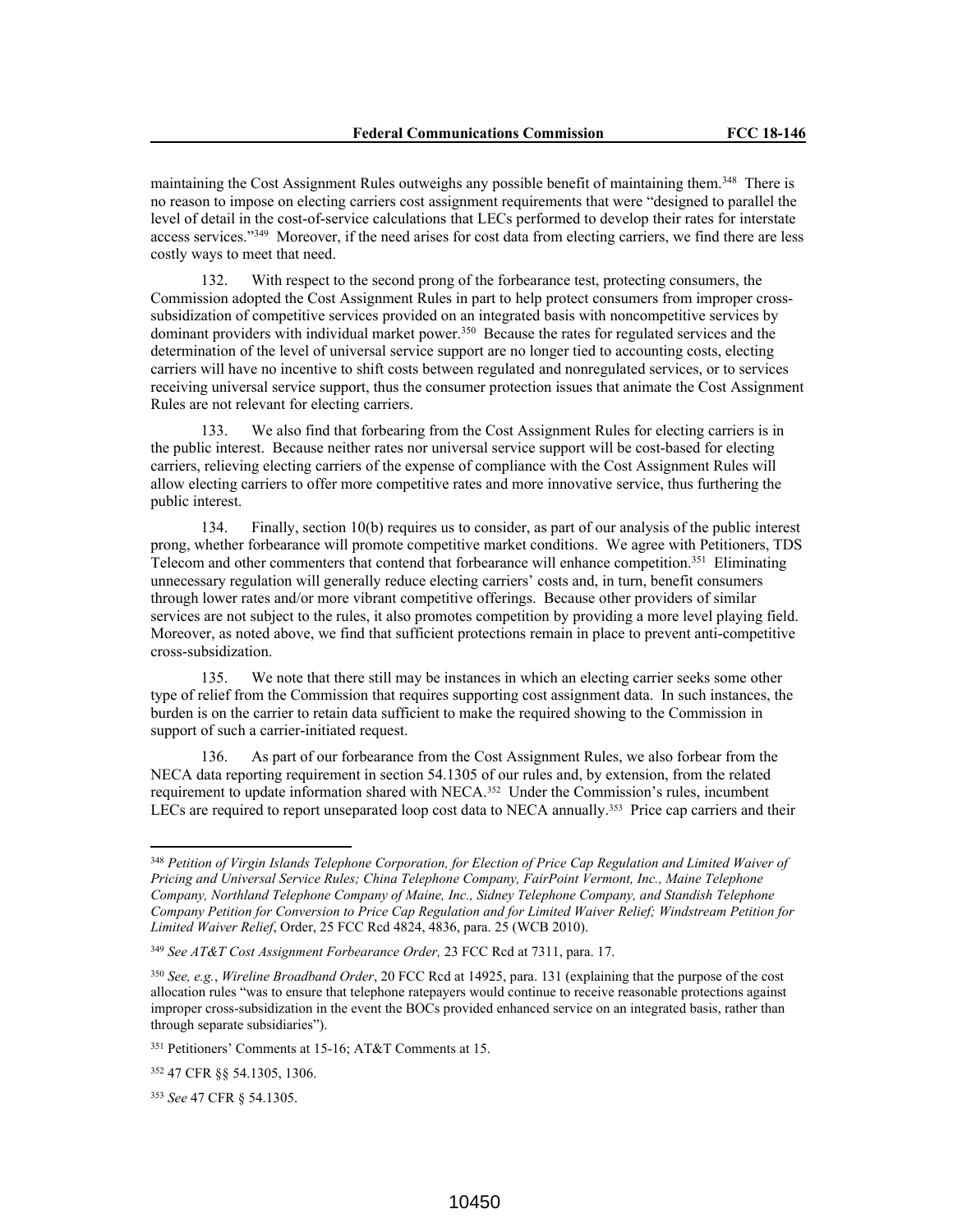affiliates<sup>354</sup> have been exempt from this obligation since the Commission adopted the *USF/ICC Transformation Order* <sup>355</sup> and various price cap cost assignment forbearance orders.<sup>356</sup> This reporting requirement depends on the availability of data produced by the Cost Assignment Rules. As part of the forbearance adopted in this Order, we cease to require data that would otherwise be reported as part of a cost study. Retaining this obligation is thus inconsistent with our grant of forbearance and is inconsistent with past price cap carrier forbearance grants.<sup>357</sup> Retaining this obligation would also eliminate one of the core incentives for rate-of-return carriers to elect incentive regulation—cost savings from the elimination of the obligation to undertake cost studies.

137. Granting forbearance from NECA reporting requirements satisfies all three prongs of the forbearance analysis. The NECA data collection requirement is not necessary to ensure that carrier charges and practices are just and reasonable, as evidenced by the fact that price cap carriers have been operating without NECA reporting for nearly six years without issue. While no longer including electing carriers' data in the calculation of the national average cost per loop will affect that calculation, we do not think that any impact it may have outweighs the benefits of removing these reporting obligations. Since the very goal of incentive regulation is to disconnect cost and rates to promote competition in the marketplace, reporting cost data to NECA is also unnecessary to protect consumers. Additionally, because forbearance from enforcing these rules is necessary to obtain the benefit of reducing unnecessary regulatory compliance costs this Order seeks, forbearance is consistent with the public interest. Retaining the data collection and reporting requirements of sections 54.1305 and 54.1306 would force electing carriers to continue to perform annual cost studies and would thus eliminate one of the chief sources of cost savings of this Order. Forbearing from these requirements will promote competition by allowing these resources to be redirected to increase network investment and to accelerate the technology transition from legacy circuit-based services to packet-based services such as Ethernet.

#### **3. GAAP Accounting**

138. We allow electing carriers the option of using generally accepted accounting principles (GAAP) for keeping their accounts. The only commenters that oppose allowing electing carriers to use GAAP accounting incorrectly argue that for electing carriers Part 32, cost studies and other protections are necessary because "these electing carriers would continue to have certain of their interstate services under rate-of-return."<sup>358</sup> In fact, as explained by Petitioners, all of the interstate telecommunications services offered by electing carriers will either be (1) subject to incentive regulation, (2) not subject to ex ante pricing regulation, or (3) capped and transitioning downward by the terms of the rate-of-return intercarrier compensation rules.<sup>359</sup> Thus, there is no significant reason to continue to maintain burdensome Part 32 accounting for electing carriers.<sup>360</sup>

139. The Commission recently revised its Part 32 accounting rules to allow price cap LECs to elect to use GAAP in recording and reporting their financial data, subject to two targeted accounting requirements.<sup>361</sup> We subject electing carriers that choose to use GAAP accounting to the same data provisioning requirements as price cap carriers, including the requirements relating to the calculation of pole attachment rates. Electing carriers may either (a) calculate an Implementation Rate Difference between the attachment rates calculated by the carrier under the Uniform System of Accounts (USOA)

<sup>354</sup> 47 CFR § 54.1301.

<sup>355</sup> *USF/ICC Transformation Order*, 26 FCC Rcd at 18161, Appx. A, para. 18.

<sup>356</sup> *See*, *e.g.*, *USTelecom Forbearance Order*, 28 FCC Rcd at 7646, para. 31.

<sup>357</sup> *Id*.

<sup>358</sup> AT&T Reply Comments at 5.

<sup>359</sup> *See* Petitioners' Comments at 13-14; TDS Telecom Comments at 7.

<sup>360</sup> *See supra* n.346.

<sup>361</sup> *Part 32 Accounting Order*, 32 FCC Rcd at 1739, para. 12.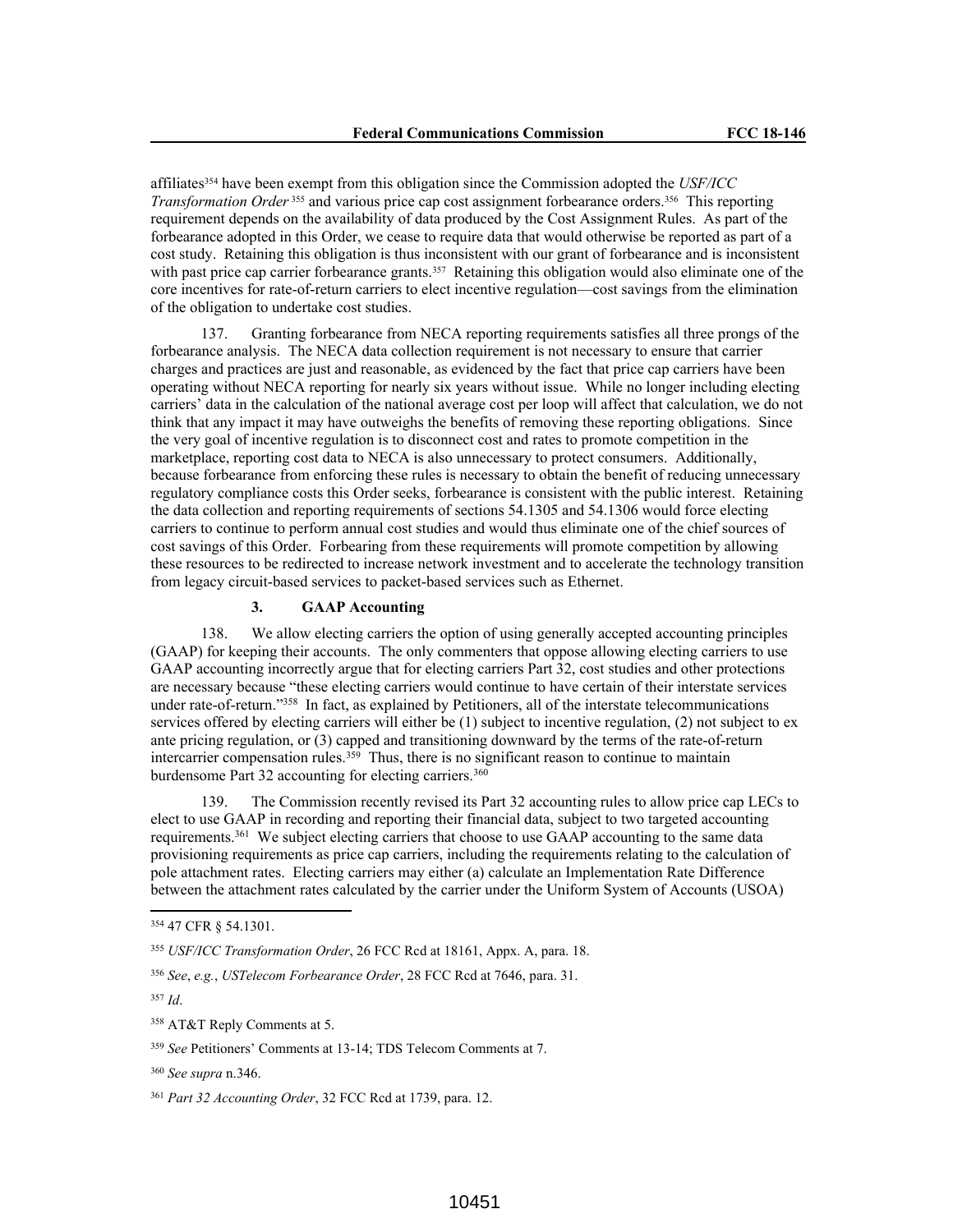and under GAAP as of the last full year preceding the carrier's initial opting-out of Part 32 USOA accounting requirements; or (b) comply with GAAP accounting for all purposes other than those associated with setting pole attachment rates while continuing to use the Part 32 accounts and procedures necessary to establish and evaluate pole attachment rates. Electing carriers must adjust their annually computed GAAP-based rates by the Implementation Rate Difference for a period of 12 years after the election.<sup>362</sup> This will free electing carriers from having to maintain two sets of books: one for financial reporting purposes consistent with GAAP and one for regulatory reporting purposes consistent with the accounting requirements of Part 32.

## **4. Transitions**

140. Consistent with our actions in the *BDS Order*, our detariffing actions in this Order for electing carriers' study areas will be mandatory after a transition that will provide electing carriers sufficient time to adapt their business data services operations to a detariffing regime.

141. The transition period will begin on the date incentive regulation becomes effective for electing carriers, either July 1, 2019 or July 1, 2020, and will end thirty-six (36) months thereafter, a period that we find sufficient for electing carriers to adapt to a detariffing regime. In addition, for six (6) months following the date incentive regulation becomes effective, we require electing carriers to freeze the tariffed rates for their business data services that are no longer subject to ex ante pricing regulation, including lower speed TDM end user channel terminations in newly deregulated study areas, provided those services remain tariffed. These transition mechanisms will ensure that small businesses and other purchasers have time to adjust to the new regulatory framework we adopt.<sup>363</sup>

142. Similarly, carriers electing incentive regulation in connection with a subsequent offer of A-CAM support, or carriers that the Commission otherwise transitions away from legacy support mechanisms must detariff the relevant business data services within thirty-six (36) months of the date on which their incentive-based rates take effect or their transition away from legacy support mechanisms becomes effective. Further, for six (6) months following such dates, such carriers will be required to freeze their tariffed rates for BDS that are no longer subject to ex ante pricing regulation, provided those rates remain tariffed.

143. Tariffing for these services will be permissive during the transition—we will accept new tariffs and revisions to existing tariffs for the affected services during this time period. Electing carriers may also detariff during the transition. Apart from the rate freeze noted above, carriers will no longer be required to comply with ex ante pricing regulation for these services. Once the rules adopted in this Order are effective, carriers that wish to continue filing tariffs under the permissive detariffing regime are free to modify such tariffs to reflect the new regulatory structure outlined in this Order for the affected services. This will allow carriers to be more competitive and introduce new business data services as they adapt to detariffing.

144. Electing carriers may remove the relevant portions of their tariffs for the affected services at any time during the transition, and the rate freeze does not apply to services that are no longer tariffed. Electing carriers may not file or maintain any interstate tariffs for affected business data services once the transition ends. This will prevent electing carriers from obtaining "deemed lawful" status for tariff filings that are not accompanied by cost support and invoking the filed-rate doctrine in contractual disputes with customers.<sup>364</sup> Business data service providers will also be prevented from picking and choosing when they are able to invoke the protections of tariffs.<sup>365</sup>

145. We do not intend our actions to disturb existing contractual or other long-term

<sup>362</sup> *See id*. at 1746, para. 36.

<sup>363</sup> *See BDS Order*, 32 FCC Rcd at 3534, para. 167.

<sup>364</sup> *AT&T Forbearance Order*, 22 FCC Rcd at 18729, para. 42; *Detariffing Order*, 11 FCC Rcd at 20765, para. 60.

<sup>365</sup> *See, e.g.*, *AT&T Forbearance Order*, 22 FCC Rcd at 18729, para. 42.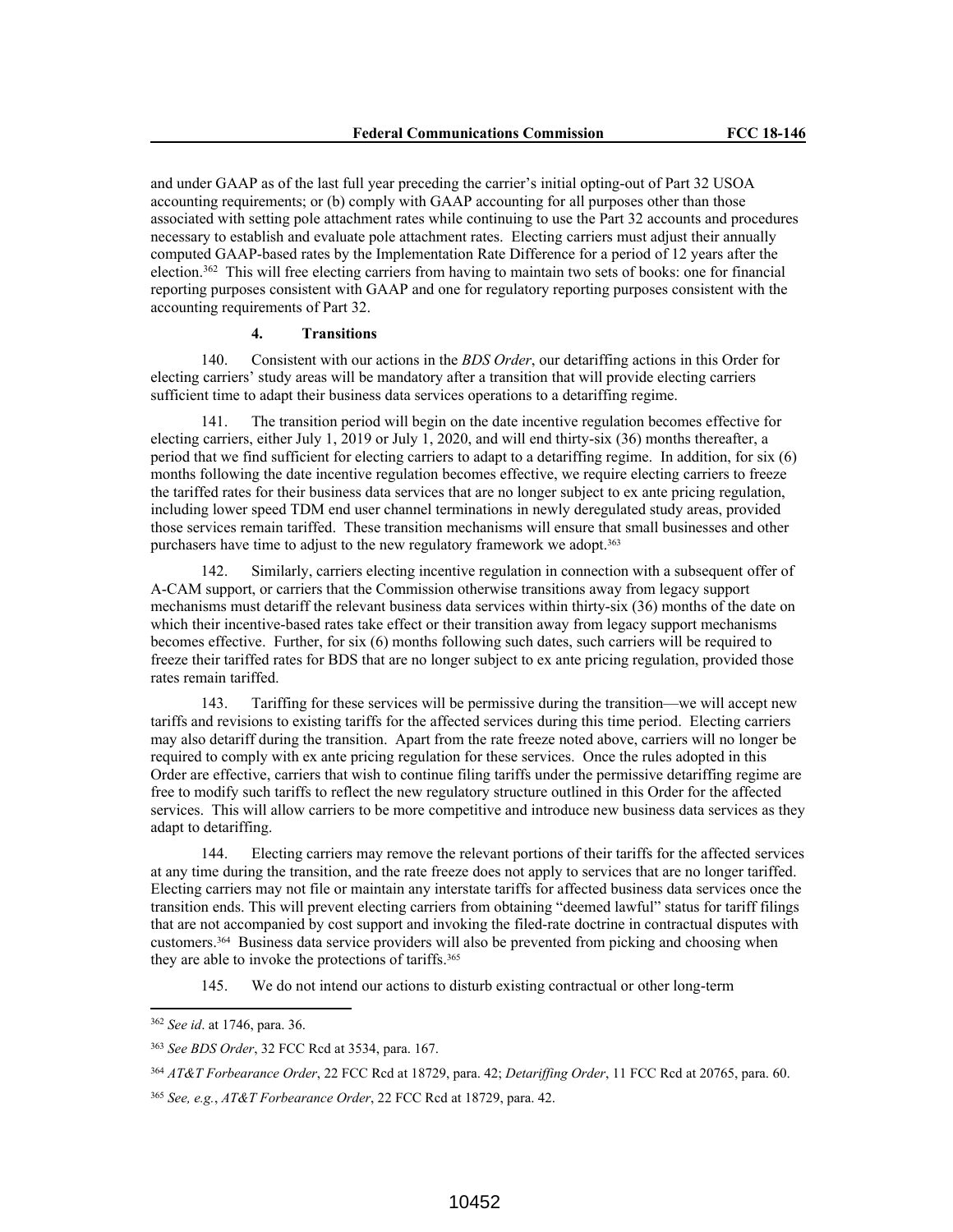arrangements—a contract tariff remains a contract even if it is no longer tariffed. As we stated in the *BDS Order*, contract tariffs, term and volume discount plans, and individual circuit plans do not become void upon detariffing.<sup>366</sup> All carriers are to act in good faith to develop solutions to ensure rates remain just and reasonable.<sup>367</sup>

### **IV. OTHER RULE CHANGES**

146. In addition to adopting the proposal in the *Notice* to provide an option for rate-of-return carriers receiving fixed universal service support based on the A-CAM to transition their BDS to incentive regulation, we adopt the rules changes found in Appendix A. These rule changes include changes arising from this Order as well as corrections to inaccuracies in our current rules. Thus, we change (1) the cross reference to section 61.3(aa) in section 51.903(g) to section 61.3(bb), (2) the cross reference to section 61.3(ee) in section 61.41(d) to section 61.3(ff), (3) the cross reference to section 61.3(x) in section 69.114 to section 61.3(ff), and (4) the cross reference to section 69.801(g) in section 69.805(a) to section 69.801(h). These cross references have been rendered inaccurate because of changes in the definitions contained in section 61.3.

## **V. SECOND FURTHER NOTICE OF PROPOSED RULEMAKING AND FURTHER NOTICE OF PROPOSED RULEMAKING**

147. In light of the Eighth Circuit Court's recent decision upholding the bulk of the Commission's price cap *BDS Order*, but finding that the Commission provided insufficient notice of its decision to end ex ante pricing regulation of TDM transport services offered by price cap carriers,<sup>368</sup> we now propose to eliminate ex ante pricing regulation of price cap incumbent LECs' provision of TDM transport and other transport (i.e., non-end user channel termination) special access services $369$  and seek comment on this proposal. We also take this opportunity to seek comment on the circumstances under which we should eliminate ex ante pricing regulation of lower capacity TDM transport services (at or below a DS3) offered by those rate-of-return carriers that receive fixed high-cost universal service support and have elected the lighter touch regulatory framework provided for in the order accompanying this Second Further Notice and Further Notice.

<sup>368</sup> *Citizens Telecomms. Co. of Minn., LLC v. FCC,* 901 F.3d 991, 1004-06 (8th Cir. Aug. 28, 2018) (*Citizens Telecomms. v. FCC*); *Business Data Services in an Internet Protocol Environment*; *Technology Transitions*; *Special Access for Price Cap Local Exchange Carriers*; *AT&T Corporation Petition for Rulemaking to Reform Regulation of Incumbent Local Exchange Carrier Rates for Interstate Special Access Services*, WC Docket Nos. 16-143, 05-25, GN Docket No. 13-5, RM-10593, Report and Order, 32 FCC Rcd 3459 (2017) (*BDS Order*), *remanded in part sub nom.*, *Citizens Telecomms. Co. of Minn., LLC v. FCC*, 901 F.3d 991 (8th Cir. Aug. 28, 2018).

<sup>366</sup> *See BDS Order*, 32 FCC Rcd at 3533, para. 170.

<sup>367</sup> As we stated in the *BDS Order*, "there are a number of instances in which a contract tariff may reference a tariffed rate in order to calculate the contract rate for a particular service. In these circumstances, we believe there are a number of options for carriers to address this situation to continue to ensure the terms of the contract are upheld and rates continue to be just and reasonable." *BDS Order*, 32 FCC Rcd at 3534, para. 170 n.450. For example, an electing carrier could publish the rates that would be used for the contract on its website, or in a published guidebook. The electing carrier and customer could also negotiate an addendum to the contract that would identify the actual rates for the particular services. *Id.*

<sup>369</sup> We use the terms "transport" and "TDM transport" to refer to interoffice facilities and channel terminations between an incumbent LEC's serving wire center and an interexchange carrier (IXC), services covered by section  $69.709(a)(4)$  of the Commission's rules. It excludes the elements of that rule that cover switched access services, such as entrance facilities, dedicated transport facilities between the serving wire center and the tandem switching office, and direct-trunked transport. 47 CFR § 69.709(a)(4); *see also BDS Order*, 32 FCC Rcd at 3496, para. 79 n.258.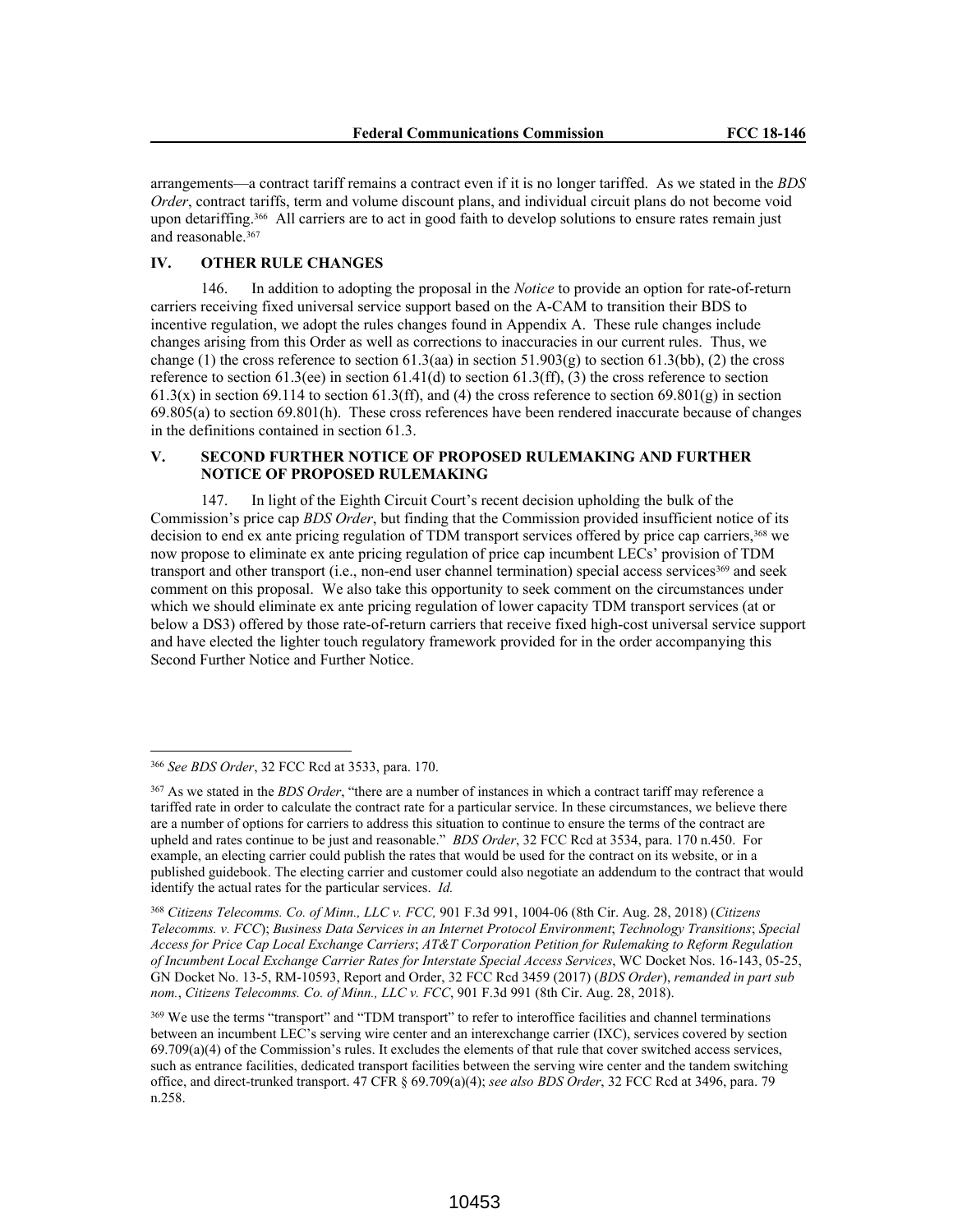## **A. Eliminating Ex Ante Pricing Regulation of TDM Transport Services Provided by Price Cap Carriers**

148. For the better part of the last two decades, in response to increasing competition for TDM transport in areas of the country served by price cap carriers, the Commission has consistently worked to modify and streamline regulation of such services. Most TDM transport offered by price cap carriers has been subject to some form of pricing flexibility as a result of the Commission's 1999 *Pricing Flexibility Order*. 370 In adopting the *Pricing Flexibility Order*, the Commission acknowledged that, because transport services encompass higher capacity middle-mile segments of the network, facility-based entry was more likely to occur for those services than for end user channel terminations, and therefore set lower thresholds for carriers to demonstrate competition and obtain pricing flexibility.<sup>371</sup> Although the Commission suspended further grants of pricing flexibility in 2012, it did not revoke any pricing flexibility previously granted.<sup>372</sup>

149. In the *BDS Order*, the Commission evaluated the record before it and concluded that there was sufficient competition to justify nationwide pricing relief for TDM transport offered by price cap carriers.<sup>373</sup> The record shows, for example, that some major urban areas have as many as 28 transport competitors<sup>374</sup> while second-tier MSAs commonly have more than a dozen competitors.<sup>375</sup> More broadly, the record shows that in 2013, 92.1% of buildings served with BDS demand in price cap territories were within a half mile of competitive fiber transport facilities.<sup>376</sup> Further, the record shows that 89.6% of all price cap census blocks with BDS demand had at least one served building within a half mile of competitive fiber.<sup>377</sup> Thus, the Commission found that "the vast majority" of locations featuring BDS demand had competitive fiber within close proximity.<sup>378</sup> The Commission added that its data were conservative given the limits of the *2015 Collection*, and that the data in that collection are from 2013, and therefore necessarily understate the level of current competition.<sup>379</sup>

150. On appeal, the Eighth Circuit Court largely affirmed the *BDS Order*, but found the

<sup>371</sup> *See Pricing Flexibility Order*, 14 FCC Rcd at 14279, para. 102 ("Entrance facilities, direct-trunked transport, channel mileage, and the flat-rated portion of tandem-switched transport all involve carrying traffic from one point of traffic concentration to another. Thus, entering the market for these services requires less investment per unit of traffic than is required, for example, for channel terminations between an end office and customer premises.").

<sup>372</sup> *See Special Access for Price Cap Local Exchange Carriers; AT&T Corp. Petition for Rulemaking to Reform Regulation of Incumbent Local Exchange Carrier Rates for Interstate Special Access Services*, WC Docket No. 05- 25, RM-10593*,* Report and Order, 27 FCC Rcd 10557, 10558, para. 1 (2012) (the Commission suspended further grants of pricing flexibility "in light of significant evidence that these rules, adopted in 1999, are not working as predicted, and . . . fail to accurately reflect competition in today's special access markets.").

<sup>373</sup> *BDS Order*, 32 FCC Rcd at 3501, para. 91.

<sup>374</sup> *Id.* at 3496-7, para. 79.

<sup>375</sup> *Id.*

<sup>376</sup> *Id.* at 3501, para. 91.

<sup>377</sup> *Id.*

<sup>378</sup> *Id.* at 3496, para. 79.

<sup>379</sup> *See id.* at 3466, para. 10; *Business Data Services in an Internet Protocol Environment et al.*, WC Docket No. 16- 143 et al., Tariff Investigation Order and Further Notice of Proposed Rulemaking, 31 FCC Rcd 4723, 4737-43, paras. 29-37, 39-43 (2016) (*BDS FNPRM*), *agency's request for voluntary remand granted sub nom.*, *AT&T, Inc., et al. v. FCC*, Nos. 16-1145, 16-1166, 16-1177 (D.C. Cir. Aug. 29, 2017) (in-depth discussion on *2015 Collection*); *see also* FCC, *Special Access Data Collection Overview*, www.fcc.gov/general/special-access-data-collection-overview-0 (last visited Oct. 23, 2018).

<sup>370</sup> The *Pricing Flexibility Order* provided relief in two phases based on various triggers. *Access Charge Reform et al.*, CC Docket No. 96-262 et al., Fifth Report and Order and Further Notice of Proposed Rulemaking, 14 FCC Rcd 14221, 14225, para. 4 (1999) (*Pricing Flexibility Order*), *aff'd*, *WorldCom v. FCC*, 238 F.3d 449 (D.C. Cir. 2001).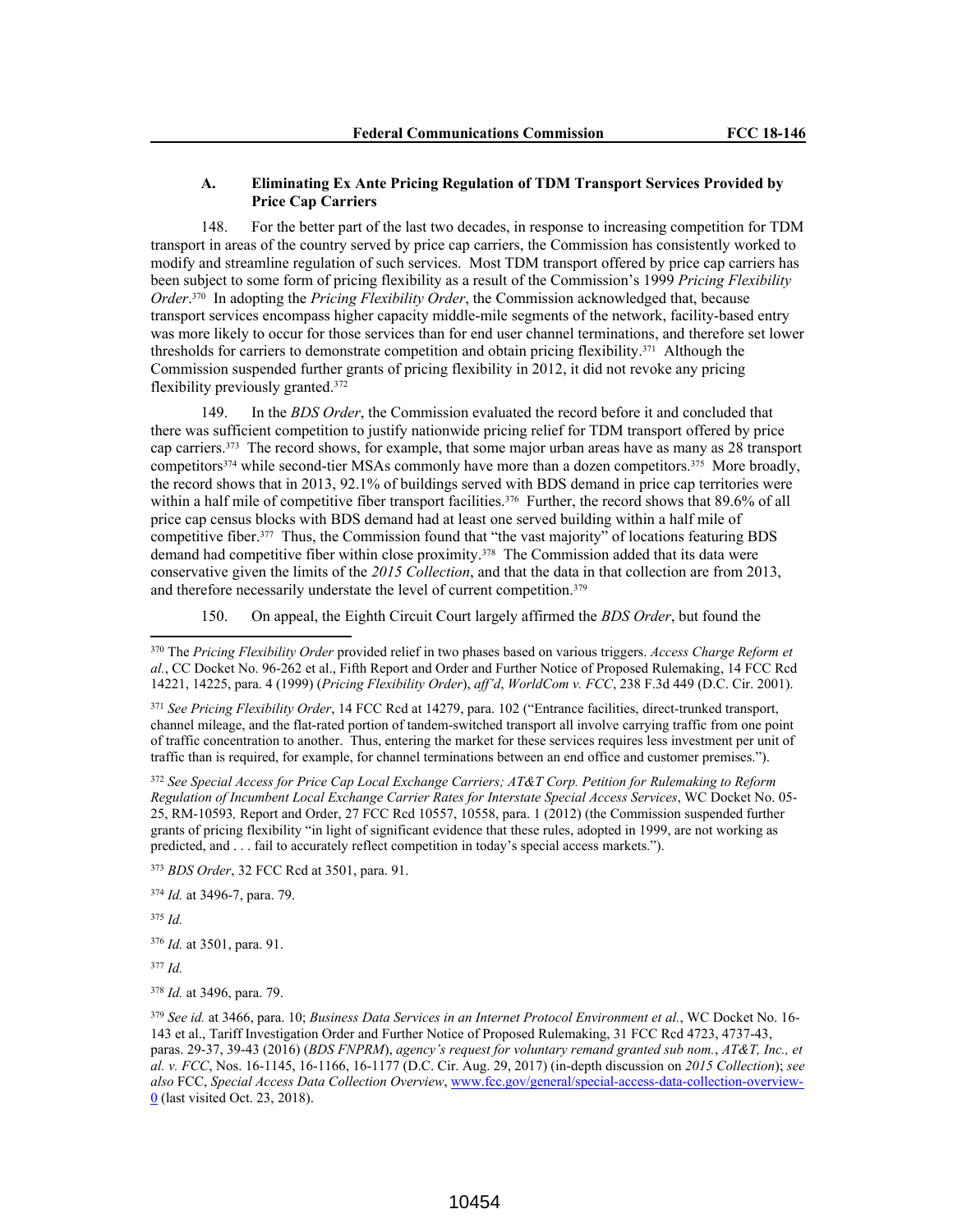Commission did not provide adequate notice on the narrow issue of ending ex ante pricing regulation of TDM transport services.<sup>380</sup> The court vacated those portions of the *BDS Order* dealing with TDM transport and remanded them to the Commission for further action, which we initiate here.<sup>381</sup>

151. The current record includes "strong evidence of substantial competition" in price cap TDM transport markets.<sup>382</sup> In addition to showing that there is "widespread deployment of competitive transport networks" in price cap areas, the record also indicates that transport services are "typically higher volume services . . . which can more easily justify competitive investment and deployment."383

In light of the current record of substantial competition and competitive pressure on TDM transport services in price cap areas, we now propose to eliminate nationwide ex ante pricing regulation of price cap carriers' TDM transport services and seek comment on our proposal. Specifically, we propose granting price cap carriers forbearance pursuant to section 10 of the Communications Act of 1934, as amended (the Act) from section 203 tariffing requirements for their TDM transport business data services and other transport special access service offerings.<sup>384</sup> Consistent with the transition adopted in the *BDS Order* for packet-based and higher capacity TDM BDS, we propose permissive detariffing for price cap carriers' TDM transport services for a transition period, followed thereafter by mandatory detariffing of these business data services. We propose to end the transition period for price cap carriers' TDM transport services on the same date that the transition period mandated by the *BDS Order* for price cap carriers' other BDS services is scheduled to end—August 1, 2020—to align these transition periods and simplify their administration. In addition, we propose, for six (6) months following the effective date of an order adopting final rules, to require price cap carriers to freeze the tariffed rates for their TDM transport services, as long as those services remain tariffed.<sup>385</sup> We seek comment on these proposals.

153. We propose that during this transition, tariffing for these transport services will be permissive—the Commission will accept new tariffs and revisions to existing tariffs for the affected services. Apart from the rate freeze noted above, carriers will no longer be required to comply with price cap regulation for these services, and once the rules proposed in this Second Further Notice are effective, carriers that wish to continue filing tariffs under the permissive detariffing regime would be free to modify such tariffs to reflect the new regulatory structure outlined in this Second Further Notice for the affected services.<sup>386</sup> We propose allowing price cap carriers to remove the relevant portions of their tariffs for the affected services at any time during the transition, and for the rate freeze to no longer apply to services that are not tariffed.<sup>387</sup> We propose that once the transition ends, no price cap carrier may file

<sup>386</sup> *Id.* at 3533, para. 168.

<sup>387</sup> *Id.* at 3533, para. 169.

<sup>380</sup> *Citizens Telecomms. v. FCC*, 901 F.3d at 1004.

<sup>381</sup> *Id.* at 1004, 1006.

<sup>382</sup> *See BDS Order*, 32 FCC Rcd at 3496, para. 79; *id*. at 3501, para. 91.

<sup>383</sup> *Id.* at 3496, para. 79; *id.* at 3495, para. 77.

<sup>384</sup> *See* 47 U.S.C. § 160. Under section 10(a), the Commission is required to forbear from any such provision or regulation if it determines that: (1) enforcement of the provision or regulation is not necessary to ensure the telecommunications carrier's "charges, practices, classifications, or regulations" are "just and reasonable and are not unjustly or unreasonably discriminatory;" (2) enforcement of the provision or regulation is "not necessary for the protection of consumers;" and (3) forbearance is "consistent with the public interest." In making this public interest determination, the Commission must also consider, pursuant to section 10(b), "whether forbearance from enforcing the provision or regulation will promote competitive market conditions." *Id.*; *see BDS Order*, 32 FCC Rcd at 3529, para. 154.

<sup>385</sup> *See BDS Order*, 32 FCC Rcd at 3533, para. 167.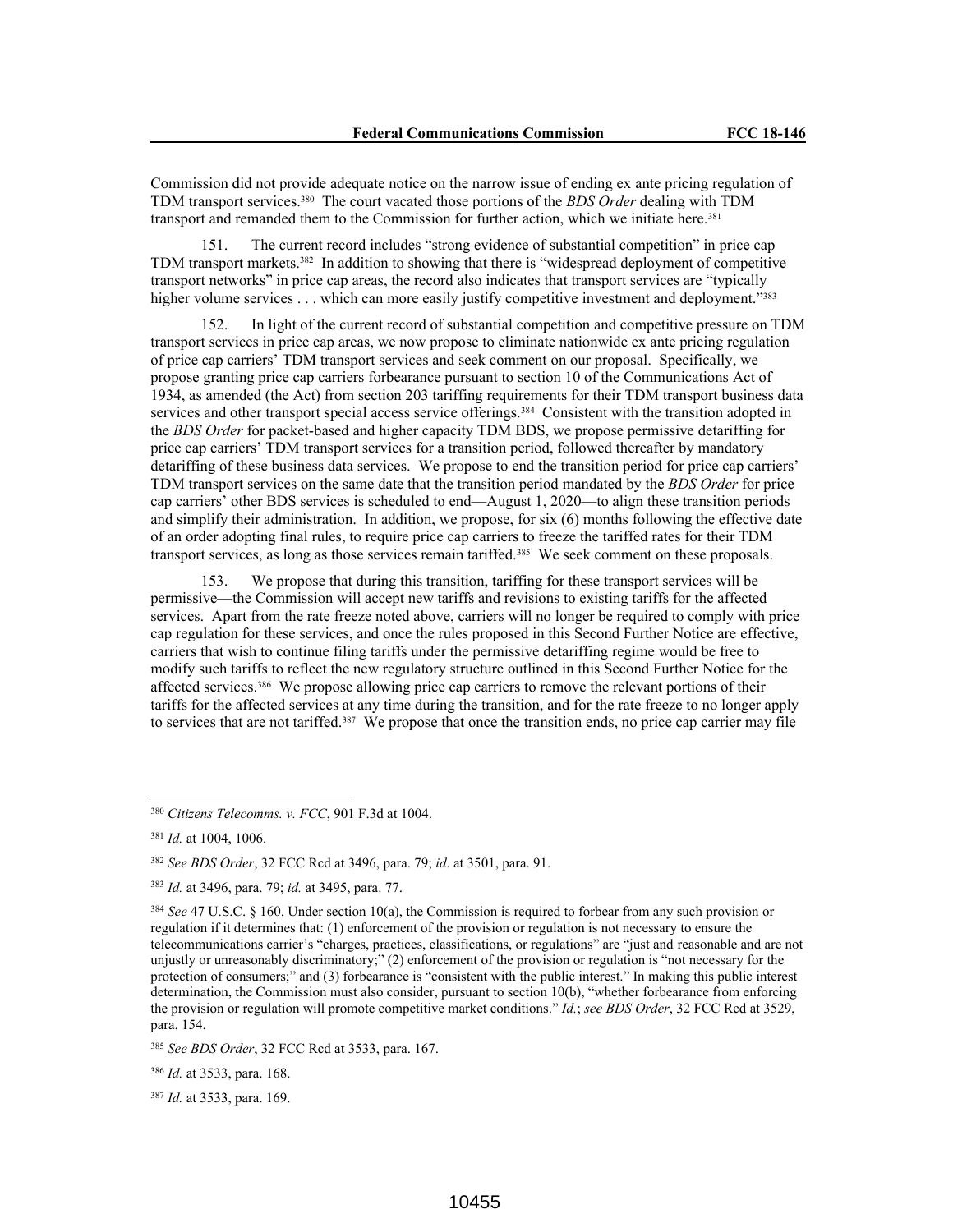or maintain any interstate tariffs for affected business data services.<sup>388</sup> We seek comment on these proposals.

154. We also seek comment on our analysis of the TDM transport market for price cap carriers. To what extent does the Commission's competitive analysis in the *BDS Order* continue to represent an accurate assessment of the competitive nature of the TDM transport market in price cap areas? Has the market for TDM transport in price cap areas changed materially since the Commission adopted the *BDS Order*? Is there evidence that competition for TDM transport has changed in these markets since the Commission last analyzed this market? Are there providers of TDM transport that were not identified by the *2015 Collection*? How has this growth in competition impacted demand for TDM transport? In addition to the evidence the Commission previously considered in finding that there is sufficient competition to justify nationwide pricing relief for TDM transport offered by price cap carriers, there are indications that cable providers' market share of lower speed business data services continues to grow significantly.<sup>389</sup> As a competitor, cable operators self-provision all aspects of their BDS, including transport functionality, and rarely, if ever, collocate at incumbent LEC end offices.<sup>390</sup> This increased competition from cable operators is in addition to competition from other providers. Given that cable competition does not typically rely on the TDM transport provided by incumbent local exchange carriers because they have built out their own networks,<sup>391</sup> how should we factor such competition into a comprehensive analysis of TDM transport competition in price cap areas? Additionally, to what extent has the increase in demand for packet-based business data services and the resulting decrease in demand for TDM services affected competition for TDM transport?

We seek comment on whether we should consider any alternatives to removing ex ante pricing regulation for TDM transport offered by price cap carriers to better align our regulation with the dynamic and evolving nature of the business data services market. Should we, for example, adopt a competitive market test to measure the competitiveness of TDM transport offerings in areas served by price cap carriers? If so, how should such a test be structured? Should such a test assess competition using the counties served by price cap carriers as the relevant geographic market, as we do with the competitive market test for price cap carriers' lower capacity TDM end user channel terminations? Alternatively, should we use the same competitive market test for TDM transport offerings of price cap carriers as we do for lower capacity TDM end user channel terminations offered by price cap carriers?<sup>392</sup> If we adopt a competitive market test for TDM transport offered by price cap carriers, how should we

<sup>388</sup> *Id.*

<sup>389</sup> *See, e.g.*, Matt Davis, Independence Research LLC, *SMB & National Enterprise Market Trends Report: U.S. Telecom Market Sizing and Revenues Share – YE 2017* (abridged) (May 2018),

https://independenceresearch.com/research ("from 2016 to 2017, cable increased . . . its small to medium size business (or SMB) market share from 40 to 44 percent"); Jeff Baumgartner, LightReading, *Cox Business Bulks Up With RapidScale Buy* (Aug. 9, 2018), http://www.lightreading.

com/cable/cable-business-services/cox-business-bulks-up-with-rapidscale-buy-/d/d-id/745314 (reporting that the top seven U.S. cable operators generated more than \$16 billion in revenues from business data services for 2017, and are forecasted to approach \$18 billion in 2018 and \$20 billion in 2019); Sean Buckley, FierceTelecom, *Comcast says it's starting to ramp up medium, enterprise customer business opportunities* (Jan 24, 2018),

https://www.fiercetelecom.com/telecom/comcast-says-it-s-starting-to-ramp-medium-enterprise-customer-businessopportunities.

<sup>390</sup> Cable operators, like some other competitive providers, routinely bypass incumbent LEC facilities. *BDS Order*, 32 FCC Rcd at 3497, para. 81 ("While business data services providers may choose to purchase transport . . . many have deployed transport instead of buying the service.").

<sup>391</sup> NCTA—The Internet & Television Association, *The Benefits that Americans Reap From Cable's \$275 Billion Investment* (Feb. 23, 2018), https://www.ncta.com/whats-new/the-benefits-that-americans-reap-cables-275-billioninvestment.

<sup>392</sup> *BDS Order*, 32 FCC Rcd at 3499, para. 86.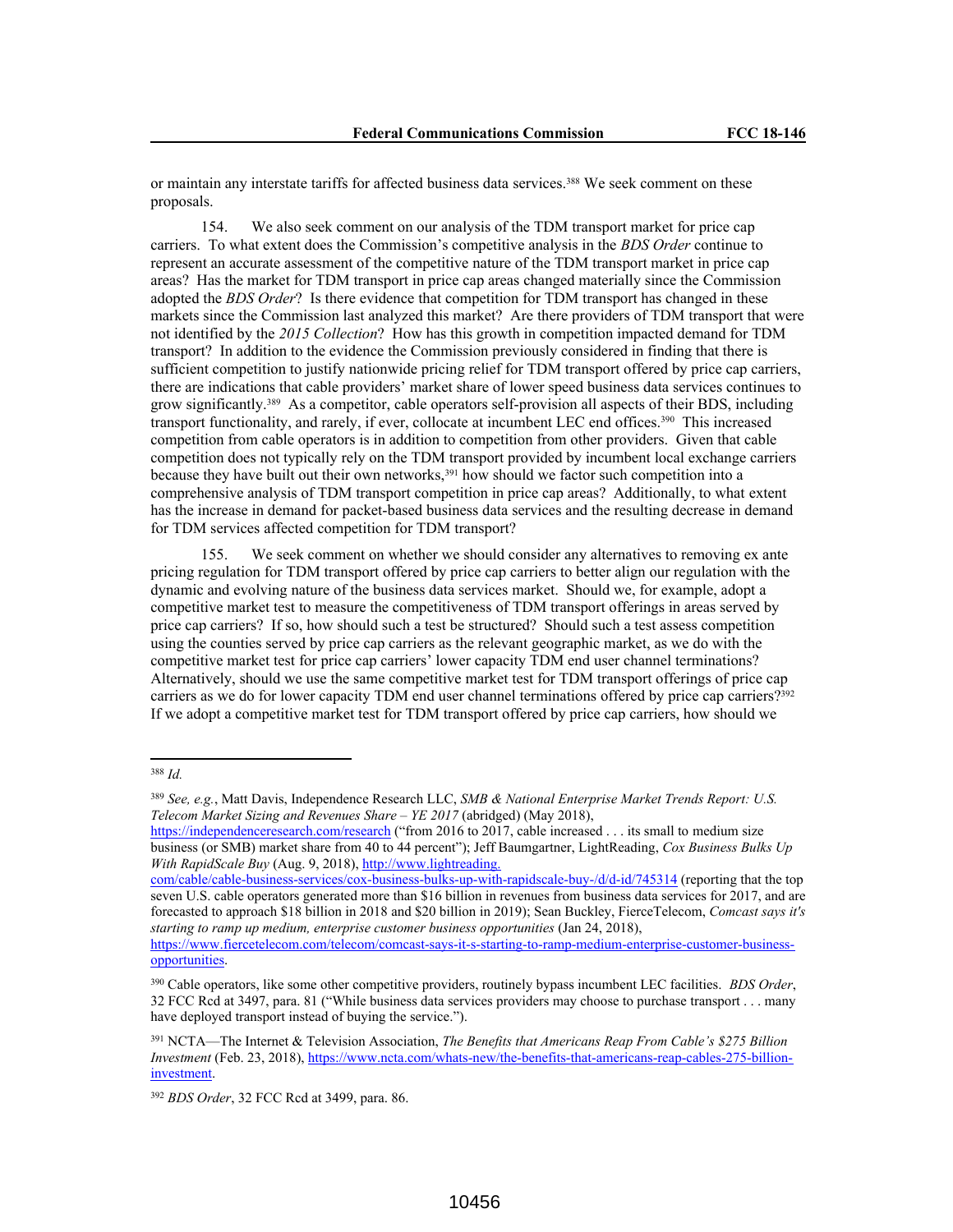implement the results of such a test? Should we adopt similar transition provisions as those we adopted for the competitive market test for end user channel terminations in the *BDS Order*? 393

156. We invite interested parties to submit any additional data or information regarding the state of competition for TDM transport services in price cap areas. Are there more current data available on the state of competition for TDM transport services that could enhance our analysis of this market? Are there any other ways of measuring or estimating competition for TDM transport in areas served by price cap carriers that have not already been used by the Commission? Are there other types of data that could represent a proxy for competition in the TDM transport market in areas served by price cap carriers? While the data in the *2015 Collection* are not as current as some more recent sources, the collection nonetheless remains the most comprehensive source of data for business data services. We will therefore again make these data available to interested parties using the same procedures the Commission previously used.<sup>394</sup>

# **B. Eliminating Ex Ante Pricing Regulation of Lower Capacity TDM Transport Provided by Carriers that Receive Fixed Universal Service Support and Elect Incentive Regulation for Their BDS Offerings**

157. We also seek comment on providing a path to eliminating ex ante pricing regulation of lower capacity (i.e., at or below a DS3 bandwidth level) TDM transport services, including other transport (i.e., non-end user channel termination) special access services,<sup>395</sup> offered by rate-of-return carriers that receive fixed high-cost universal service support, and elect the lighter touch regulatory framework provided for in the accompanying Order (electing carriers). In the accompanying order, we move electing carriers' lower capacity circuit-based BDS, including their TDM transport and end user channel terminations, to incentive regulation, and allow electing carriers to offer those services subject to pricing flexibility that includes contract tariff pricing and term and volume discount plans. We also adopt a competitive market test for removing ex ante pricing regulation from electing carriers' lower capacity TDM end user channel terminations. However, based on the current record, in the order, we neither adopt a competitive market test for electing carriers' lower capacity TDM transport, nor do we eliminate all ex ante pricing regulation for lower capacity TDM transport provided by electing carriers. As the Commission explained in the *Notice*, competition for electing carriers' lower capacity TDM transport may not be as robust in the less dense and more rural study areas that rate-of-return carriers typically serve, compared to denser and more populated price cap study areas.<sup>396</sup>

158. The Commission has long recognized transport is more competitive than end user channel terminations and required a different competitive showing for reduced pricing regulation.<sup>397</sup> Given that we are proposing to eliminate ex ante pricing regulation of TDM transport services in price cap areas, we also seek further comment on whether, and under what circumstances, we should remove ex

<sup>393</sup> *Id.* at 3533, para. 167.

<sup>394</sup> *Special Access for Price Cap Local Exchange Carriers*; *AT&T Corporation Petition for Rulemaking to Reform Regulation of Incumbent Local Exchange Carrier Rates for Interstate Special Access Services*, WC Docket No. 05- 25, RM-10593, Order and Data Collection Protective Order, 29 FCC Rcd 11657 (WCB 2014) (*Protective Order*); Order and Modified Data Collection Protective Order, 30 FCC Rcd 10027 (WCB 2015) (*Modified Protective Order*); *see also Special Access for Price Cap Local Exchange Carriers*; *AT&T Corporation Petition for Rulemaking to Reform Regulation of Incumbent Local Exchange Carrier Rates for Interstate Special Access Services*, WC Docket No. 05-25, RM-10593, Report and Order and Further Notice of Proposed Rulemaking, 27 FCC Rcd 16318, 16340, para. 52 (2012) (delegating limited authority to the Bureau to implement the *2015 Collection*).

<sup>395</sup> *See supra* n.369.

<sup>396</sup> *Regulation of Business Data Services for Rate-of-Return Local Exchange Carriers*, WC Docket No. 17-144, Notice of Proposed Rulemaking, FCC 18-46, at 8, para. 14 (rel. April 18, 2018) (*Notice*).

<sup>397</sup> *BDS Order*, 32 FCC Rcd at 3495, para. 77; *see also Pricing Flexibility Order*, 14 FCC Rcd at 14278-79, paras. 101-02.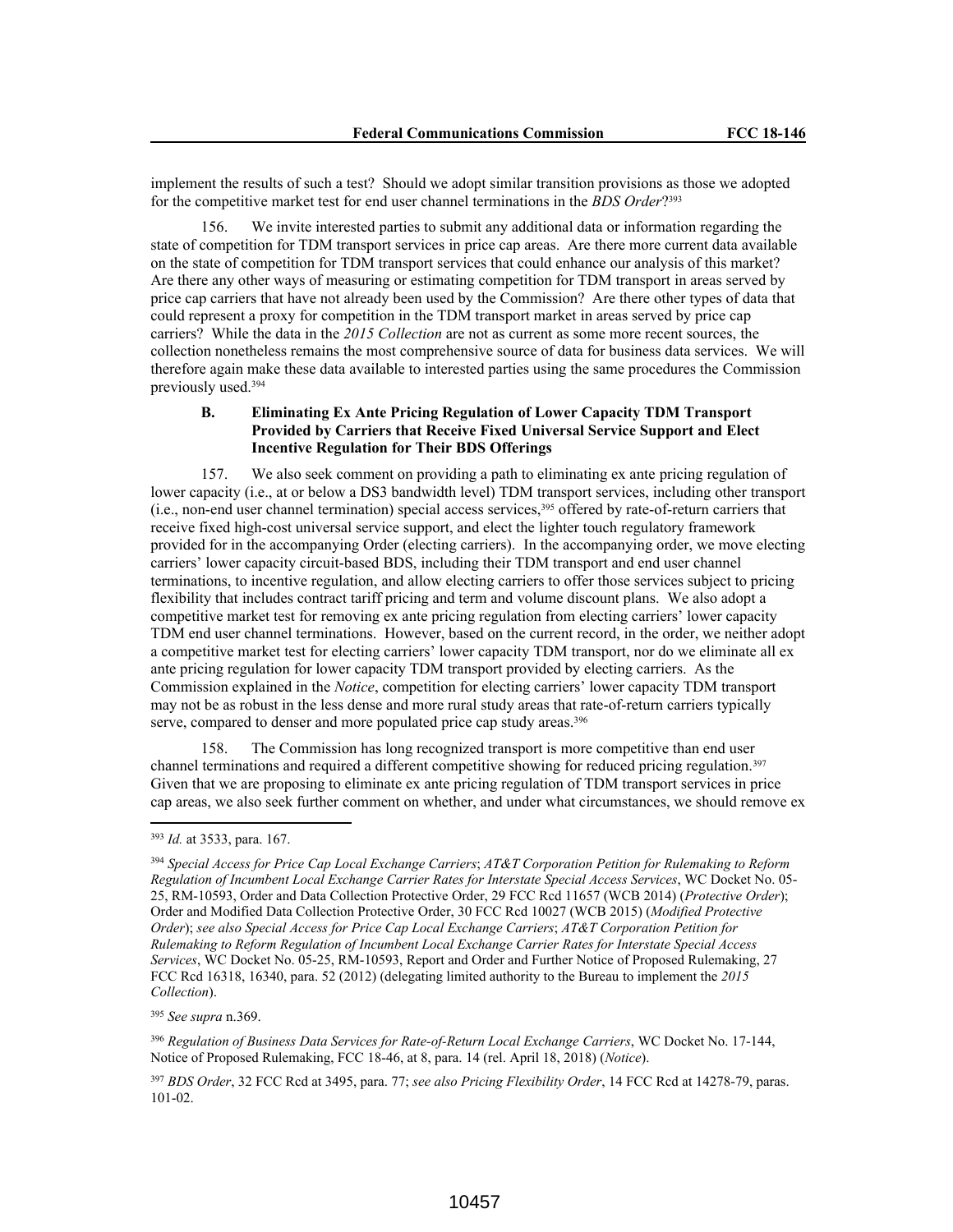ante pricing regulation for electing carriers' lower capacity TDM transport.<sup>398</sup> In the accompanying order, we decline to remove ex ante pricing regulation of TDM transport services because the record lacked data sufficient to justify such a step.<sup>399</sup> We invite commenters to provide or identify data that would justify further pricing deregulation of electing carriers' lower capacity TDM transport.

159. If there are such data, should we use that data to adopt a competitive market test for determining whether to relieve electing carriers' lower capacity TDM transport of ex ante pricing regulation in a particular study area? Were we to adopt a competitive market test for electing carriers' lower capacity TDM transport, how should it be structured? Should such a test largely mirror the structure of the competitive market test we adopt in the accompanying order for lower capacity TDM end user channel terminations?

160. If we adopt a competitive market test for lower capacity TDM transport offered by electing carriers, how should we implement the results of such a test? Should we adopt similar transition provisions as those we adopt for the competitive market test for electing carriers' lower capacity TDM end user channel terminations in the accompanying order? Are there any reasons to structure the transition differently?

161. In the alternative, we seek comment on whether we should remove ex ante pricing regulations for lower capacity TDM transport offered by electing carriers nationwide. Is there data available that would show nationwide competition sufficient to remove ex ante pricing regulation? How would we analyze the data given the variability of competition in areas served by electing rate-of-return carriers? Is there evidence of competition for lower capacity TDM transport in these areas consistent with the competition the Commission determined was present in price cap areas nationwide?

162. We also seek comment on AT&T's recommendation that we base our decisions on data specific to electing carriers and their operating territories.<sup>400</sup> We recognize that a large data collection would be a burden on rate-of-return carriers' limited resources, and we want to avoid imposing unnecessary regulatory burdens on them. We therefore request that commenters provide or identify additional data or other information relevant to the status of competition for lower capacity TDM transport in the study areas served by the rate-of-return carriers eligible to elect incentive regulation, including data on transport competition and competitive fiber deployment. Are there existing data collections that could be used as a proxy for the presence of lower capacity TDM transport competition in areas served by rate-of-return carriers eligible to elect incentive regulation? For example, in the *BDS Order*, the Commission relied in part on competitive fiber maps, building locations, and Census data to assess competition for TDM transport in price cap areas.<sup>401</sup> Alternatively, Petitioners submitted a study in the record of this proceeding that included certain types of demographic and competitive data that they contend are reasonable proxies for lower capacity TDM transport competition in their service areas.<sup>402</sup> Parties should comment on the usefulness of these proxies and whether there are others that could provide a reasonable basis for Commission action.

# **VI. PROCEDURAL MATTERS**

163. *Deadlines and Filing Procedures*. Pursuant to sections 1.415 and 1.419 of the Commission's rules, 47 CFR §§ 1.415, 1.419, interested parties may file comments and reply comments on or before the dates indicated on the first page of this document in Dockets WC 17-144, 16-143, 05-25.

<sup>398</sup> Petition for Rulemaking of ITTA and USTelecom, WC Docket No. 17-144 at 6-10 (filed May 25, 2017) (Joint Petition); Petitioners' Comments at 7-9.

<sup>399</sup> *See supra* para. 82.

<sup>400</sup> AT&T Reply at 6-8.

<sup>401</sup> *BDS Order*, 32 FCC Rcd at 3501, para. 91.

<sup>402</sup> *See* Petitioners' Comments, Exh. A.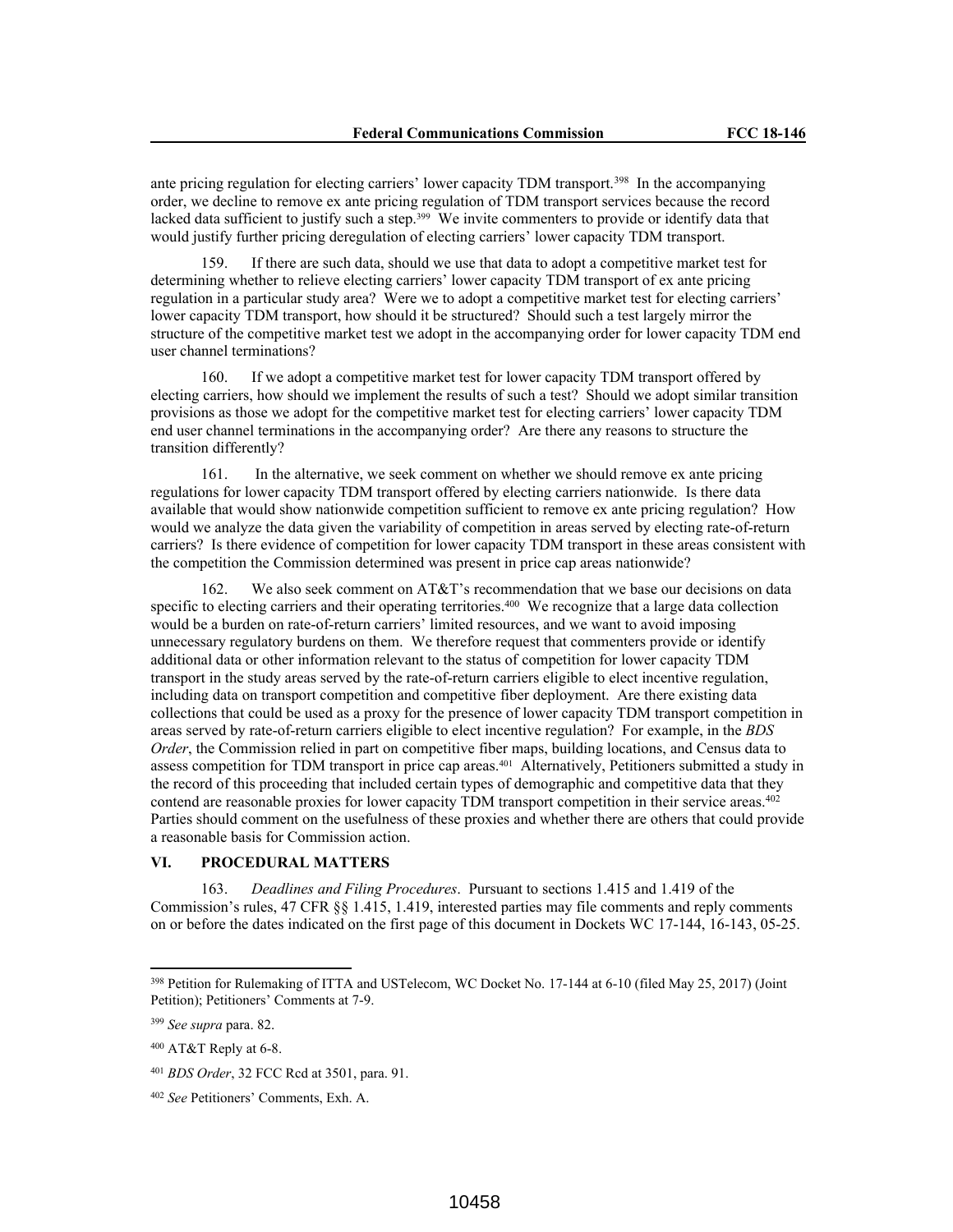Comments may be filed using the Commission's Electronic Comment Filing System (ECFS).<sup>403</sup>

- *Electronic Filers*: Comments may be filed electronically using the Internet by accessing the ECFS: http://apps.fcc.gov/ecfs/.
- *Paper Filers*: Parties who choose to file by paper must file an original and one copy of each filing. If more than one docket or rulemaking number appears in the caption of this proceeding, filers must submit two additional copies for each additional docket or rulemaking number.

Filings can be sent by hand or messenger delivery, by commercial overnight courier, or by first-class or overnight U.S. Postal Service mail. All filings must be addressed to the Commission's Secretary: Office of the Secretary, Federal Communications Commission.

- $\Box$  All hand-delivered or messenger-delivered paper filings for the Commission's Secretary must be delivered to FCC Headquarters at 445 12<sup>th</sup> St., SW, Room TW-A325, Washington, DC 20554. The filing hours are 8:00 a.m. to 7:00 p.m. All hand deliveries must be held together with rubber bands or fasteners. Any envelopes and boxes must be disposed of before entering the building.
- $\Box$  Commercial overnight mail (other than U.S. Postal Service Express Mail and Priority Mail) must be sent to 9050 Junction Drive, Annapolis Junction, MD 20701.
- $\Box$  U.S. Postal Service first-class, Express, and Priority mail must be addressed to 445 12th Street, SW, Washington DC 20554.
- *People with Disabilities*: To request materials in accessible formats for people with disabilities (braille, large print, electronic files, audio format), send an email to fcc504@fcc.gov or call the Consumer & Governmental Affairs Bureau at 202-418-0530 (voice), 202-418-0432 (TTY).

164. This proceeding shall be treated as a "permit-but-disclose" proceeding in accordance with the Commission's *ex parte* rules.<sup>404</sup> Persons making *ex parte* presentations must file a copy of any written presentation or a memorandum summarizing any oral presentation within two business days after the presentation (unless a different deadline applicable to the Sunshine period applies). Persons making oral *ex parte* presentations are reminded that memoranda summarizing the presentation must (1) list all persons attending or otherwise participating in the meeting at which the *ex parte* presentation was made, and (2) summarize all data presented and arguments made during the presentation. If the presentation consisted in whole or in part of the presentation of data or arguments already reflected in the presenter's written comments, memoranda or other filings in the proceeding, the presenter may provide citations to such data or arguments in his or her prior comments, memoranda, or other filings (specifying the relevant page and/or paragraph numbers where such data or arguments can be found) in lieu of summarizing them in the memorandum. Documents shown or given to Commission staff during *ex parte* meetings are deemed to be written *ex parte* presentations and must be filed consistent with rule 1.1206(b). In proceedings governed by Rule 1.49(f) or for which the Commission has made available a method of electronic filing, written *ex parte* presentations and memoranda summarizing oral *ex parte* presentations, and all attachments thereto, must be filed through the electronic comment filing system available for that proceeding, and must be filed in their native format (*e.g.*, .doc, .xml, .ppt, searchable .pdf). Participants in this proceeding should familiarize themselves with the Commission's *ex parte* rules.

165. *Paperwork Reduction Act Analysis.* This document contains new information collection requirements subject to the PRA. It will be submitted to OMB for review under section 3507(d) of the PRA. OMB, the general public, and other Federal agencies are invited to comment on the new information collection requirements contained in this proceeding. In addition, we note that pursuant to

<sup>403</sup> *See* Electronic Filing of Documents in Rulemaking Proceedings, 63 Fed. Reg. 24121 (1998).

<sup>404</sup> 47 CFR § 1.1200 *et seq.*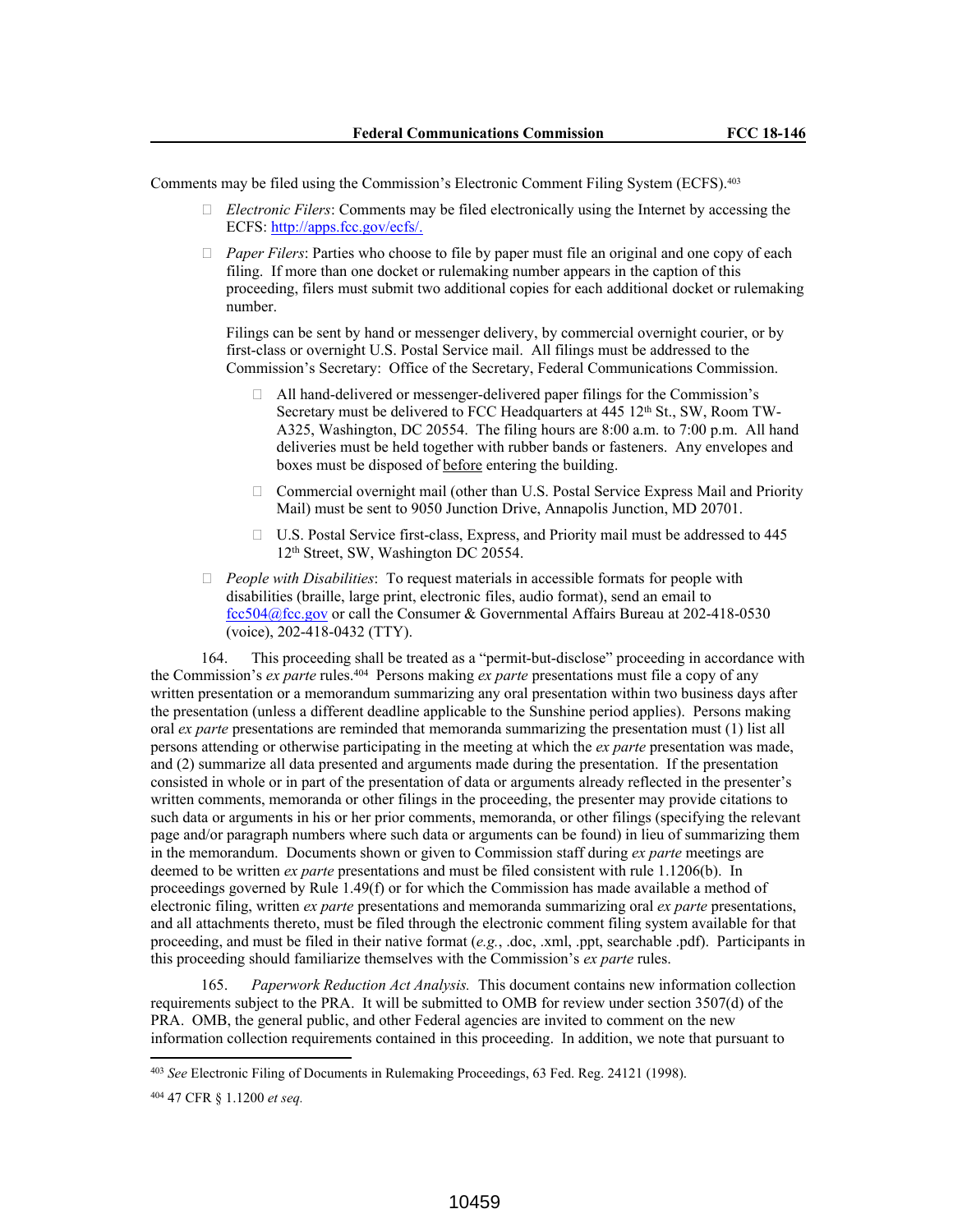the Small Business Paperwork Relief Act of 2002,<sup>405</sup> we previously sought specific comment on how the Commission might further reduce the information collection burden for small business concerns with fewer than 25 employees.<sup>406</sup> We describe impacts that might affect small businesses, which includes most businesses with fewer than 25 employees, in the Final Regulatory Flexibility Analysis in Appendix B.

166. *Congressional Review Act*. The Commission will send a copy of this Report and Order to Congress and the Government Accountability Office pursuant to the Congressional Review Act.<sup>407</sup>

167. *Initial Regulatory Flexibility Analysis*. Pursuant to the Regulatory Flexibility Act (RFA),<sup>408</sup> the Commission has prepared an Initial Regulatory Flexibility Analysis (IRFA) of the possible significant economic impact on small entities of the policies and actions considered in the Further Notice of Proposed Rulemaking and Second Further Notice of Proposed Rulemaking. The text of the IRFA is set forth in Appendix C. Written public comments are requested on this IRFA. Comments must be identified as responses to the IRFA and must be filed by the deadlines for comment on the Further Notice of Proposed Rulemaking and Second Further Notice of Proposed Rulemaking. The Commission's Consumer and Governmental Affairs Bureau, Reference Information Center, will send a copy of this Further Notice of Proposed Rulemaking and Second Further Notice of Proposed Rulemaking, including the IRFA, to the Chief Counsel for Advocacy of the Small Business Administration (SBA).<sup>409</sup>

168. *Final Regulatory Flexibility Analysis*. As required by the Regulatory Flexibility Act (RFA),<sup>410</sup> an Initial Regulatory Flexibility Analysis (IRFA) was incorporated into the *Notice*. 411 The Commission sought written public comment on the possible significant economic impact on small entities regarding the proposals addressed in the *Notice*, including comments on the IRFA. Pursuant to the RFA, a Final Regulatory Flexibility Analysis is set forth in Appendix B.

169. *Contact Person*. For further information about this proceeding, please contact Justin Faulb, FCC Wireline Competition Bureau, Pricing Policy Division, 445 12th Street, S.W., Washington, D.C. 20554, (202) 418-1589, Justin.Faulb@fcc.gov.

# **VII. ORDERING CLAUSES**

170. ACCORDINGLY, IT IS ORDERED that, pursuant to sections  $1, 2, 4(i)$ –(j),  $10, 201(b)$ , 202(a), 214, 303(r), 403, of the Communications Act of 1934, as amended, and section 706 of the Telecommunications Act of 1996, 47 U.S.C. §§ 151, 152, 154(i)–(j), 160, 201(b), 202(a), 214, 303(r), 403, 1302, this Report and Order IS ADOPTED and SHALL BE EFFECTIVE sixty (60) days after publication in the Federal Register, except to the extent expressly addressed below.

171. IT IS FURTHER ORDERED that Parts 1, 32, 51, 61, and 69 of the Commission's rules, 47 CFR Parts 1, 32, 51, 61, and 69, ARE AMENDED as set forth in Appendix A, and that such rule amendments SHALL BE EFFECTIVE sixty (60) days after publication of this Report and Order in the Federal Register, except for section 61.50, 47 CFR § 61.50, which contains information collections that require approval by the Office of Management and Budget under the Paperwork Reduction Act and SHALL BECOME EFFECTIVE after announcement in the Federal Register of its approval by the Office of Management and Budget, and on the effective dates announced therein. The Federal Communications Commission will publish documents in the Federal Register announcing the effective dates.

<sup>405</sup> Public Law 107-198, *see* 44 U.S.C. § 3506(c)(4).

<sup>406</sup> *Notice*, para. 67. No comments were filed in response to our request.

<sup>407</sup> *See* 5 U.S.C. § 801(a)(1)(A).

<sup>408</sup> *See* 5 U.S.C. § 603.

<sup>409</sup> *See* 5 U.S.C*.* § 603(a).

<sup>410</sup> *See* 5 U.S.C. § 603.

<sup>411</sup> *Notice* at 25-26, para. 66. No comments were filed in response to the Commission's request.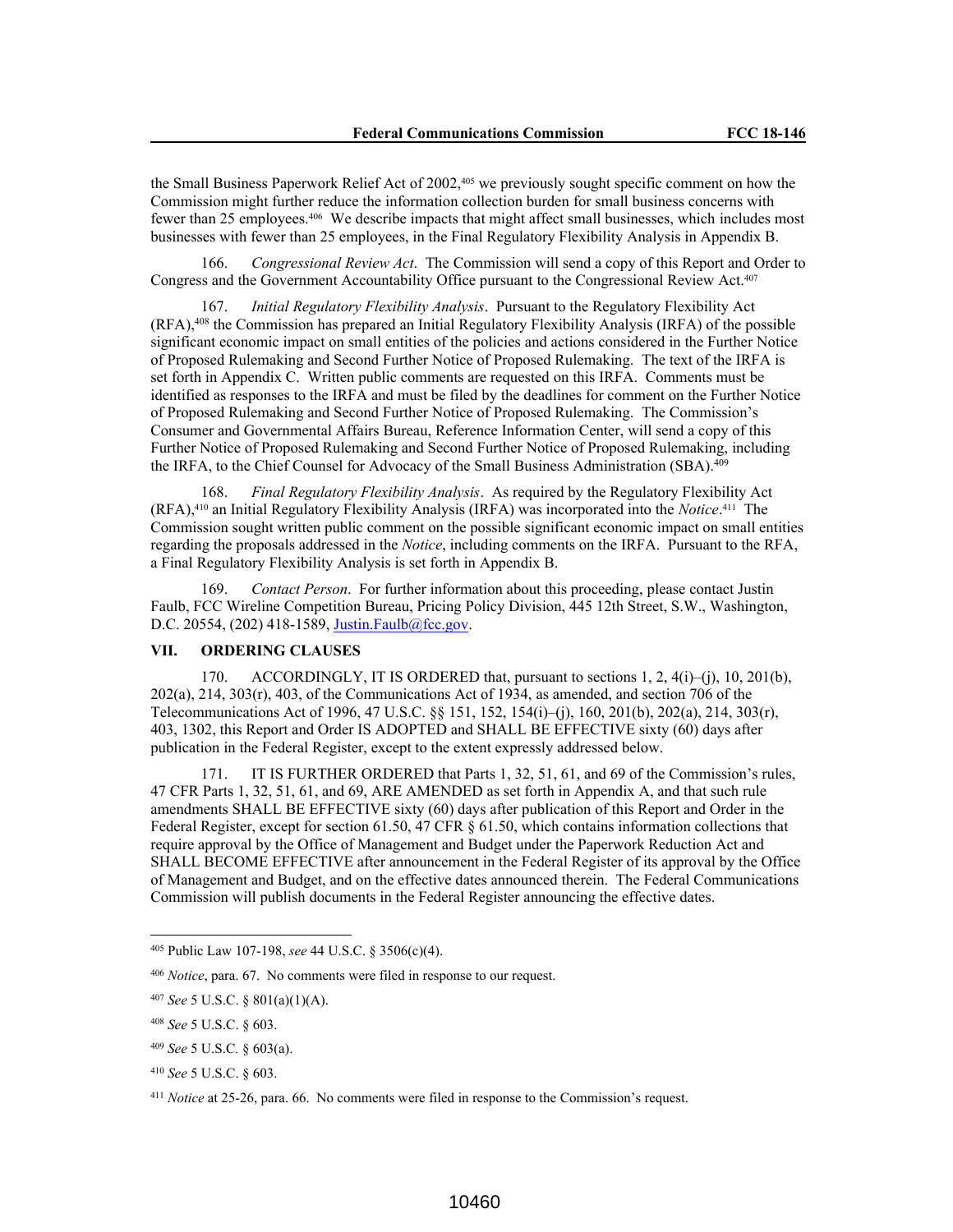172. IT IS FURTHER ORDERED that pursuant to sections 201(b) and 202(a) of the Communications Act of 1934, as amended, 47 U.S.C. §§ 201(b), 202(a), rate-of-return carriers electing to offer business data services SHALL FREEZE the tariffed rates for packet-based and higher capacity TDM services and for TDM end-user channel terminations at or below a DS3 in study areas deemed competitive that the rate-of-return carrier continues to tariff for six (6) months following the applicable effective date of the carrier's election.

173. IT IS FURTHER ORDERED that the Commission's Consumer & Governmental Affairs Bureau, Reference Information Center, SHALL SEND a copy of this Report and Order to Congress and the Government Accountability Office pursuant to the Congressional Review Act, *see* 5 U.S.C.  $801(a)(1)(A)$ .

174. IT IS FURTHER ORDERED, that the Commission's Consumer & Governmental Affairs Bureau, Reference Information Center, SHALL SEND a copy of this Report and Order, Second Further Notice of Proposed Rulemaking, and Further Notice of Proposed Rulemaking, including the Final Regulatory Flexibility Analysis and the Initial Regulatory Flexibility Analysis, to the Chief Counsel for Advocacy of the Small Business Administration.

175. IT IS FURTHER ORDERED, pursuant to sections 1, 4(i), 10, and 201(b) of the Communication Act of 1934, as amended, 47 U.S.C. §§ 151, 154(i), 160, and 201(b) that this Second Further Notice of Proposed Rulemaking and Further Notice of Proposed Rulemaking ARE ADOPTED.

## FEDERAL COMMUNICATIONS COMMISSION

Marlene H. Dortch Secretary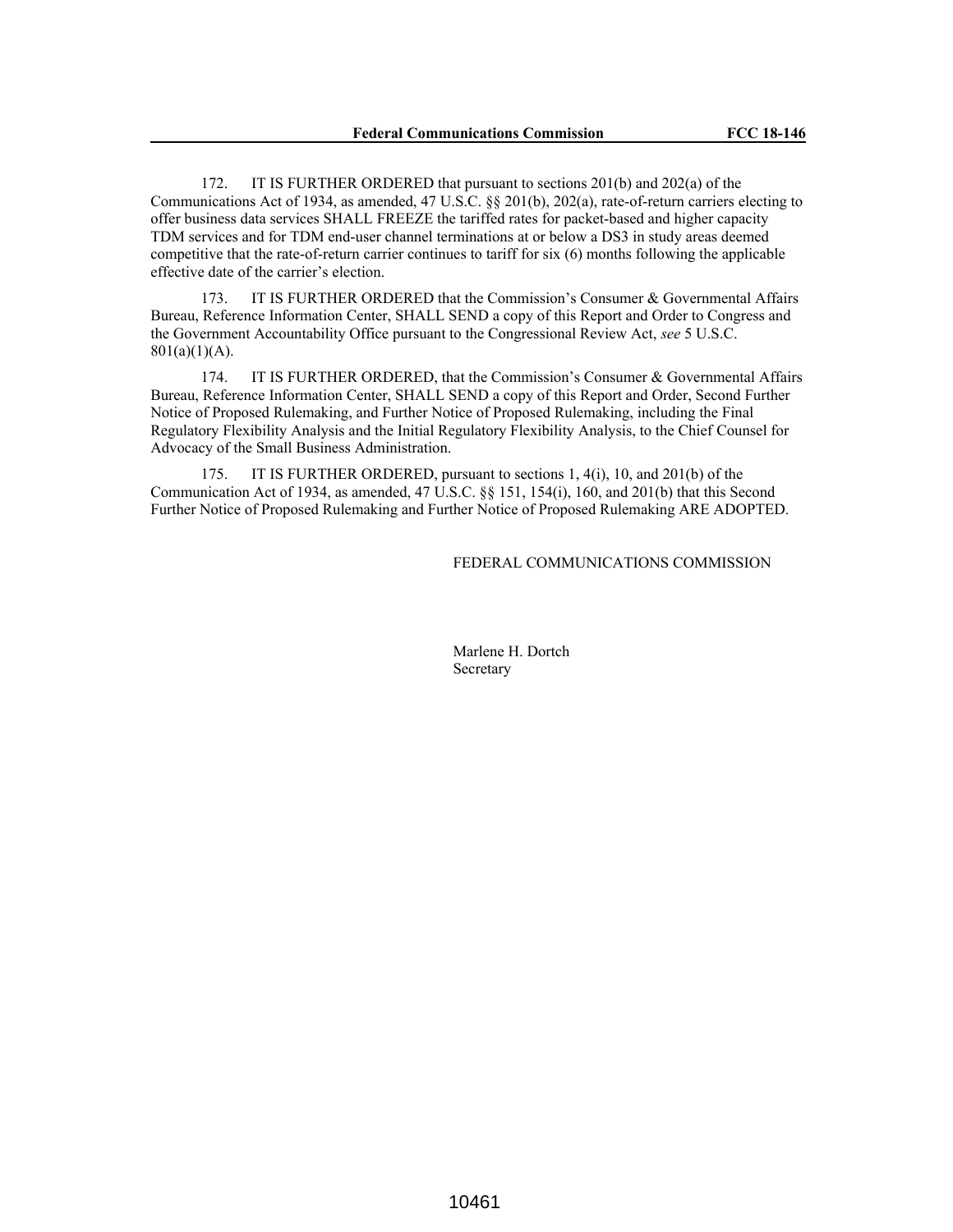#### **APPENDIX A**

#### **RULES**

The Federal Communications Commission amends 47 CFR parts 1, 32, 51, 61, and 69 as follows:

## **PART 1 – PRACTICE AND PROCEDURE**

1. Section 1.1409 is amended by revising paragraph (g) to read as follows:

### **§ 1.1409 Commission consideration of the complaint.**

 $(a) * * * * * *$ 

(g) A price cap company, or a rate-of-return carrier electing to provide service pursuant to  $\S$  61.50 of this chapter, that opts-out of Part 32 may calculate attachment rates for its poles, ducts, conduits, and rights of way using either Part 32 accounting data or GAAP accounting data. A company using GAAP accounting data to compute rates to attach to its poles, ducts, conduits, and rights of way in any of the first twelve years after opting-out must adjust (increase or decrease) its annually computed GAAP-based rates by an Implementation Rate Difference for each of the remaining years in the period. The Implementation Rate Difference means the difference between attachment rates calculated by the carrier under Part 32 and under GAAP as of the last full year preceding the carrier's initial opting-out of Part 32 USOA accounting requirements.

# **PART 32 – UNIFORM SYSTEM OF ACCOUNTS FOR TELECOMMUNICATIONS COMPANIES**

2. Section 32.1 is amended to read as follows:

### **§ 32.1 Background.**

The revised Uniform System of Accounts (USOA) is a historical financial accounting system which reports the results of operational and financial events in a manner which enables both management and regulators to assess these results within a specified accounting period. The USOA also provides the financial community and others with financial performance results. In order for an accounting system to fulfill these purposes, it must exhibit consistency and stability in financial reporting (including the results published for regulatory purposes). Accordingly, the USOA has been designed to reflect stable, recurring financial data based to the extent regulatory considerations permit upon the consistency of the wellestablished body of accounting theories and principles commonly referred to as generally accepted accounting principles (GAAP). The rules of this part, and any other rules or orders that are derivative of or dependent on these Part 32 rules, do not apply to price cap companies, and rate-of-return telephone companies offering business data services pursuant to  $\S 61.50$  of this chapter, that have opted-out of USOA requirements pursuant to the conditions specified by the Commission in § 32.11(g).

3. Section 32.11 is amended by revising paragraph (g) to read:

### **§ 32.11 Companies Subject to Part 32.**

 $(a) * * * * * *$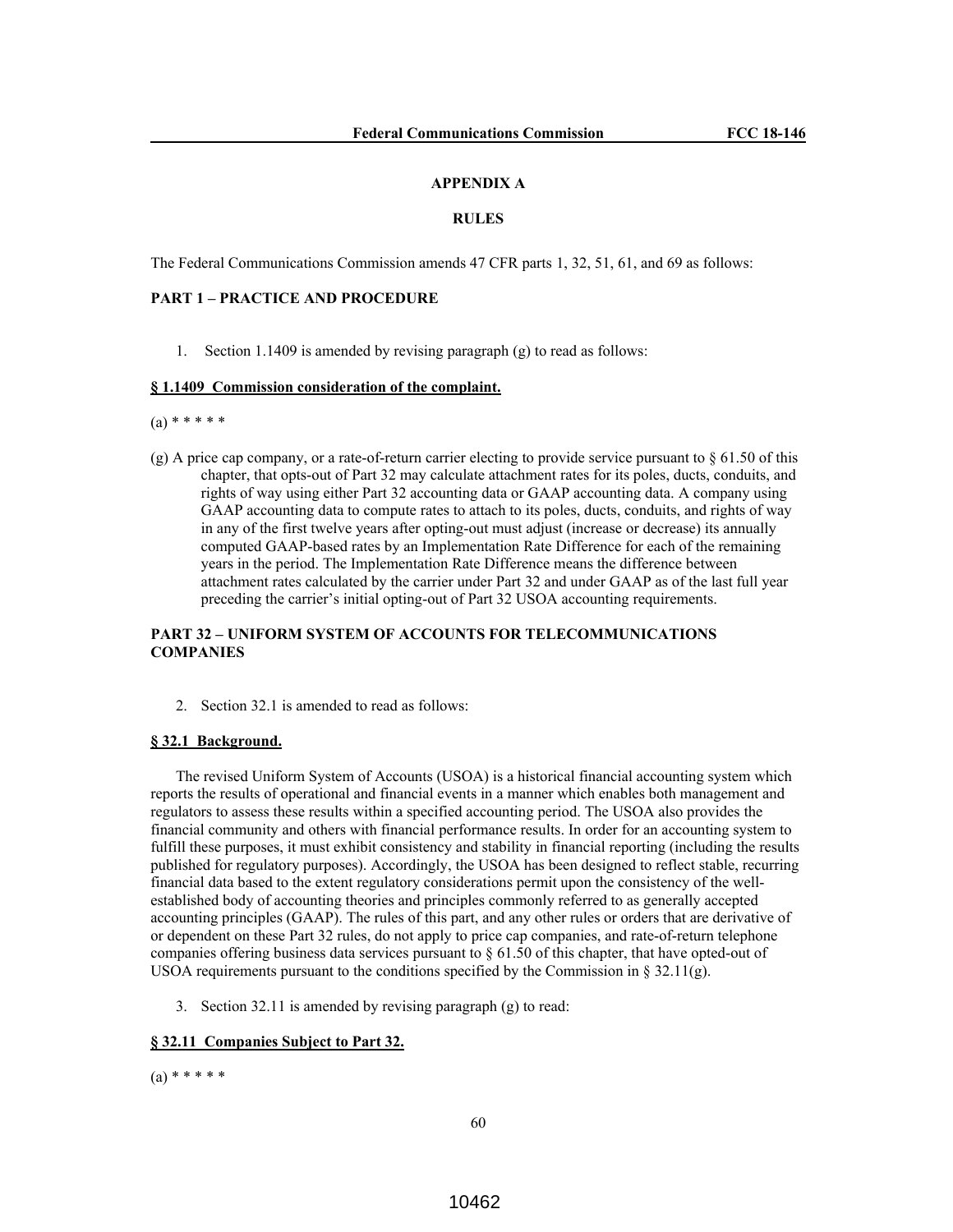(g) Notwithstanding subsection (a), a price cap company, or a rate-of-return telephone company offering business data services pursuant to § 61.50 of this chapter, that elects to calculate its pole attachment rates pursuant to § 1.1409(g) of this chapter will not be subject to this Uniform System of Accounts.

### **PART 51 - INTERCONNECTION**

4. Section 51.903 is amended by revising paragraph (g) to read:

### **§ 51.903 Definitions.**

 $(a) * * * * * *$ 

(g) Rate-of-Return Carrier is any incumbent local exchange carrier not subject to price cap regulation as that term is defined in §61.3(bb) of this chapter, but only with respect to the territory in which it operates as an incumbent local exchange carrier.

### **PART 61 - TARIFFS**

5. Section 61.41 is amended by revising paragraph (d) and adding paragraph (f) to read as follows:

### **§ 61.41 Price cap requirements generally.**

### $(a) * * * * * *$

(d) Except as provided in paragraph (e) of this section, local exchange carriers that become subject to price cap regulation as that term is defined in  $\S 61.3$  (ff) shall not be eligible to withdraw from such regulation.

# (e) \* \* \* \* \*

(f) Notwithstanding the requirements of paragraphs (c) and (d) of this section, a telephone company subject to rate-of-return regulation that is affiliated with a price cap local exchange carrier may provide business data services pursuant to § 61.50 without converting other services to price cap regulation.

6. Section 61.50 is added to read as follows:

## **§ 61.50 Regulation of business data services offered by rate-of-return carriers electing incentive regulation.**

(a) A rate-of-return carrier, as defined in § 51.903(g), may elect to offer its business data services subject to incentive regulation pursuant to this section. A rate-of-return carrier may elect to offer business data services subject to incentive regulation pursuant to this section only if all affiliated rate-of-return carriers meeting the requirements of paragraph (b) make the election. A carrier's election under this section is irrevocable.

(b) A rate-of-return carrier is eligible to elect incentive regulation for its business data services if the carrier:

(1) receives universal service payments pursuant to the Alternative-Connect America Cost Model pursuant to § 54.311;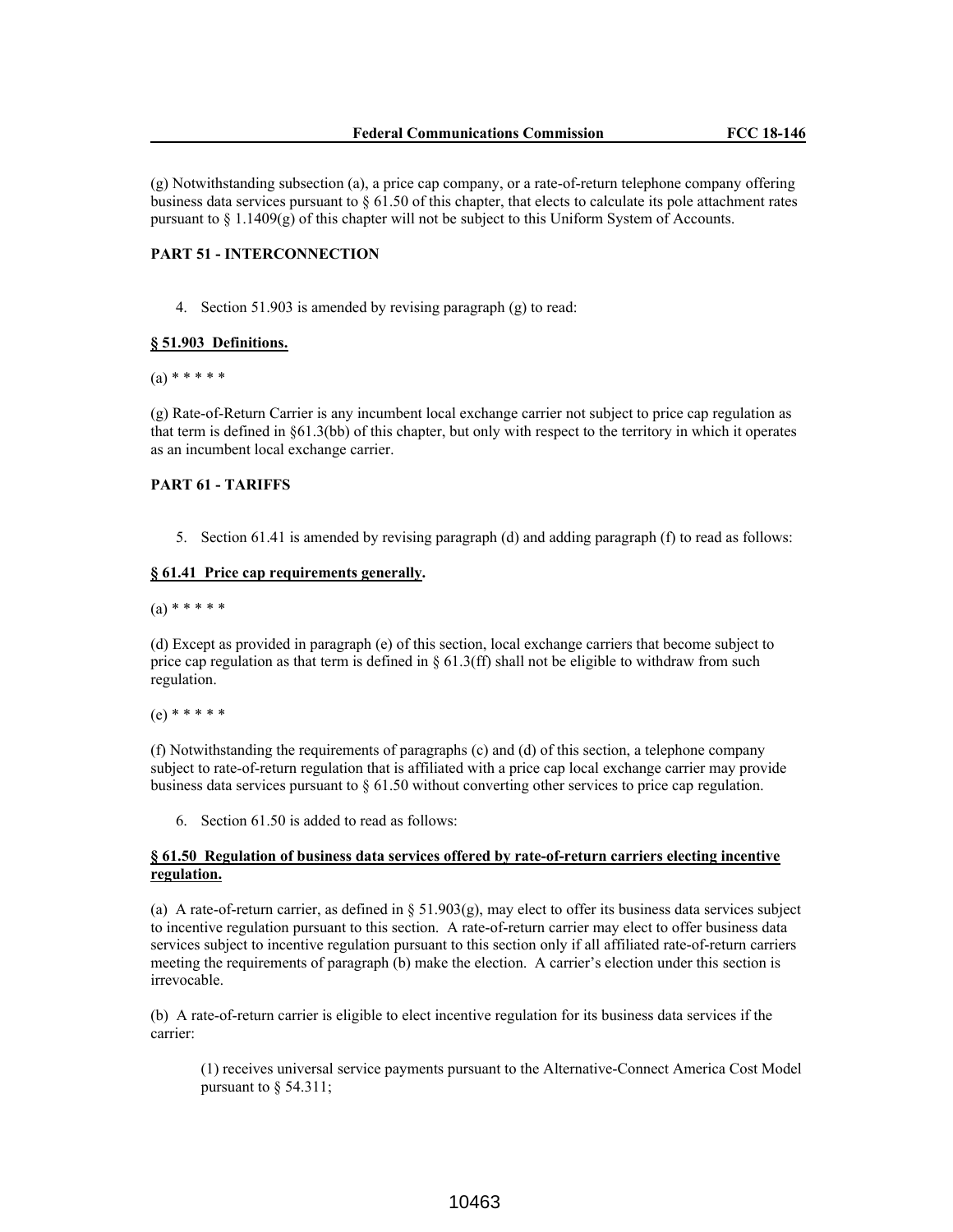(2) is an affiliate of a price cap local exchange carrier operating pursuant to a waiver of  $\S 61.41$ ;

(3) receives universal service payments pursuant to § 54.306; or

(4) transitions away from legacy support mechanisms in the future.

(c) A rate-of-return carrier electing to offer business data services pursuant to this section shall employ the procedures outlined in §§ 61.42 through .49 to calculate rates for its business data services and adjust its indexes for those rates to the extent those sections are applicable to business data services, except that:

(1) Exogenous costs associated with regulated services shall be allocated to business data services based on relative regulated business data services revenues, compared to regulated revenues and related support receipts; and

(2) An electing carrier is not required to file a short form tariff review plan as required by §  $61.49(k)$  of this part.

(d) A rate-of-return carrier electing to offer business data services pursuant to this section must remove its business data services from the NECA Traffic Sensitive Pool. Such a carrier may continue to participate in the NECA Traffic Sensitive Pool and tariff for access services other than business data services.

(e) A rate-of-return carrier offering business data services pursuant to this section may offer those business data services at different rates in different study areas.

(f) A rate-of-return carrier offering business data services pursuant to this section may make a low-end adjustment pursuant to  $\S 61.45(d)(1)(vii)$  of this subpart unless it:

(1) Exercises the regulatory relief pursuant to paragraph (g) of this section in any part of its service region; or

(2) Exercises the option to use Generally Accepted Accounting Principles rather than the Part 32 Uniform System of Accounts pursuant to  $\S 32.11(g)$  of this chapter.

(g) A rate-of-return carrier electing to offer business data services pursuant to this section may offer time division multiplexed transport and end user channel termination services at or below a DS3 bandwidth that include:

(1) Volume and term discounts;

(2) Contract-based tariffs, provided that:

(i) Contract-based tariff services are made generally available to all similarly situated customers;

(ii) The rate-of-return carrier excludes all contract-based tariff offerings from incentive regulation; and

(3) The ability to file tariff revisions on at least one day's notice, notwithstanding the notice requirements for tariff filings specified in § 61.58 of this chapter.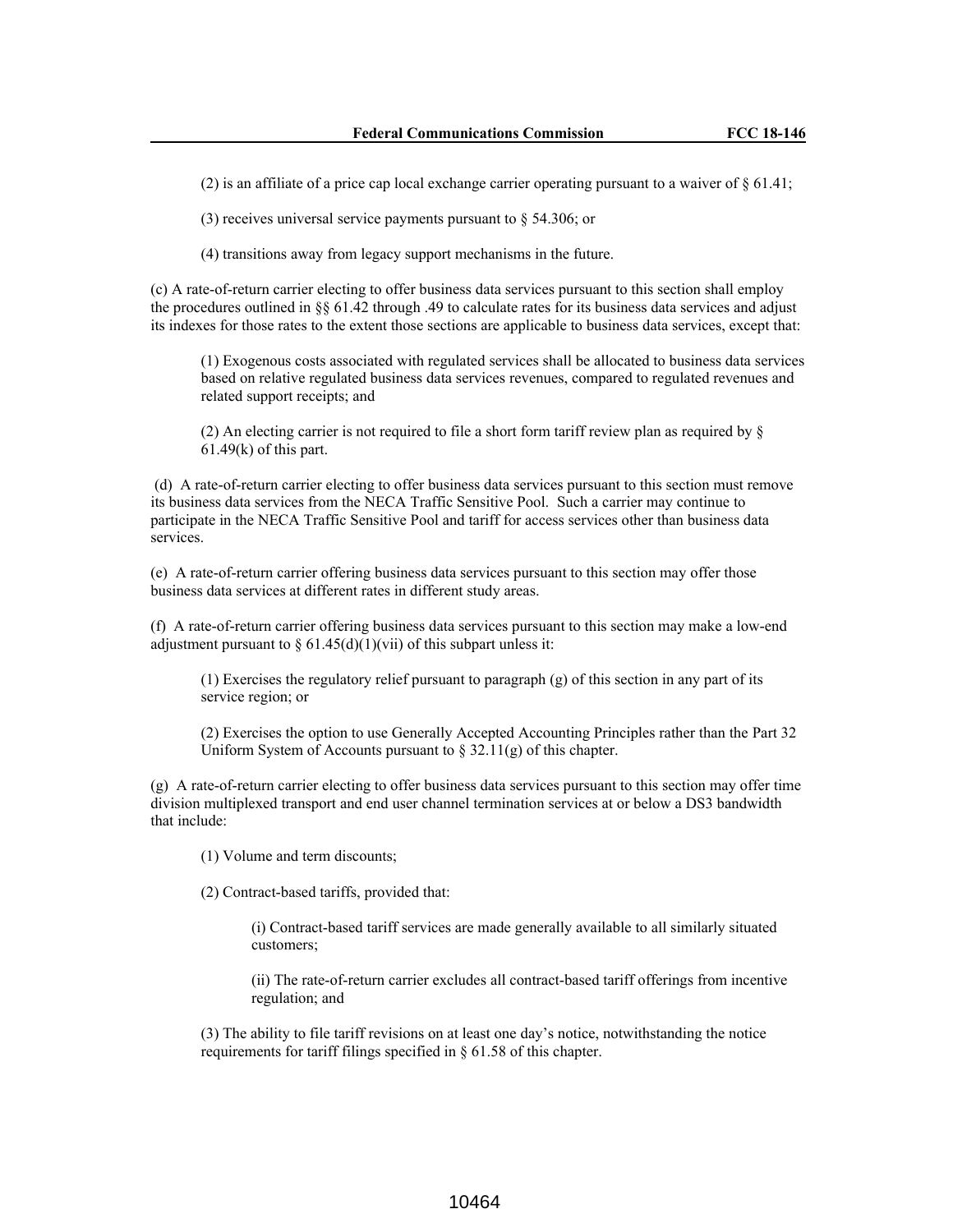(h) A rate-of-return carrier electing to offer business data services pursuant to this section shall comply with the requirements of  $\S 69.805$  of this chapter in its study areas deemed non-competitive pursuant to this section.

(i) The regulation of other services offered by a carrier that offers business data services pursuant to this section shall not be modified as a result of the requirements of this section.

(j) Competitive market test.

(1) The Wireline Competition Bureau will conduct an initial competitive market test for rate-ofreturn carriers eligible to elect incentive regulation pursuant to this section. Study areas of such carriers will be deemed competitive if 75 percent of the census blocks within the study area are reported to have a minimum of 10 Mbps download and 1 Mbps upload broadband service offered by a cable operator based on the most current publicly available Form 477 data. A list of study areas deemed competitive by the competitive market test will be published on the Commission's website.

(2) The Wireline Competition Bureau will conduct subsequent competitive market tests for rateof-return carriers electing incentive regulation pursuant to this section contemporaneously with the subsequent tests mandated by § 69.803 for price cap carriers.

(3) A study area of an electing carrier deemed competitive by the competitive market test will retain its status in subsequent tests.

(k) Regulatory relief.

(1) Packet-based and time division multiplexed business data services above a DS3 bandwidth offered by a rate-of-return carrier pursuant to this section shall not be subject to ex ante pricing regulation.

(2) Time division multiplexed end user channel termination business data services at or below a DS3 bandwidth offered by a rate-of-return carrier pursuant to this section in study areas deemed competitive by the competitive market test shall not be subject to ex ante pricing regulation.

(3) A rate-of-return carrier electing incentive regulation for its business data services must detariff

(i) all packet-based and time division multiplexed business data services above a DS3 bandwidth within thirty-six months after the effective date of its election of incentive regulation; and

(ii) all time division multiplexed end user channel termination business data services at or below a DS3 bandwidth in any study area deemed competitive by the competitive market test within thirty-six months after such services shall be deemed competitive in a study area.

(l) Notification.

- (1) A rate-of-return carrier electing incentive regulation for its business data services effective July 1, 2019 must notify the Chief of the Wireline Competition Bureau of its election by May 1, 2019 for it to become effective concurrent with the annual access tariff filing in 2019.
- (2) A rate-of-return carrier electing incentive regulation for its business data services effective July 1, 2020 must notify the Chief of the Wireline Competition Bureau of its election by May 1, 2020 for it to become effective concurrent with the annual access tariff filing in 2020.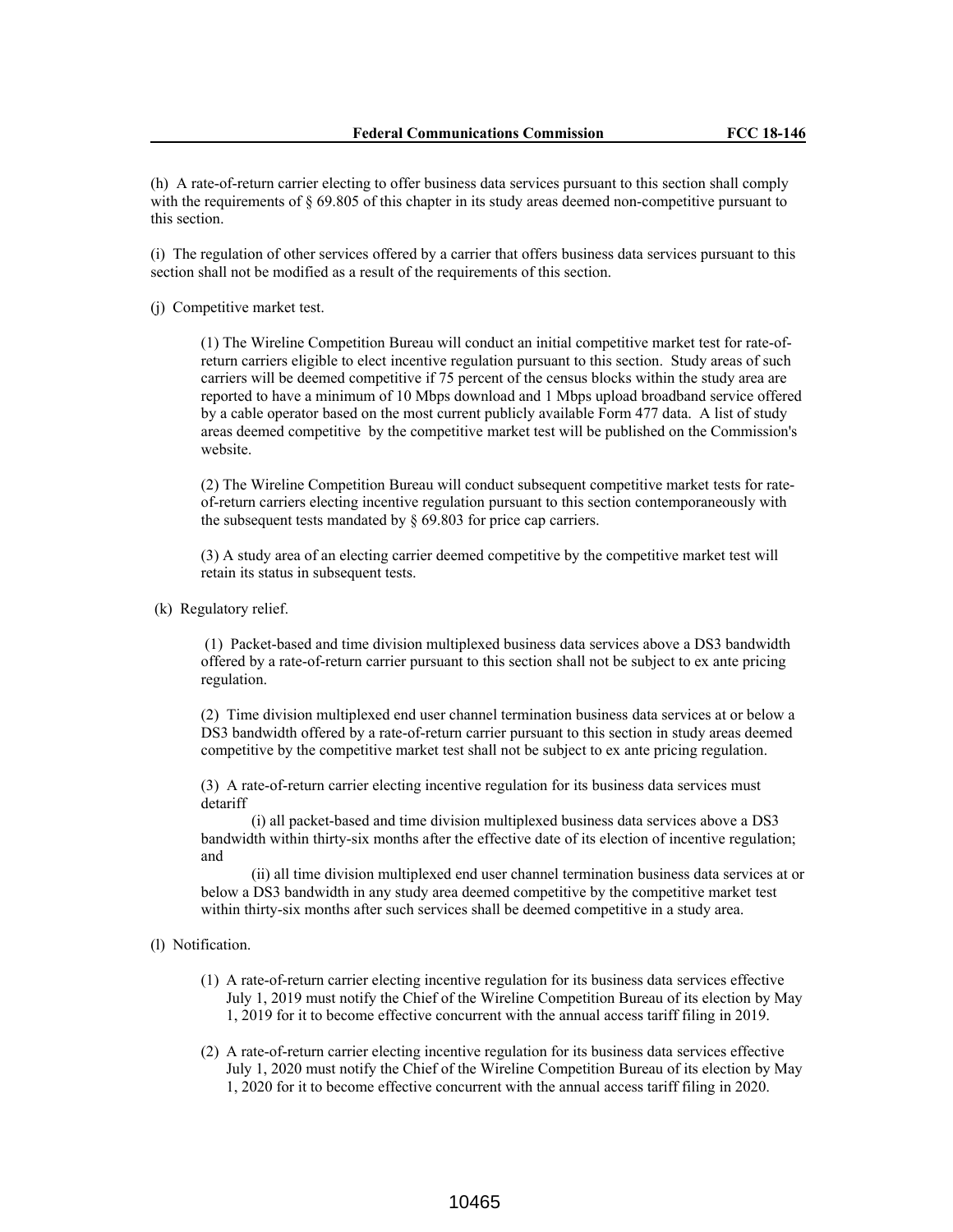- (3) A rate-of-return carrier accepting future offers of Alternative-Connect America Cost Model support or otherwise transitioning away from legacy support mechanisms and electing incentive regulation for its business data services must notify the Chief of the Wireline Competition Bureau of its election by May 1 following its acceptance of the offer for it to become effective concurrent with that year's annual access tariff filing.
- 7. Section 61.55 is amended by revising paragraph (a) to read as follows:

### **§ 61.55 Contract-based tariffs.**

(a) This section shall apply to price cap local exchange carriers permitted to offer contract-based tariffs under § 1.776 or § 69.805 of this chapter, as well as to the offering of business data services by rate-ofreturn carriers pursuant to § 61.50 of this part.

# **PART 69 – ACCESS CHARGES**

8. Section 69.114 is amended by revising paragraph (a) to read as follows:

### **§ 69.114 Special Access.**

(a) Appropriate subelements shall be established for the use of equipment or facilities that are assigned to the Special Access element for purposes of apportioning net investment, or that are equivalent to such equipment or facilities for companies subject to price cap regulation as that term is defined in §61.3(ff) of this chapter.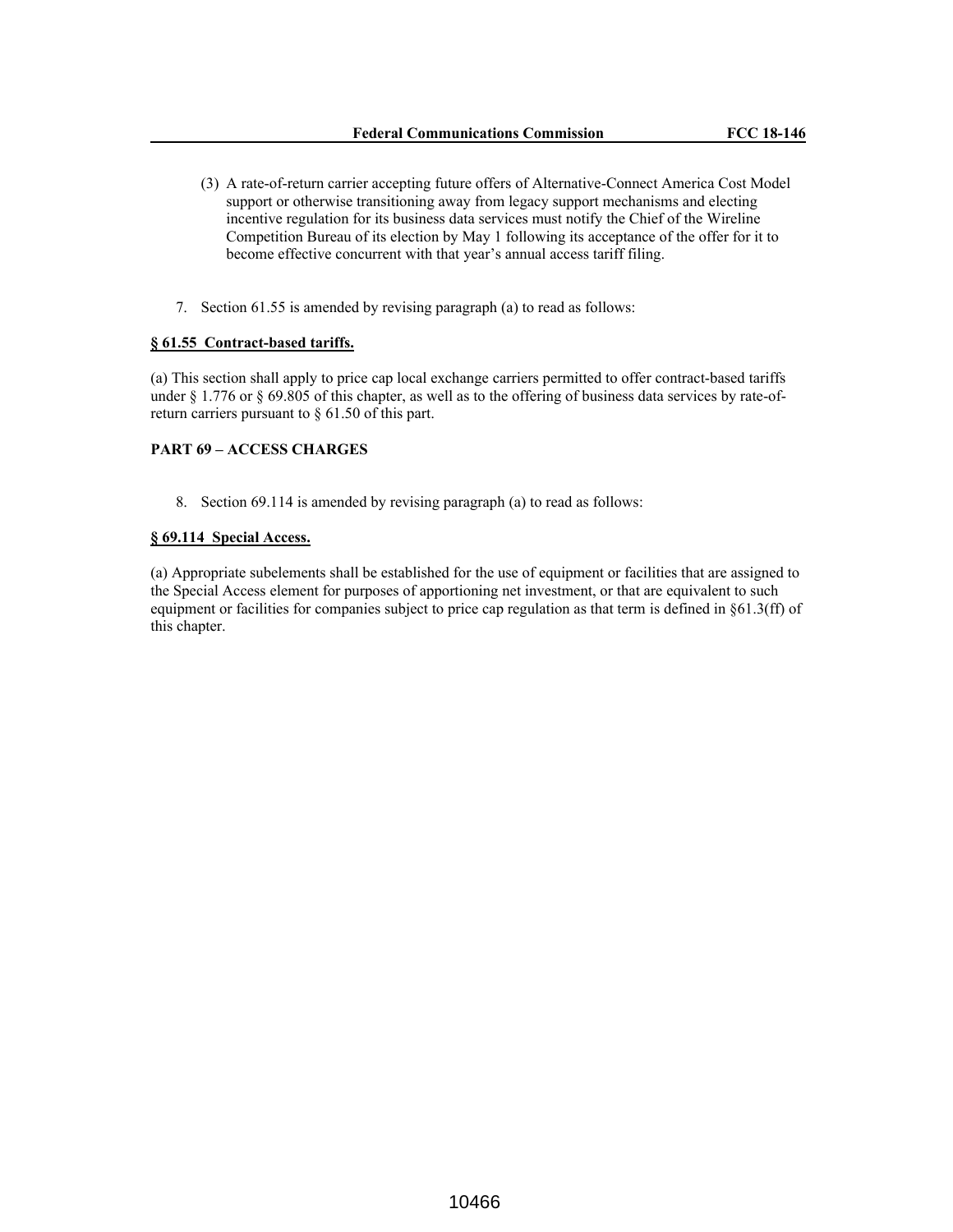## **APPENDIX B**

### **PROPOSED RULES**

The Federal Communications Commission seeks comment on a proposal to amend 47 CFR part 61, as follows:

# **PART 61 - TARIFFS**

1. Section 61.201 is amended by revising paragraph (a) to read:

### **§ 61.201 Detariffing of price cap local exchange carriers.**

\*\*\*\*\*

(a)(3) Transport services as defined in  $\S$  69.801 of this chapter;

# **PART 69 – ACCESS CHARGES**

1. Section 69.807(a) is revised to read as follows:

# **§ 69.807 Regulatory relief.**

- (a) Price cap local exchange carrier transport and end user channel terminations in markets deemed competitive and in grandfathered markets for a price cap carrier that was granted Phase II pricing flexibility prior to June 2017 are granted the following regulatory relief:
	- (1) Elimination of the rate structure requirements in subpart B of this part;
	- (2) Elimination of price cap regulation; and
	- (3) Elimination of tariffing requirements as specified in § 61.201 of this chapter.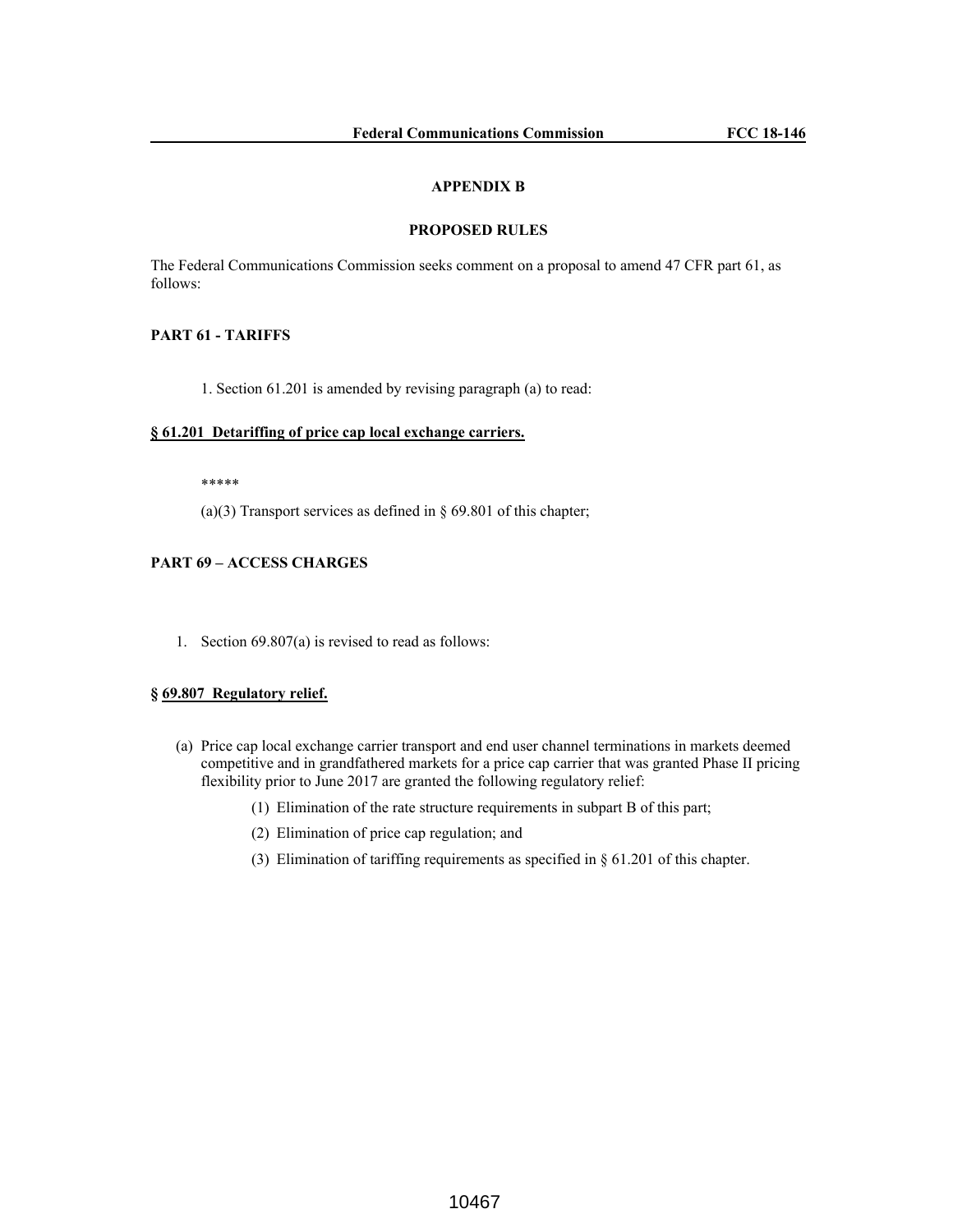#### **APPENDIX C**

#### **Final Regulatory Flexibility Analysis**

1. As required by the Regulatory by the Regulatory Flexibility Act of 1980, as amended  $(RFA)^{1}$ an Initial Regulatory Flexibility Analysis (IRFA) was incorporated into the Notice of Proposed Rulemaking (*Notice*) for the rate-of-return business data services (BDS) proceeding.<sup>2</sup> The Commission sought written public comment on the proposals in the *Notice*, including comment on the IRFA. The Commission received no comments on the IRFA. Because the Commission amends its rules in this Report and Order, the Commission has included this Final Regulatory Flexibility Analysis (FRFA). This present FRFA conforms to the RFA.<sup>3</sup>

#### **A. Need for, and Objectives of, the Rules**

2. In the *Notice*, the Commission proposed to adopt a form of incentive regulation for the provision of business data services by rate-of-return carriers receiving fixed universal service support, conduct a market analysis to evaluate the characteristics of BDS markets served by rate-of-return carriers receiving fixed support, and adopt a new lighter touch regulatory framework for these carriers' BDS that in most respects parallels the framework recently adopted for price cap carriers in the *BDS Order*. This Order provides a new framework for BDS offered by rate-of-return carriers that receive fixed support that minimizes unnecessary regulatory burdens on certain rate-of-return carriers and allows market forces to foster appropriate incentives for these carriers to be efficient, to innovate and to compete.<sup>4</sup>

3. In this Order, the Commission takes the next step in a series of steps to encourage carriers to move from rate-of-return to incentive regulation, and to remove ex ante pricing regulation where competitive conditions justify doing so. This Order focuses on allowing rate-of-return carriers that currently receive fixed high-cost universal service support to voluntarily elect to transition out of rate-ofreturn regulation for their BDS offerings. In so doing, the Commission amends its rules to allow such carriers to move their lower capacity time division multiplexing (TDM) circuit-based transport and end user channel termination offerings to incentive regulation while providing a path for those carriers that elect our new framework (electing carriers) to demonstrate that their lower capacity circuit-based end user channel termination offerings are competitive, and therefore should not be subject to ex ante pricing regulation. We also remove ex ante pricing regulation from electing carriers' higher capacity circuitbased and their packet-based BDS offerings.

4. Allowing rate-of-return carriers that receive fixed support to move their BDS offerings away from rate-of-return regulation will help drive competition for BDS offerings in the communities served by those carriers. It will also reduce unnecessary regulatory burdens faced by electing carriers. They will no longer be required to provide cost-based justification for their BDS rates and will therefore no longer need to conduct annual cost studies to justify those rates. They will also no longer be required to file tariffs for their packed-based and higher capacity TDM-based end user channel terminations offerings in areas deemed competitive. The regulatory burdens on electing carriers, most of which are small entities, will be vastly reduced.

We take these steps while affirming our core statutory obligations pursuant to sections 201, 202, and 208 of the Communications Act to ensure that the rates and practices of these carriers' BDS remain just, reasonable and not unreasonably discriminatory. Collectively, these actions will streamline

<sup>1</sup> *See* 5 U.S.C. § 603. The RFA, *see* 5 U.S.C. §§ 601-612, has been amended by the Small Business Regulatory Enforcement Fairness Act of 1996 (SBREFA), Pub. L. No. 104-121, Title II, 110 Stat. 847 (1996).

<sup>2</sup> *Regulation of Business Data Services for Rate-of-Return Local Exchange Carriers*, WC Docket No. 17-144, Notice of Proposed Rulemaking, FCC 18-46 (rel. April 18, 2018) (*Notice*).

<sup>3</sup> *See* 5 U.S.C. § 604.

<sup>4</sup> *See Notice* at 7, para. 10.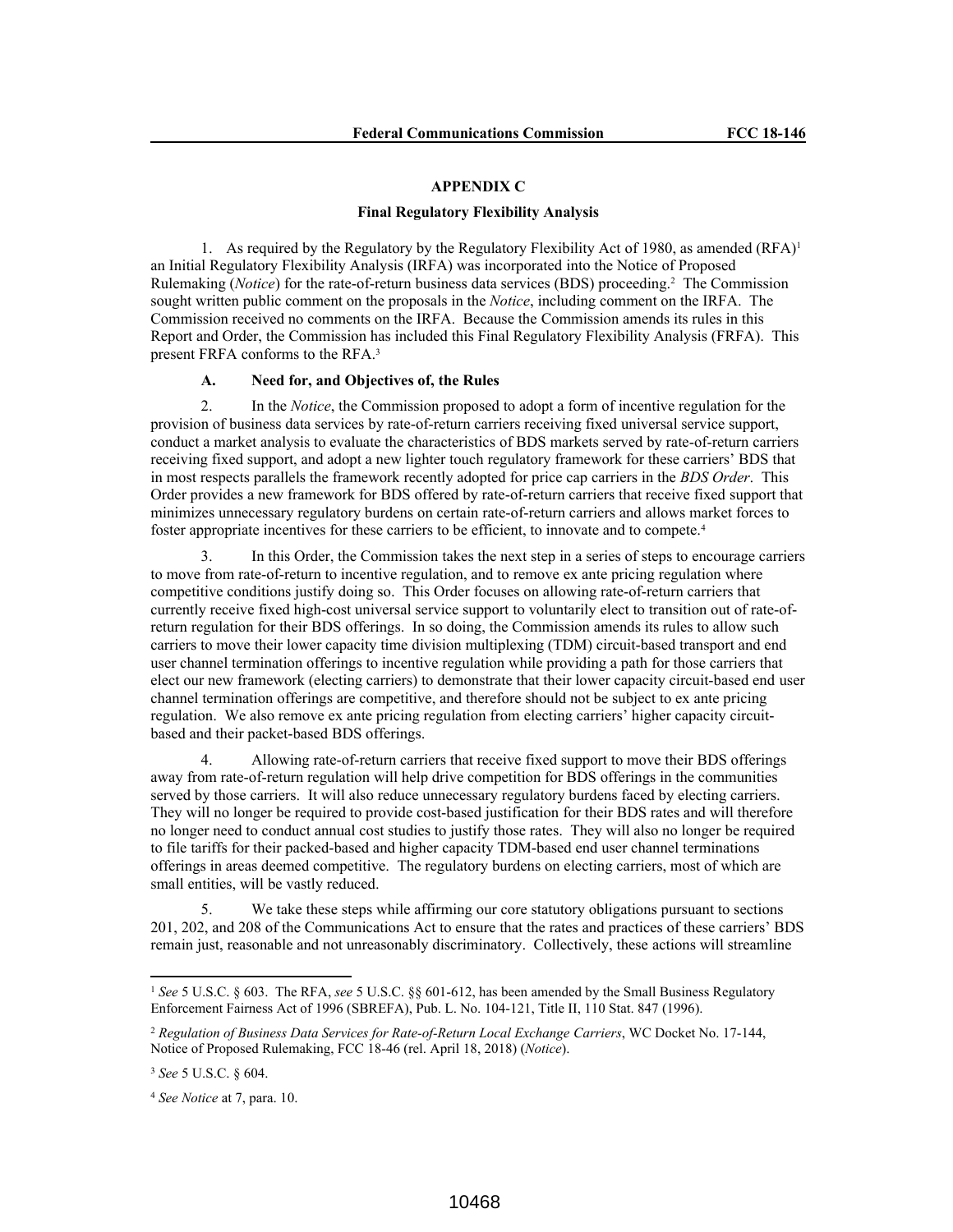regulation, and spur entry, investment, innovation, and competition in the affected BDS markets to the benefit of businesses and other institutional users that rely on these services.

## **B. Summary of Significant Issues Raised by Public Comments in Response to the IRFA**

6. The Commission did not receive comments specifically addressing the rules and policies proposed in the IRFA.

## **C. Response to Comments by the Chief Counsel for Advocacy of the Small Business Administration**

7. The Chief Counsel did not file any comments in response to this proceeding.

# **D. Description and Estimate of the Number of Small Entities to Which the Rules Will Apply**

8. The RFA directs agencies to provide a description of, and where feasible, an estimate of the number of small entities that may be affected by the proposed rules, if adopted.<sup>5</sup> The RFA generally defines the term "small entity" as having the same meaning as the terms "small business," "small organization," and "small governmental jurisdiction."<sup>6</sup> In addition, the term "small business" has the same meaning as the term "small-business concern" under the Small Business Act.<sup>7</sup> A small-business concern" is one which: (1) is independently owned and operated; (2) is not dominant in its field of operation; and (3) satisfies any additional criteria established by the Small Business Administration  $(SBA).$ <sup>8</sup>

## **1. Total Small Entities**

9. Our proposed action, if implemented, may, over time, affect small entities that are not easily categorized at present. We therefore describe here, at the outset, three comprehensive, statutory small entity size standards.<sup>9</sup> First, as of 2013, the SBA estimates there are an estimated 28.8 million small businesses nationwide—comprising some 99.9% of all businesses.<sup>10</sup> In addition, a "small organization" is generally "any not-for-profit enterprise which is independently owned and operated and is not dominant in its field."<sup>11</sup> Nationwide, as of 2007, there were approximately 1,621,315 small organizations.<sup>12</sup> Finally, the term "small governmental jurisdiction" is defined generally as "governments of cities, towns, townships, villages, school districts, or special districts, with a population of less than fifty thousand."<sup>13</sup> Census Bureau data for 2012 indicate that there were 90,056 local governmental jurisdictions in the

<sup>9</sup> *See* 5 U.S.C. §§ 601(3)-(6).

<sup>13</sup> 5 U.S.C. § 601(5).

<sup>5</sup> *See* 5 U.S.C. § 603(b)(3).

<sup>6</sup> *See* 5 U.S.C. § 601(6).

<sup>7</sup> *See* 5 U.S.C. § 601(3) (incorporating by reference the definition of "small-business concern" in the Small Business Act, 15 U.S.C. § 632). Pursuant to 5 U.S.C. § 601(3), the statutory definition of a small business applies "unless an agency, after consultation with the Office of Advocacy of the Small Business Administration and after opportunity for public comment, establishes one or more definitions of such term which are appropriate to the activities of the agency and publishes such definition(s) in the Federal Register."

<sup>8</sup> *See* 15 U.S.C. § 632.

<sup>10</sup> *See* Small Bus. Admin., Office of Advocacy, *Frequently Asked Questions about Small Business* 1 (2016), https://www.sba.gov/sites/default/files/advocacy/SB-FAQ-2016\_WEB.pdf.

<sup>11</sup> 5 U.S.C. § 601(4).

<sup>12</sup> Indep. Sector, The New Nonprofit Almanac and Desk Reference (2010).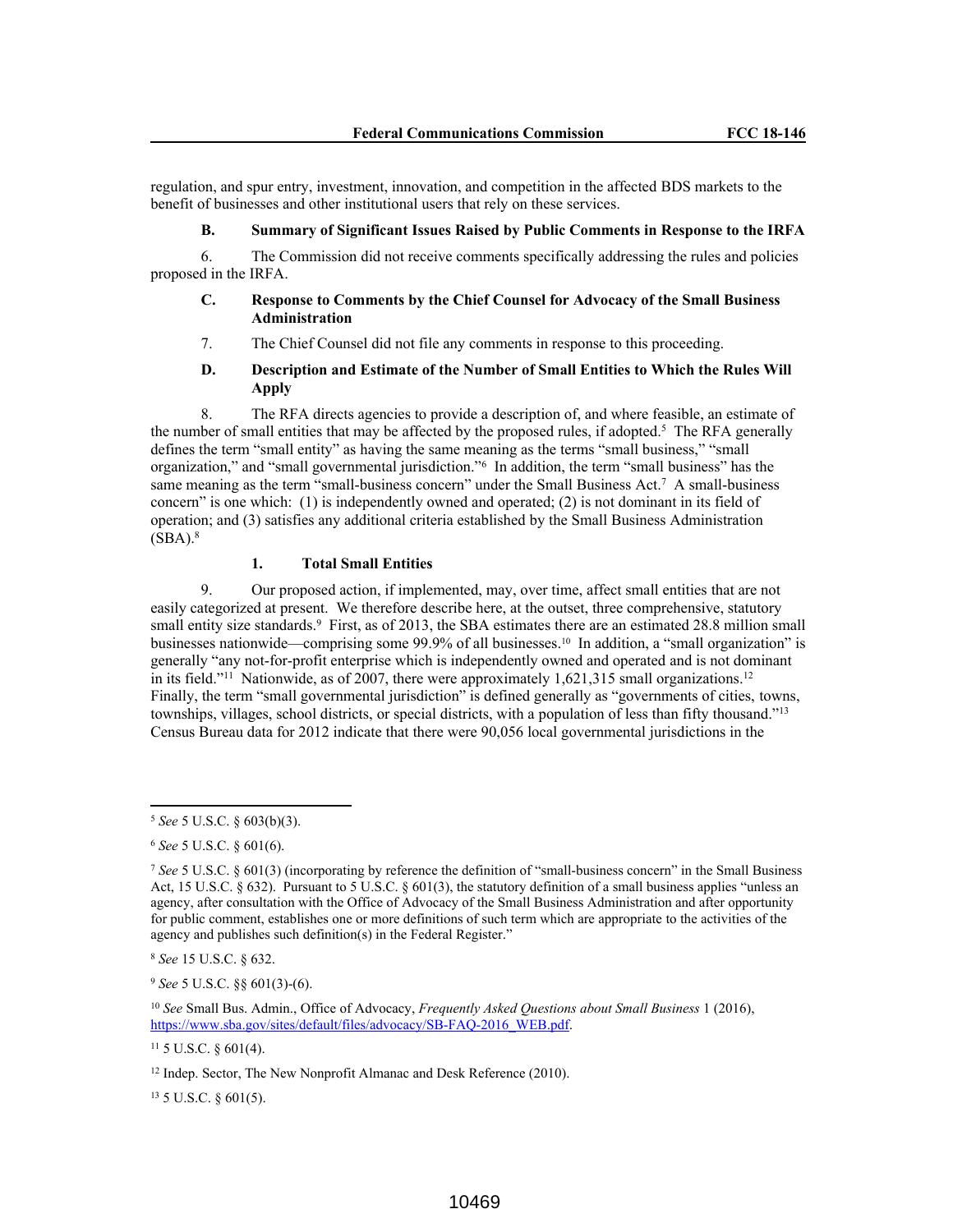United States.<sup>14</sup> We estimate that, of this total, as many as 89,195 entities may qualify as "small governmental jurisdictions."<sup>15</sup> Thus, we estimate that most governmental jurisdictions are small.

## **2. Broadband Internet Access Service Providers**

10. *Internet Service Providers (Broadband).* Broadband Internet service providers include wired (e.g., cable, DSL) and VoIP service providers using their own operated wired telecommunications infrastructure fall in the category of Wired Telecommunication Carriers.<sup>16</sup> Wired Telecommunications Carriers are comprised of establishments primarily engaged in operating and/or providing access to transmission facilities and infrastructure that they own and/or lease for the transmission of voice, data, text, sound, and video using wired telecommunications networks. Transmission facilities may be based on a single technology or a combination of technologies.<sup>17</sup> The SBA size standard for this category classifies a business as small if it has 1,500 or fewer employees.<sup>18</sup> U.S. Census data for 2012 show that there were 3,117 firms that operated that year. Of this total, 3,083 operated with fewer than 1,000 employees.<sup>19</sup> Consequently, under this size standard the majority of firms in this industry can be considered small.

### **3. Wireline Providers**

11. *Wired Telecommunications Carriers.* The U.S. Census Bureau defines this industry as "establishments primarily engaged in operating and/or providing access to transmission facilities and infrastructure that they own and/or lease for the transmission of voice, data, text, sound, and video using wired communications networks. Transmission facilities may be based on a single technology or a combination of technologies. Establishments in this industry use the wired telecommunications network facilities that they operate to provide a variety of services, such as wired telephony services, including VoIP services, wired (cable) audio and video programming distribution, and wired broadband internet services. By exception, establishments providing satellite television distribution services using facilities and infrastructure that they operate are included in this industry."<sup>20</sup> The SBA has developed a small business size standard for Wired Telecommunications Carriers, which consists of all such companies having 1,500 or fewer employees.<sup>21</sup> Census data for 2012 show that there were 3,117 firms that operated

<sup>18</sup> *Id.*

<sup>14</sup> *See* U.S. Census Bureau, *American Fact Finder, Local Governments by Type and State: 2012*, http://factfinder.census.gov/faces/tableservices/jsf/pages/productview.xhtml?pid=COG\_2012\_ORG02.US01&prodT ype=table (last visited Oct. 19, 2016).

<sup>&</sup>lt;sup>15</sup> The 2012 Census data for small governmental organizations are not presented based on the size of the population in each organization. As stated above, there were 90,056 local governmental organizations in 2012. As a basis for estimating how many of these 90,056 local organizations were small, in 2012 we note that there were a total of 861 cities and towns (incorporated places and minor civil divisions) with populations greater than or equal to 50,000. *See* U.S. Census Bureau, *Subcounty General-Purpose Governments by Population-Size Group and State: 2012 – United States - States*, *2012 Census of Governments*, http://factfinder.census.gov/faces/tableservices/jsf/pages/ productview.xhtml?pid=COG\_2012\_ORG07.US01&prodType=table (last visited Oct. 19, 2016). If we subtract the 861 cities and towns that exceed the 50,000 population threshold, we conclude that approximately 89,195 are small.

<sup>16</sup> *See*, 13 CFR § 121.201. The Wired Telecommunications Carrier category formerly used the NAICS code of 517110. As of 2017 the U.S. Census Bureau definition show the NAICs code as 517311. *See*, https://www.census.gov/cgi-bin/sssd/naics/naicsrch?code=517311&search=2017

<sup>17</sup> *Id.*

<sup>&</sup>lt;sup>19</sup> http://factfinder.census.gov/faces/tableservices/jsf/pages/productview.xhtml? pid=ECN\_2012\_US\_51SSSZ2&prodType=table.

<sup>20</sup> U.S. Census Bureau, *NAICS Search*, http://www.census.gov/cgi-bin/sssd/naics/naicsrch (last visited June 21, 2017)

<sup>21</sup> 13 CFR § 121.201 (NAICS Code 517110).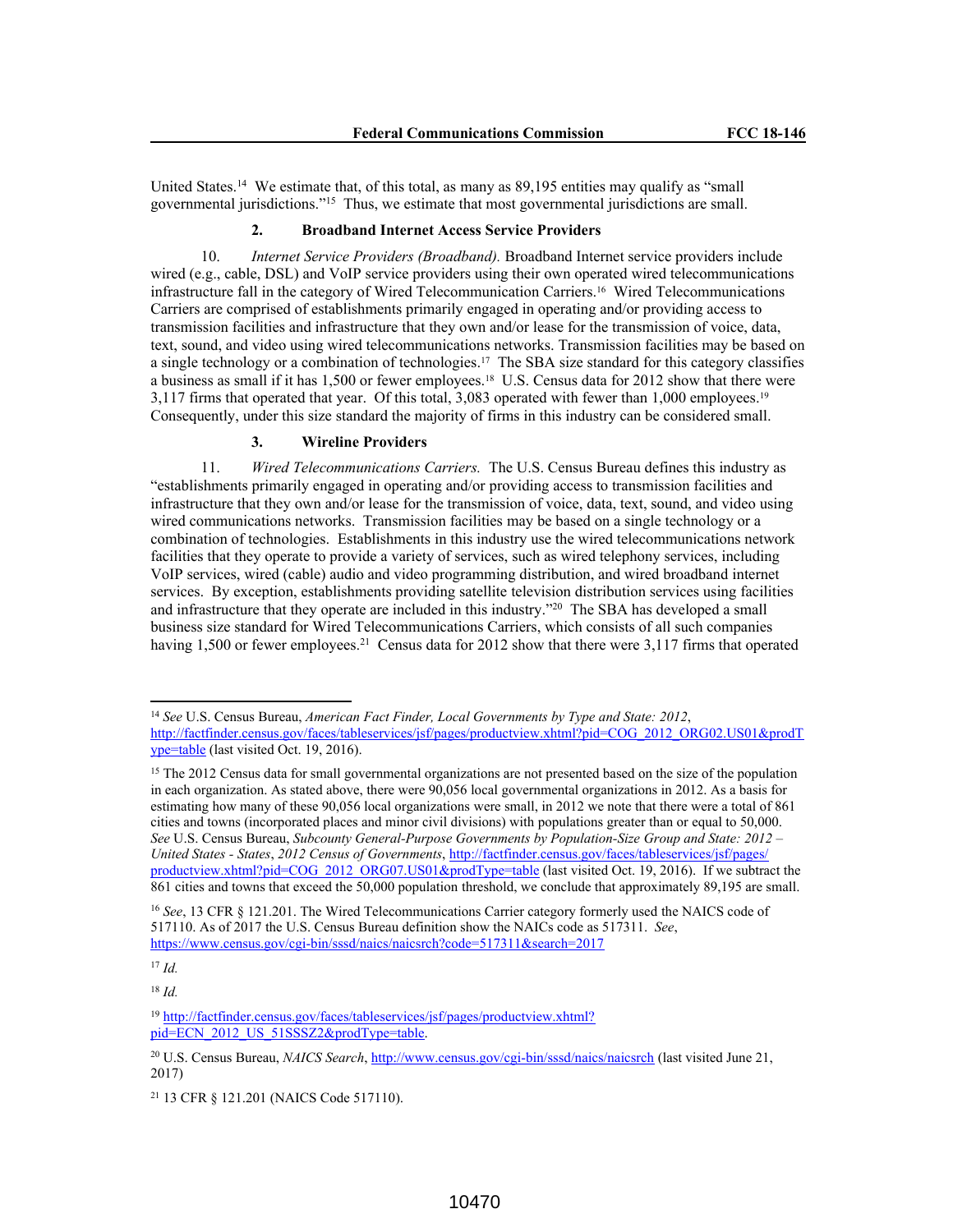that year. Of this total, 3,083 operated with fewer than 1,000 employees.<sup>22</sup> Thus, under this size standard, the majority of firms in this industry can be considered small.

12. *Incumbent Local Exchange Carriers (Incumbent LECs).* Neither the Commission nor the SBA has developed a small business size standard specifically for incumbent LEC services. The closest applicable size standard under SBA rules is for the category Wired Telecommunications Carriers as defined above. Under that size standard, such a business is small if it has  $1,500$  or fewer employees.<sup>23</sup> According to Commission data, 3,117 firms operated in that year. Of this total, 3,083 operated with fewer than 1,000 employees.<sup>24</sup> Consequently, the Commission estimates that most providers of incumbent local exchange service are small businesses that may be affected by the rules and policies adopted*.* A total of 1,307 firms reported that they were incumbent local exchange service providers.<sup>25</sup> Of this total, an estimated 1,006 have 1,500 or fewer employees.<sup>26</sup>

13. Competitive Local Exchange Carriers (Competitive LECs), Competitive Access Providers (CAPs), Shared-Tenant Service Providers, and Other Local Service Providers. Neither the Commission nor the SBA has developed a small business size standard specifically for these service providers. The appropriate NAICS Code category is Wired Telecommunications Carriers, as defined above. Under that size standard, such a business is small if it has  $1,500$  or fewer employees.<sup>27</sup> U.S. Census data for 2012 indicate that 3,117 firms operated during that year. Of that number, 3,083 operated with fewer than 1,000 employees.<sup>28</sup> Based on this data, the Commission concludes that the majority of Competitive LECS, CAPs, Shared-Tenant Service Providers, and Other Local Service Providers, are small entities. According to Commission data, 1,442 carriers reported that they were engaged in the provision of either competitive local exchange services or competitive access provider services.<sup>29</sup> Of these 1,442 carriers, an estimated 1,256 have 1,500 or fewer employees.<sup>30</sup> In addition, 17 carriers have reported that they are Shared-Tenant Service Providers, and all 17 are estimated to have 1,500 or fewer employees.<sup>31</sup> Also, 72 carriers have reported that they are Other Local Service Providers.<sup>32</sup> Of this total,

<sup>22</sup> *See* U.S. Census Bureau, *American Fact Finder* (Jan. 08, 2016)

http://factfinder.census.gov/faces/tableservices/jsf/pages/productview.xhtml?pid=ECN\_2012\_US\_51SSSZ2&prodT ype=table.

<sup>23</sup> 13 CFR § 121.201 (NAICS Code 517110).

<sup>24</sup> *See* U.S. Census Bureau, *American Fact Finder* (Jan. 08, 2016)

http://factfinder.census.gov/faces/tableservices/jsf/pages/productview.xhtml?pid=ECN\_2012\_US\_51SSSZ2&prodT ype=table.

<sup>25</sup> *See* Fed. Commc'ns Comm'n*, Trends in Telephone Service*, 5-5, tbl. 5.3 (Sept. 2010) (*Trends in Telephone Service*), http://hraunfoss.fcc.gov/edocs\_public/attachmatch/DOC-301823A1.pdf.

<sup>26</sup> *See* Fed. Commc'ns Comm'n*, Trends in Telephone Service*, 5-5, tbl. 5.3 (Sept. 2010) (*Trends in Telephone Service*), http://hraunfoss.fcc.gov/edocs\_public/attachmatch/DOC-301823A1.pdf.

<sup>27</sup> 13 CFR § 121.201 (NAICS Code 517110).

<sup>28</sup> *See* U.S. Census Bureau, *American Fact Finder* (Jan. 08, 2016) http://factfinder.census.gov/faces/tableservices/jsf/pages/productview.xhtml?pid=ECN\_2012\_US\_51SSSZ2&prodT ype=table.

<sup>29</sup> *See* Fed. Commc'ns Comm'n*, Trends in Telephone Service*, 5-5, tbl. 5.3 (Sept. 2010) (*Trends in Telephone Service*), http://hraunfoss.fcc.gov/edocs\_public/attachmatch/DOC-301823A1.pdf.

<sup>30</sup> Fed. Commc'ns Comm'n*, Trends in Telephone Service*, 5-5, tbl. 5.3 (Sept. 2010) (*Trends in Telephone Service*), http://hraunfoss.fcc.gov/edocs\_public/attachmatch/DOC-301823A1.pdf.

<sup>31</sup> Fed. Commc'ns Comm'n*, Trends in Telephone Service*, 5-5, tbl. 5.3 (Sept. 2010) (*Trends in Telephone Service*), http://hraunfoss.fcc.gov/edocs\_public/attachmatch/DOC-301823A1.pdf.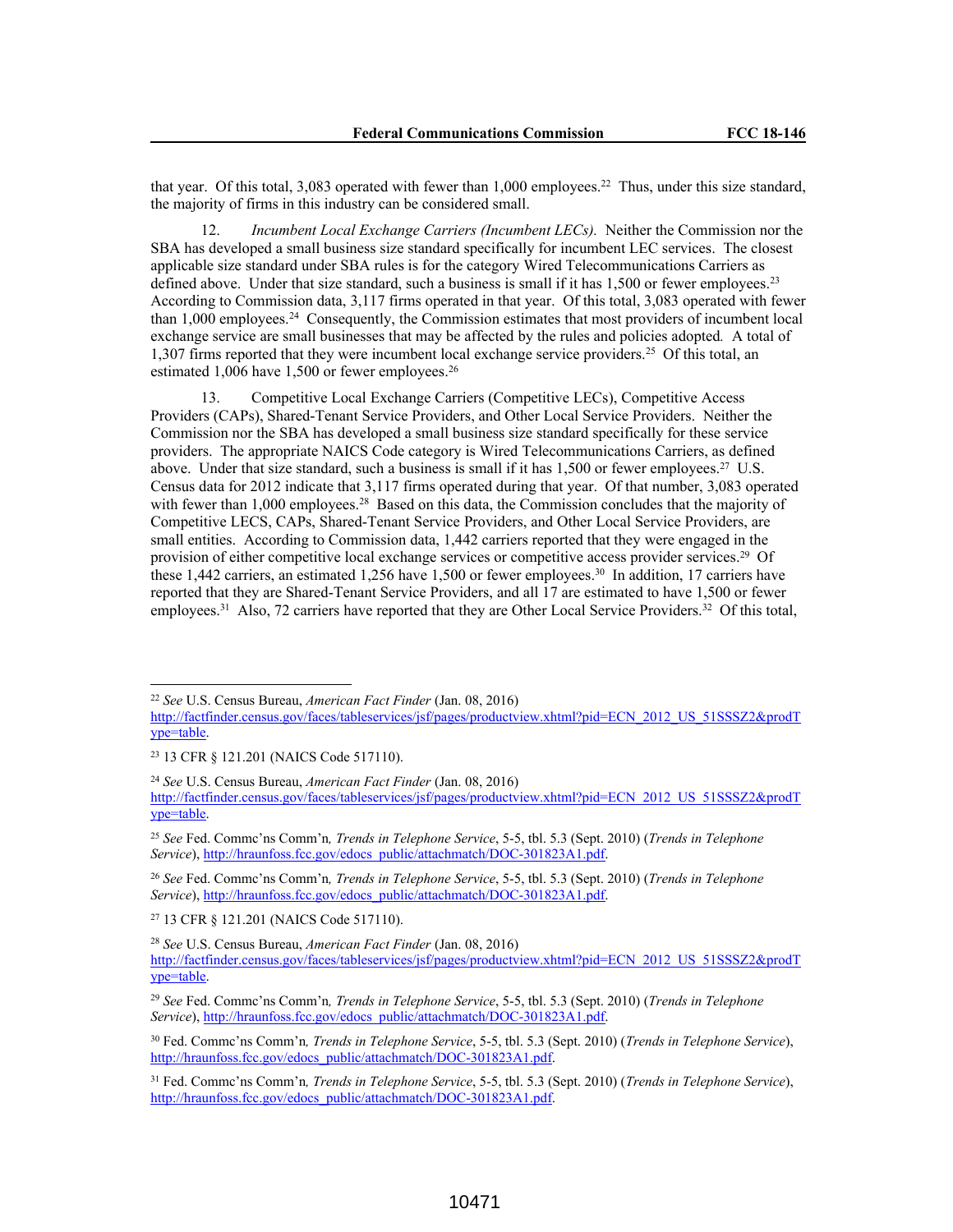70 have 1,500 or fewer employees.<sup>33</sup> Consequently, based on internally researched FCC data, the Commission estimates that most providers of competitive local exchange service, competitive access providers, Shared-Tenant Service Providers, and Other Local Service Providers are small entities.

14. We have included small incumbent LECs in this present RFA analysis. As noted above, a "small business" under the RFA is one that, *inter alia*, meets the pertinent small business size standard (e.g., a telephone communications business having 1,500 or fewer employees), and "is not dominant in its field of operation."<sup>34</sup> The SBA's Office of Advocacy contends that, for RFA purposes, small incumbent LECs are not dominant in their field of operation because any such dominance is not "national" in scope. <sup>35</sup> We have therefore included small incumbent LECs in this RFA analysis, although we emphasize that this RFA action has no effect on Commission analyses and determinations in other, non-RFA contexts.

15. *Interexchange Carriers (IXCs).* Neither the Commission nor the SBA has developed a definition for Interexchange Carriers. The closest NAICS Code category is Wired Telecommunications Carriers as defined above. The applicable size standard under SBA rules is that such a business is small if it has 1,500 or fewer employees.<sup>36</sup> U.S. Census data for 2012 indicates that 3,117 firms operated during that year. Of that number, 3,083 operated with fewer than 1,000 employees.<sup>37</sup> According to internally developed Commission data, 359 companies reported that their primary telecommunications service activity was the provision of interexchange services.<sup>38</sup> Of this total, an estimated 317 have 1,500 or fewer employees.<sup>39</sup> Consequently, the Commission estimates that the majority of IXCs are small entities that may be affected by our proposed rules.

16. *Local Resellers.* The SBA has developed a small business size standard for the category of Telecommunications Resellers. The Telecommunications Resellers industry comprises establishments engaged in purchasing access and network capacity from owners and operators of telecommunications networks and reselling wired and wireless telecommunications services (except satellite) to businesses and households. Establishments in this industry resell telecommunications; they do not operate transmission facilities and infrastructure. Mobile virtual network operators (MVNOs) are included in this industry.<sup>40</sup> Under that size standard, such a business is small if it has 1,500 or fewer employees.<sup>41</sup> Census data for 2012 show that 1,341 firms provided resale services during that year. Of that number, all

<sup>33</sup> Fed. Commc'ns Comm'n*, Trends in Telephone Service*, 5-5, tbl. 5.3 (Sept. 2010) (*Trends in Telephone Service*), http://hraunfoss.fcc.gov/edocs\_public/attachmatch/DOC-301823A1.pdf.

<sup>34</sup> 5 U.S.C. § 601(3).

<sup>35</sup> Letter from Jere W. Glover, Chief Counsel for Advocacy, SBA, to William E. Kennard, Chairman, FCC (filed May 27, 1999). The Small Business Act contains a definition of "small business concern," which the RFA incorporates into its own definition of "small business." 15 U.S.C. § 632(a); 5 U.S.C. § 601(3). SBA regulations interpret "small business concern" to include the concept of dominance on a national basis. 13 CFR § 121.102(b).

<sup>36</sup> 13 CFR § 121.201 (NAICS Code 517110).

<sup>37</sup> *See* U.S. Census Bureau, American Fact Finder (Jan. 08, 2016), http://factfinder.census.gov/faces/tableservices/isf/pages/productview.xhtml?pid=ECN\_2012\_US\_51SSSZ2&prodT ype=table.

<sup>38</sup> *See* Fed. Commc'ns Comm'n*, Trends in Telephone Service*, 5-5, tbl. 5.3 (Sept. 2010) (*Trends in Telephone* Service), http://hraunfoss.fcc.gov/edocs\_public/attachmatch/DOC-301823A1.pdf.

<sup>39</sup> Fed. Commc'ns Comm'n*, Trends in Telephone Service*, 5-5, tbl. 5.3 (Sept. 2010) (*Trends in Telephone Service*), http://hraunfoss.fcc.gov/edocs\_public/attachmatch/DOC-301823A1.pdf.

<sup>40</sup> U.S. Census Bureau, *2012 NAICS Definition*, https://www.census.gov/cgibin/sssd/naics/naicsrch?input=517911&search=2012+NAICS+Search&search=2012 (last visited Mar. 26, 2018).

<sup>41</sup> 13 CFR § 121.201 (NAICS code 517911).

<sup>(</sup>Continued from previous page)

<sup>32</sup> Fed. Commc'ns Comm'n*, Trends in Telephone Service*, 5-5, tbl. 5.3 (Sept. 2010) (*Trends in Telephone Service*), http://hraunfoss.fcc.gov/edocs\_public/attachmatch/DOC-301823A1.pdf.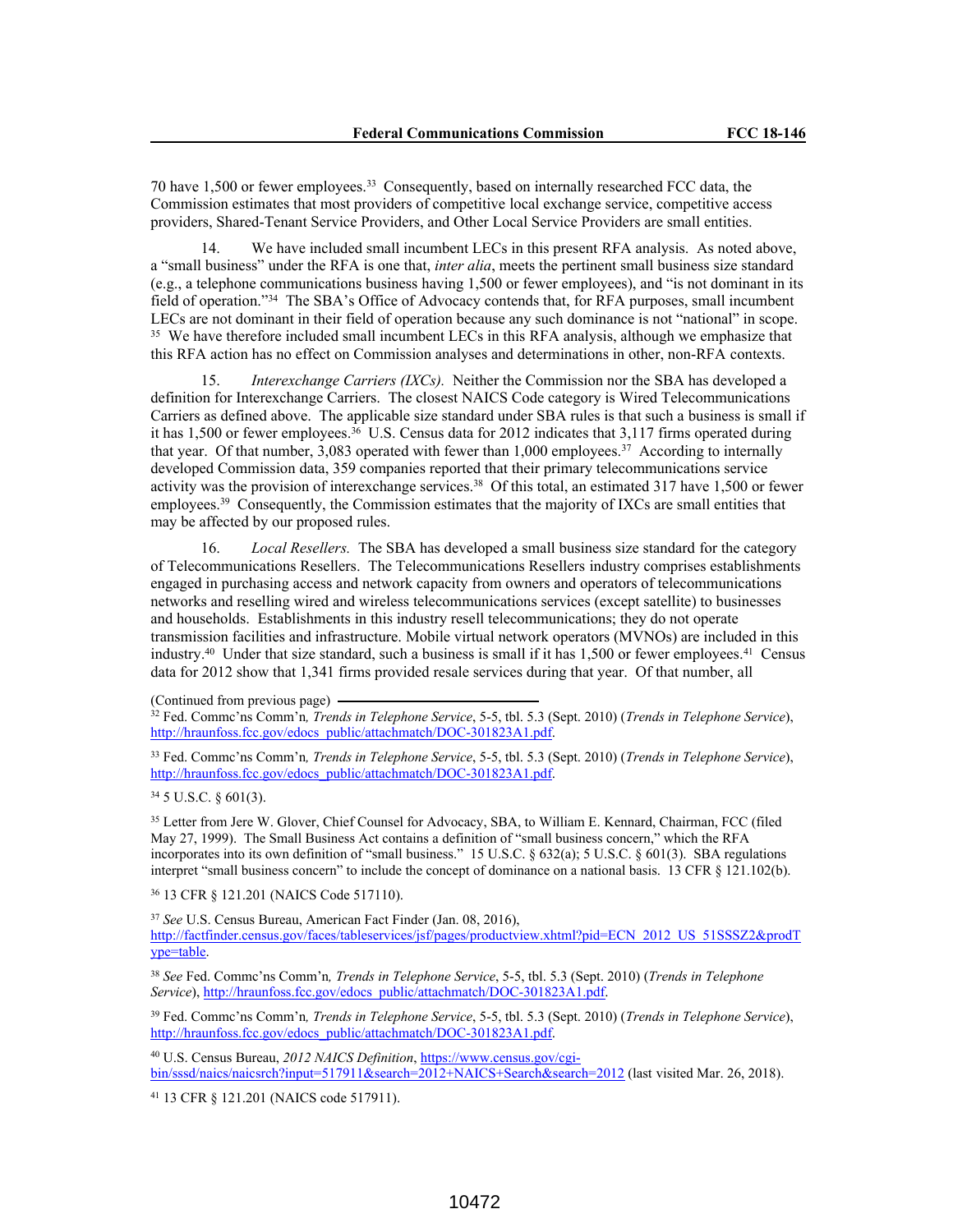operated with fewer than 1,000 employees.<sup>42</sup> Thus, under this category and the associated small business size standard, the majority of these prepaid calling card providers can be considered small entities.

17. *Toll Resellers.* The Commission has not developed a definition for Toll Resellers. The closest NAICS Code Category is Telecommunications Resellers. The Telecommunications Resellers industry comprises establishments engaged in purchasing access and network capacity from owners and operators of telecommunications networks and reselling wired and wireless telecommunications services (except satellite) to businesses and households. Establishments in this industry resell telecommunications; they do not operate transmission facilities and infrastructure. Mobile virtual network operators (MVNOs) are included in this industry.<sup>43</sup> The SBA has developed a small business size standard for the category of Telecommunications Resellers.<sup>44</sup> Under that size standard, such a business is small if it has 1,500 or fewer employees.<sup>45</sup> Census data for 2012 show that 1,341 firms provided resale services during that year. Of that number, 1,341 operated with fewer than 1,000 employees.<sup>46</sup> Thus, under this category and the associated small business size standard, the majority of these resellers can be considered small entities. According to Commission data, 881 carriers have reported that they are engaged in the provision of toll resale services.<sup>47</sup> Of this total, an estimated 857 have 1,500 or fewer employees.<sup>48</sup> Consequently, the Commission estimates that the majority of toll resellers are small entities.

18. *Other Toll Carriers*. Neither the Commission nor the SBA has developed a definition for small businesses specifically applicable to Other Toll Carriers. This category includes toll carriers that do not fall within the categories of interexchange carriers, operator service providers, prepaid calling card providers, satellite service carriers, or toll resellers. The closest applicable NAICS Code category is for Wired Telecommunications Carriers as defined above. Under the applicable SBA size standard, such a business is small if it has 1,500 or fewer employees.<sup>49</sup> Census data for 2012 show that there were 3,117 firms that operated that year. Of this total, 3,083 operated with fewer than 1,000 employees.<sup>50</sup> Thus, under this category and the associated small business size standard, the majority of Other Toll Carriers can be considered small. According to internally developed Commission data, 284 companies reported

<sup>44</sup> 13 CFR § 121.201 (NAICS code 517911).

<sup>48</sup> Fed. Commc'ns Comm'n*, Trends in Telephone Service*, 5-5, tbl. 5.3 (Sept. 2010) (*Trends in Telephone Service*), http://hraunfoss.fcc.gov/edocs\_public/attachmatch/DOC-301823A1.pdf.

<sup>49</sup> 13 CFR § 121.201 (NAICS code 517110).

<sup>42</sup> *See* U.S. Census Bureau, *American Fact Finder* (Jan. 08, 2016),

http://factfinder.census.gov/faces/tableservices/jsf/pages/productview.xhtml?pid=ECN\_2012\_US\_51SSSZ2&prodT ype=table (last visited Mar. 26, 2018).

<sup>43</sup> U.S. Census Bureau, *2012 NAICS Definition*, https://www.census.gov/cgibin/sssd/naics/naicsrch?input=517911&search=2012+NAICS+Search&search=2012 (last visited June 20, 2017) (NAICS 517911 Telecommunications Resellers).

<sup>45</sup> *See* U.S. Census Bureau, *American Fact Finder* (Jan. 08, 2016), http://factfinder.census.gov/faces/tableservices/jsf/pages/productview.xhtml?pid=ECN\_2012\_US\_51SSSZ2&prodT ype=table.

<sup>46</sup> U.S. Census Bureau, *American Fact Finder* (Jan. 08, 2016),

http://factfinder.census.gov/faces/tableservices/jsf/pages/productview.xhtml?pid=ECN\_2012\_US\_51SSSZ2&prodT ype=table.

<sup>47</sup> Fed. Commc'ns Comm'n*, Trends in Telephone Service*, 5-5, tbl. 5.3 (Sept. 2010) (*Trends in Telephone Service*), http://hraunfoss.fcc.gov/edocs\_public/attachmatch/DOC-301823A1.pdf.

<sup>50</sup> *See* U.S. Census Bureau, *American Fact Finder* (Jan. 08, 2016),

http://factfinder.census.gov/faces/tableservices/jsf/pages/productview.xhtml?pid=ECN\_2012\_US\_51SSSZ2&prodT ype=table.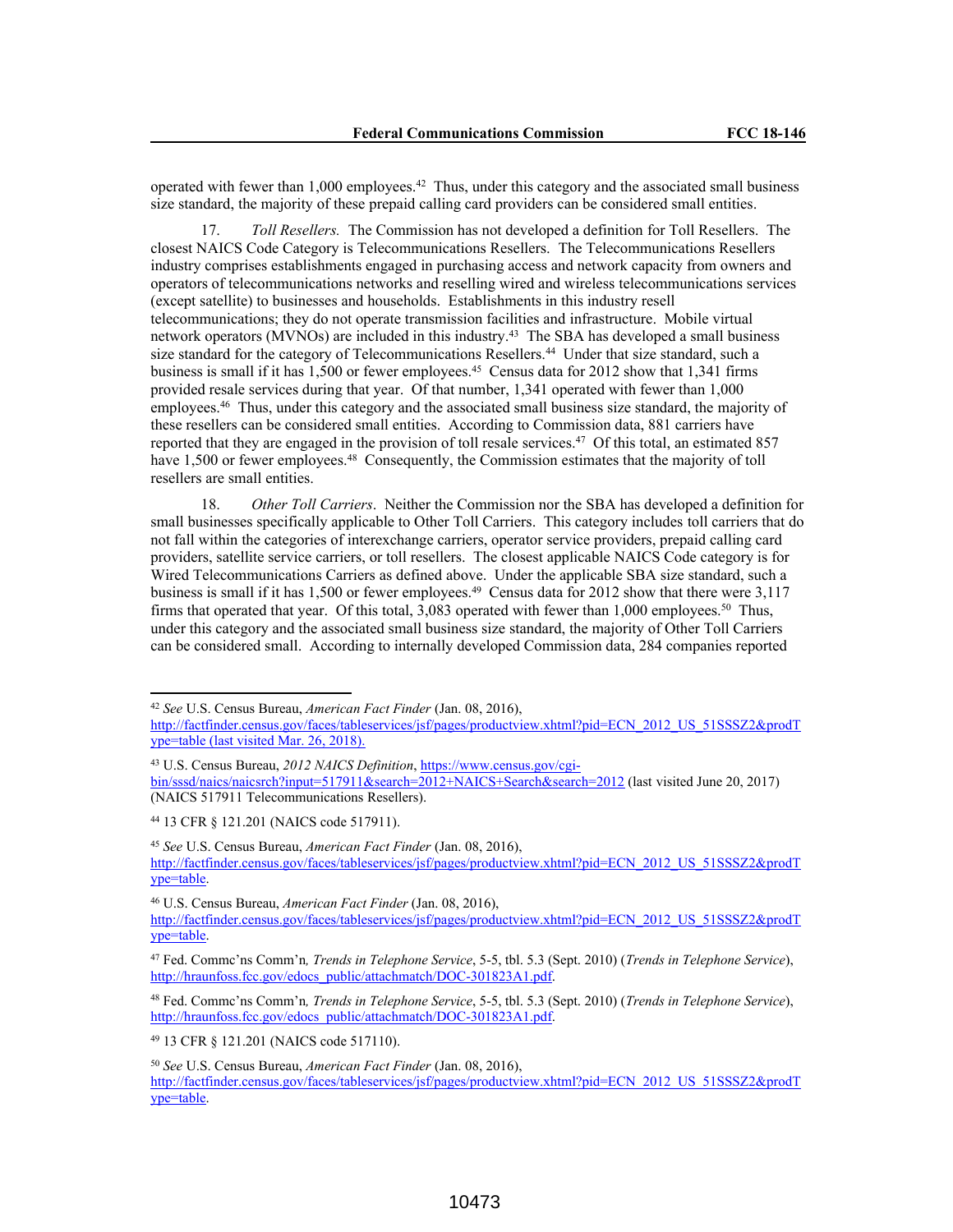that their primary telecommunications service activity was the provision of other toll carriage.<sup>51</sup> Of these, an estimated 279 have 1,500 or fewer employees.<sup>52</sup> Consequently, the Commission estimates that most Other Toll Carriers are small entities that may be affected by rules adopted pursuant to the Second Further Notice.

19. *Operator Service Providers* (*OSPs*). Neither the Commission nor the SBA has developed a small business size standard specifically for operator service providers. The appropriate size standard under SBA rules is for the category Wired Telecommunications Carriers. Under that size standard, such a business is small if it has 1,500 or fewer employees.<sup>53</sup> According to Commission data, 33 carriers have reported that they are engaged in the provision of operator services. Of these, an estimated 31 have 1,500 or fewer employees and two have more than 1,500 employees.<sup>54</sup> Consequently, the Commission estimates that the majority of OSPs are small entities.

#### **4. Wireless Providers – Fixed and Mobile**

20. *Wireless Telecommunications Carriers (except Satellite*). This industry comprises establishments engaged in operating and maintaining switching and transmission facilities to provide communications via the airwaves. Establishments in this industry have spectrum licenses and provide services using that spectrum, such as cellular services, paging services, wireless internet access, and wireless video services.<sup>55</sup> The appropriate size standard under SBA rules is that such a business is small if it has 1,500 or fewer employees.<sup>56</sup> For this industry, U.S. Census data for 2012 show that there were 967 firms that operated for the entire year.<sup>57</sup> Of this total, 955 firms had employment of 999 or fewer employees and 12 had employment of 1000 employees or more.<sup>58</sup> Thus under this category and the associated size standard, the Commission estimates that the majority of wireless telecommunications carriers (except satellite) are small entities.

21. The Commission's own data—available in its Universal Licensing System—indicate that, as of October 25, 2016, there are 280 Cellular licensees that will be affected by our actions today.<sup>59</sup> The Commission does not know how many of these licensees are small, as the Commission does not collect

<sup>51</sup> Fed. Commc'ns Comm'n*, Trends in Telephone Service*, 5-5, tbl. 5.3 (Sept. 2010) (*Trends in Telephone Service*), http://hraunfoss.fcc.gov/edocs\_public/attachmatch/DOC-301823A1.pdf.

<sup>52</sup> Fed. Commc'ns Comm'n*, Trends in Telephone Service*, 5-5, tbl. 5.3 (Sept. 2010) (*Trends in Telephone Service*), http://hraunfoss.fcc.gov/edocs\_public/attachmatch/DOC-301823A1.pdf.

<sup>53</sup> 13 CFR § 121.201, NAICS code 517311.

<sup>54</sup> *Trends in Telephone Service*, tbl. 5.3.

<sup>55</sup> *See* U.S. Census Bureau, *American Fact Finder—About the Data*, https://factfinder.census.gov/faces/affhelp/jsf/pages/metadata.xhtml?lang=en&type= ib&id=ib.en./ECN.NAICS2012.517210 (NAICS Code 517210).

<sup>56</sup> 13 CFR § 121.201 (NAICS code 517210).

<sup>57</sup> U.S. Census Bureau, *American Fact Finder* (Jan 08, 2016),

https://factfinder.census.gov/faces/tableservices/jsf/pages/productview.xhtml?pid=ECN\_2012\_US\_51SSSZ2&prod Type=table (NAICS 51720, "Subject Series - Estab & Firm Size: Employment Size of Establishments for the U.S.: 2012").

<sup>58</sup> U.S. Census Bureau, *American Fact Finder* (Jan 08, 2016),

https://factfinder.census.gov/faces/tableservices/jsf/pages/productview.xhtml?pid=ECN\_2012\_US\_51SSSZ2&prod Type=table (NAICS 51720, "Subject Series - Estab & Firm Size: Employment Size of Establishments for the U.S.: 2012"). Available census data do not provide a more precise estimate of the number of firms that have employment of 1,500 or fewer employees; the largest category provided is for firms with "1000 employees or more."

<sup>59</sup> *See* Fed. Commc'ns Comm'n, *Universal Licensing System*, http://wireless.fcc.gov/uls (last visited June 20, 2017). For the purposes of this FRFA, consistent with Commission practice for wireless services, the Commission estimates the number of licensees based on the number of unique FCC Registration Numbers.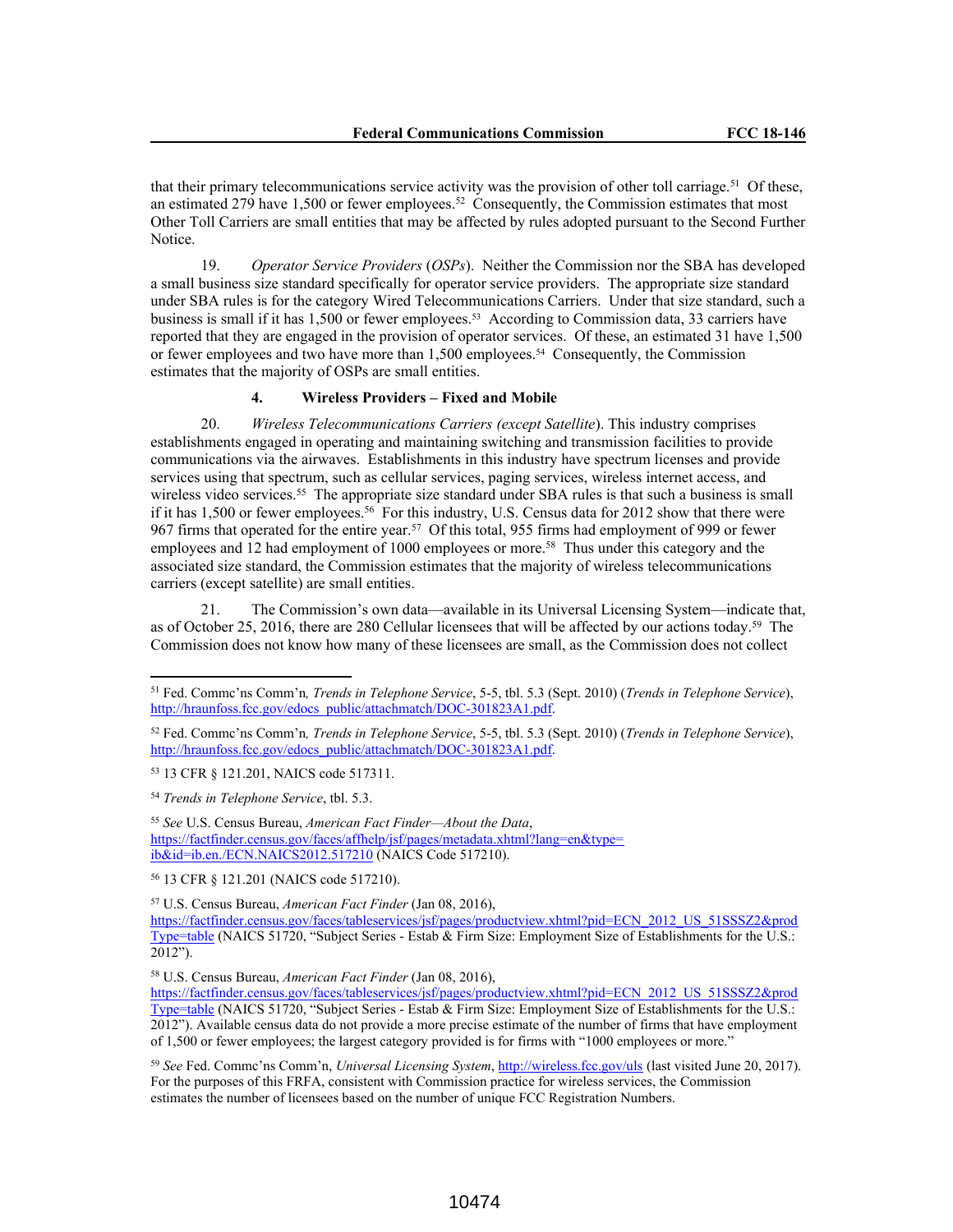that information for these types of entities. Similarly, according to internally developed Commission data, 413 carriers reported that they were engaged in the provision of wireless telephony, including cellular service, Personal Communications Service, and Specialized Mobile Radio Telephony services.<sup>60</sup> Of this total, an estimated 261 have 1,500 or fewer employees, and 152 have more than 1,500 employees.<sup>61</sup> Thus, using available data, we estimate that the majority of wireless firms can be considered small.

22. *Wireless Communications Services*. This service can be used for fixed, mobile, radiolocation, and digital audio broadcasting satellite uses. The Commission defined "small business" for the wireless communications services (WCS) auction as an entity with average gross revenues of \$40 million for each of the three preceding years, and a "very small business" as an entity with average gross revenues of \$15 million for each of the three preceding years.<sup>62</sup> The SBA has approved these definitions. 63

23. *Wireless Telephony*. Wireless telephony includes cellular, personal communications services, and specialized mobile radio telephony carriers. As noted, the SBA has developed a small business size standard for Wireless Telecommunications Carriers (except Satellite).<sup>64</sup> Under the SBA small business size standard, a business is small if it has 1,500 or fewer employees.<sup>65</sup> According to Commission data, 413 carriers reported that they were engaged in wireless telephony.<sup>66</sup> Of these, an estimated 261 have 1,500 or fewer employees and 152 have more than 1,500 employees.<sup>67</sup> Therefore, a little less than one third of these entities can be considered small.

## **5. Cable Service Providers**

24. Because section 706 requires us to monitor the deployment of broadband using any technology, we anticipate that some broadband service providers may not provide telephone service. Accordingly, we describe below other types of firms that may provide broadband services, including cable companies, MDS providers, and utilities, among others.

25. *Cable and Other Subscription Programming.* This industry comprises establishments primarily engaged in operating studios and facilities for the broadcasting of programs on a subscription or fee basis. The broadcast programming is typically narrowcast in nature (e.g. limited format, such as news, sports, education, or youth-oriented). These establishments produce programming in their own facilities or acquire programming from external sources. The programming material is usually delivered

<sup>60</sup> *See* Fed. Commc'ns Comm'n*, Trends in Telephone Service*, 5-5, tbl. 5.3 (Sept. 2010) (*Trends in Telephone Service*), http://hraunfoss.fcc.gov/edocs\_public/attachmatch/DOC-301823A1.pdf.

<sup>61</sup> *See* Fed. Commc'ns Comm'n*, Trends in Telephone Service*, 5-5, tbl. 5.3 (Sept. 2010) (*Trends in Telephone Service*), http://hraunfoss.fcc.gov/edocs\_public/attachmatch/DOC-301823A1.pdf.

<sup>62</sup> *Amendment of the Commission's Rules to Establish Part 27*, *the Wireless Communications Service (WCS)*, Report and Order, 12 FCC Rcd 10785, 10879, para. 194 (1997).

<sup>63</sup> *See* Letter from Aida Alvarez, Administrator, SBA, to Amy Zoslov, Chief, Auctions and Industry Analysis Division, Wireless Telecommunications Bureau, FCC (filed Dec. 2, 1998) (*Alvarez Letter 1998*).

<sup>64</sup> 13 CFR § 121.201 (NAICS code 517210).

<sup>65</sup> 13 CFR § 121.201 (NAICS code 517210).

<sup>66</sup> Fed. Commc'ns Comm'n*, Trends in Telephone Service*, 5-5, tbl. 5.3 (Sept. 2010) (*Trends in Telephone Service*), http://hraunfoss.fcc.gov/edocs\_public/attachmatch/DOC-301823A1.pdf.

<sup>67</sup> Fed. Commc'ns Comm'n*, Trends in Telephone Service*, 5-5, tbl. 5.3 (Sept. 2010) (*Trends in Telephone Service*), http://hraunfoss.fcc.gov/edocs\_public/attachmatch/DOC-301823A1.pdf.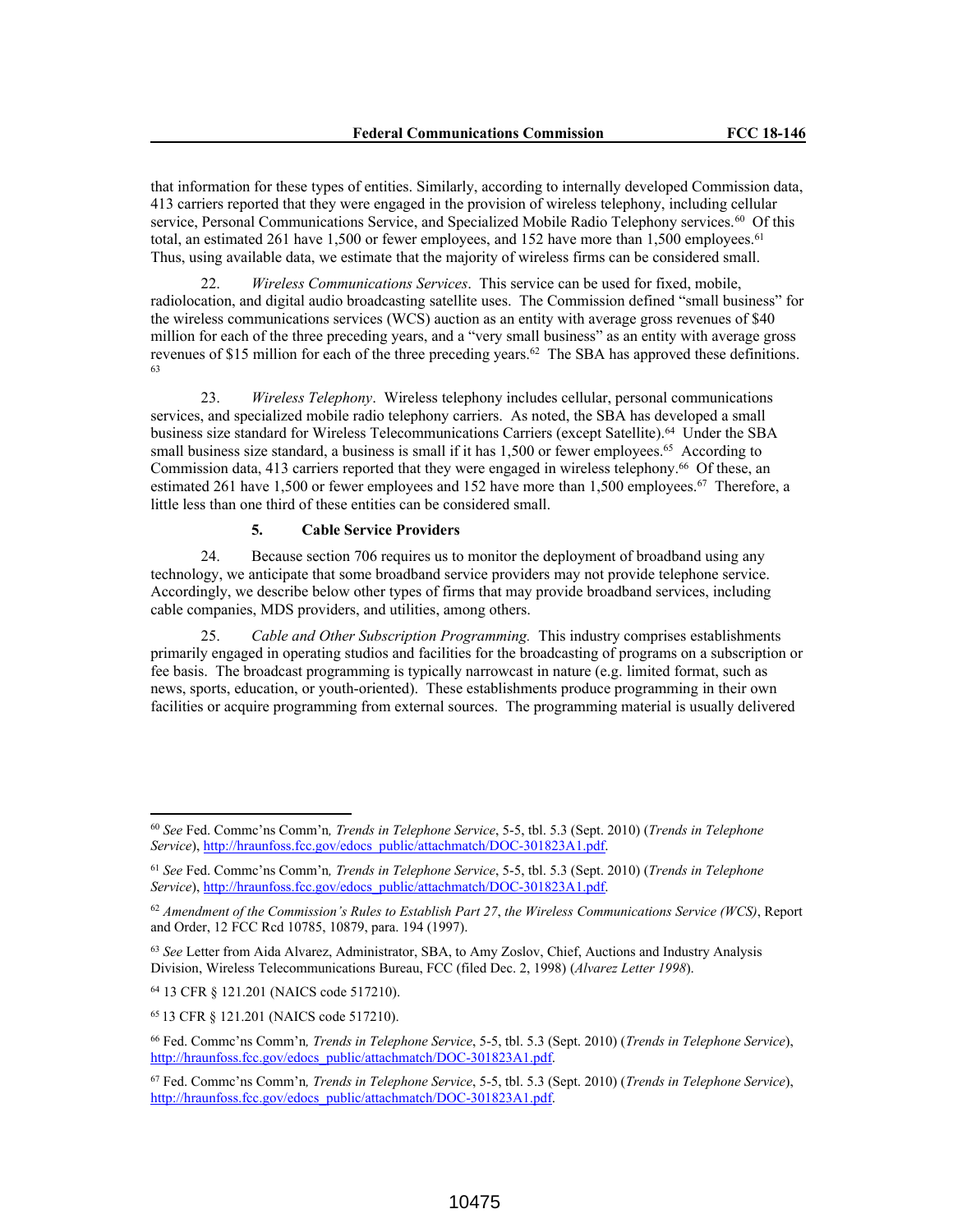to a third party, such as cable systems or direct-to-home satellite systems, for transmission to viewers.<sup>68</sup> The SBA has established a size standard for this industry stating that a business in this industry is small if it has 1,500 or fewer employees.<sup>69</sup> The 2012 Economic Census indicates that 367 firms were operational for that entire year. Of this total, 357 operated with less than  $1,000$  employees.<sup>70</sup> Accordingly we conclude that a substantial majority of firms in this industry are small under the applicable SBA size standard.

26. *Cable Companies and Systems (Rate Regulation).* The Commission has developed its own small business size standards for the purpose of cable rate regulation. Under the Commission's rules, a "small cable company" is one serving 400,000 or fewer subscribers nationwide.<sup>71</sup> Industry data indicate that there are currently 4,600 active cable systems in the United States.<sup>72</sup> Of this total, all but eleven cable operators nationwide are small under the 400,000-subscriber size standard.<sup>73</sup> In addition, under the Commission's rate regulation rules, a "small system" is a cable system serving 15,000 or fewer subscribers.<sup>74</sup> Current Commission records show 4,600 cable systems nationwide. Of this total, 3,900 cable systems have fewer than 15,000 subscribers, and 700 systems have 15,000 or more subscribers, based on the same records.<sup>75</sup> Thus, under this standard as well, we estimate that most cable systems are small entities.

27. *Cable System Operators (Telecom Act Standard).* The Communications Act also contains a size standard for small cable system operators, which is "a cable operator that, directly or through an affiliate, serves in the aggregate fewer than 1% of all subscribers in the United States and is not affiliated with any entity or entities whose gross annual revenues in the aggregate exceed \$250,000,000."<sup>76</sup> There are approximately 52,403,705 cable video subscribers in the United States today. 77 Accordingly, an operator serving fewer than 524,037 subscribers shall be deemed a small operator if its annual revenues, when combined with the total annual revenues of all its affiliates, do not exceed \$250 million in the aggregate.<sup>78</sup> Based on available data, we find that all but nine incumbent cable operators are small entities under this size standard.<sup>79</sup> The Commission neither requests nor collects information on whether cable system operators are affiliated with entities whose gross annual revenues exceed \$250

<sup>69</sup> 13 CFR § 121.201 (NAICSs Code 515210).

<sup>70</sup> *See* U.S. Census Bureau, *American Fact Finder* (Jan 08, 2016), https://factfinder.census.gov/faces/tableservices/jsf/pages/productview.xhtml?pid=ECN\_2012\_US\_51SSSZ2&prod Type=table (NAICS code 51510, "Estab & Firm Size: Employment Size of Establishments for the U.S.").

<sup>71</sup> 47 CFR § 76.901(e).

 $72$ This figure was derived from an August 15, 2015 report from the FCC Media Bureau, based on data contained in the Commission's Cable Operations and Licensing System (COALS). *See* http://www.fcc.gov/coals.

<sup>73</sup> Data obtained from SNL Kagan database on April 19, 2017.

<sup>74</sup> 47 CFR § 76.901(c).

<sup>75</sup> August 5, 2015 report from the FCC Media Bureau based on its research in COALS. *See* http://www.fcc.gov/coals.

<sup>76</sup> 47 CFR § 76.901(f) & nn.1-3.

<sup>68</sup> *See* U.S. Census Bureau, 2012 NAIC Definition, https://www.census.gov/cgibin/sssd/naics/naicsrch?input=515210&search=2012+NAICS+Search&search=2012 (last visited June 20, 2017) ( 2012 NAICS code, "515210 Cable and Other Subscription Programming") .

<sup>77</sup> *See* SNL Kagan at http://www.snl.com/interactivex/MultichannelIndustryBenchmarks.aspx (subscription required).

<sup>78</sup> 47 CFR § 76.901(f) & nn.1-3.

<sup>79</sup> *See* SNL Kagan at http://www.snl.com/interactivex/TopCable MSOs.aspx (subscription required).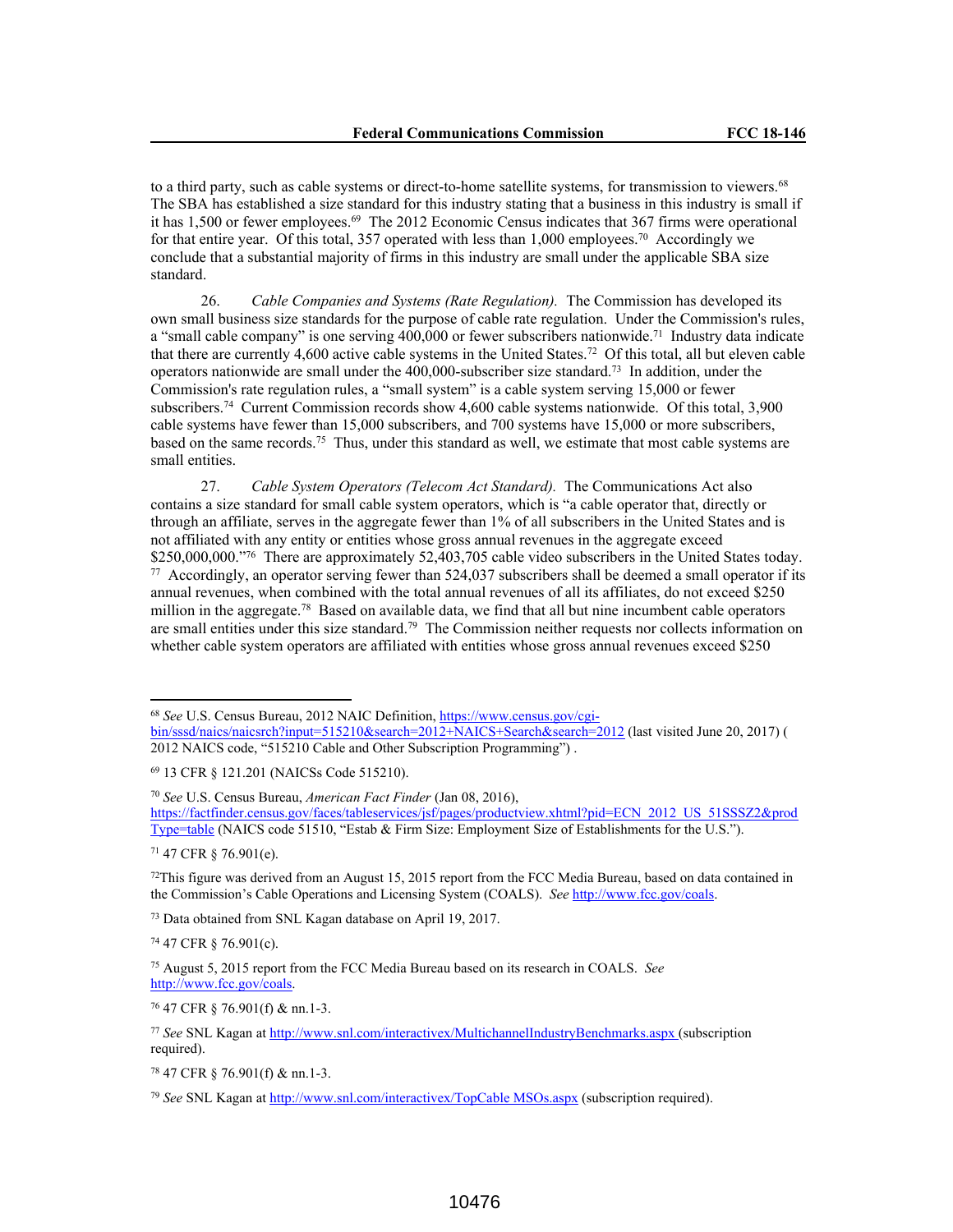million.<sup>80</sup> Although it seems certain that some of these cable system operators are affiliated with entities whose gross annual revenues exceed \$250 million, we are unable at this time to estimate with greater precision the number of cable system operators that would qualify as small cable operators under the definition in the Communications Act.

28. *All Other Telecommunications.* **"**All Other Telecommunications" is defined as follows: This U.S. industry is comprised of establishments that are primarily engaged in providing specialized telecommunications services, such as satellite tracking, communications telemetry, and radar station operation. This industry also includes establishments primarily engaged in providing satellite terminal stations and associated facilities connected with one or more terrestrial systems and capable of transmitting telecommunications to, and receiving telecommunications from, satellite systems. Establishments providing Internet services or voice over Internet protocol (VoIP) services via clientsupplied telecommunications connections are also included in this industry.<sup>81</sup> The SBA has developed a small business size standard for "All Other Telecommunications," which consists of all such firms with gross annual receipts of \$32.5 million or less.<sup>82</sup> For this category, census data for 2012 show that there were 1,442 firms that operated for the entire year. Of these firms, a total of 1,400 had gross annual receipts of less than \$25 million.<sup>83</sup> Consequently, we estimate that the majority of All Other Telecommunications firms are small entities that might be affected by our action.

### **E. Description of Projected Reporting, Recordkeeping, and Other Compliance Requirements for Small Entities**

29. *Recordkeeping and Reporting*. The rule revisions adopted in the Order include changes that will require electing rate-of-return carriers receiving fixed universal service support to make various revisions to their business data service tariffs. For example, rate-of-return carriers receiving fixed support that elect incentive regulation will be required to file Tariff Review Plans and incentive regulation tariffs for their lower capacity TDM BDS. Packet-based BDS and higher capacity TDM BDS end user channel termination and lower capacity TDM BDS end user channel terminations offered by electing carriers in study areas deemed competitive by a competitive market test will be relieved of ex ante pricing regulation and will be subject to permissive detariffing for a period of 36 months at which time they will be subject to mandatory detariffing.

30. The Commission also incorporates a productivity factor (X-factor) of 2.0% and GDP-PI as the inflation factor used to adjust price cap indexes in the first year of incentive regulation, and each year thereafter for electing carriers. Electing carriers will be required to revise their rates and tariff review plans for business data services in filings with the Commission to reflect the new X-factor. Finally, the Commission grants forbearance from the requirement in section 54.1305 of our rules annually to report unseparated loop costs and other accounting data to NECA.

# **F. Steps Taken to Minimize the Significant Economic Impact on Small Entities and Significant Alternatives Considered**

31. The RFA requires an agency to describe any significant alternatives that it has considered in reaching its proposed approach, which may include (among others) the following four alternatives:

<sup>80</sup> The Commission does receive such information on a case-by-case basis if a cable operator appeals a local franchise authority's finding that the operator does not qualify as a small cable operator pursuant to section 76.901(f) of the Commission's rules. *See* 47 CFR § 76.901(f).

<sup>81</sup> U.S. Census Bureau, *NAICS Search*, http://www.census.gov/cgi-bin/sssd/naics/naicsrch (last visited June 21, 2017) (enter 2012 NAICS code 517919).

<sup>82</sup> 13 CFR § 121.201 (NAICS Code 517919).

<sup>83</sup> U.S. Census Bureau, *American Fact Finder* (Jan. 08, 2016), http://factfinder.census.gov/faces/tableservices/jsf/ pages/productview.xhtml?pid=ECN\_2012\_US\_51SSSZ4&prodType=table (2012 NAICS Code 517919, "Estab & Firm Size: Receipts Size of Firms for the U.S.").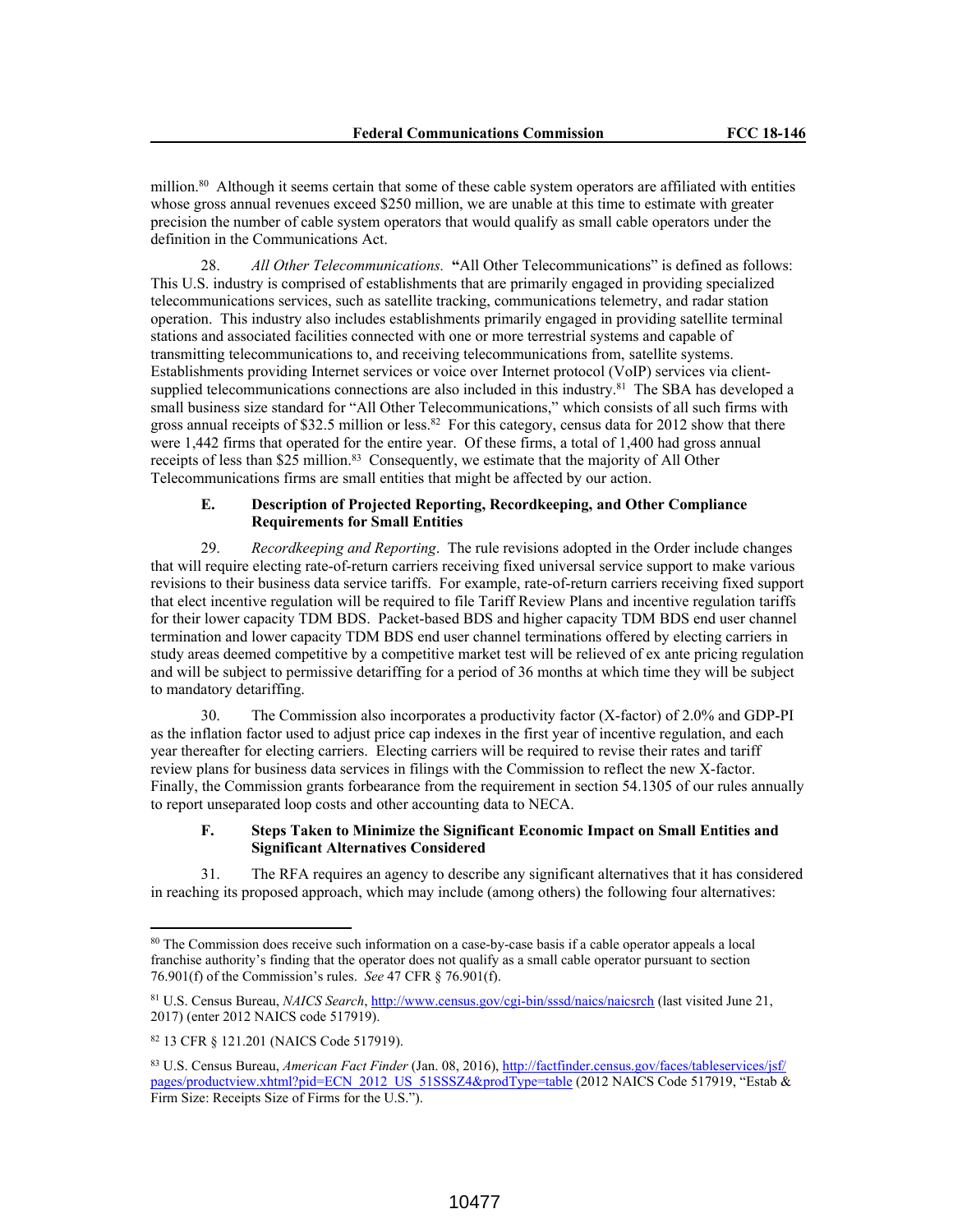(1) the establishment of differing compliance or reporting requirements or timetables that take into account the resources available to small entities; (2) the clarification, consolidation, or simplification of compliance or reporting requirements under the rule for small entities; (3) the use of performance, rather than design, standards; and (4) an exemption from coverage of the rule, or any part thereof, for small entities.<sup>84</sup>

32. *Incentive Regulation*. In the Order, the Commission sheds burdensome rate-of-return regulation in favor of lighter touch incentive regulation for electing carriers' lower capacity TDM transport and end user channel termination services. Additionally, the Commission adopted the proposal in the *Notice* to grant pricing flexibility to electing carriers' lower capacity TDM transport and end user channel termination services under incentive regulation similar to the pricing flexibility the Commission granted to price cap carriers' lower capacity TDM end user channel terminations in areas deemed noncompetitive in the *BDS Order*. The pricing flexibility available to electing carriers, most of which are small entities, will enable them to sell their BDS using contract tariffs and term and volume discounts, enhancing their ability to respond to competition.

33. *Competitive Market Test*. The Commission sought comment on four options for a competitive market test for electing rate-of-return carriers that receive fixed support. The option we selected is one of the least burdensome options and relies on existing Form 477 data, avoiding any additional burdensome data collection. We did not adopt the proposal to use both prongs of the *BDS Order* competitive market test to assess the competitiveness of study areas served by rate-of-return carriers that receive fixed support despite its apparent simplicity because we found methodological and conceptual flaws in the proposal and in the study submitted by Petitioners to support the proposal. Among the flaws the Commission identified is that the study does not claim to be based on a representative sample of model-based rate-of-return carriers that receive fixed support, the study compares non-urbanized price cap areas with model-based rate-of-return areas that in some instances include urbanized areas, and some of the relevant counties included in the study were deemed noncompetitive by the price cap competitive market test . Further, the Commission declined to adopt the other two options from the *Notice* which would have required costly, time consuming, burdensome data collections. Instead, the Order found that the record supports adopting the second option from the *Notice* which uses the second prong of the *BDS Order* competitive market test that is based on Form 477 data. As a result, ex ante pricing regulation of lower capacity TDM end user channel terminations will no longer apply in study areas served by rate-of-return carriers that receive fixed support that are deemed competitive.

34. *Packet-based and Higher Capacity TDM Business Data Services.* The Commission removed ex ante pricing regulation for electing rate-of-return carriers' packet-based and higher capacity TDM business data services and directed electing carriers to detariff these services following a transition period. This action is consistent with the Commission's preference to minimize the burdens of regulation.

35. *X-factor.* Rate-of-return carriers that receive fixed support that elect incentive regulation are required to file revised annual access charge tariffs every year, which become effective on July 1. The annual filings include submission of tariff review plans that are used to support revisions to the rates, including revisions that pertain to the X-factor. To ease the burden on the industry in connection with this filing, and because base period demand and the value of GDP-PI reflected in the price cap indices typically are not updated during a tariff year, the Commission permits electing carriers to use, in their filings implementing the 2.0% X-factor, the same base period demand and value of GDP-PI as in the prior year's annual filing.

36. *Periodic Revision to Competitive Market Test.* Related to the competitive market test proposal, the Commission also proposed future periodic data collections to allow for market test updates for determining competitive and non-competitive areas. The periodic collections could have resulted in a significant reporting burden on small entities. Instead, the Commission adopted a process for updating

<sup>84</sup> 5 U.S.C. § 603(c).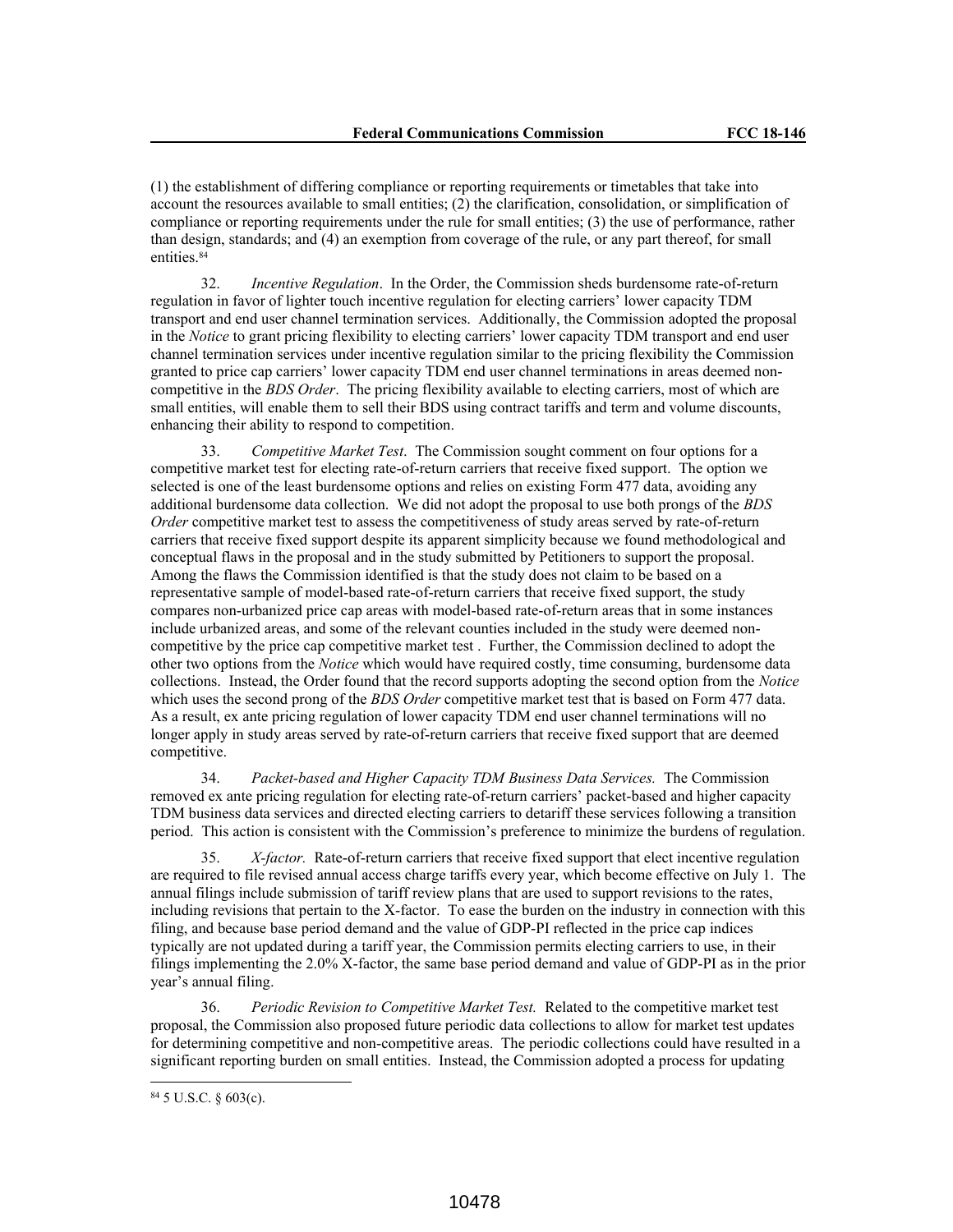the competitive market test every three years using the data from Form 477 that is already routinely filed by providers and thus entails no additional recordkeeping or reporting burden.

37. *Forbearance*. The Commission granted forbearance, pursuant to section 10 of the Act, from the Cost Assignment Rules for electing carriers, subject to the requirement relating to the calculation of pole attachment rates. The Commission found that the Cost Assignment Rules are no longer necessary to ensure that charges and practices are just, reasonable, and not unjustly or unreasonably discriminatory; to protect consumers; and to protect the public interest. The Commission found that the rules were no longer necessary for carriers converting to incentive regulation and that eliminating unnecessary regulation will generally reduce providers' costs and provide a more level playing field because other providers of similar services are not subject to these requirements.

38. *Detariffing.* To minimize economic impact, the Commission provides a transition period to provide electing rate-of-return carriers that receive fixed support with sufficient time to detariff their business data services. The Commission does not intend its actions to disturb existing contractual or other long-term arrangements, which it grandfathered and which continue to remain in effect for the length of the contract.

# **G. Report to Congress**

39. The Commission will send a copy of the Report and Order, including this FRFA, in a report to be sent to Congress pursuant to the Congressional Review Act.<sup>85</sup> In addition, the Commission will send a copy of the Report and Order, including this FRFA, to the Chief Counsel for Advocacy of the SBA. A copy of the Order and FRFA (or summaries thereof) will also be published in the Federal Register.

<sup>85</sup> *See* 5 U.S.C. § 801(a)(1)(A).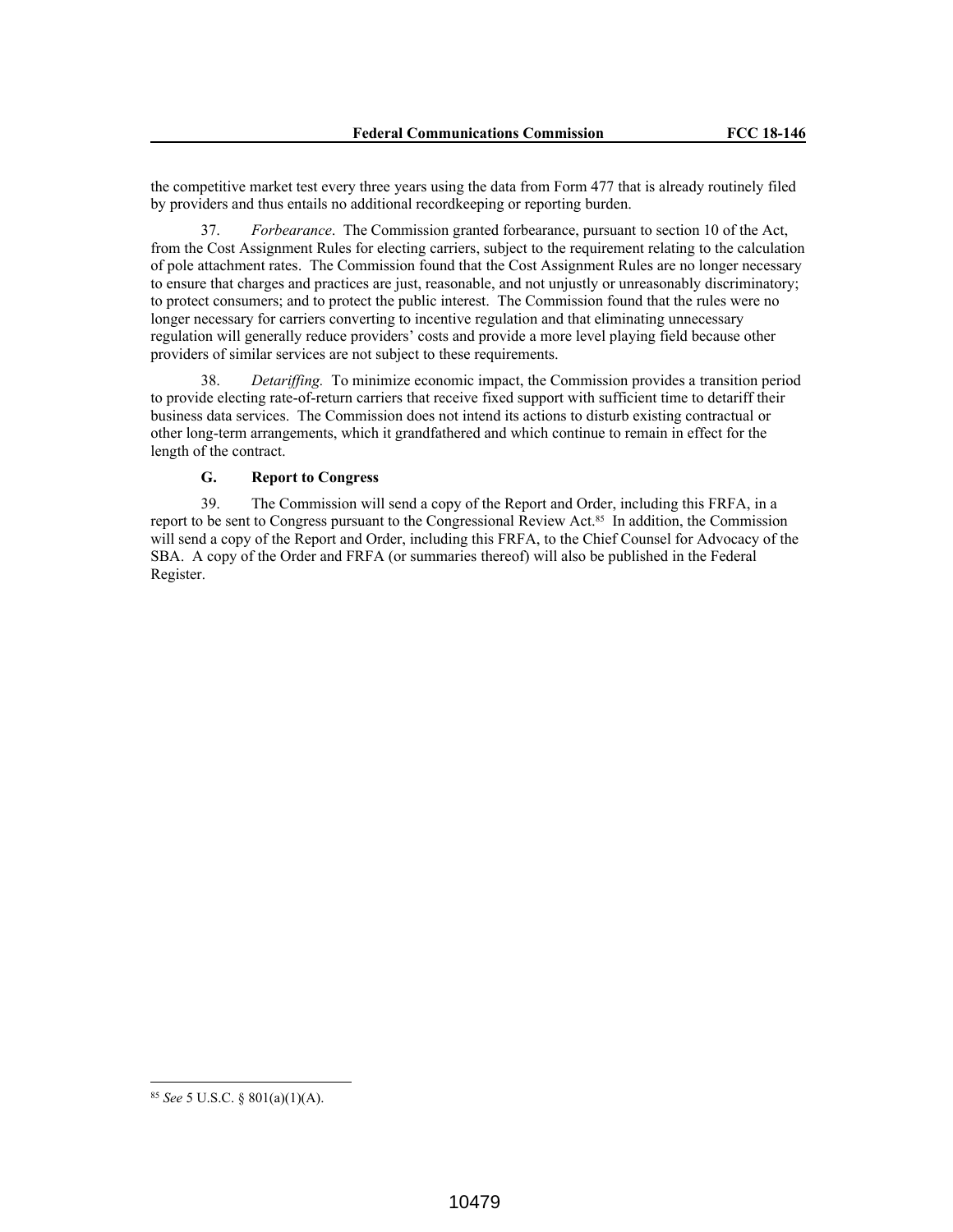## **APPENDIX D**

### **Initial Regulatory Flexibility Analysis**

1. As required by the Regulatory Flexibility Act of 1980, as amended  $(RFA)$ ,<sup>1</sup> the Commission has prepared this Initial Regulatory Flexibility Analysis (IRFA) of the possible significant economic impact on small entities by the policies and rules proposed in this Second Further Notice of Proposed Rulemaking and Further Notice of Proposed Rulemaking (FNPRMs). The Commission requests written public comments on this IRFA. Comments must be identified as responses to the IRFA and must be filed by the deadlines for comments provided on the first page of the Order and FNPRMs. The Commission will send a copy of the FNPRMs, including this IRFA, to the Chief Counsel for Advocacy of the Small Business Administration (SBA).<sup>2</sup> In addition, the FNPRMs and IRFA (or summaries thereof) will be published in the Federal Register.<sup>3</sup>

### **A. Need for, and Objectives of, the Proposed Rules**

2. In the FNPRMs, we propose changes to, and seek comment on, the appropriate regulatory treatment of TDM transport business data services (BDS) offerings offered by both price cap carriers and certain rate-of-return carriers that receive fixed universal service support and elect incentive regulation. In the FNPRMs, the Commission proposes to remove ex ante pricing regulation from TDM transport business data services offered by price cap carriers and seeks comment on doing so for rate-of-return carriers.<sup>4</sup>

## **B. Legal Basis**

3. The legal basis for any action that may be taken pursuant to the FNPRMs is contained in sections 1, 4(i), 10, and 201(b) of the Communications Act of 1934, as amended, 47 U.S.C. §§ 151, 154(i), 160, and 201(b).

## **C. Description and Estimate of the Number of Small Entities to Which the Proposed Rules Will Apply**

4. The RFA directs agencies to provide a description of, and where feasible, an estimate of the number of small entities that may be affected by the proposed rules and by the rule revisions on which the FNPRMs seek comment, if adopted.<sup>5</sup> The RFA generally defines the term "small entity" as having the same meaning as the terms "small business," "small organization," and "small governmental jurisdiction."<sup>6</sup> In addition, the term "small business" has the same meaning as the term "small-business concern" under the Small Business Act.<sup>7</sup> A "small-business concern" is one which: (1) is independently

<sup>5</sup> *See* 5 U.S.C. § 603(b)(3).

<sup>6</sup> *See* 5 U.S.C. § 601(6).

<sup>1</sup> *See* 5 U.S.C. § 603. The RFA, *see* 5 U.S.C. § 601 – 612, has been amended by the Small Business Regulatory Enforcement Fairness Act of 1996 (SBREFA), Pub. L. No. 104-121, Title II, 110 Stat. 857 (1996).

<sup>2</sup> *See* 5 U.S.C. § 603(a).

<sup>3</sup> *See* 5 U.S.C. § 603(a).

<sup>4</sup> *Business Data Services in an Internet Protocol Environment; Technology Transitions; Special Access for Price Cap Local Exchange Carriers; AT&T Corporation Petition for Rulemaking to Reform Regulation of Incumbent Local Exchange Carrier Rates for Interstate Special Access Services*, WC Docket No. 16-143, GN Docket No. 13-5, WC Docket No. 05-25, RM-10593, Report and Order, 32 FCC Rcd 3459 (2017) (*BDS Order*).

<sup>7</sup> 5 U.S.C. § 601(3) (incorporating by reference the definition of "small-business concern" in the Small Business Act, 15 U.S.C. § 632). Pursuant to 5 U.S.C. § 601(3), the statutory definition of a small business applies "unless an agency, after consultation with the Office of Advocacy of the Small Business Administration and after opportunity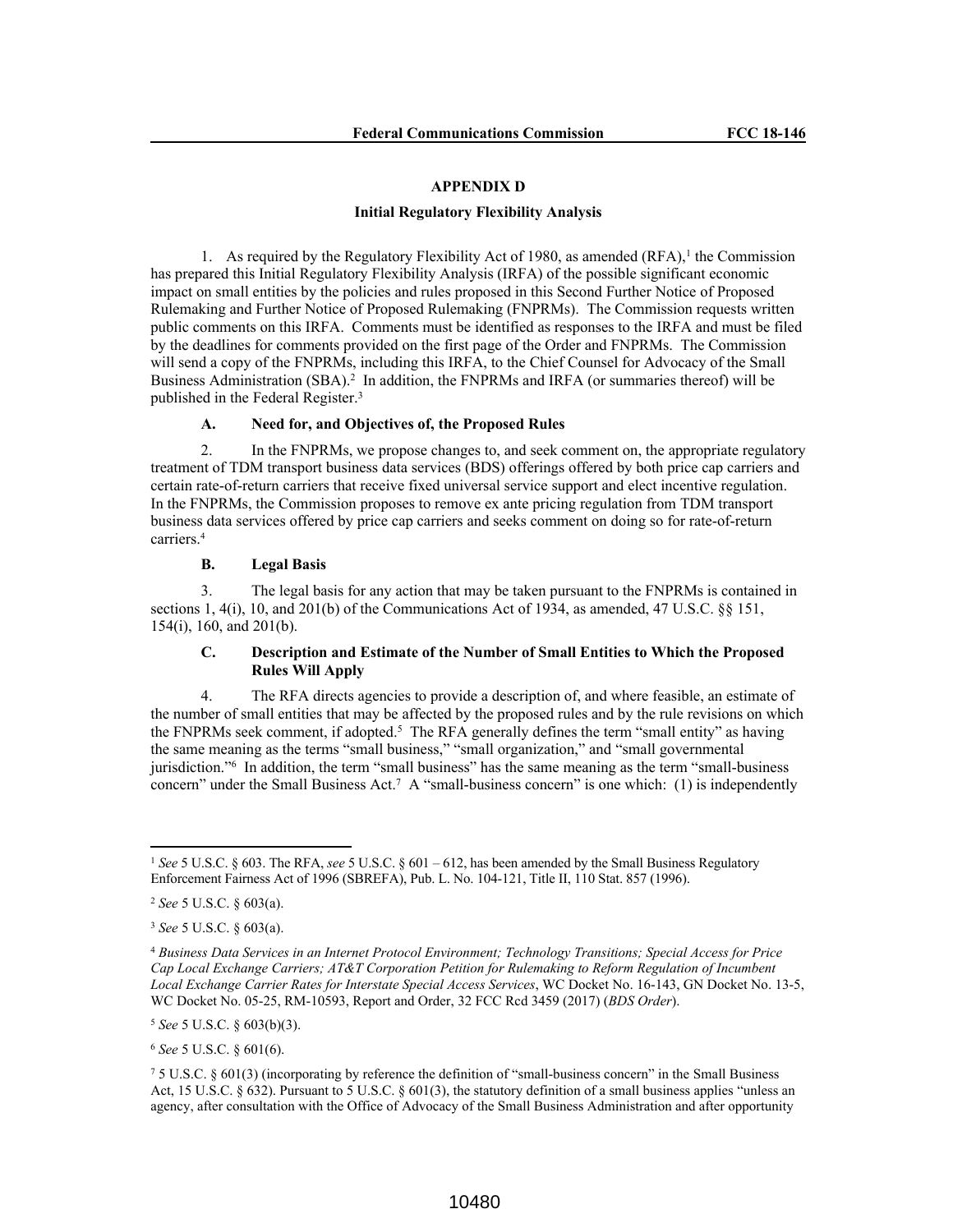owned and operated; (2) is not dominant in its field of operation; and (3) satisfies any additional criteria established by the SBA.<sup>8</sup>

# **1. Total Small Entities**

5. *Small Businesses, Small Organizations, Small Governmental Jurisdictions*. Our actions, over time, may affect small entities that are not easily categorized at present. We therefore describe here, at the outset, three broad groups of small entities that could be directly affected herein.<sup>9</sup> First, while there are industry specific size standards for small businesses that are used in the regulatory flexibility analysis, according to data from the SBA's Office of Advocacy, in general a small business is an independent business having fewer than 500 employees.<sup>10</sup> These types of small businesses represent 99.9% of all businesses in the United States which translates to 28.8 million businesses.<sup>11</sup>

Next, the type of small entity described as a "small organization" is generally "any notfor-profit enterprise which is independently owned and operated and is not dominant in its field."<sup>12</sup> Nationwide, as of August 2016, there were approximately 356,494 small organizations based on registration and tax data filed by nonprofits with the Internal Revenue Service (IRS).<sup>13</sup>

7. Finally, the small entity described as a "small governmental jurisdiction" is defined generally as "governments of cities, towns, townships, villages, school districts, or special districts, with a population of less than fifty thousand."<sup>14</sup> U.S. Census Bureau data from the 2012 Census of Governments <sup>15</sup> indicates that there were 90,056 local governmental jurisdictions consisting of general purpose governments and special purpose governments in the United States.<sup>16</sup> Of this number there were 37, 132

for public comment, establishes one or more definitions of such term which are appropriate to the activities of the agency and publishes such definition(s) in the Federal Register.*"*

<sup>8</sup> *See* 15 U.S.C. § 632.

<sup>9</sup> *See* 5 U.S.C. § 601(3)-(6).

<sup>10</sup> See SBA, Office of Advocacy, "Frequently Asked Questions, Question 1 – What is a small business?" https://www.sba.gov/sites/default/files/advocacy/SB-FAQ-2016\_WEB.pdf (June 2016).

<sup>11</sup> See SBA, Office of Advocacy, "Frequently Asked Questions, Question 2- How many small businesses are there in the U.S.?" https://www.sba.gov/sites/default/files/advocacy/SB-FAQ-2016\_WEB.pdf (June 2016).

<sup>12</sup> 5 U.S.C. § 601(4).

<sup>13</sup> Data from the Urban Institute, National Center for Charitable Statistics (NCCS) reporting on nonprofit organizations registered with the IRS was used to estimate the number of small organizations. Reports generated using the NCCS online database indicated that as of August 2016 there were 356,494 registered nonprofits with total revenues of less than \$100,000. Of this number 326,897 entities filed tax returns with 65,113 registered nonprofits reporting total revenues of \$50,000 or less on the IRS Form 990-N for Small Exempt Organizations and 261,784 nonprofits reporting total revenues of \$100,000 or less on some other version of the IRS Form 990 within 24 months of the August 2016 data release date. *See* http://nccs.urban.org/sites/all/nccs-archive/html//tablewiz/tw.php where the report showing this data can be generated by selecting the following data fields: Report: "The Number and Finances of All Registered 501(c) Nonprofits"; Show: "Registered Nonprofits"; By: "Total Revenue Level (years 1995, Aug to 2016, Aug)"; and For: "2016, Aug" then selecting "Show Results".

<sup>14</sup> 5 U.S.C. § 601(5).

<sup>15</sup> See 13 U.S.C. § 161. The Census of Government is conducted every five (5) years compiling data for years ending with "2" and "7". *See also* Program Description Census of Government *https://factfinder.census.gov/faces/affhelp/jsf/pages/metadata.xhtml?lang=en&type=program&id=program.en.CO G#*.

<sup>16</sup> U.S. Census Bureau, Statistical Abstract of the United States: 2012 at 267, Table 428 (2011), http://www2.census.gov/library/publications/2011/compendia/statab/131ed/2012-statab.pdf (citing data from 2007).

<sup>(</sup>Continued from previous page)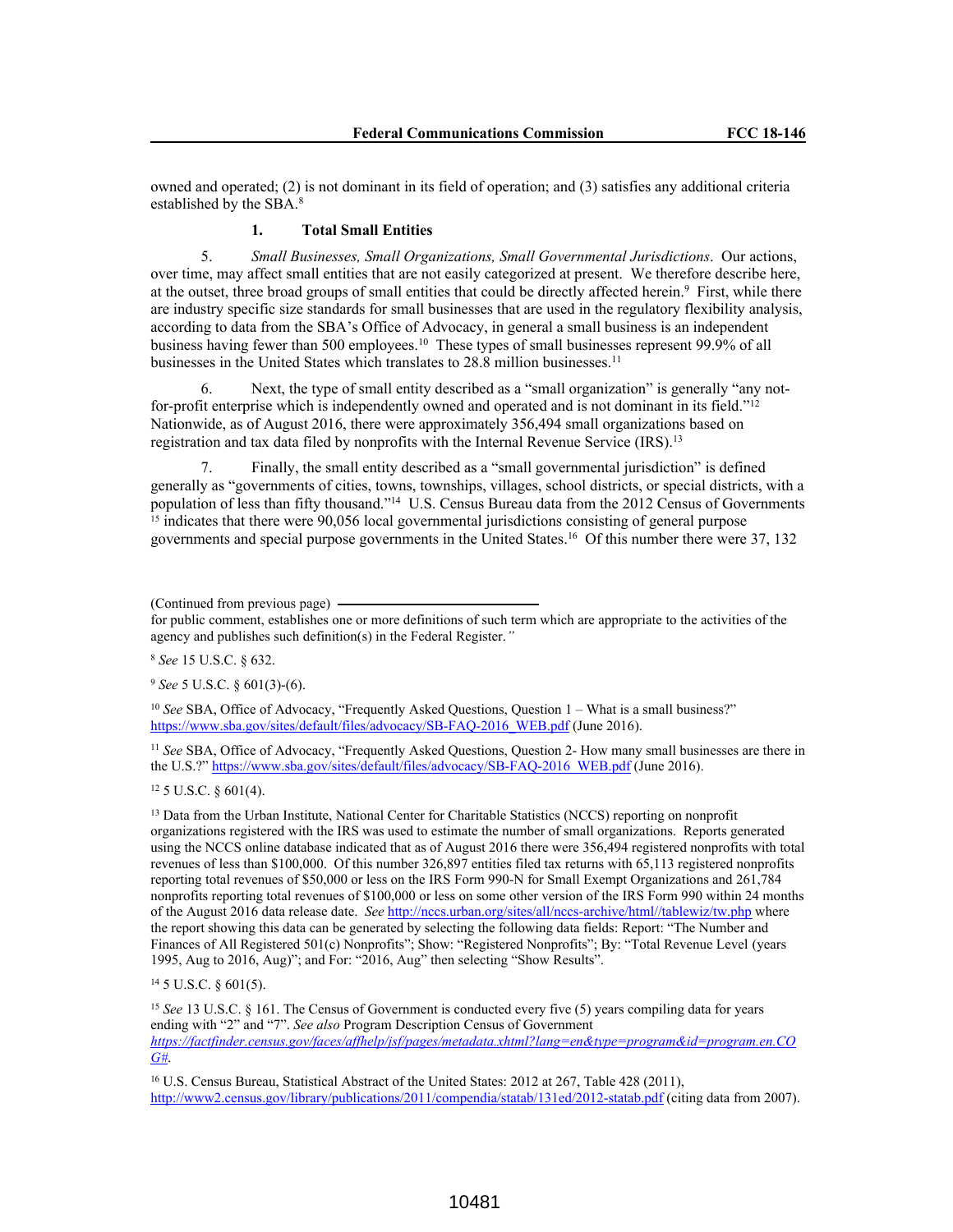general purpose governments (county<sup>17</sup>, municipal and town or township<sup>18</sup>) with populations of less than 50,000 and 12,184 special purpose governments (independent school districts<sup>19</sup> and special districts<sup>20</sup>) with populations of less than 50,000. The 2012 U.S. Census Bureau data for most types of governments in the local government category shows that the majority of these governments have populations of less than 50,000.<sup>21</sup> Based on these data we estimate that at least 49,316 local government jurisdictions fall in the category of "small governmental jurisdictions."<sup>22</sup>

# **2. Broadband Internet Access Service Providers**

8. *Internet Service Providers (Broadband).* Broadband Internet service providers include wired (e.g., cable, DSL) and VoIP service providers using their own operated wired telecommunications infrastructure fall in the category of Wired Telecommunication Carriers.<sup>23</sup> Wired Telecommunications Carriers are comprised of establishments primarily engaged in operating and/or providing access to transmission facilities and infrastructure that they own and/or lease for the transmission of voice, data, text, sound, and video using wired telecommunications networks. Transmission facilities may be based on a single technology or a combination of technologies.<sup>24</sup> The SBA size standard for this category classifies a business as small if it has 1,500 or fewer employees.<sup>25</sup> U.S. Census data for 2012 show that there were 3,117 firms that operated that year. Of this total, 3,083 operated with fewer than 1,000 employees.<sup>26</sup> Consequently, under this size standard the majority of firms in this industry can be considered small.

<sup>19</sup> *See* U.S. Census Bureau, 2012 Census of Governments, Elementary and Secondary School Systems by Enrollment-Size Group and State: 2012 - United States-States.

https://factfinder.census.gov/bkmk/table/1.0/en/COG/2012/ORG11.US01. There were 12,184 independent school districts with enrollment populations less than 50,000.

<sup>20</sup> See U.S. Census Bureau, 2012 Census of Governments, Special District Governments by Function and State: 2012 - United States-States. https://factfinder.census.gov/bkmk/table/1.0/en/COG/2012/ORG09.US01. The U.S. Census Bureau data did not provide a population breakout for special district governments.

<sup>21</sup> *See* U.S. Census Bureau, 2012 Census of Governments, **C**ounty Governments by Population-Size Group and State: 2012 - United States-States **-** https://factfinder.census.gov/bkmk/table/1.0/en/COG/2012/ORG06.US01; Subcounty General-Purpose Governments by Population-Size Group and State: 2012 - United States–States https://factfinder.census.gov/bkmk/table/1.0/en/COG/2012/ORG07.US01; and Elementary and Secondary School Systems by Enrollment-Size Group and State: 2012 - United States-States.

https://factfinder.census.gov/bkmk/table/1.0/en/COG/2012/ORG11.US01. While U.S. Census Bureau data did not provide a population breakout for special district governments, if the population of less than 50,000 for this category of local government is consistent with the other types of local governments the majority of the 38, 266 special district governments have populations of less than 50,000.

<sup>22</sup> *Id.*

<sup>24</sup> *Id.*

<sup>25</sup> *Id.*

<sup>17</sup> *See* U.S. Census Bureau, 2012 Census of Governments, County Governments by Population-Size Group and State: 2012 **-** United States-States. https://factfinder.census.gov/bkmk/table/1.0/en/COG/2012/ORG06.US01. There were 2,114 county governments with populations less than 50,000.

<sup>18</sup> *See* U.S. Census Bureau, 2012 Census of Governments, Subcounty General-Purpose Governments by Population-Size Group and State: 2012 - United States – States.

https://factfinder.census.gov/bkmk/table/1.0/en/COG/2012/ORG07.US01. There were 18,811 municipal and 16,207 town and township governments with populations less than 50,000.

<sup>23</sup> *See*, 13 CFR § 121.201. The Wired Telecommunications Carrier category formerly used the NAICS code of 517110. As of 2017 the U.S. Census Bureau definition show the NAICs code as 517311. *See*, https://www.census.gov/cgi-bin/sssd/naics/naicsrch?code=517311&search=2017

<sup>26</sup> http://factfinder.census.gov/faces/tableservices/jsf/pages/productview.xhtml? pid=ECN\_2012\_US\_51SSSZ2&prodType=table.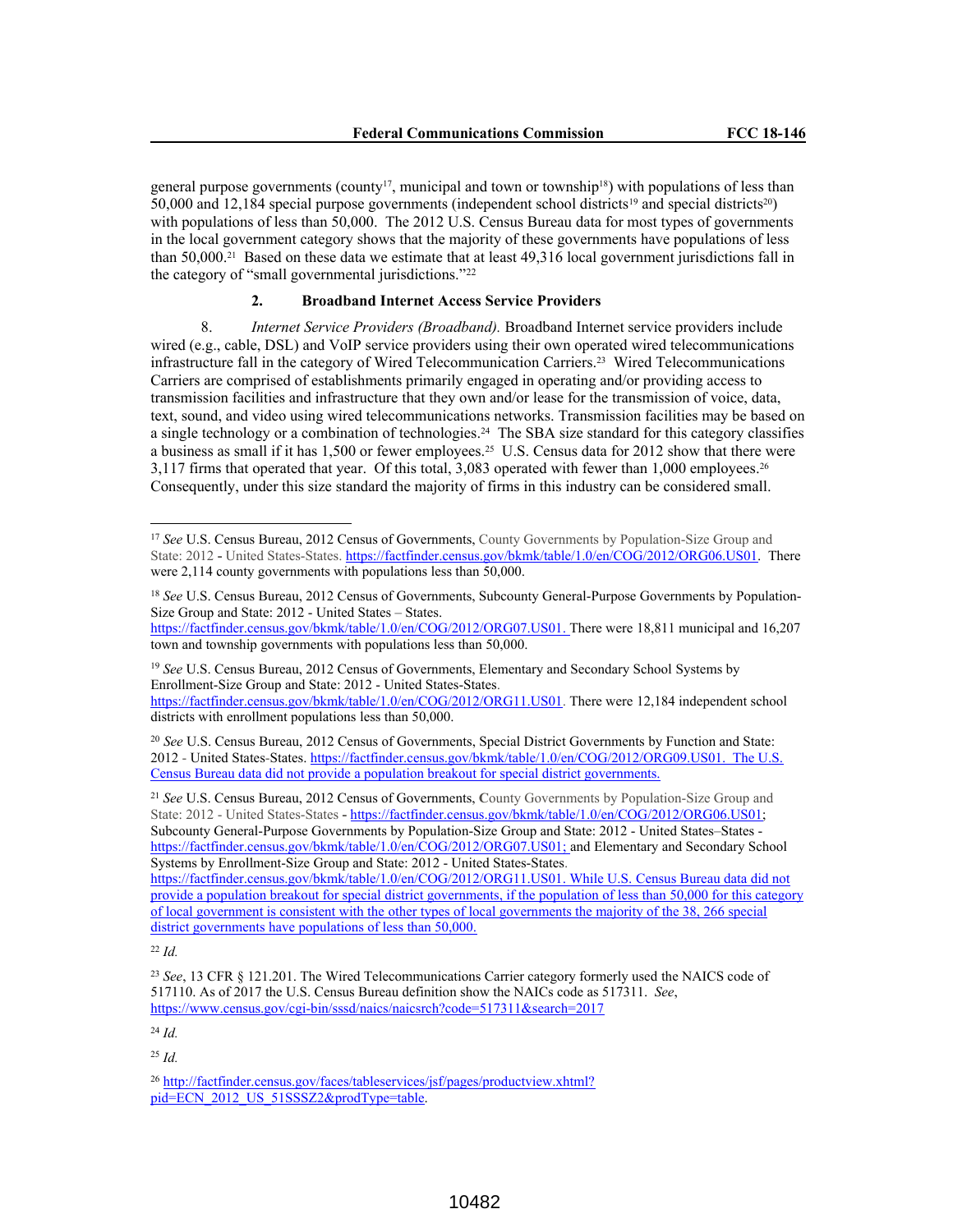#### **3. Wireline Providers**

9. *Wired Telecommunications Carriers.* The U.S. Census Bureau defines this industry as "establishments primarily engaged in operating and/or providing access to transmission facilities and infrastructure that they own and/or lease for the transmission of voice, data, text, sound, and video using wired communications networks. Transmission facilities may be based on a single technology or a combination of technologies. Establishments in this industry use the wired telecommunications network facilities that they operate to provide a variety of services, such as wired telephony services, including VoIP services, wired (cable) audio and video programming distribution, and wired broadband internet services. By exception, establishments providing satellite television distribution services using facilities and infrastructure that they operate are included in this industry."<sup>27</sup> The SBA has developed a small business size standard for Wired Telecommunications Carriers, which consists of all such companies having 1,500 or fewer employees.<sup>28</sup> Census data for 2012 show that there were 3,117 firms that operated that year. Of this total, 3,083 operated with fewer than 1,000 employees.<sup>29</sup> Thus, under this size standard, the majority of firms in this industry can be considered small.

10. *Incumbent Local Exchange Carriers (Incumbent LECs).* Neither the Commission nor the SBA has developed a small business size standard specifically for incumbent LEC services. The closest applicable size standard under SBA rules is for the category Wired Telecommunications Carriers as defined above. Under that size standard, such a business is small if it has  $1,500$  or fewer employees.<sup>30</sup> According to Commission data, 3,117 firms operated in that year. Of this total, 3,083 operated with fewer than 1,000 employees.<sup>31</sup> Consequently, the Commission estimates that most providers of incumbent local exchange service are small businesses that may be affected by the rules and policies adopted*.* A total of 1,307 firms reported that they were incumbent local exchange service providers.<sup>32</sup> Of this total, an estimated 1,006 have 1,500 or fewer employees.<sup>33</sup>

11. Competitive Local Exchange Carriers (Competitive LECs), Competitive Access Providers (CAPs), Shared-Tenant Service Providers, and Other Local Service Providers. Neither the Commission nor the SBA has developed a small business size standard specifically for these service providers. The appropriate NAICS Code category is Wired Telecommunications Carriers, as defined above. Under that size standard, such a business is small if it has 1,500 or fewer employees.<sup>34</sup> U.S. Census data for 2012 indicate that 3,117 firms operated during that year. Of that number, 3,083 operated

<sup>34</sup> 13 CFR § 121.201 (NAICS Code 517110).

<sup>27</sup> U.S. Census Bureau, *NAICS Search*, http://www.census.gov/cgi-bin/sssd/naics/naicsrch (last visited June 21, 2017)

<sup>28</sup> 13 CFR § 121.201 (NAICS Code 517110).

<sup>29</sup> *See* U.S. Census Bureau, *American Fact Finder* (Jan. 08, 2016) http://factfinder.census.gov/faces/tableservices/jsf/pages/productview.xhtml?pid=ECN\_2012\_US\_51SSSZ2&prodT ype=table.

<sup>30</sup> 13 CFR § 121.201 (NAICS Code 517110).

<sup>31</sup> *See* U.S. Census Bureau, *American Fact Finder* (Jan. 08, 2016) http://factfinder.census.gov/faces/tableservices/jsf/pages/productview.xhtml?pid=ECN\_2012\_US\_51SSSZ2&prodT ype=table.

<sup>32</sup> *See* Fed. Commc'ns Comm'n*, Trends in Telephone Service*, 5-5, tbl. 5.3 (Sept. 2010) (*Trends in Telephone* Service), http://hraunfoss.fcc.gov/edocs\_public/attachmatch/DOC-301823A1.pdf.

<sup>33</sup> *See* Fed. Commc'ns Comm'n*, Trends in Telephone Service*, 5-5, tbl. 5.3 (Sept. 2010) (*Trends in Telephone Service*), http://hraunfoss.fcc.gov/edocs\_public/attachmatch/DOC-301823A1.pdf.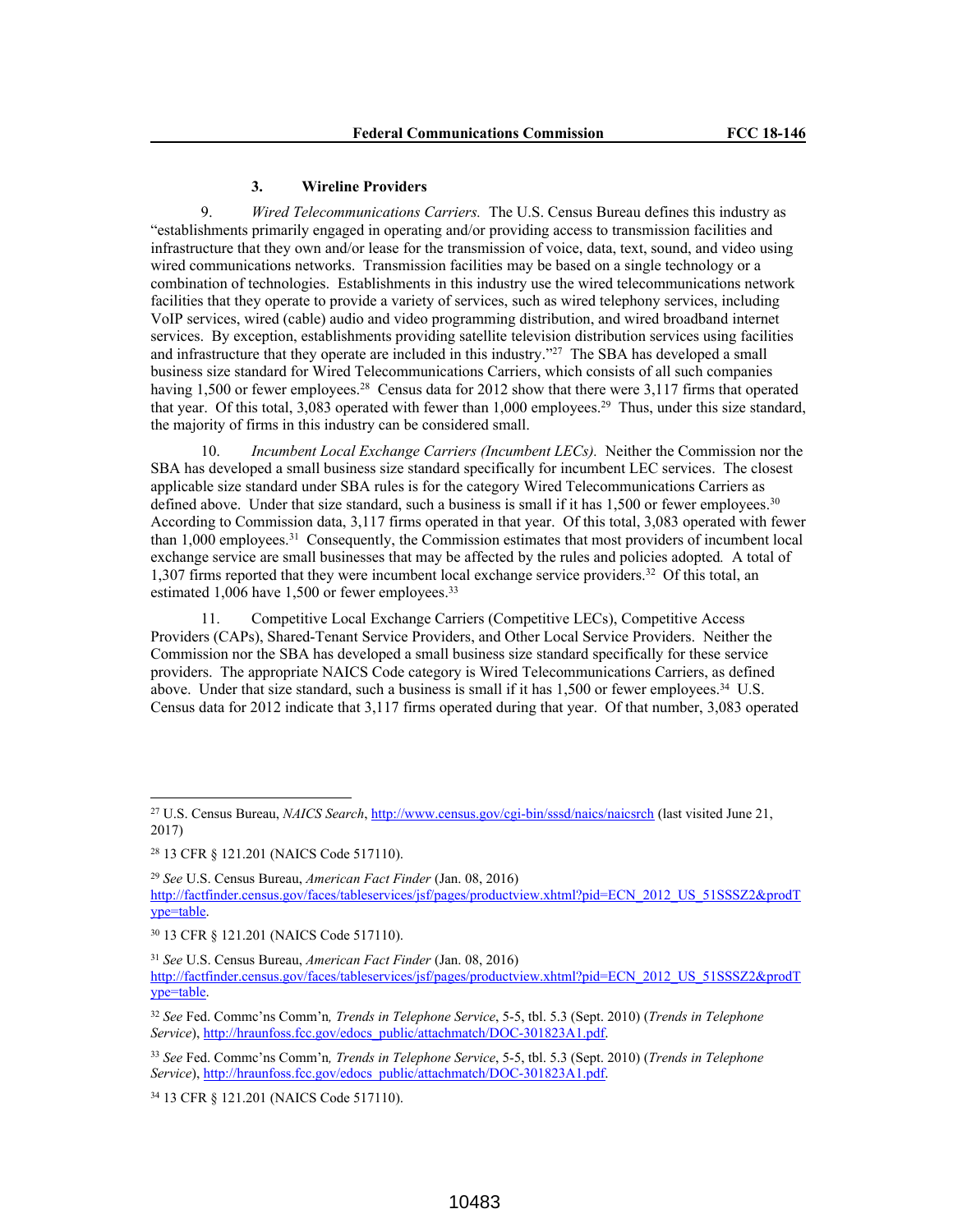with fewer than 1,000 employees.<sup>35</sup> Based on this data, the Commission concludes that the majority of Competitive LECS, CAPs, Shared-Tenant Service Providers, and Other Local Service Providers, are small entities. According to Commission data, 1,442 carriers reported that they were engaged in the provision of either competitive local exchange services or competitive access provider services.<sup>36</sup> Of these 1,442 carriers, an estimated 1,256 have 1,500 or fewer employees.<sup>37</sup> In addition, 17 carriers have reported that they are Shared-Tenant Service Providers, and all 17 are estimated to have 1,500 or fewer employees.<sup>38</sup> Also, 72 carriers have reported that they are Other Local Service Providers.<sup>39</sup> Of this total, 70 have 1,500 or fewer employees.<sup>40</sup> Consequently, based on internally researched FCC data, the Commission estimates that most providers of competitive local exchange service, competitive access providers, Shared-Tenant Service Providers, and Other Local Service Providers are small entities.

12. We have included small incumbent LECs in this present RFA analysis. As noted above, a "small business" under the RFA is one that, *inter alia*, meets the pertinent small business size standard (e.g., a telephone communications business having 1,500 or fewer employees), and "is not dominant in its field of operation."<sup>41</sup> The SBA's Office of Advocacy contends that, for RFA purposes, small incumbent LECs are not dominant in their field of operation because any such dominance is not "national" in scope.  $42$  We have therefore included small incumbent LECs in this RFA analysis, although we emphasize that this RFA action has no effect on Commission analyses and determinations in other, non-RFA contexts.

13. *Interexchange Carriers (IXCs).* Neither the Commission nor the SBA has developed a definition for Interexchange Carriers. The closest NAICS Code category is Wired Telecommunications Carriers as defined above. The applicable size standard under SBA rules is that such a business is small if it has 1,500 or fewer employees.<sup>43</sup> U.S. Census data for 2012 indicates that 3,117 firms operated during that year. Of that number, 3,083 operated with fewer than 1,000 employees.<sup>44</sup> According to internally developed Commission data, 359 companies reported that their primary telecommunications service

ype=table.

<sup>43</sup> 13 CFR § 121.201 (NAICS Code 517110).

<sup>35</sup> *See* U.S. Census Bureau, *American Fact Finder* (Jan. 08, 2016) http://factfinder.census.gov/faces/tableservices/jsf/pages/productview.xhtml?pid=ECN\_2012\_US\_51SSSZ2&prodT

<sup>36</sup> *See* Fed. Commc'ns Comm'n*, Trends in Telephone Service*, 5-5, tbl. 5.3 (Sept. 2010) (*Trends in Telephone Service*), http://hraunfoss.fcc.gov/edocs\_public/attachmatch/DOC-301823A1.pdf.

<sup>37</sup> Fed. Commc'ns Comm'n*, Trends in Telephone Service*, 5-5, tbl. 5.3 (Sept. 2010) (*Trends in Telephone Service*), http://hraunfoss.fcc.gov/edocs\_public/attachmatch/DOC-301823A1.pdf.

<sup>38</sup> Fed. Commc'ns Comm'n*, Trends in Telephone Service*, 5-5, tbl. 5.3 (Sept. 2010) (*Trends in Telephone Service*), http://hraunfoss.fcc.gov/edocs\_public/attachmatch/DOC-301823A1.pdf.

<sup>39</sup> Fed. Commc'ns Comm'n*, Trends in Telephone Service*, 5-5, tbl. 5.3 (Sept. 2010) (*Trends in Telephone Service*), http://hraunfoss.fcc.gov/edocs\_public/attachmatch/DOC-301823A1.pdf.

<sup>40</sup> Fed. Commc'ns Comm'n*, Trends in Telephone Service*, 5-5, tbl. 5.3 (Sept. 2010) (*Trends in Telephone Service*), http://hraunfoss.fcc.gov/edocs\_public/attachmatch/DOC-301823A1.pdf.

<sup>41</sup> 5 U.S.C. § 601(3).

<sup>42</sup> Letter from Jere W. Glover, Chief Counsel for Advocacy, SBA, to William E. Kennard, Chairman, FCC (filed May 27, 1999). The Small Business Act contains a definition of "small business concern," which the RFA incorporates into its own definition of "small business." 15 U.S.C. § 632(a); 5 U.S.C. § 601(3). SBA regulations interpret "small business concern" to include the concept of dominance on a national basis. 13 CFR § 121.102(b).

<sup>44</sup> *See* U.S. Census Bureau, American Fact Finder (Jan. 08, 2016), http://factfinder.census.gov/faces/tableservices/jsf/pages/productview.xhtml?pid=ECN\_2012\_US\_51SSSZ2&prodT ype=table.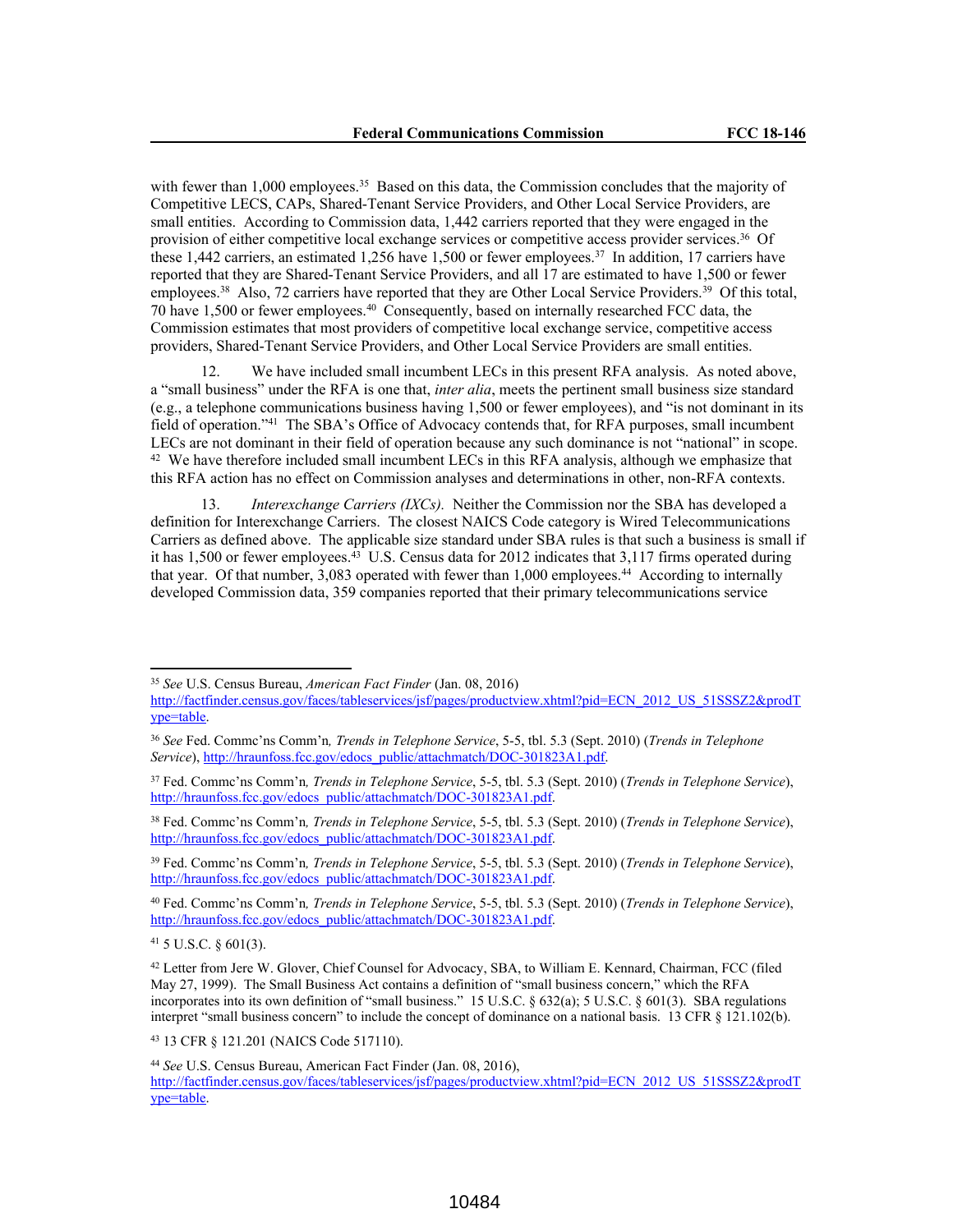activity was the provision of interexchange services.<sup>45</sup> Of this total, an estimated 317 have 1,500 or fewer employees.<sup>46</sup> Consequently, the Commission estimates that the majority of IXCs are small entities that may be affected by our proposed rules.

14. *Local Resellers.* The SBA has developed a small business size standard for the category of Telecommunications Resellers. The Telecommunications Resellers industry comprises establishments engaged in purchasing access and network capacity from owners and operators of telecommunications networks and reselling wired and wireless telecommunications services (except satellite) to businesses and households. Establishments in this industry resell telecommunications; they do not operate transmission facilities and infrastructure. Mobile virtual network operators (MVNOs) are included in this industry.<sup>47</sup> Under that size standard, such a business is small if it has 1,500 or fewer employees.<sup>48</sup> Census data for 2012 show that 1,341 firms provided resale services during that year. Of that number, all operated with fewer than 1,000 employees.<sup>49</sup> Thus, under this category and the associated small business size standard, the majority of these prepaid calling card providers can be considered small entities.

15. *Toll Resellers.* The Commission has not developed a definition for Toll Resellers. The closest NAICS Code Category is Telecommunications Resellers. The Telecommunications Resellers industry comprises establishments engaged in purchasing access and network capacity from owners and operators of telecommunications networks and reselling wired and wireless telecommunications services (except satellite) to businesses and households. Establishments in this industry resell telecommunications; they do not operate transmission facilities and infrastructure. Mobile virtual network operators (MVNOs) are included in this industry.<sup>50</sup> The SBA has developed a small business size standard for the category of Telecommunications Resellers.<sup>51</sup> Under that size standard, such a business is small if it has 1,500 or fewer employees.<sup>52</sup> Census data for 2012 show that 1,341 firms provided resale services during that year. Of that number, 1,341 operated with fewer than 1,000 employees.<sup>53</sup> Thus, under this category and the associated small business size standard, the majority of these resellers can be considered small entities. According to Commission data, 881 carriers have

<sup>47</sup> U.S. Census Bureau, *2012 NAICS Definition*, https://www.census.gov/cgibin/sssd/naics/naicsrch?input=517911&search=2012+NAICS+Search&search=2012 (last visited Mar. 26, 2018).

<sup>48</sup> 13 CFR § 121.201 (NAICS code 517911).

<sup>50</sup> U.S. Census Bureau, *2012 NAICS Definition*, https://www.census.gov/cgibin/sssd/naics/naicsrch?input=517911&search=2012+NAICS+Search&search=2012 (last visited June 20, 2017) (NAICS 517911 Telecommunications Resellers).

<sup>51</sup> 13 CFR § 121.201 (NAICS code 517911).

<sup>52</sup> *See* U.S. Census Bureau, *American Fact Finder* (Jan. 08, 2016), http://factfinder.census.gov/faces/tableservices/jsf/pages/productview.xhtml?pid=ECN\_2012\_US\_51SSSZ2&prodT ype=table.

<sup>53</sup> U.S. Census Bureau, *American Fact Finder* (Jan. 08, 2016),

http://factfinder.census.gov/faces/tableservices/jsf/pages/productview.xhtml?pid=ECN\_2012\_US\_51SSSZ2&prodT ype=table.

<sup>45</sup> *See* Fed. Commc'ns Comm'n*, Trends in Telephone Service*, 5-5, tbl. 5.3 (Sept. 2010) (*Trends in Telephone Service*), http://hraunfoss.fcc.gov/edocs\_public/attachmatch/DOC-301823A1.pdf.

<sup>46</sup> Fed. Commc'ns Comm'n*, Trends in Telephone Service*, 5-5, tbl. 5.3 (Sept. 2010) (*Trends in Telephone Service*), http://hraunfoss.fcc.gov/edocs\_public/attachmatch/DOC-301823A1.pdf.

<sup>49</sup> *See* U.S. Census Bureau, *American Fact Finder* (Jan. 08, 2016), http://factfinder.census.gov/faces/tableservices/jsf/pages/productview.xhtml?pid=ECN\_2012\_US\_51SSSZ2&prodT ype=table (last visited Mar. 26, 2018).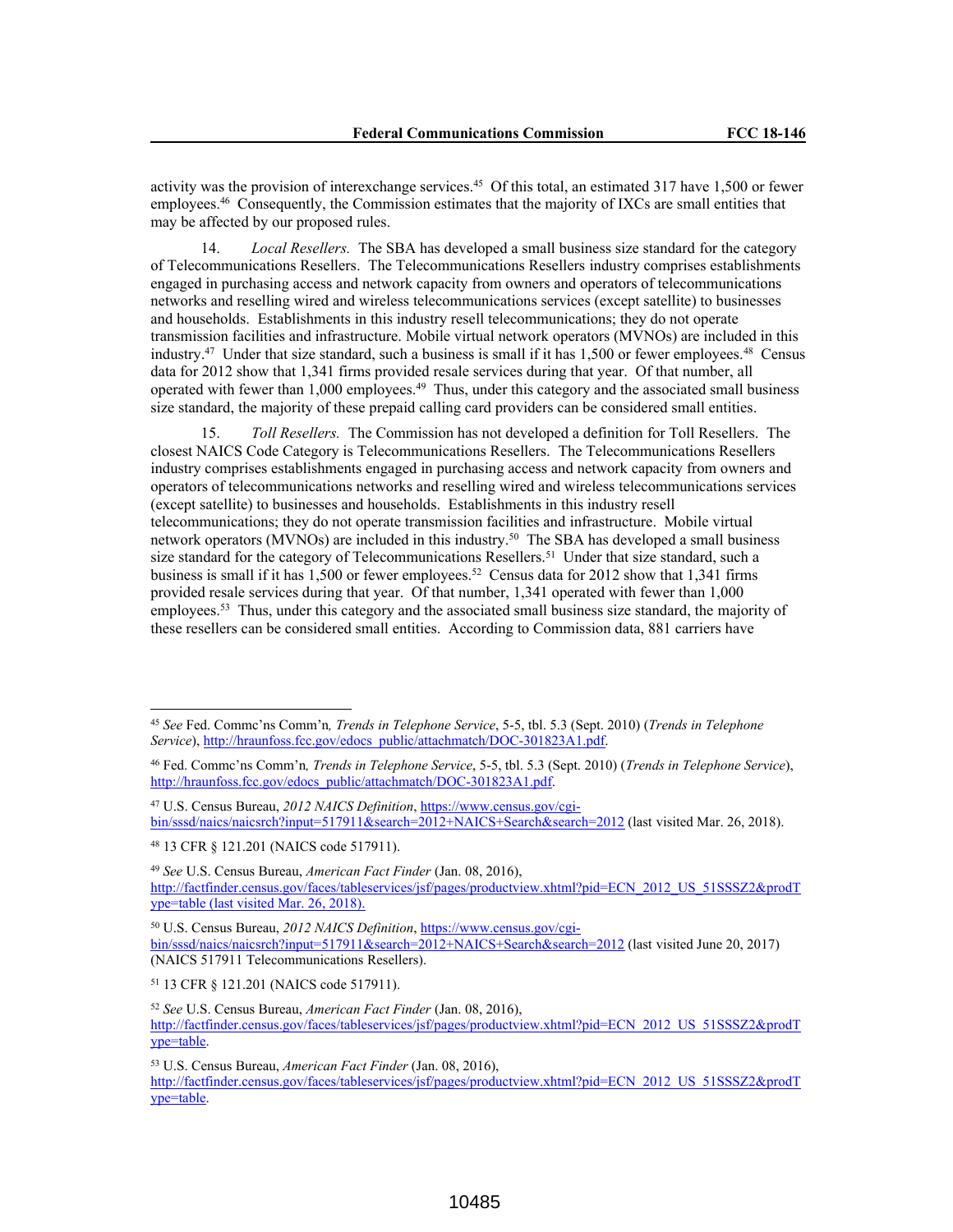reported that they are engaged in the provision of toll resale services.<sup>54</sup> Of this total, an estimated 857 have 1,500 or fewer employees.<sup>55</sup> Consequently, the Commission estimates that the majority of toll resellers are small entities.

16. *Other Toll Carriers*. Neither the Commission nor the SBA has developed a definition for small businesses specifically applicable to Other Toll Carriers. This category includes toll carriers that do not fall within the categories of interexchange carriers, operator service providers, prepaid calling card providers, satellite service carriers, or toll resellers. The closest applicable NAICS Code category is for Wired Telecommunications Carriers as defined above. Under the applicable SBA size standard, such a business is small if it has 1,500 or fewer employees.<sup>56</sup> Census data for 2012 show that there were 3,117 firms that operated that year. Of this total, 3,083 operated with fewer than 1,000 employees.<sup>57</sup> Thus, under this category and the associated small business size standard, the majority of Other Toll Carriers can be considered small. According to internally developed Commission data, 284 companies reported that their primary telecommunications service activity was the provision of other toll carriage.<sup>58</sup> Of these, an estimated 279 have 1,500 or fewer employees.<sup>59</sup> Consequently, the Commission estimates that most Other Toll Carriers are small entities that may be affected by rules adopted pursuant to the Second Further Notice.

17. *Operator Service Providers* (*OSPs*). Neither the Commission nor the SBA has developed a small business size standard specifically for operator service providers. The appropriate size standard under SBA rules is for the category Wired Telecommunications Carriers. Under that size standard, such a business is small if it has 1,500 or fewer employees.<sup>60</sup> According to Commission data, 33 carriers have reported that they are engaged in the provision of operator services. Of these, an estimated 31 have 1,500 or fewer employees and two have more than 1,500 employees.<sup>61</sup> Consequently, the Commission estimates that the majority of OSPs are small entities.

## **4. Wireless Providers – Fixed and Mobile**

18. *Wireless Telecommunications Carriers (except Satellite*). This industry comprises establishments engaged in operating and maintaining switching and transmission facilities to provide communications via the airwaves. Establishments in this industry have spectrum licenses and provide services using that spectrum, such as cellular services, paging services, wireless internet access, and wireless video services.<sup>62</sup> The appropriate size standard under SBA rules is that such a business is small

<sup>54</sup> Fed. Commc'ns Comm'n*, Trends in Telephone Service*, 5-5, tbl. 5.3 (Sept. 2010) (*Trends in Telephone Service*), http://hraunfoss.fcc.gov/edocs\_public/attachmatch/DOC-301823A1.pdf.

<sup>55</sup> Fed. Commc'ns Comm'n*, Trends in Telephone Service*, 5-5, tbl. 5.3 (Sept. 2010) (*Trends in Telephone Service*), http://hraunfoss.fcc.gov/edocs\_public/attachmatch/DOC-301823A1.pdf.

<sup>56</sup> 13 CFR § 121.201 (NAICS code 517110).

<sup>57</sup> *See* U.S. Census Bureau, *American Fact Finder* (Jan. 08, 2016), http://factfinder.census.gov/faces/tableservices/jsf/pages/productview.xhtml?pid=ECN\_2012\_US\_51SSSZ2&prodT ype=table.

<sup>58</sup> Fed. Commc'ns Comm'n*, Trends in Telephone Service*, 5-5, tbl. 5.3 (Sept. 2010) (*Trends in Telephone Service*), http://hraunfoss.fcc.gov/edocs\_public/attachmatch/DOC-301823A1.pdf.

<sup>59</sup> Fed. Commc'ns Comm'n*, Trends in Telephone Service*, 5-5, tbl. 5.3 (Sept. 2010) (*Trends in Telephone Service*), http://hraunfoss.fcc.gov/edocs\_public/attachmatch/DOC-301823A1.pdf.

<sup>60</sup> 13 CFR § 121.201, NAICS code 517311.

<sup>61</sup> *Trends in Telephone Service*, tbl. 5.3.

<sup>62</sup> *See* U.S. Census Bureau, *American Fact Finder—About the Data*, https://factfinder.census.gov/faces/affhelp/jsf/pages/metadata.xhtml?lang=en&type= ib&id=ib.en./ECN.NAICS2012.517210 (NAICS Code 517210).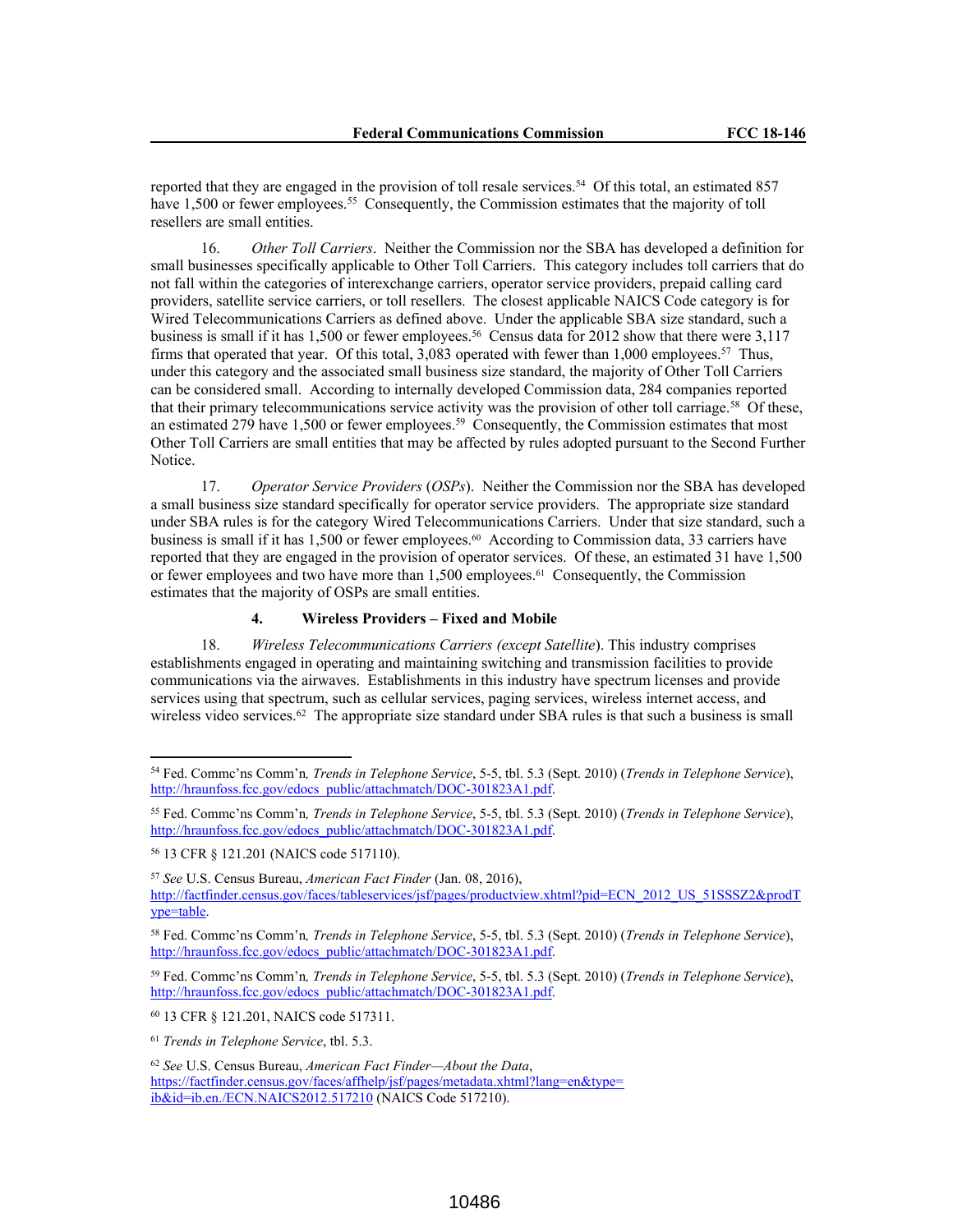if it has 1,500 or fewer employees.<sup>63</sup> For this industry, U.S. Census data for 2012 show that there were 967 firms that operated for the entire year.<sup>64</sup> Of this total, 955 firms had employment of 999 or fewer employees and 12 had employment of 1000 employees or more.<sup>65</sup> Thus under this category and the associated size standard, the Commission estimates that the majority of wireless telecommunications carriers (except satellite) are small entities.

19. The Commission's own data—available in its Universal Licensing System—indicate that, as of October 25, 2016, there are 280 Cellular licensees that will be affected by our actions today.<sup>66</sup> The Commission does not know how many of these licensees are small, as the Commission does not collect that information for these types of entities. Similarly, according to internally developed Commission data, 413 carriers reported that they were engaged in the provision of wireless telephony, including cellular service, Personal Communications Service, and Specialized Mobile Radio Telephony services.<sup>67</sup> Of this total, an estimated 261 have 1,500 or fewer employees, and 152 have more than 1,500 employees.<sup>68</sup> Thus, using available data, we estimate that the majority of wireless firms can be considered small.

20. *Wireless Communications Services*. This service can be used for fixed, mobile, radiolocation, and digital audio broadcasting satellite uses. The Commission defined "small business" for the wireless communications services (WCS) auction as an entity with average gross revenues of \$40 million for each of the three preceding years, and a "very small business" as an entity with average gross revenues of \$15 million for each of the three preceding years.<sup>69</sup> The SBA has approved these definitions. 70

21. *Wireless Telephony*. Wireless telephony includes cellular, personal communications services, and specialized mobile radio telephony carriers. As noted, the SBA has developed a small business size standard for Wireless Telecommunications Carriers (except Satellite).<sup>71</sup> Under the SBA small business size standard, a business is small if it has 1,500 or fewer employees.<sup>72</sup> According to

<sup>66</sup> *See* Fed. Commc'ns Comm'n, *Universal Licensing System*, http://wireless.fcc.gov/uls (last visited June 20, 2017). For the purposes of this FRFA, consistent with Commission practice for wireless services, the Commission estimates the number of licensees based on the number of unique FCC Registration Numbers.

<sup>67</sup> *See* Fed. Commc'ns Comm'n*, Trends in Telephone Service*, 5-5, tbl. 5.3 (Sept. 2010) (*Trends in Telephone Service*), http://hraunfoss.fcc.gov/edocs\_public/attachmatch/DOC-301823A1.pdf.

<sup>69</sup> *Amendment of the Commission's Rules to Establish Part 27*, *the Wireless Communications Service (WCS)*, Report and Order, 12 FCC Rcd 10785, 10879, para. 194 (1997).

<sup>70</sup> *See* Letter from Aida Alvarez, Administrator, SBA, to Amy Zoslov, Chief, Auctions and Industry Analysis Division, Wireless Telecommunications Bureau, FCC (filed Dec. 2, 1998) (*Alvarez Letter 1998*).

<sup>71</sup> 13 CFR § 121.201 (NAICS code 517210).

<sup>63</sup> 13 CFR § 121.201 (NAICS code 517210).

<sup>64</sup> U.S. Census Bureau, *American Fact Finder* (Jan 08, 2016),

https://factfinder.census.gov/faces/tableservices/jsf/pages/productview.xhtml?pid=ECN\_2012\_US\_51SSSZ2&prod Type=table (NAICS 51720, "Subject Series - Estab & Firm Size: Employment Size of Establishments for the U.S.:  $2012"$ ).

<sup>65</sup> U.S. Census Bureau, *American Fact Finder* (Jan 08, 2016),

https://factfinder.census.gov/faces/tableservices/jsf/pages/productview.xhtml?pid=ECN\_2012\_US\_51SSSZ2&prod Type=table (NAICS 51720, "Subject Series - Estab & Firm Size: Employment Size of Establishments for the U.S.: 2012"). Available census data do not provide a more precise estimate of the number of firms that have employment of 1,500 or fewer employees; the largest category provided is for firms with "1000 employees or more."

<sup>68</sup> *See* Fed. Commc'ns Comm'n*, Trends in Telephone Service*, 5-5, tbl. 5.3 (Sept. 2010) (*Trends in Telephone Service*), http://hraunfoss.fcc.gov/edocs\_public/attachmatch/DOC-301823A1.pdf.

<sup>72</sup> 13 CFR § 121.201 (NAICS code 517210).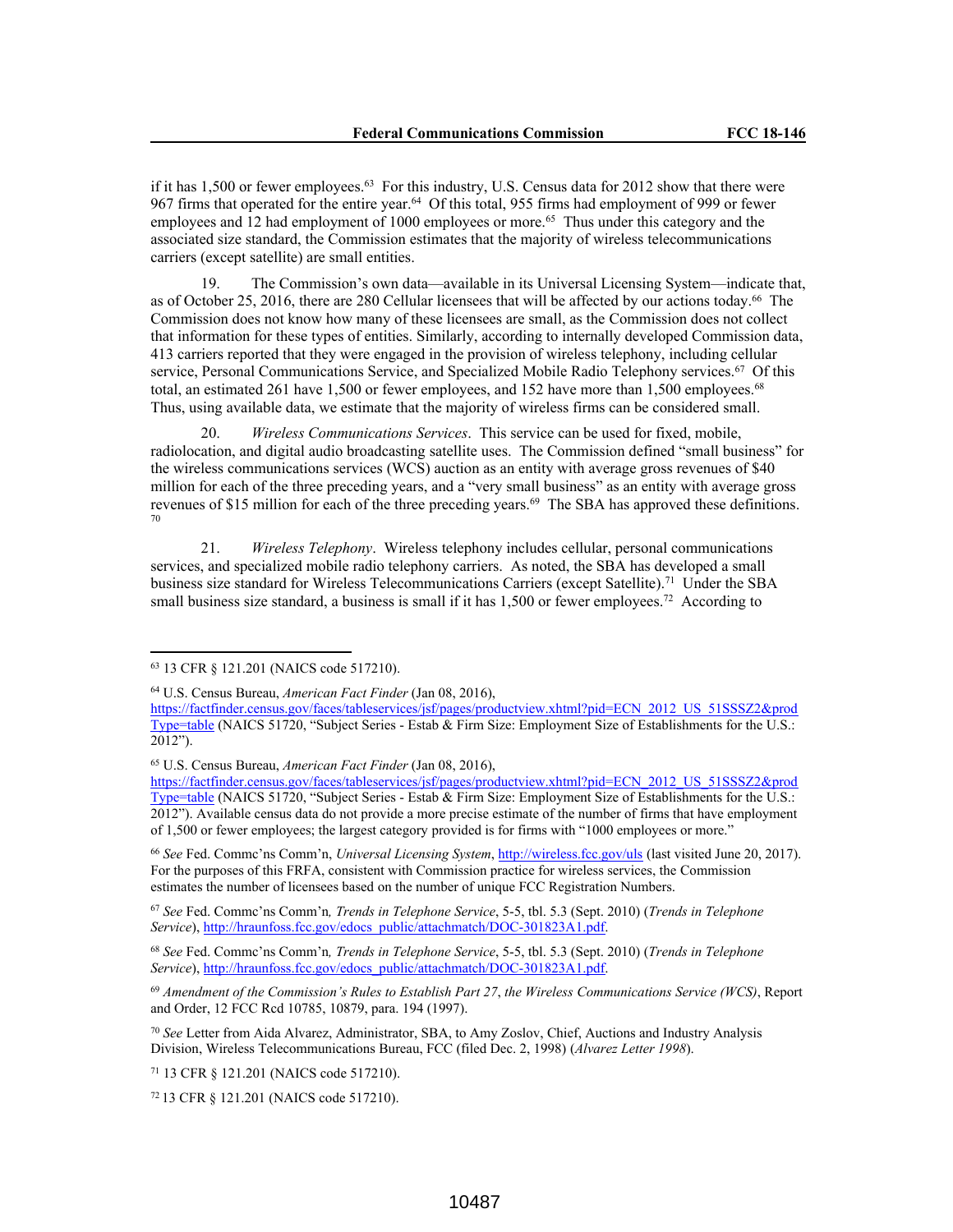Commission data, 413 carriers reported that they were engaged in wireless telephony.<sup>73</sup> Of these, an estimated 261 have 1,500 or fewer employees and 152 have more than 1,500 employees.<sup>74</sup> Therefore, a little less than one third of these entities can be considered small.

#### **5. Cable Service Providers**

22. Because section 706 requires us to monitor the deployment of broadband using any technology, we anticipate that some broadband service providers may not provide telephone service. Accordingly, we describe below other types of firms that may provide broadband services, including cable companies, MDS providers, and utilities, among others.

23. *Cable and Other Subscription Programming.* This industry comprises establishments primarily engaged in operating studios and facilities for the broadcasting of programs on a subscription or fee basis. The broadcast programming is typically narrowcast in nature (e.g. limited format, such as news, sports, education, or youth-oriented). These establishments produce programming in their own facilities or acquire programming from external sources. The programming material is usually delivered to a third party, such as cable systems or direct-to-home satellite systems, for transmission to viewers.<sup>75</sup> The SBA has established a size standard for this industry stating that a business in this industry is small if it has 1,500 or fewer employees.<sup>76</sup> The 2012 Economic Census indicates that 367 firms were operational for that entire year. Of this total, 357 operated with less than 1,000 employees.<sup>77</sup> Accordingly we conclude that a substantial majority of firms in this industry are small under the applicable SBA size standard.

24. *Cable Companies and Systems (Rate Regulation).* The Commission has developed its own small business size standards for the purpose of cable rate regulation. Under the Commission's rules, a "small cable company" is one serving 400,000 or fewer subscribers nationwide.<sup>78</sup> Industry data indicate that there are currently 4,600 active cable systems in the United States.<sup>79</sup> Of this total, all but eleven cable operators nationwide are small under the 400,000-subscriber size standard.<sup>80</sup> In addition, under the Commission's rate regulation rules, a "small system" is a cable system serving 15,000 or fewer subscribers.<sup>81</sup> Current Commission records show 4,600 cable systems nationwide. Of this total, 3,900 cable systems have fewer than 15,000 subscribers, and 700 systems have 15,000 or more subscribers,

<sup>76</sup> 13 CFR § 121.201 (NAICSs Code 515210).

<sup>77</sup> *See* U.S. Census Bureau, *American Fact Finder* (Jan 08, 2016), https://factfinder.census.gov/faces/tableservices/jsf/pages/productview.xhtml?pid=ECN\_2012\_US\_51SSSZ2&prod Type=table (NAICS code 51510, "Estab & Firm Size: Employment Size of Establishments for the U.S.").

<sup>78</sup> 47 CFR § 76.901(e).

<sup>81</sup> 47 CFR § 76.901(c).

<sup>73</sup> Fed. Commc'ns Comm'n*, Trends in Telephone Service*, 5-5, tbl. 5.3 (Sept. 2010) (*Trends in Telephone Service*), http://hraunfoss.fcc.gov/edocs\_public/attachmatch/DOC-301823A1.pdf.

<sup>74</sup> Fed. Commc'ns Comm'n*, Trends in Telephone Service*, 5-5, tbl. 5.3 (Sept. 2010) (*Trends in Telephone Service*), http://hraunfoss.fcc.gov/edocs\_public/attachmatch/DOC-301823A1.pdf.

<sup>75</sup> *See* U.S. Census Bureau, 2012 NAIC Definition, https://www.census.gov/cgibin/sssd/naics/naicsrch?input=515210&search=2012+NAICS+Search&search=2012 (last visited June 20, 2017) ( 2012 NAICS code, "515210 Cable and Other Subscription Programming") .

 $79$ This figure was derived from an August 15, 2015 report from the FCC Media Bureau, based on data contained in the Commission's Cable Operations and Licensing System (COALS). *See* http://www.fcc.gov/coals.

<sup>80</sup> Data obtained from SNL Kagan database on April 19, 2017.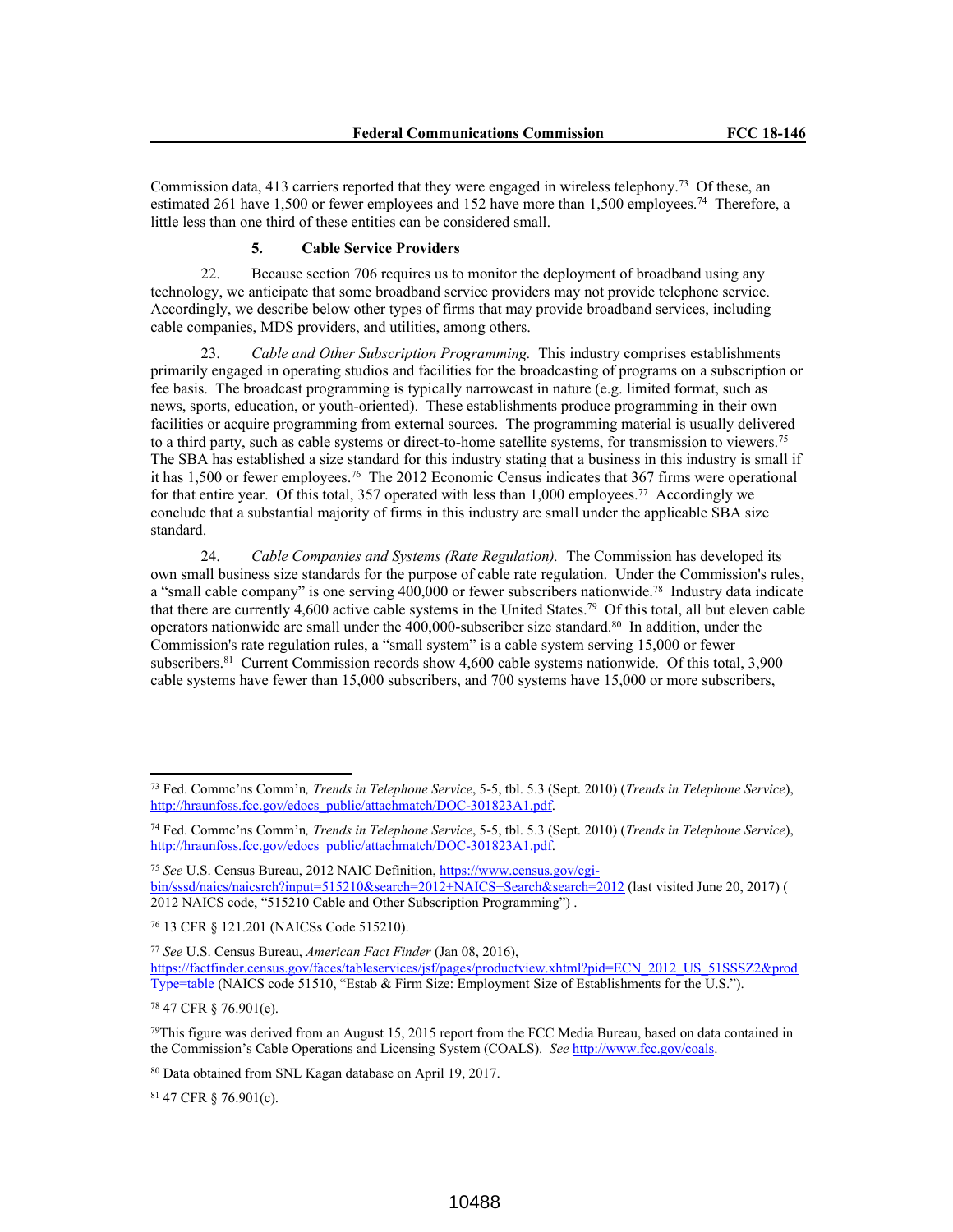based on the same records.<sup>82</sup> Thus, under this standard as well, we estimate that most cable systems are small entities.

25. *Cable System Operators (Telecom Act Standard).* The Communications Act also contains a size standard for small cable system operators, which is "a cable operator that, directly or through an affiliate, serves in the aggregate fewer than 1% of all subscribers in the United States and is not affiliated with any entity or entities whose gross annual revenues in the aggregate exceed \$250,000,000."<sup>83</sup> There are approximately 52,403,705 cable video subscribers in the United States today. <sup>84</sup> Accordingly, an operator serving fewer than 524,037 subscribers shall be deemed a small operator if its annual revenues, when combined with the total annual revenues of all its affiliates, do not exceed \$250 million in the aggregate.<sup>85</sup> Based on available data, we find that all but nine incumbent cable operators are small entities under this size standard.<sup>86</sup> The Commission neither requests nor collects information on whether cable system operators are affiliated with entities whose gross annual revenues exceed \$250 million.<sup>87</sup> Although it seems certain that some of these cable system operators are affiliated with entities whose gross annual revenues exceed \$250 million, we are unable at this time to estimate with greater precision the number of cable system operators that would qualify as small cable operators under the definition in the Communications Act.

26. *All Other Telecommunications.* **"**All Other Telecommunications" is defined as follows: This U.S. industry is comprised of establishments that are primarily engaged in providing specialized telecommunications services, such as satellite tracking, communications telemetry, and radar station operation. This industry also includes establishments primarily engaged in providing satellite terminal stations and associated facilities connected with one or more terrestrial systems and capable of transmitting telecommunications to, and receiving telecommunications from, satellite systems. Establishments providing Internet services or voice over Internet protocol (VoIP) services via clientsupplied telecommunications connections are also included in this industry.<sup>88</sup> The SBA has developed a small business size standard for "All Other Telecommunications," which consists of all such firms with gross annual receipts of \$32.5 million or less.<sup>89</sup> For this category, census data for 2012 show that there were 1,442 firms that operated for the entire year. Of these firms, a total of 1,400 had gross annual receipts of less than \$25 million.<sup>90</sup> Consequently, we estimate that the majority of All Other Telecommunications firms are small entities that might be affected by our action.

<sup>89</sup> 13 CFR § 121.201 (NAICS Code 517919).

<sup>82</sup> August 5, 2015 report from the FCC Media Bureau based on its research in COALS. *See* http://www.fcc.gov/coals.

<sup>83</sup> 47 CFR § 76.901(f) & nn.1-3.

<sup>84</sup> *See* SNL Kagan at http://www.snl.com/interactivex/MultichannelIndustryBenchmarks.aspx (subscription required).

<sup>85</sup> 47 CFR § 76.901(f) & nn.1-3.

<sup>86</sup> *See* SNL Kagan at http://www.snl.com/interactivex/TopCable MSOs.aspx (subscription required).

<sup>87</sup> The Commission does receive such information on a case-by-case basis if a cable operator appeals a local franchise authority's finding that the operator does not qualify as a small cable operator pursuant to section 76.901(f) of the Commission's rules. *See* 47 CFR § 76.901(f).

<sup>88</sup> U.S. Census Bureau, *NAICS Search*, http://www.census.gov/cgi-bin/sssd/naics/naicsrch (last visited June 21, 2017) (enter 2012 NAICS code 517919).

<sup>90</sup> U.S. Census Bureau, *American Fact Finder* (Jan. 08, 2016), http://factfinder.census.gov/faces/tableservices/jsf/ pages/productview.xhtml?pid=ECN\_2012\_US\_51SSSZ4&prodType=table (2012 NAICS Code 517919, "Estab & Firm Size: Receipts Size of Firms for the U.S.").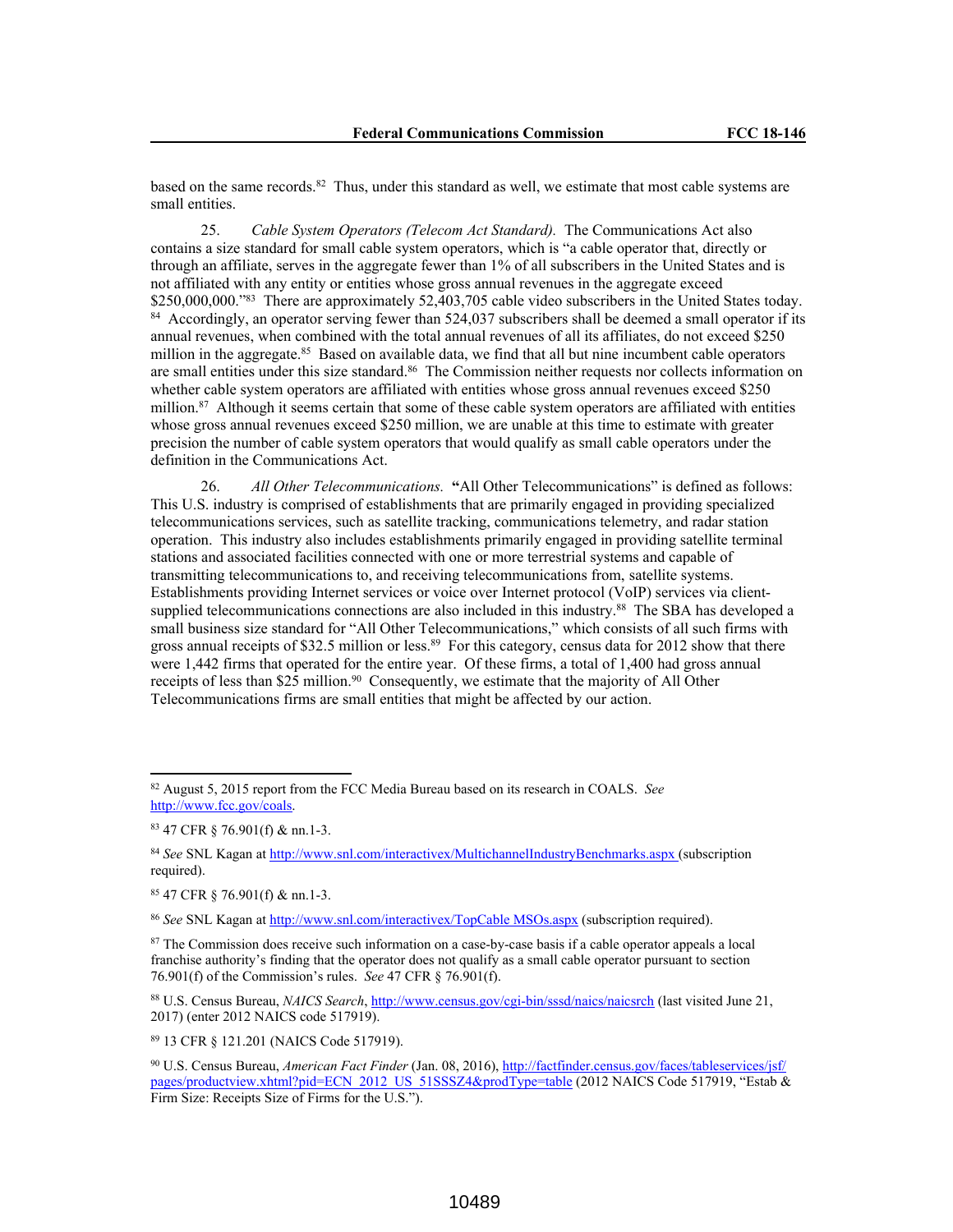## **D. Description of Projected Reporting, Recordkeeping, and Other Compliance Requirements for Small Entities**

27. The FNPRMs propose changes to, and seeks comment on, the Commission's regulatory treatment of lower capacity TDM transport business data services offered by price cap and certain rate-ofreturn carriers. The objective of the proposed modifications is to reduce the unnecessary regulatory burdens and inflexibility of BDS regulation for both price cap and rate-of-return carriers, which are for the most part small businesses, when competition justifies reduced regulation. These proposed rule modifications would provide additional incentives for competitive entry, network investment and the migration to IP-based network technologies and services.

28. Specifically, the FNPRMs propose to eliminate ex ante pricing regulation and tariffing requirements for price cap carriers' TDM transport BDS. This will eliminate reporting, recordkeeping, and other compliance requirements for any price cap carrier. They also seek comment on whether to remove ex ante pricing regulation and tariffing requirements of TDM transport services offered by rateof-return carriers that received fixed universal service support and elect incentive regulation. This change would impact the reporting, recordkeeping, and other compliance requirements for certain rate-of-return carriers, nearly all of which are small entities.

# **E. Steps Taken to Minimize the Significant Economic Impact on Small Entities, and Significant Alternatives Considered**

29. The RFA requires an agency to describe any significant alternatives that it has considered in reaching its proposed approach, which may include the following four alternatives (among others): (1) the establishment of differing compliance or reporting requirements or timetables that take into account the resources available to small entities; (2) the clarification, consolidation, or simplification of compliance and reporting requirements under the rules for such small entities; (3) the use of performance rather than design standards; and (4) an exemption from coverage of the rule, or any part thereof, for such small entities.<sup>91</sup>

30. The rule changes proposed by the FNPRMs would reduce the economic impact of the Commission's rules on price cap carriers and rate-of-return carriers that elect incentive regulation in the following ways. The Second Further Notice of Proposed Rulemaking proposes to free price cap carriers from ex ante pricing regulation for their TDM transport offerings, including the requirement to tariff their TDM transport services. The Further Notice of Proposed Rulemaking seeks comment on whether the Commission should do the same for TDM transport offered by rate-of-return carriers that received fixed universal support, or if the Commission should adopt a competitive market test for these carriers' TDM transport services. These rule changes would represent alternatives to the Commission's current rules that would significantly minimize the economic impact of those rules on price cap carriers and electing rateof-return carriers. Finally, we seek comment as to any additional economic burden incurred by small entities that may result from the rule changes proposed in the FNPRMs.

## **F. Federal Rules that May Duplicate, Overlap, or Conflict with the Proposed Rules**

31. None.

 $91$  5 U.S.C. § 603(c)(1)-(c)(4).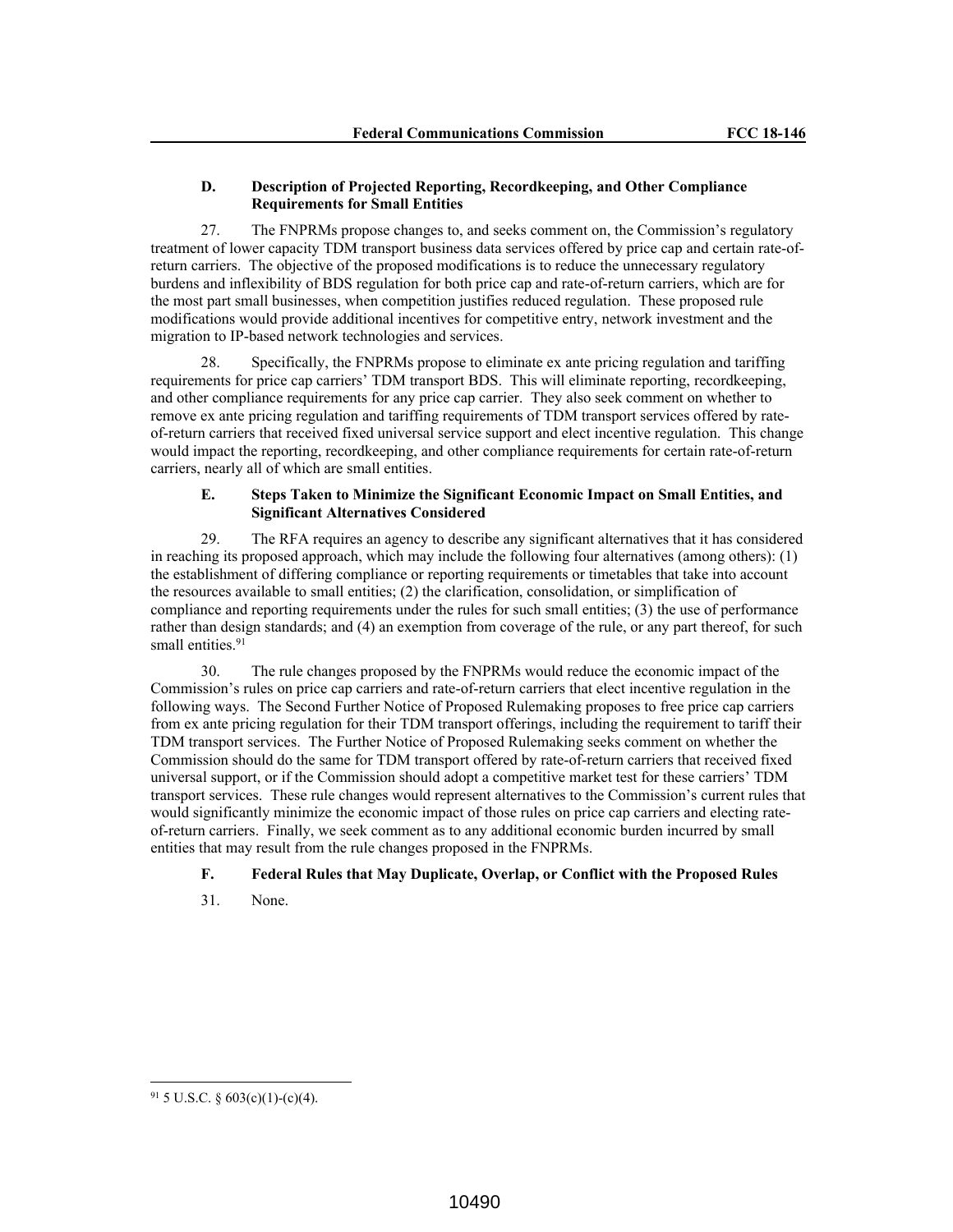## **STATEMENT OF CHAIRMAN AJIT PAI**

Re: *Regulation of Business Data Services for Rate-of-Return Local Exchange Carriers*, WC Docket No. 17-144; *Business Data Services in an Internet Protocol Environment*, WC Docket No. 16- 143; *Special Access for Price Cap Local Exchange Carriers*, WC Docket No. 05-25.

In attracting infrastructure investment, as in catching flies, honey works better than vinegar. For too long, the FCC's approach to regulating the market for dedicated enterprise services—what we call business data services—was vinegar-based, marked by price controls and other micromanagement. This started to change in the 1990s, as the FCC began to shift carriers' regulated services away from burdensome, inefficient cost-based regulation to incentive regulation. The history since confirms the common-sense intuition that lighter-touch incentive regulation promotes deployment and competition.

Today, we continue to sweeten the regulatory landscape for infrastructure investment. In particular, we allow certain carriers to opt out of yesteryear's rate-of-return regulations of business data services. For these carriers, such services may be their only offerings subject to such requirements, which means that they are forced through a regulatory gauntlet for just this part of their overall business ironically a business that's facing increasing competition throughout the country.

I'll note as well that the incentive regulation framework to which we now allow certain rate-ofreturn carriers to transition matches relief we granted price cap carriers last year. And as we did back then, we apply a competitive market test and transition period to help ensure appropriate regulation and a smooth adjustment, respectively.

I was somewhat surprised to hear one of my colleague's concerns about the analysis in this item at the open meeting today. That's because during the six months that this proceeding has been open, she did not raise those concerns with my office or staff even once. Nonetheless, our staff conducted a thorough analysis of the record before recommending the approach we take today—and one that I support.

My thanks to the tremendously talented staff who worked on this item: Pamela Arluk, Irina Asoskov, Justin Faulb, Lisa Hone, William Kehoe, Christopher Koves, Richard Kwiatkowski, Kris Monteith, Belinda Nixon, Eric Ralph, Marvin Sacks, Douglas Slotten, Shane Taylor, and David Zesiger from the Wireline Competition Bureau; and Malena Barzilai, William Layton, Richard Mallen, and Linda Oliver from the Office of General Counsel.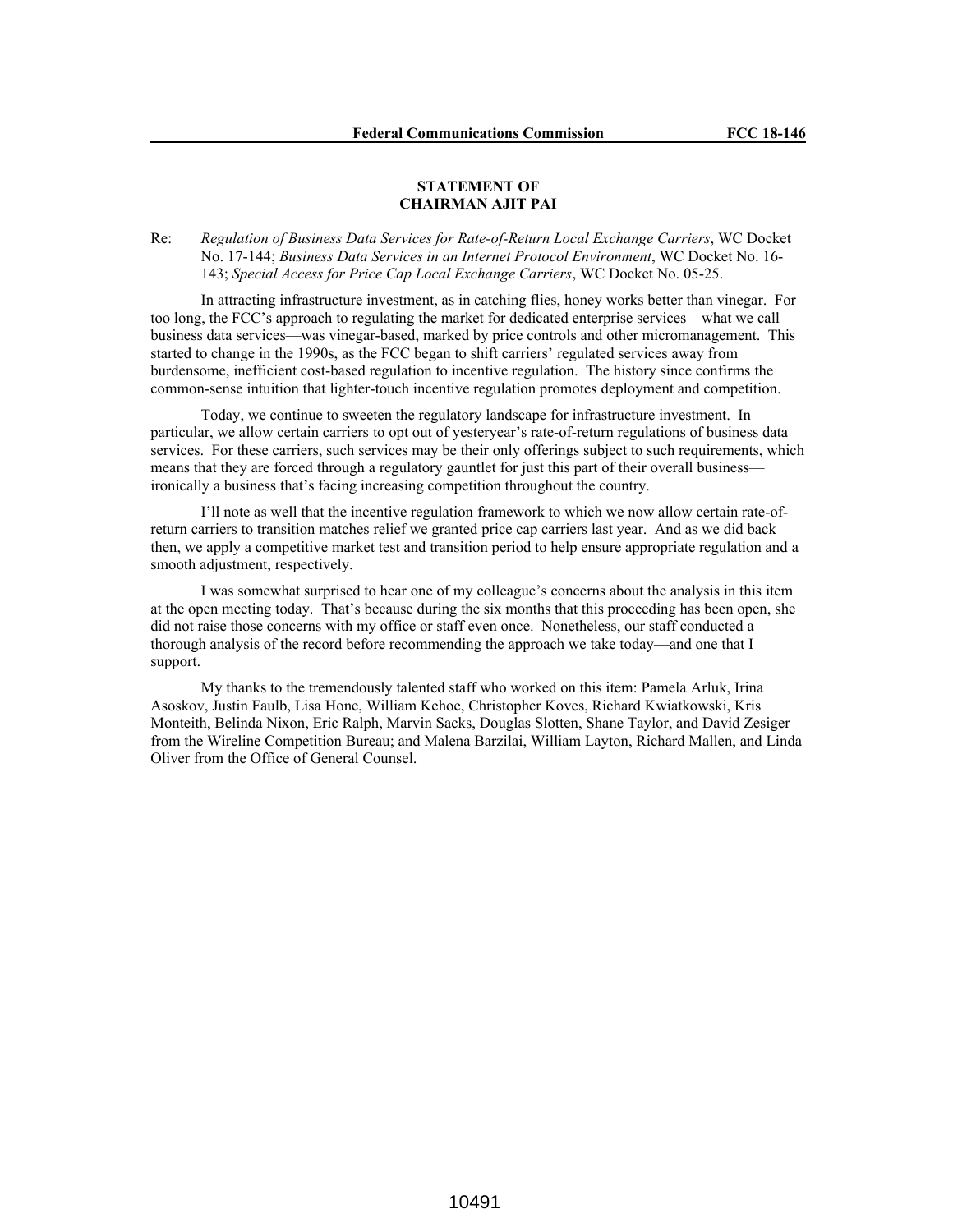## **STATEMENT OF COMMISSIONER MICHAEL O'RIELLY**

Re: *Regulation of Business Data Services for Rate-of-Return Local Exchange Carriers*, WC Docket No. 17-144; *Business Data Services in an Internet Protocol Environment*, WC Docket No. 16- 143; *Special Access for Price Cap Local Exchange Carriers*, WC Docket No. 05-25.

In 2017, this Commission generally deregulated business data services for price cap carriers, relying on competitive markets to achieve better outcomes for enterprise consumers than our previous regulatory scheme would have allowed. Today, we further this effort by offering model-based rate-ofreturn carriers the option to convert their BDS offerings to incentive regulation and altogether eliminate *ex ante* pricing regulation for electing carriers' high-speed services. While converting from rate-of-return regulation may not be the solution for every business, I anticipate that many carriers will be eager to take advantage of the opportunity to forego burdensome yearly cost studies and operate with greater investment flexibility.

The item has my strong support, although I might have directed electing carriers to set their initial rates at a lower rate of return. Since the transition to incentive regulation is voluntary, the fullytransitioned 9.75% rate of return designated in the *2016 Rate-of-Return Reform Order* seemed appropriate. I am, however, grateful for the recirculated draft's clarification that carriers electing during a second window would be required to set their rates according to the applicable rate of return in the year of their election.

Likewise, I am pleased by the decision to forbear from applying separations and other cost assignment rules to electing carriers. Thanks to regulatory and marketplace evolution, the process of separating regulated costs between interstate and intrastate jurisdictions has become increasingly irrelevant and unnecessary. With an additional subset of carriers no longer subject to the legacy rules, the case for comprehensive separations reform is weaker than ever. It is inappropriate to reopen that can of worms. Moreover, the forbearance we adopt here provides greater justification for the Commission's proposal in a separate proceeding to provide a one-time opportunity for carriers to change their category elections and extend the separations freeze for a prolonged period—rather than to overhaul our separations rules for an ever-shrinking base.

Further, since re-categorizing is costly and burdensome, carriers themselves should decide whether to unfreeze and update their category relationships in establishing going-in rates. By leaving this choice up to electing carriers, this item advances the overall goal of reducing regulatory burdens for model-based BDS providers. Lastly, it should be noted that our actions in the item with respect to jurisdictional separations are completely consistent with the Commission's authority, despite certain claims to the contrary.

I vote to approve.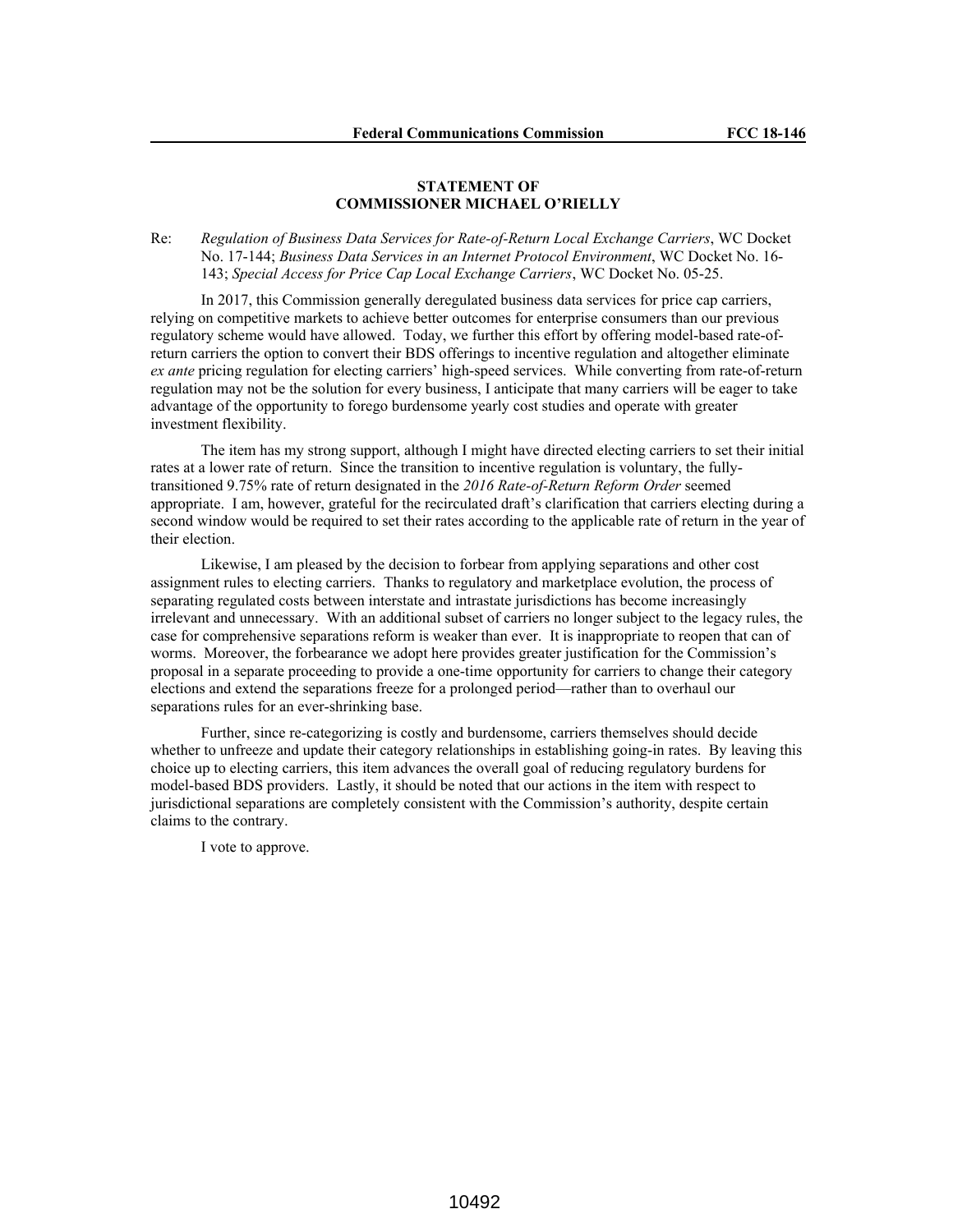## **STATEMENT OF COMMISSIONER BRENDAN CARR**

Re: *Regulation of Business Data Services for Rate-of-Return Local Exchange Carriers*, WC Docket No. 17-144; *Business Data Services in an Internet Protocol Environment*, WC Docket No. 16- 143; *Special Access for Price Cap Local Exchange Carriers*, WC Docket No. 05-25.

A few weeks ago, I had the chance to visit Morris, Minnesota, which is a small town just east of the South Dakota border. In fact, if you didn't get off of Highway 9, you'd pass right by Morris before the next song came on the radio. When I was there, I visited with two of the largest job creators in the community.

One is a dairy farm that Brad and Krista help run. It started as a family farm 80 years ago, and today its employees own a large share of the operation and its thousand-strong herd of cattle. Broadband is now key to the operation. All of the cows have e-tags on their ears, which monitor vital signs and movement—which means, yes, we're back to connected cows. And the employees now use smartphone apps and a Wi-Fi connection to fine tune everything from feeding regimes to the cow carousel that lets workers milk dozens of cows while they go by on their seven-minute circle around the room.

Later, I toured a manufacturing plant in Morris that employs about 800 people. The company's skilled workforce produces steel conveyors and storage tanks for the energy industry. As their CEO Micah walked me around the plant floor, he said that the business and its hundreds of good-paying jobs simply would not be in Morris without a high-speed broadband connection.

So when we talk about getting more broadband to more Americans, we need to keep in mind the broader economic benefits and jobs that broadband brings to small towns like Morris. Our Universal Service Program is a key part of the solution in communities like this—communities where low population densities and high deployment costs erode the private sector business case. By continuing to provide sufficient and predictable support, we will help encourage deployment where it is needed most.

And by modernizing the rules for carriers that receive USF support, we can provide the right incentives for carriers to bring broadband to homes and businesses in the hardest-to-serve parts of the country. Today's decision is a good example of that. For "BDS," or the types of broadband services often purchased by businesses, the Order allows smaller, rural providers to transition to less burdensome, incentive-based regulation. Doing so would eliminate the need for expensive cost studies and tariff filings as well as compliance with cost assignment and separations rules. The resulting savings can then be passed along to consumers or invested in new networks. And this could make a real difference for businesses in Morris and across rural America.

So I want to thank the staff of the Wireline Competition Bureau for their work on this item. It has my support.